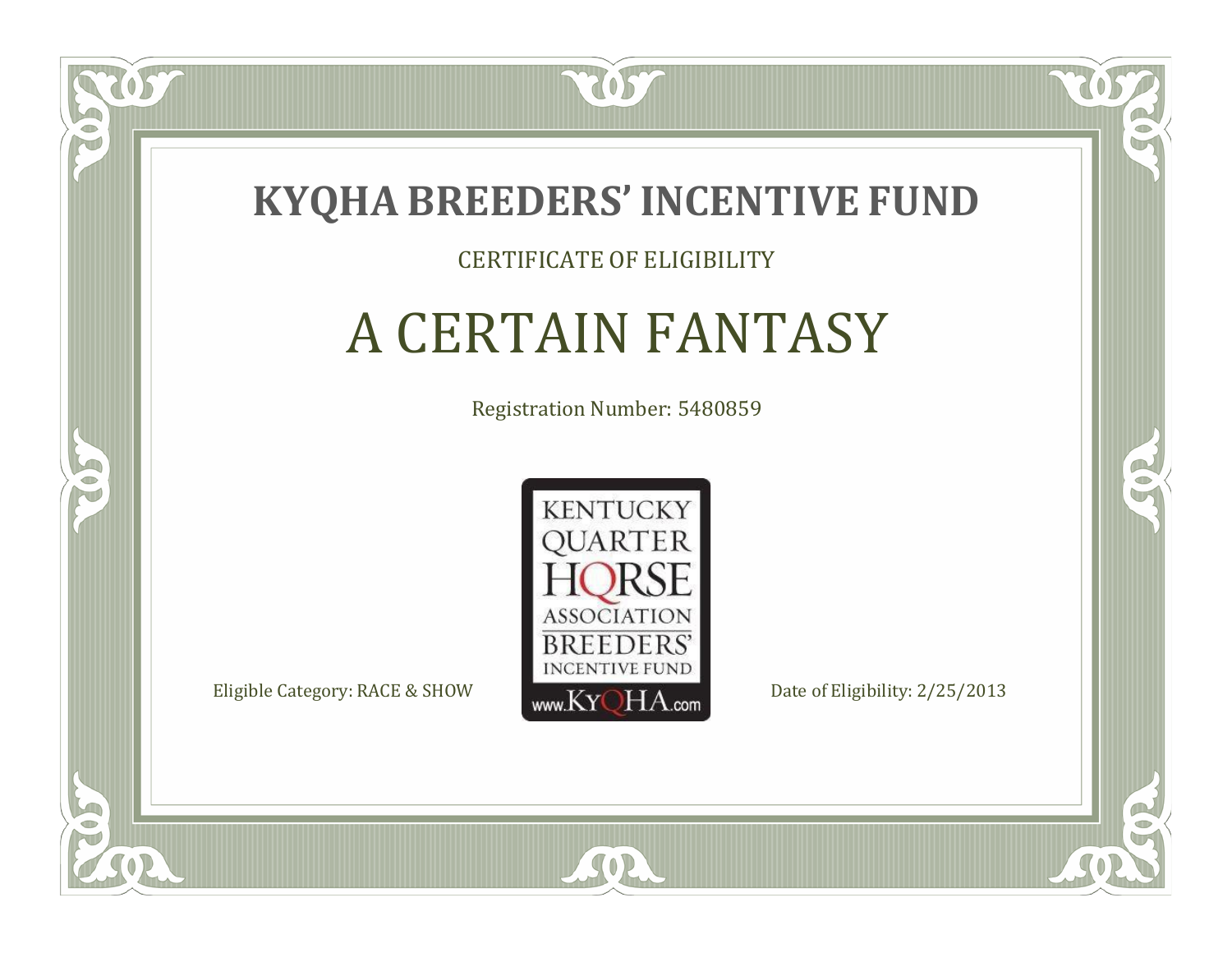

### CERTIFICATE OF ELIGIBILITY

# A CERTAIN HOLIDAY

Registration Number: 5495419



SOR

CO.

 $\rightarrow$ 

 $\delta S$ 

 $\Box$ N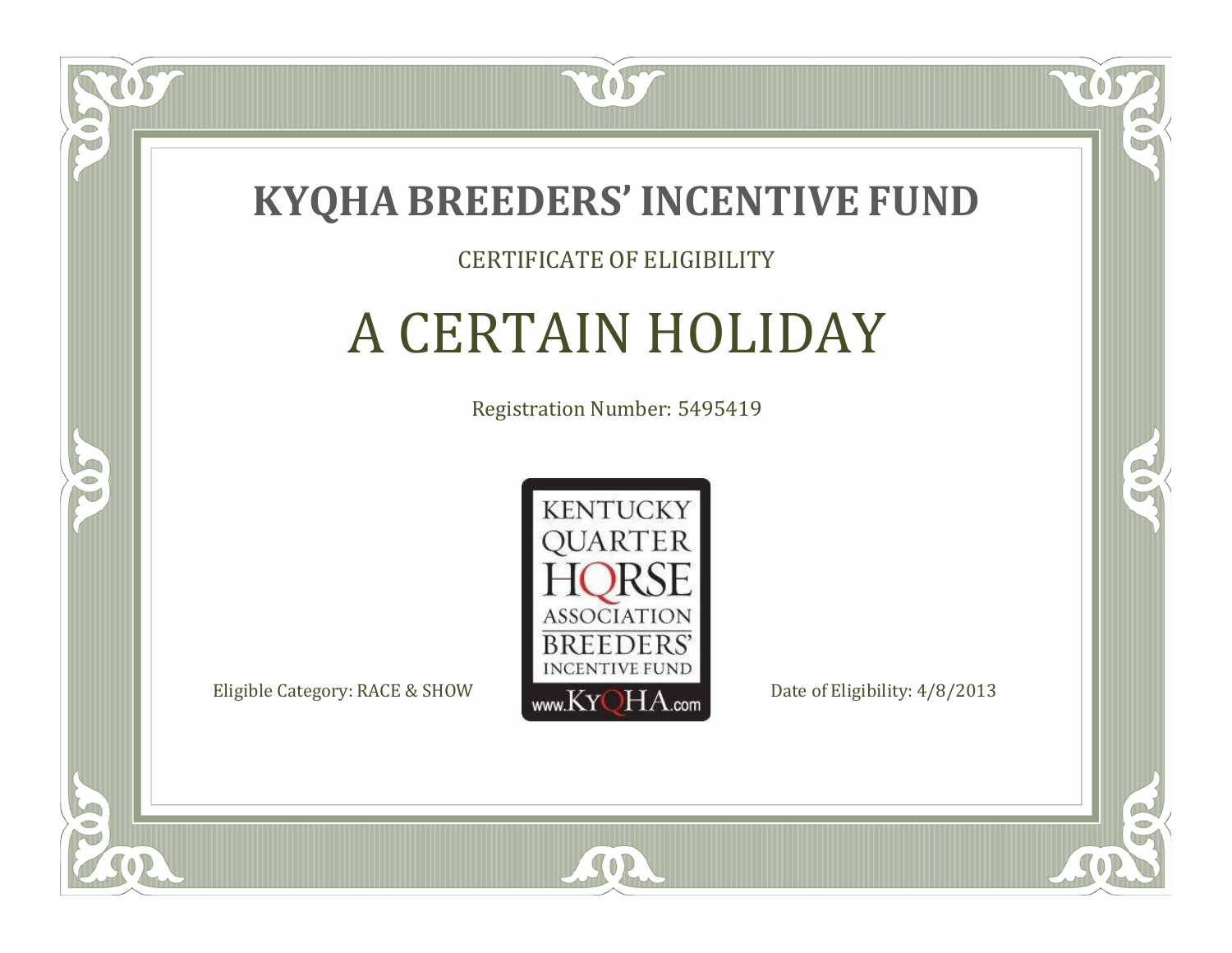

### CERTIFICATE OF ELIGIBILITY

# A COWGIRL MARGARITA

Registration Number: 5477216



RO

P.

 $\Box$ T

S

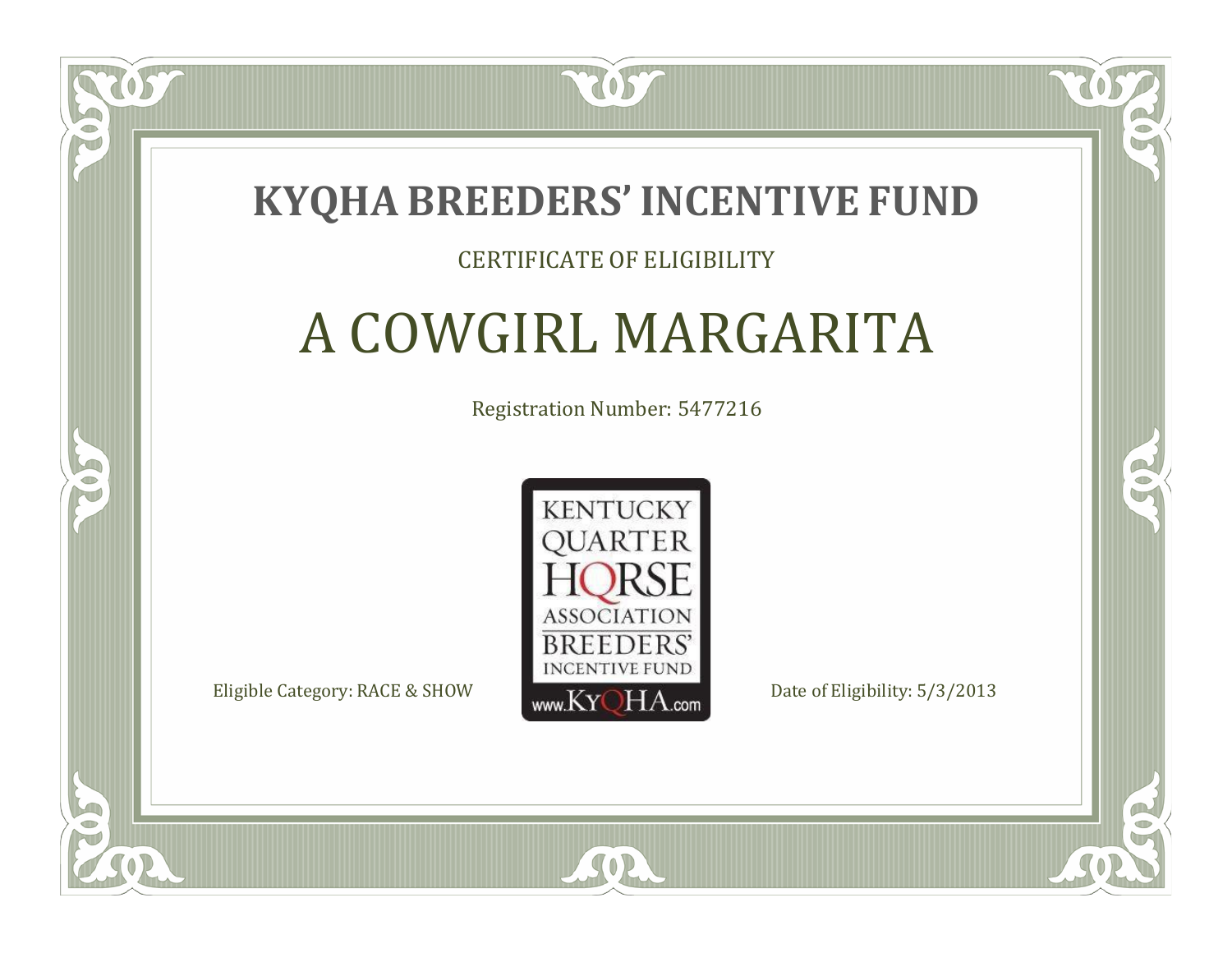

### CERTIFICATE OF ELIGIBILITY

# A LOT OF HONOUR

Registration Number: 5095581



SOR

CO.

B)

 $\Box$ NU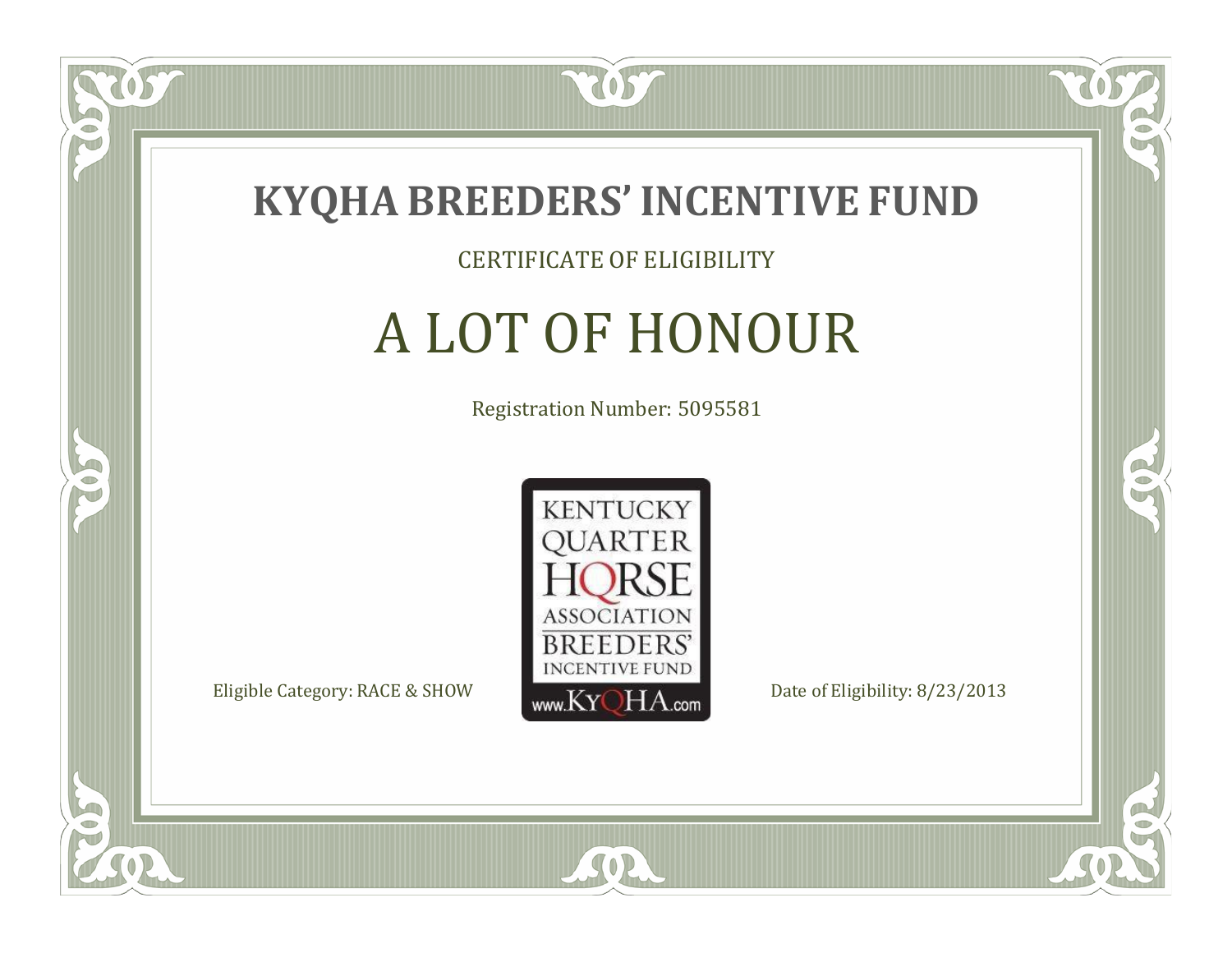

### CERTIFICATE OF ELIGIBILITY

# A MARGARITA TO INVY

Registration Number: 5481760



CO.

B)

 $\blacksquare$ N

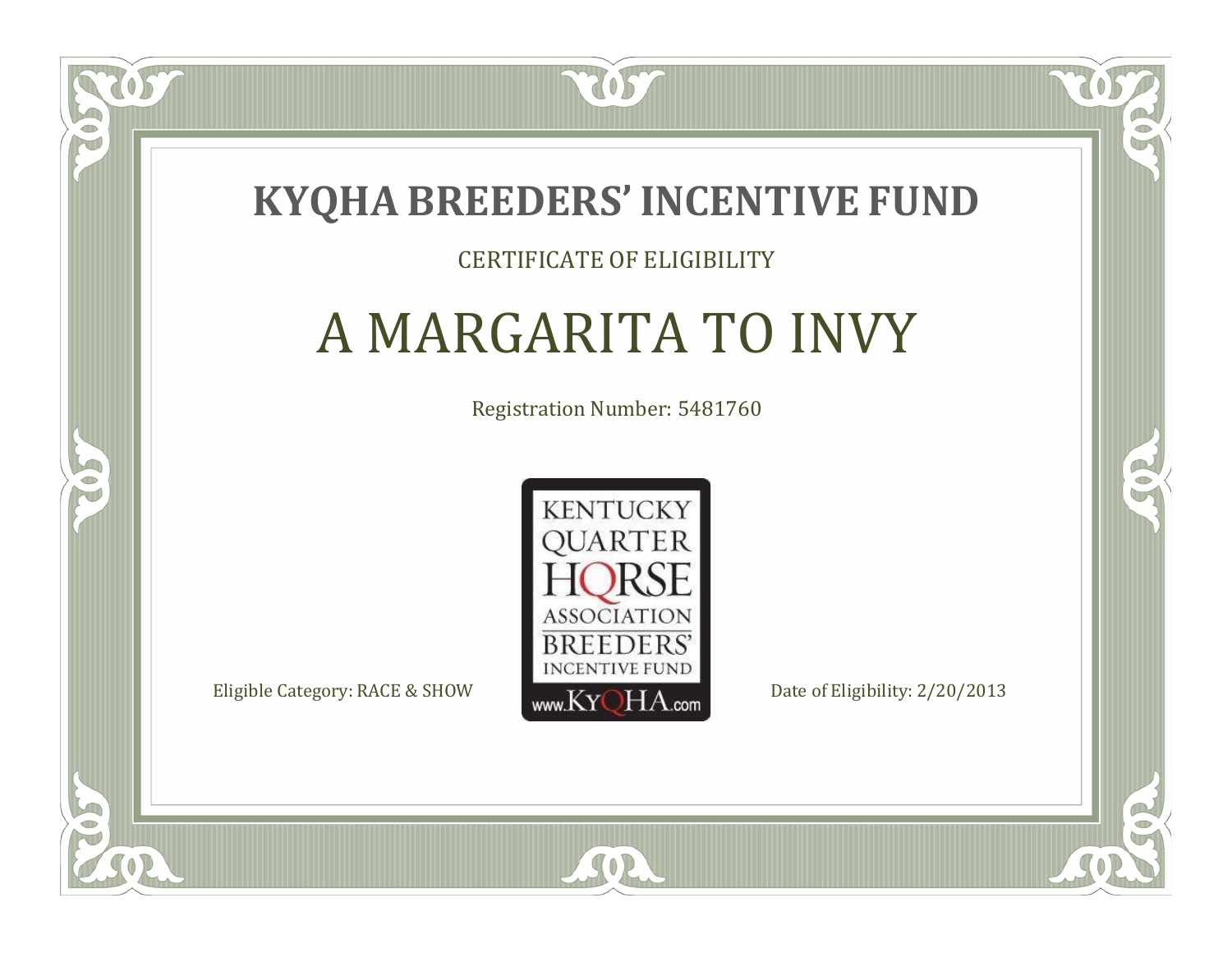

### CERTIFICATE OF ELIGIBILITY

# ABBYS FRECKLES

Registration Number: 5498701



SOR

CO.

 $\rightarrow$ 

 $\delta S$ 

 $\bullet$ NU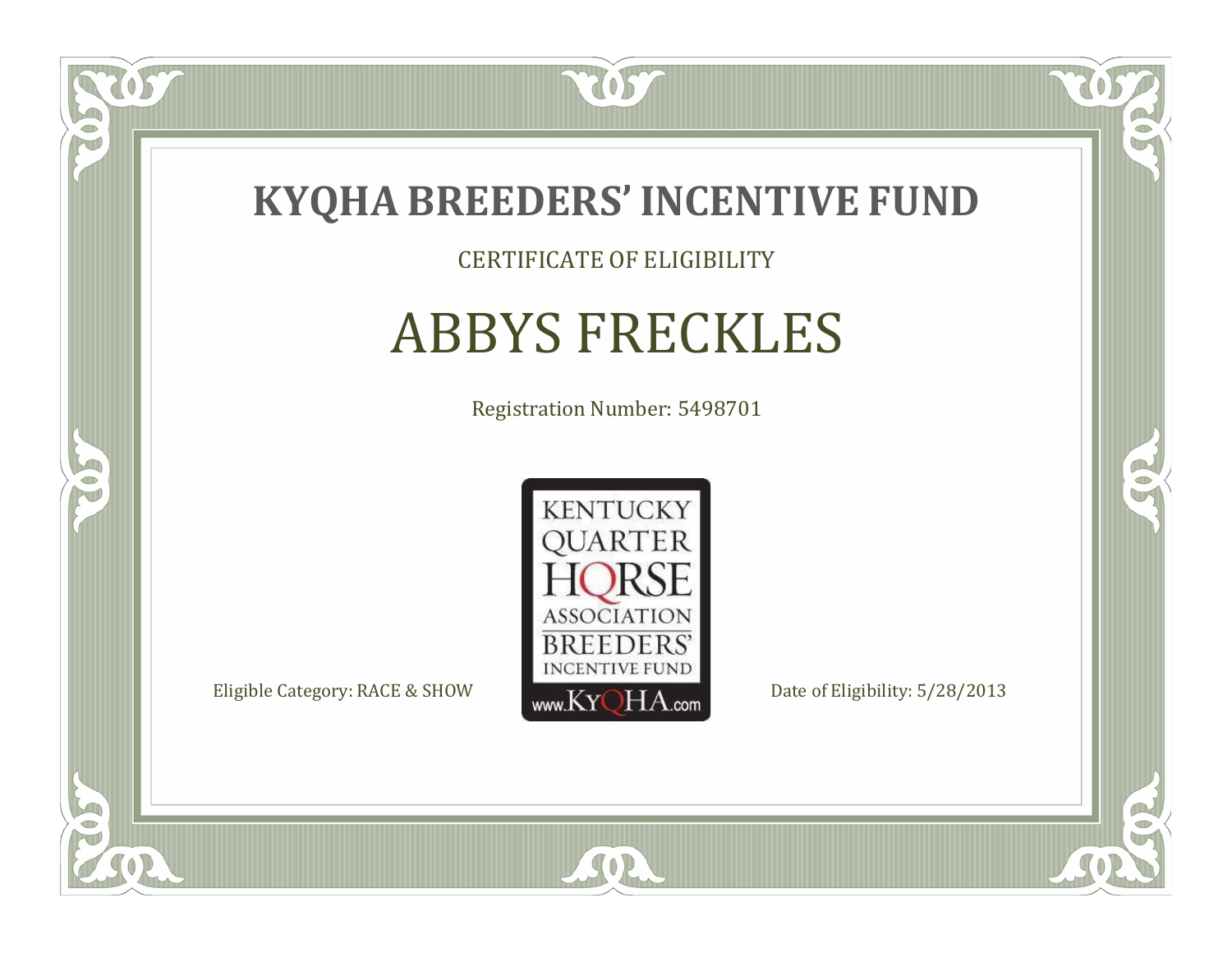

CERTIFICATE OF ELIGIBILITY

# AGE OF IRONS

Registration Number: X0706237



SOR

CO.

 $\rightarrow$ 

tos-

 $\bullet$ NU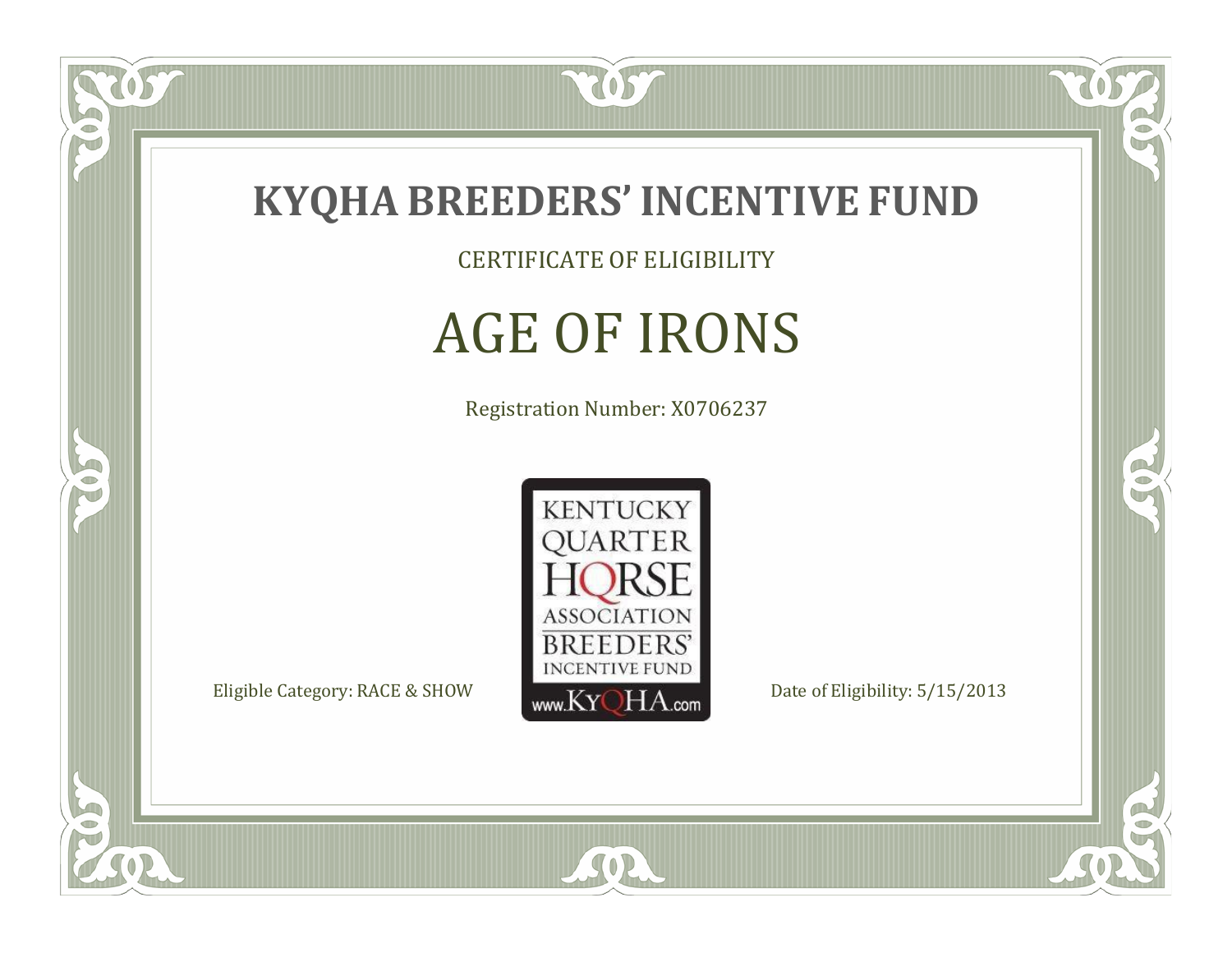

### CERTIFICATE OF ELIGIBILITY

# ALONG CAME PUNKY

Registration Number: 5495726



CO.

B)

 $\Box$ N

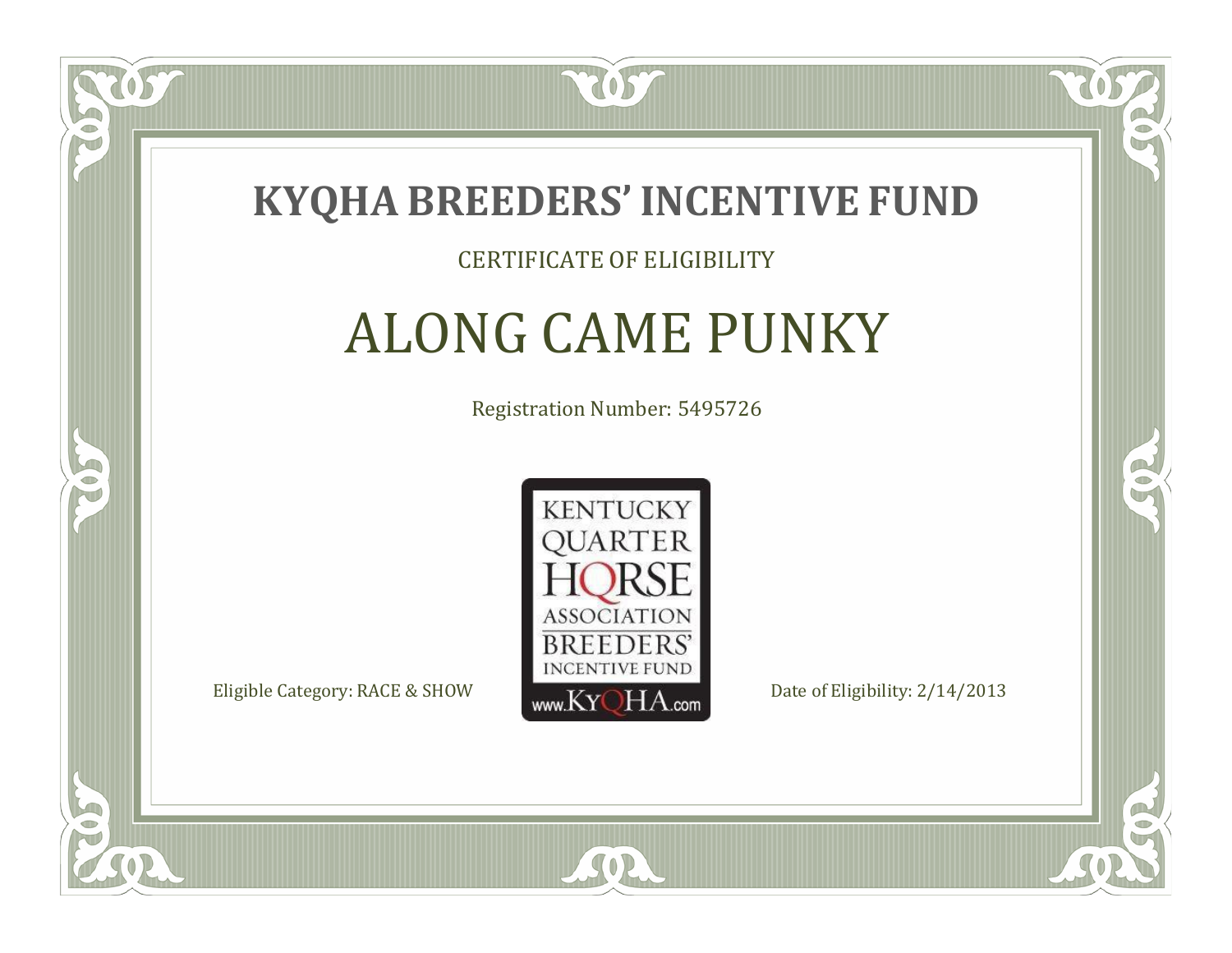

### CERTIFICATE OF ELIGIBILITY

## ALWAYS A HOT TIME

Registration Number: X0687199



SOR

CO.

 $\rightarrow$ 

 $\blacksquare$ N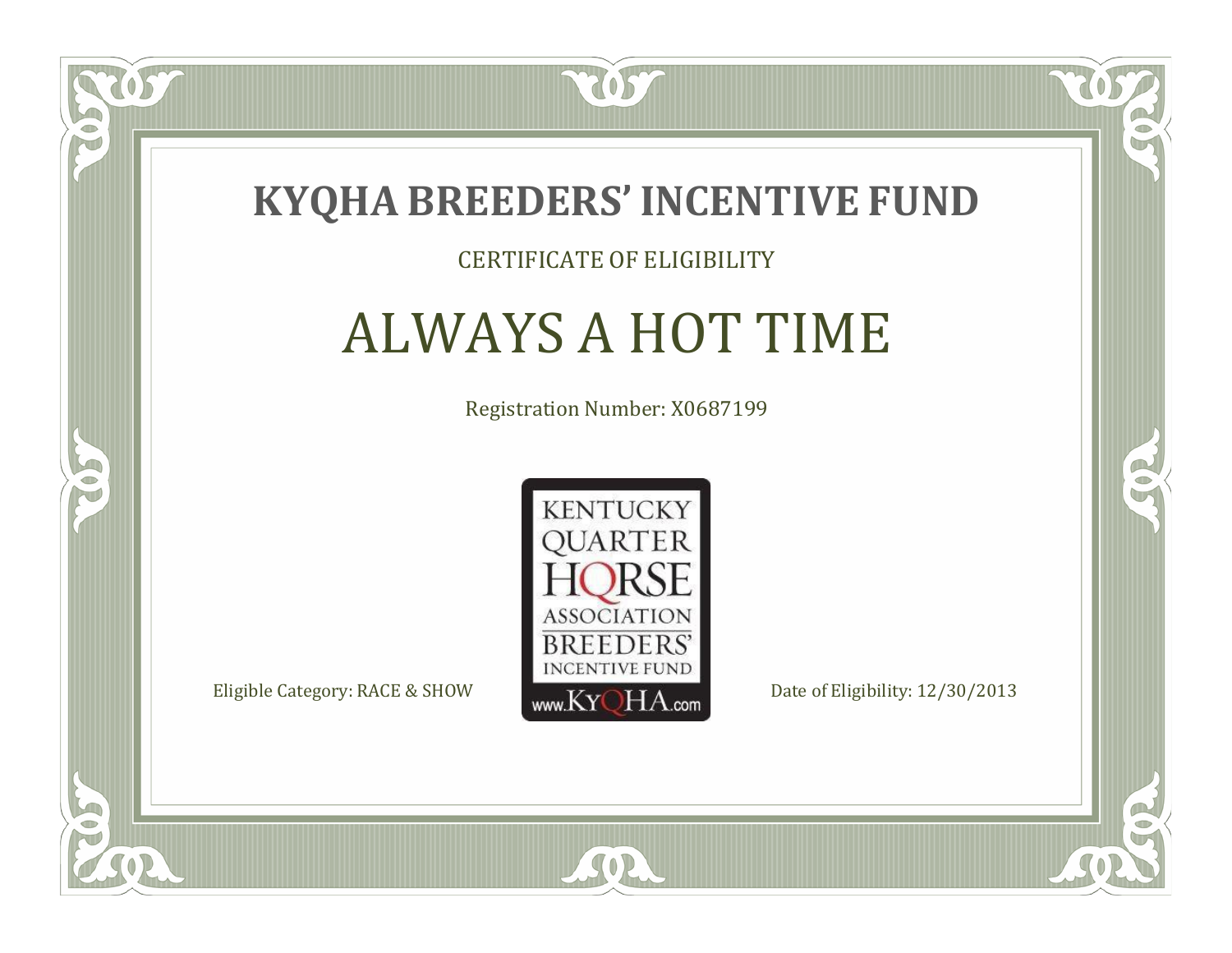

### CERTIFICATE OF ELIGIBILITY

## ALWAYS SOMETHIN

Registration Number: X0706214



SOR

CO.

 $\rightarrow$ 

 $\Box$ N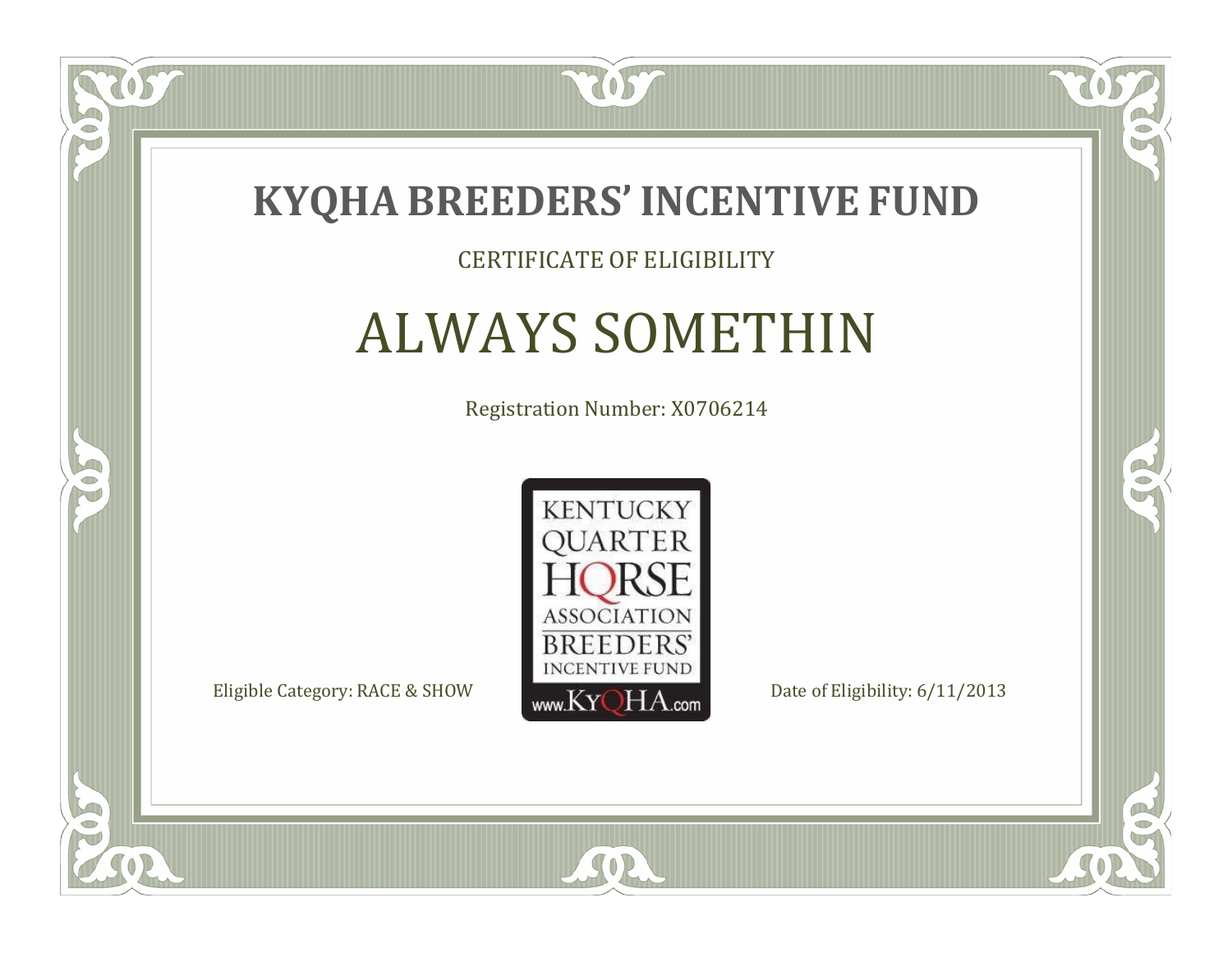

### CERTIFICATE OF ELIGIBILITY

# ANGEL IN PASSING

Registration Number: 5661049



SOR

RO

B)

 $\Box$ N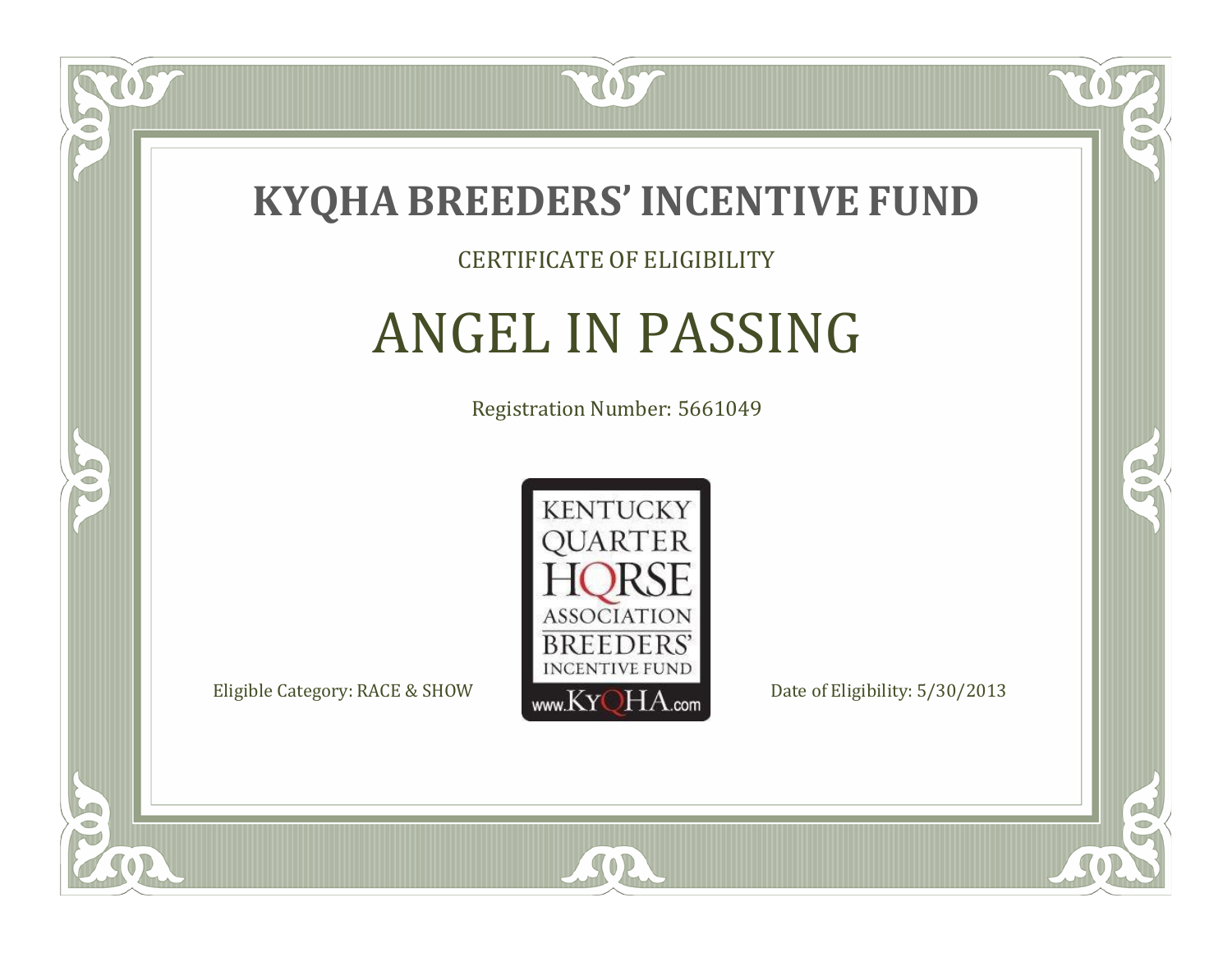

### CERTIFICATE OF ELIGIBILITY

# ANGELS HIRED GUN

Registration Number: 5503070



SOR

CO.

B)

 $\Box$ N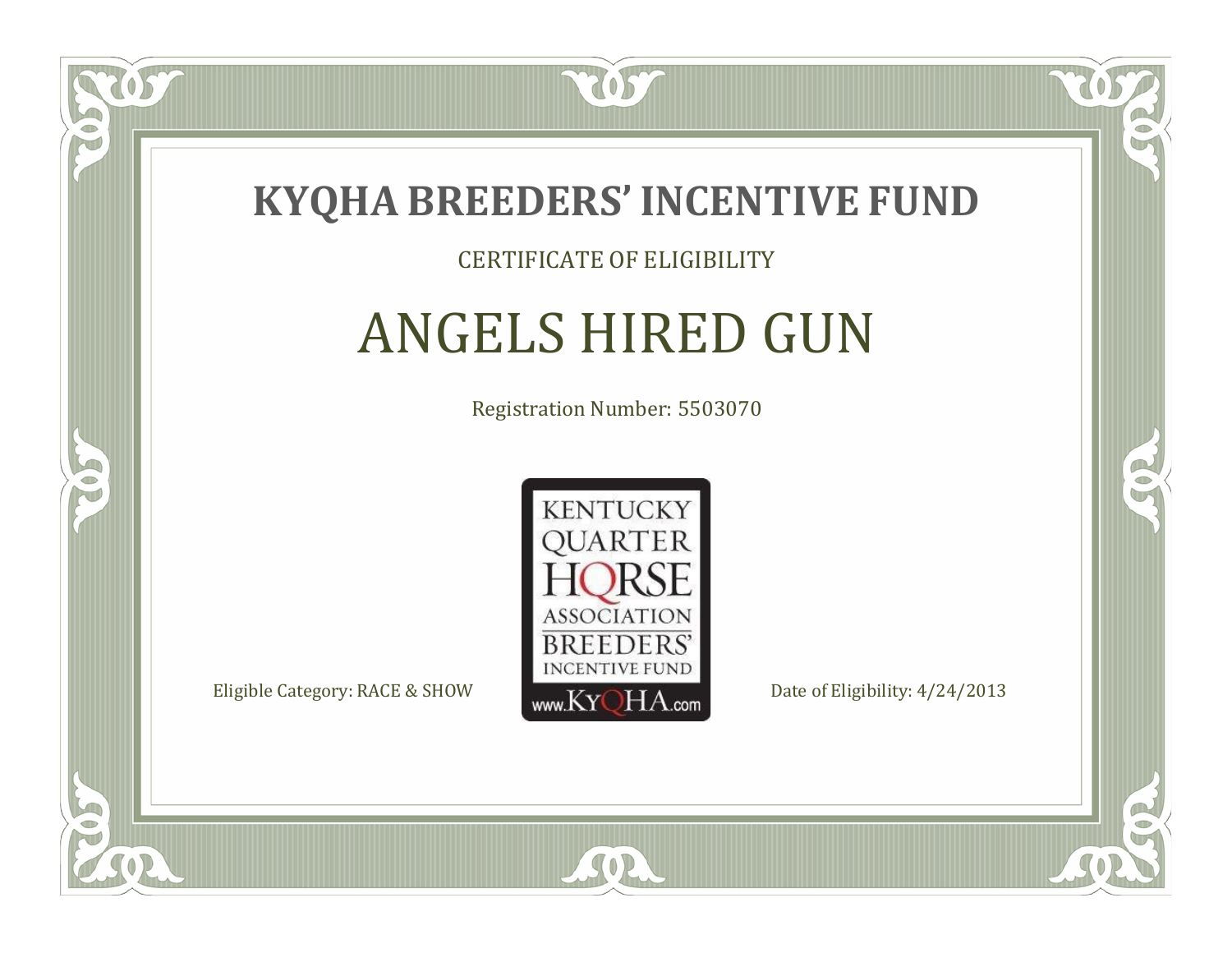

### CERTIFICATE OF ELIGIBILITY

# BADGERS LIL ZIPPER

Registration Number: 5488956



SOR

CO.

B)

 $\Box$ N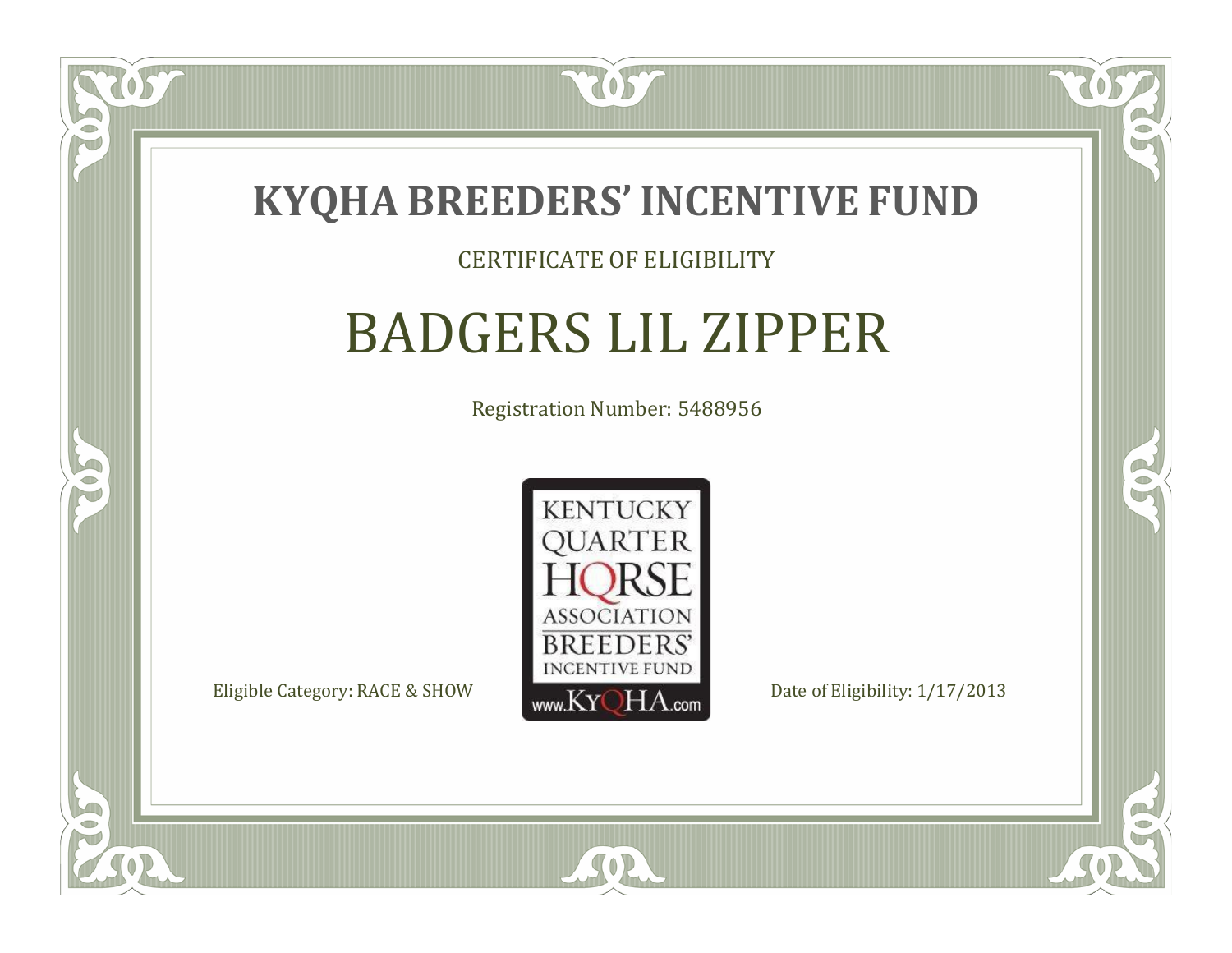### **KYQHA BREEDERS'INCENTIVE FUND**

7057

### CERTIFICATE OF ELIGIBILITY

# BEAUTY B LIGHTENING

Registration Number: 49998362



SOR

CO.

 $\rightarrow$ 

 $\blacksquare$ N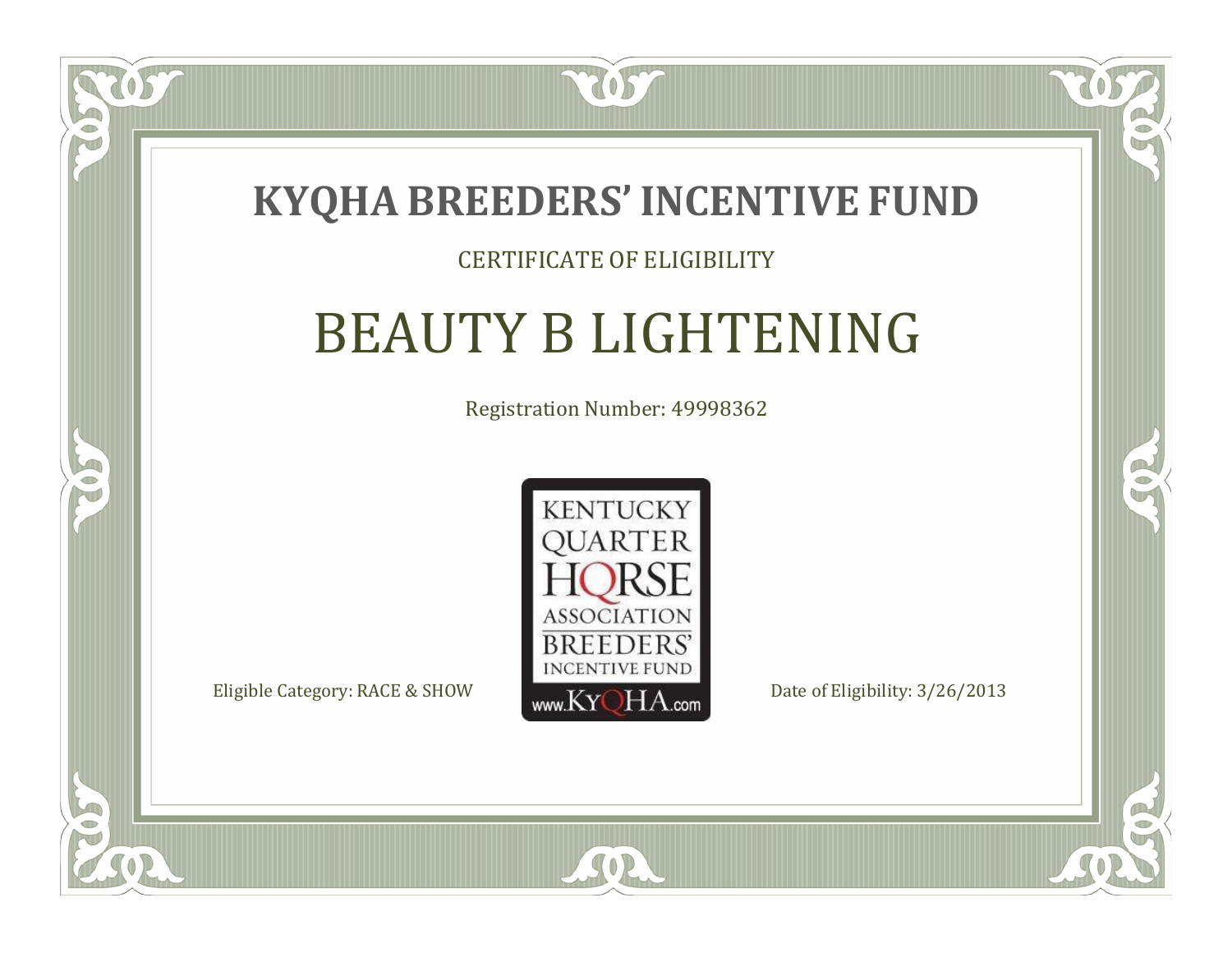

### CERTIFICATE OF ELIGIBILITY

# BLACKIES GOOD BAR

Registration Number: 5079867



SOR

RO

CO.

 $\Box$ N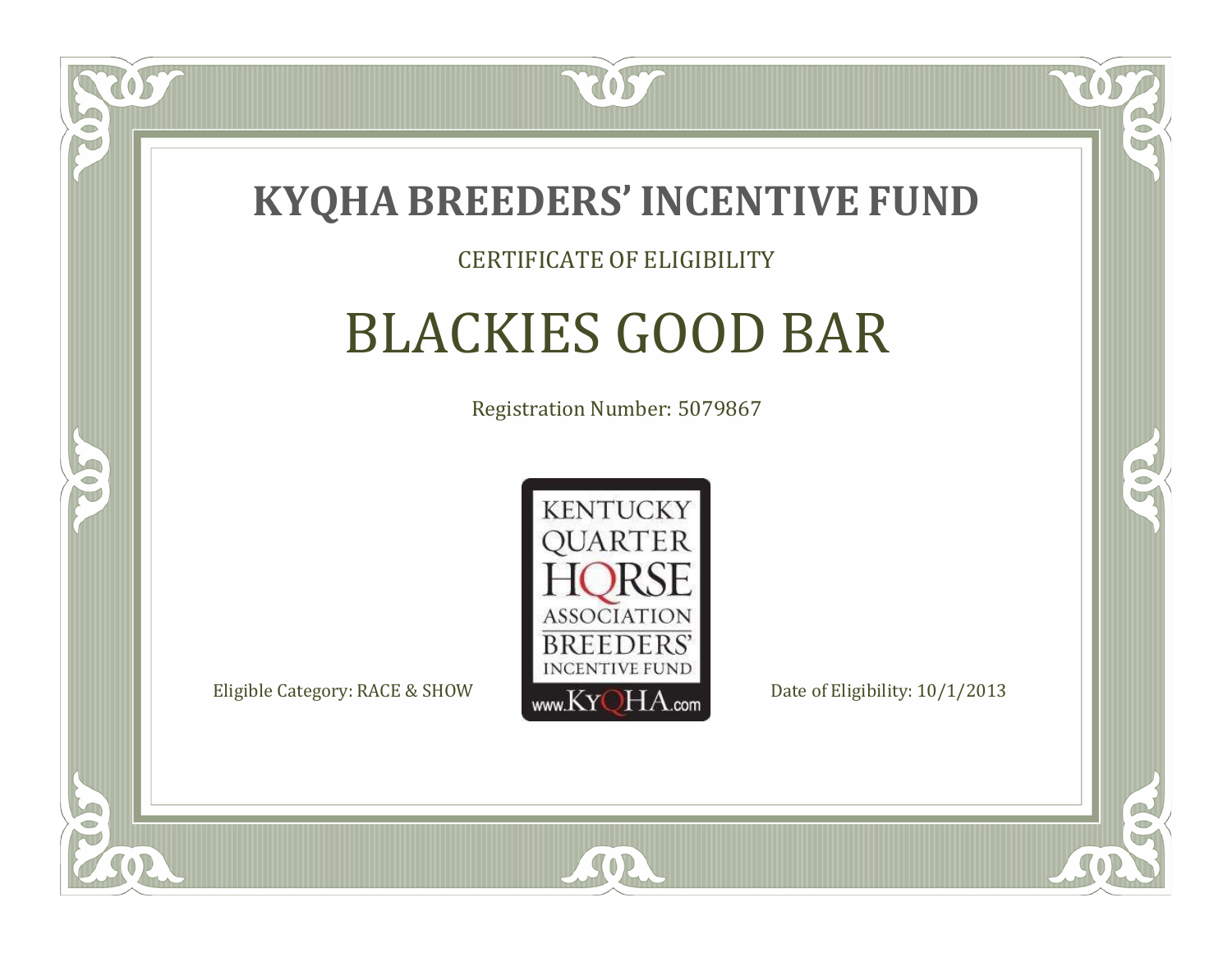

### CERTIFICATE OF ELIGIBILITY

### BLUE COLLAR BABE

Registration Number: 5488312



SOR

CO.

 $\rightarrow$ 

US

 $\Box$ NU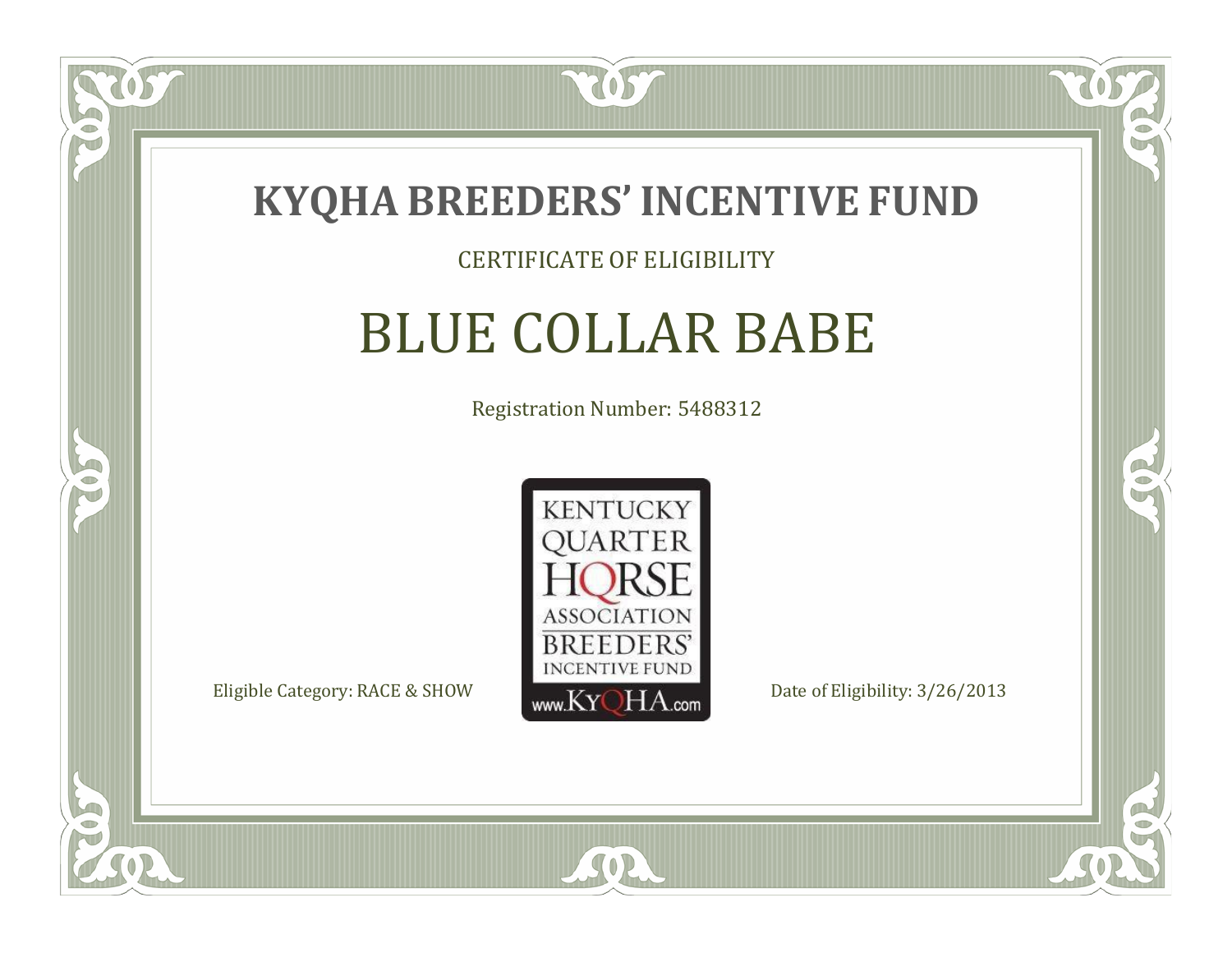

### CERTIFICATE OF ELIGIBILITY

# BOODEES JEDI MASTER

Registration Number: 5478359



SOR

RO

B.

 $\Box$ N

S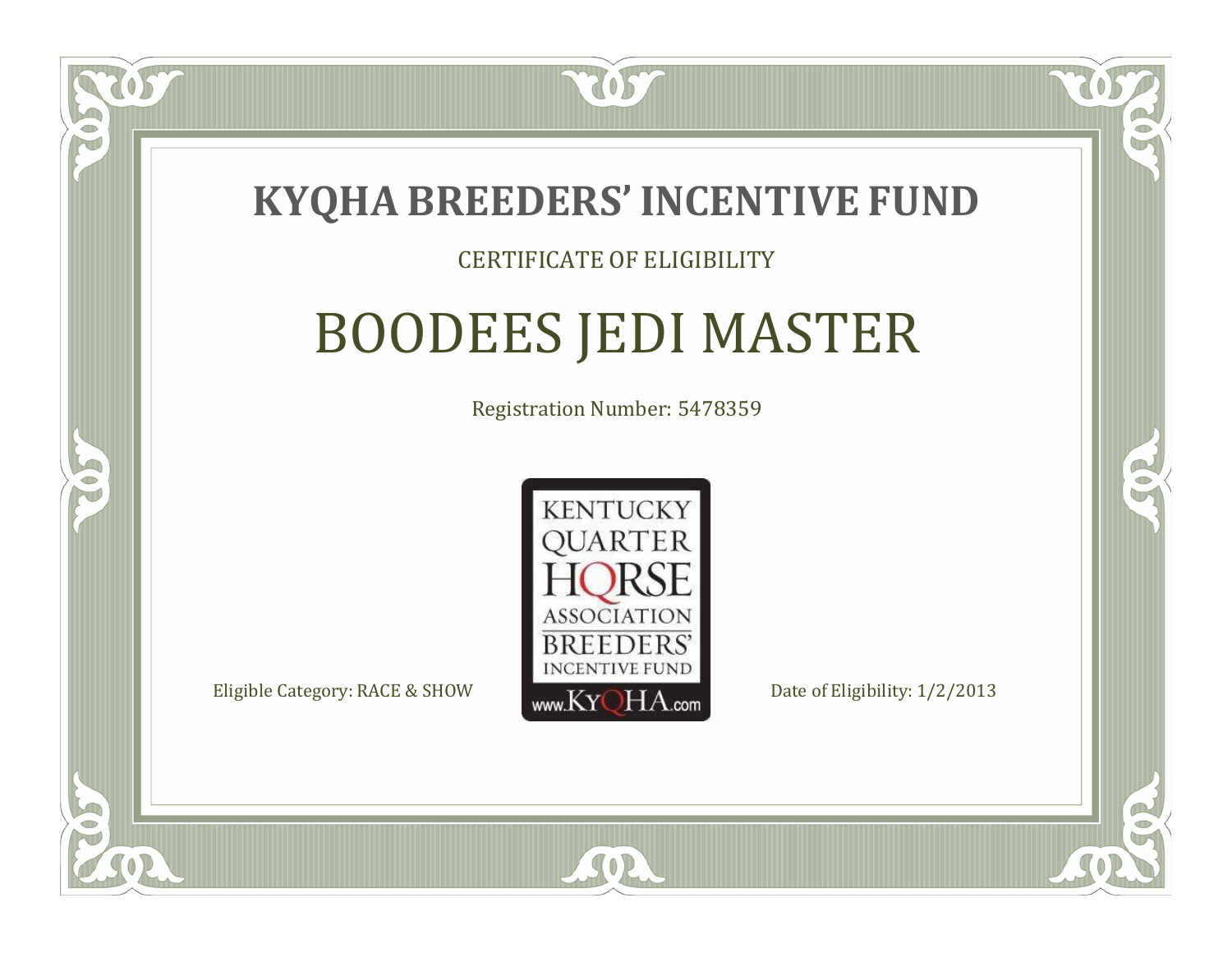

#### CERTIFICATE OF ELIGIBILITY

## BOONS DRAGON ACE

Registration Number: 5482355



SOR

RO

P.

 $\Box$ N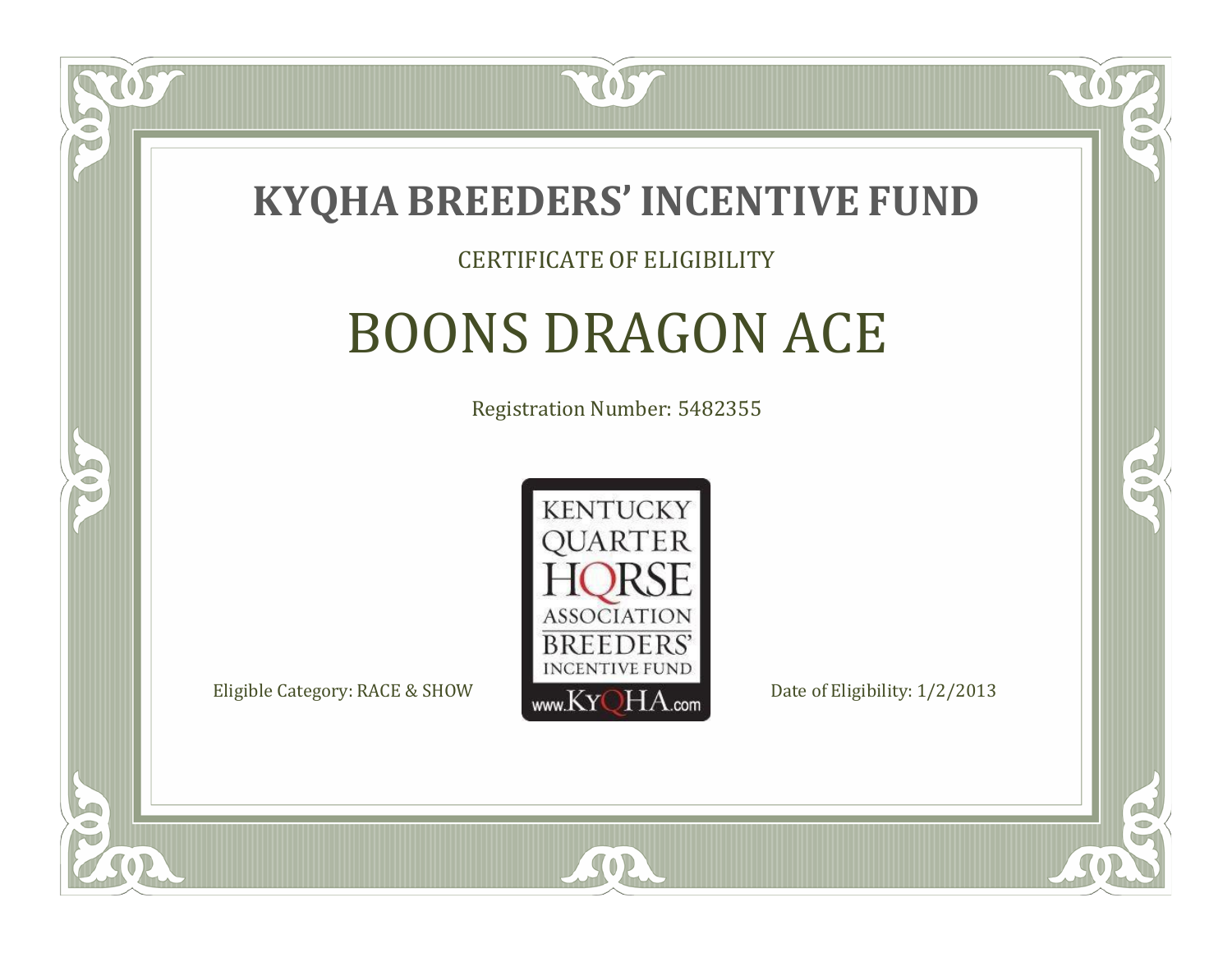

### CERTIFICATE OF ELIGIBILITY

## BOONS INDIAN WARRIOR

Registration Number: 5478362



SOR

CO.

 $\rightarrow$ 

 $\blacksquare$ N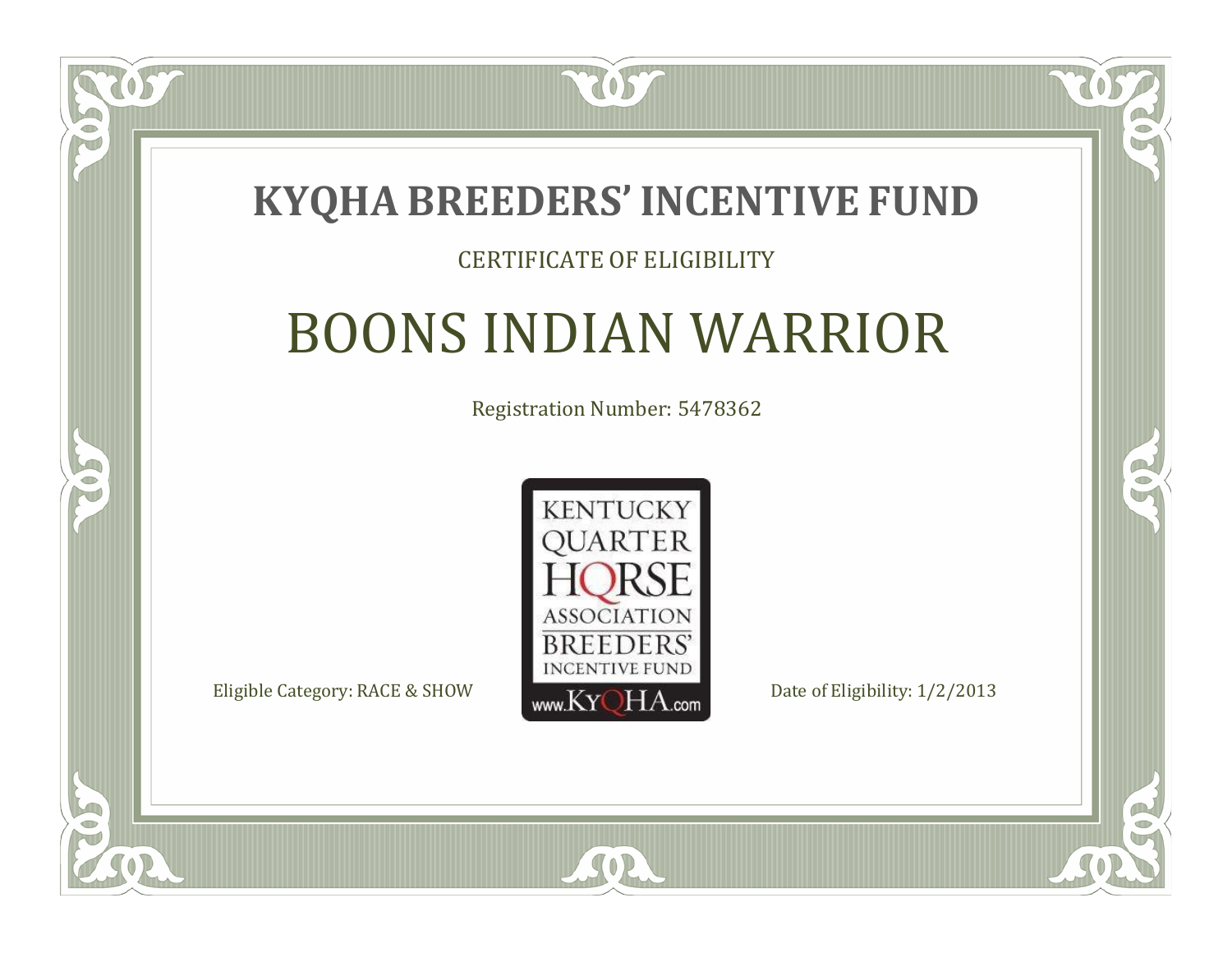

CERTIFICATE OF ELIGIBILITY

# BOONS RED OAK

Registration Number: 5478363



SOR

CO.

B

US

 $\Box$ NU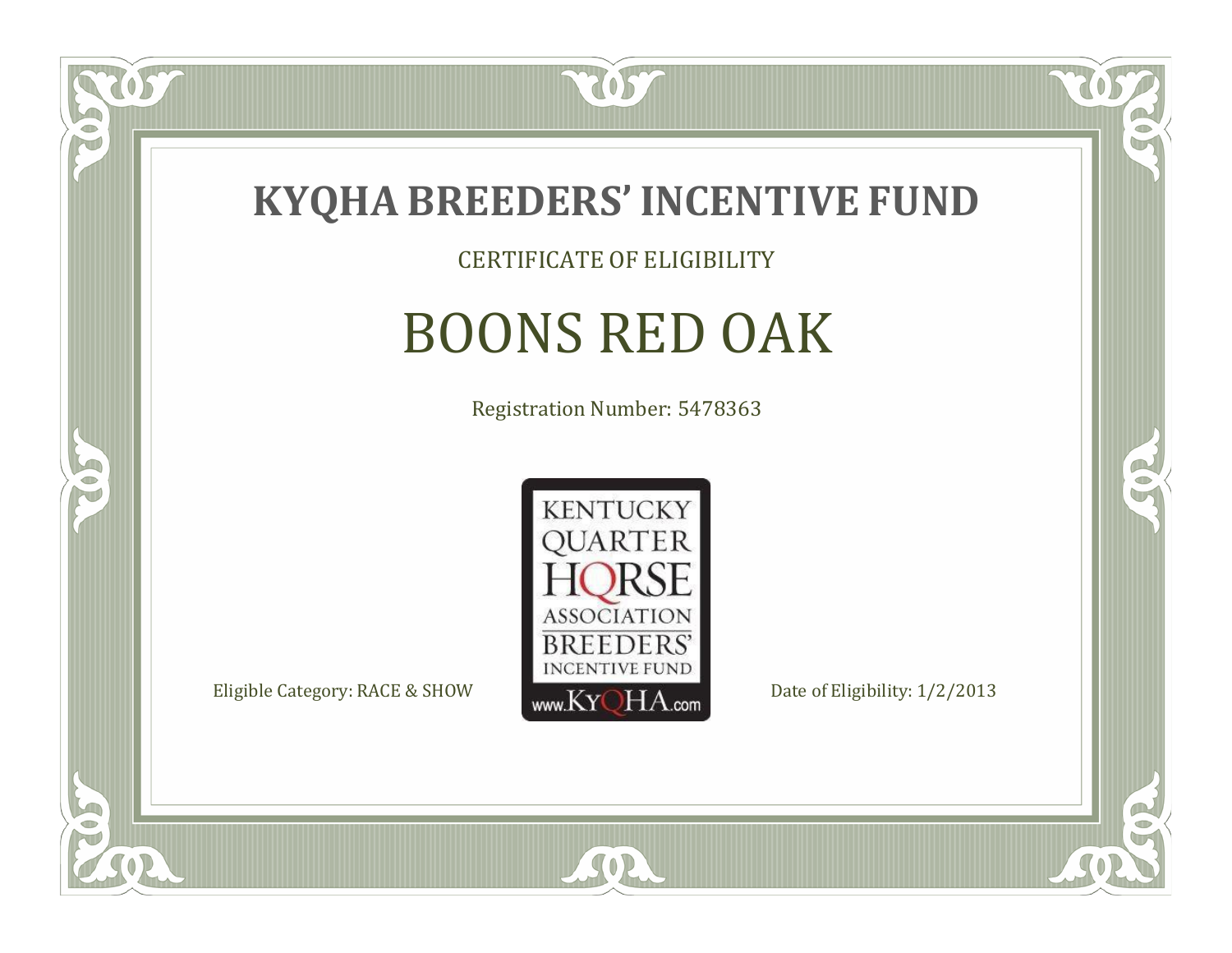

### CERTIFICATE OF ELIGIBILITY

# BOONS SPEC OPS

Registration Number: 5478360



SOR

RO

B

 $\Box$ NU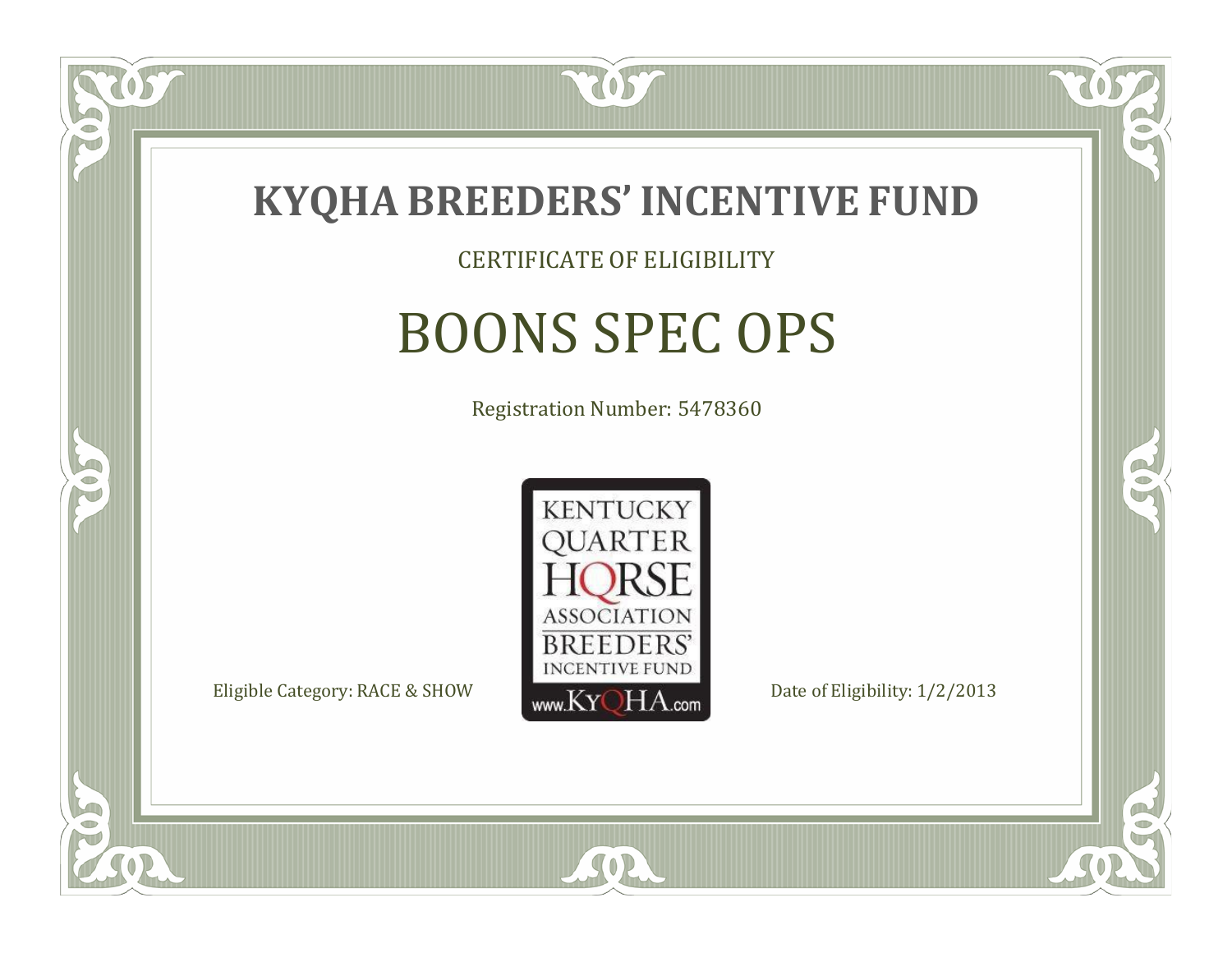

#### CERTIFICATE OF ELIGIBILITY

## BORN WITH HONOR

Registration Number: 5526765



SOR

 $\mathbb{R}$ 

 $\rightarrow$ 

US

 $\bullet$ NU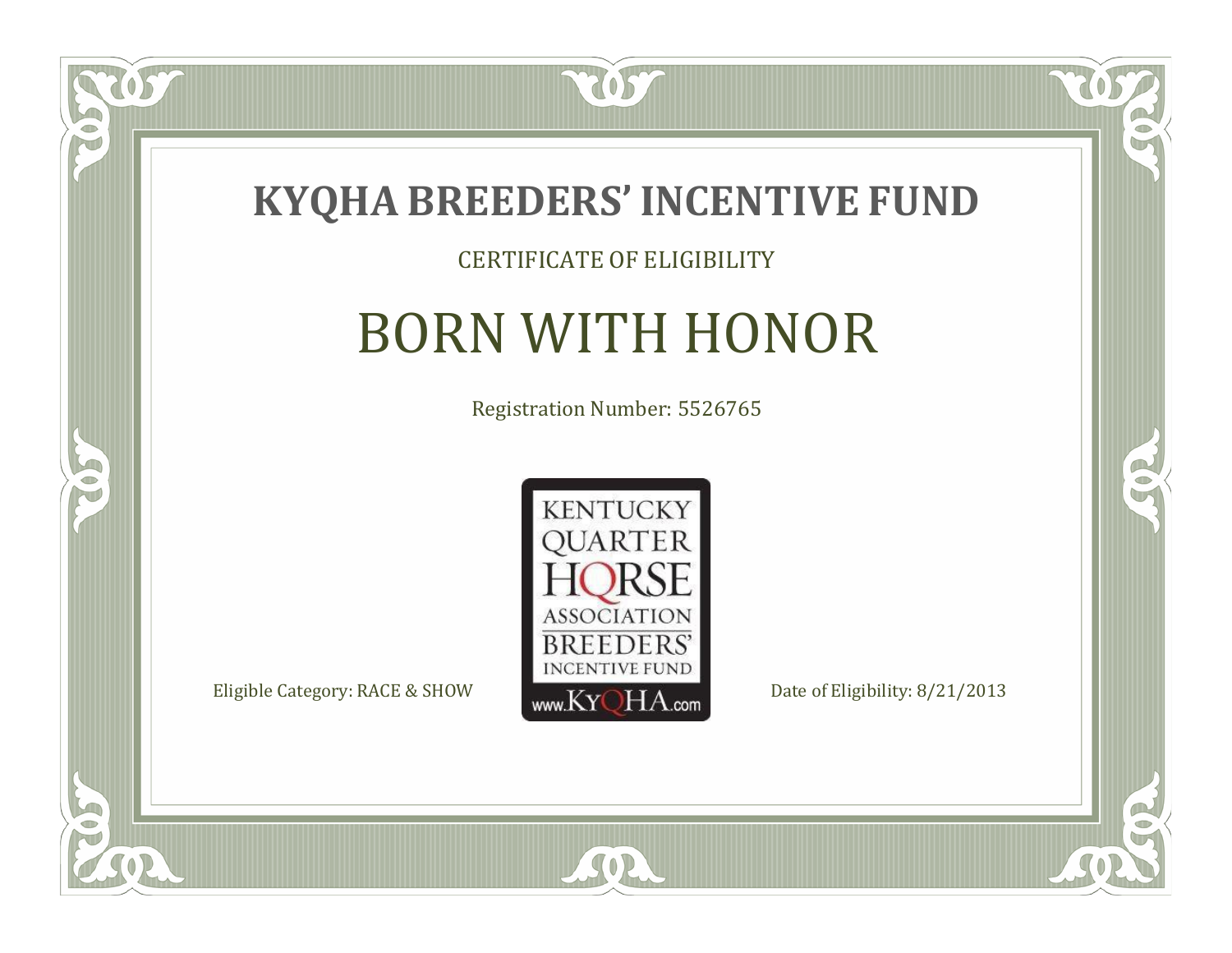

### CERTIFICATE OF ELIGIBILITY

# BRAVING THE TIDE

Registration Number: 5514983



SOR

CO.

 $\rightarrow$ 

 $\delta S$ 

 $\Box$ NU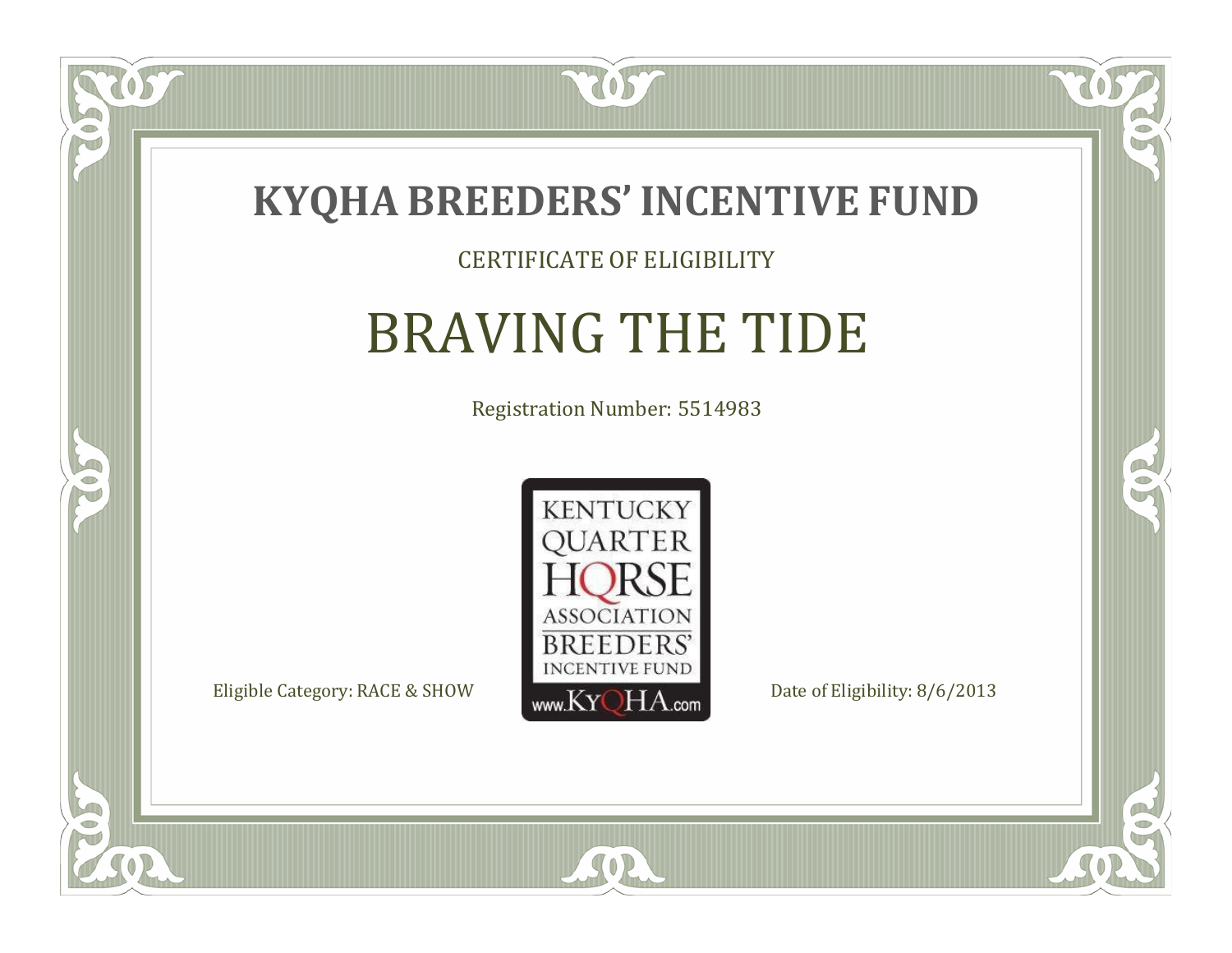

#### CERTIFICATE OF ELIGIBILITY

## CERTAIN FOR SURE

Registration Number: 5513089



SOR

RO

B

 $\Box$ NU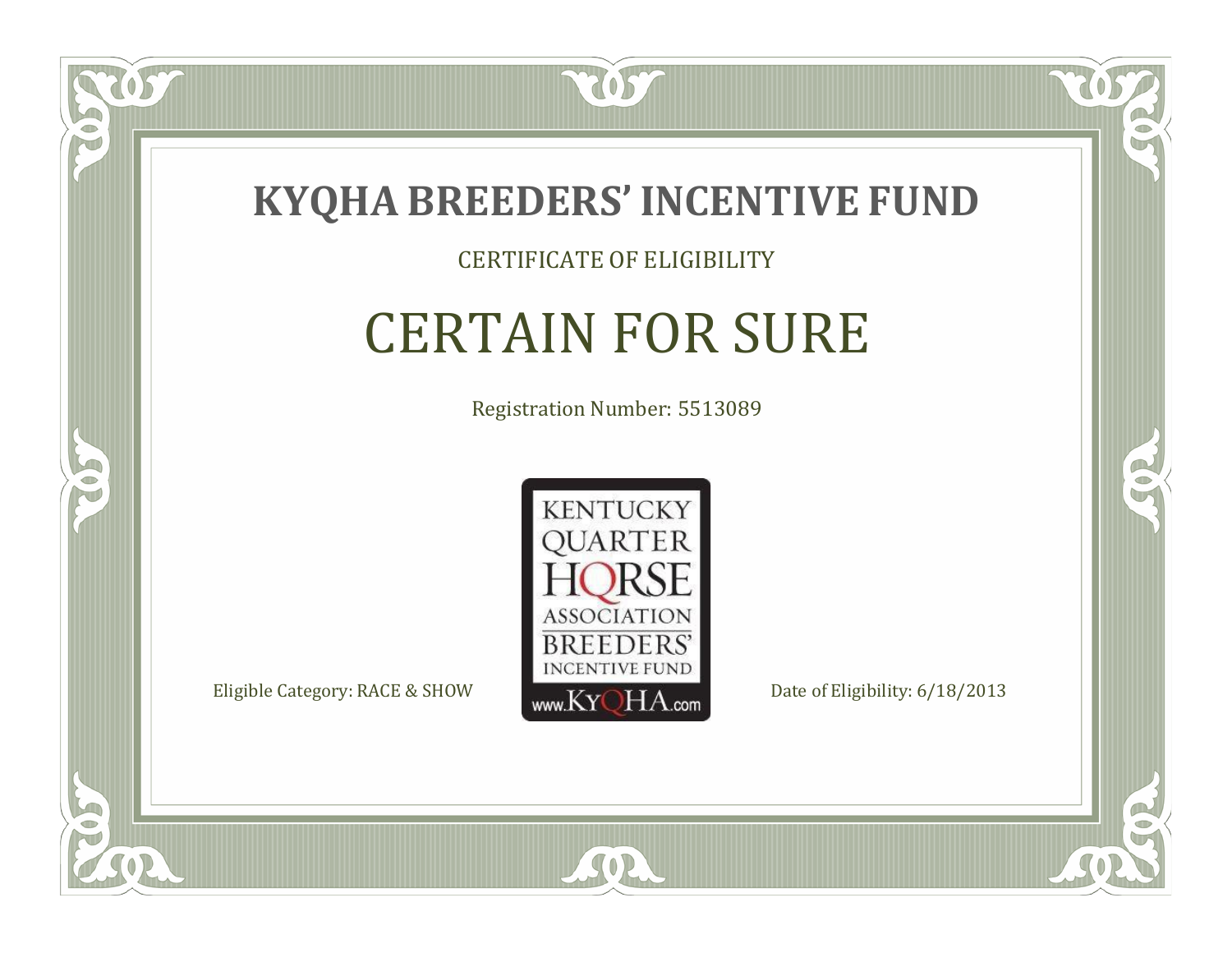

### CERTIFICATE OF ELIGIBILITY

# CERTAINLY A CHEVY

Registration Number: 5517330



SOR

RO

 $\rightarrow$ 

 $\blacksquare$ N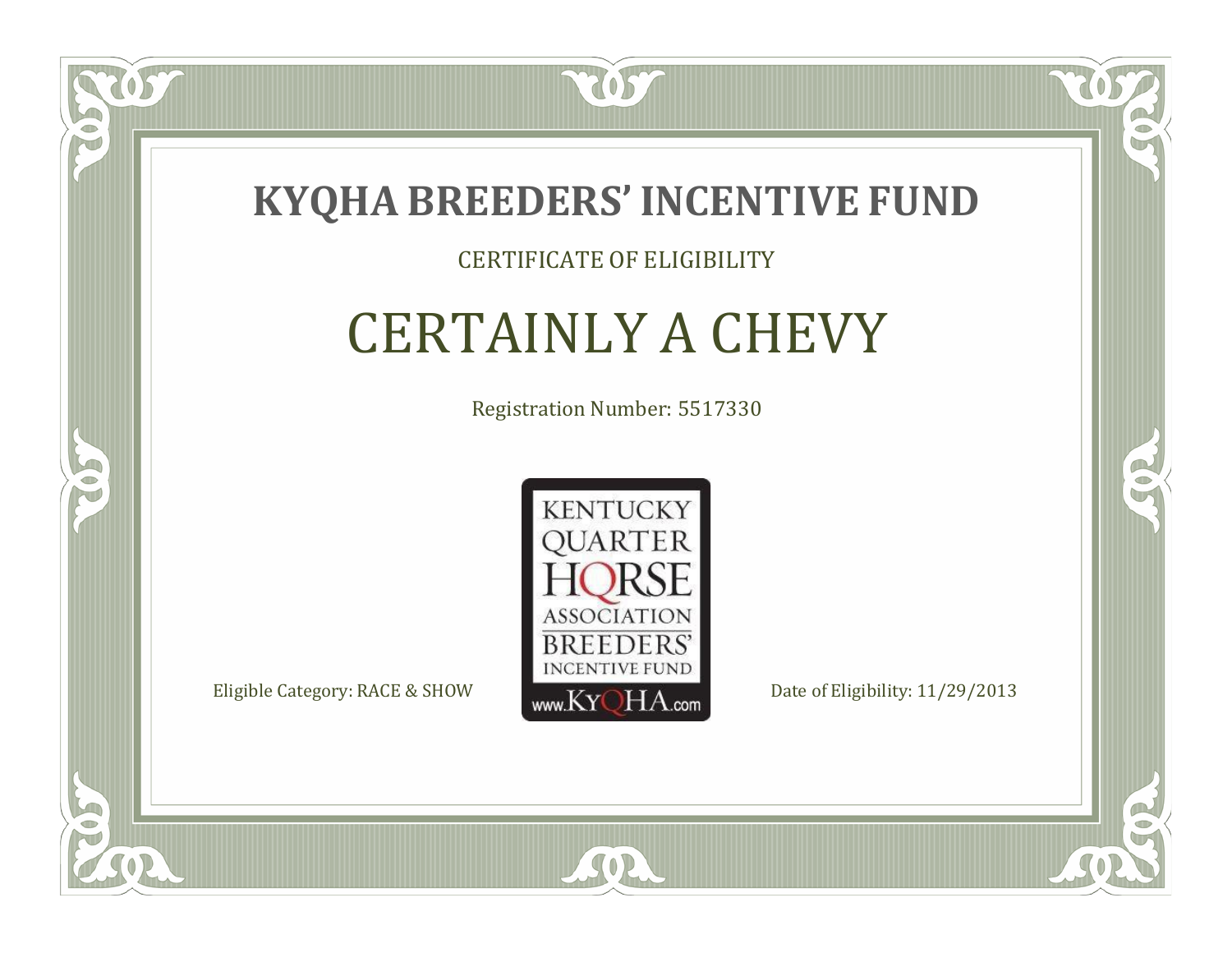

### CERTIFICATE OF ELIGIBILITY

# CERTAINLY CHATTY

Registration Number: 5513103



SOR

CO.

 $\rightarrow$ 

 $\Box$ N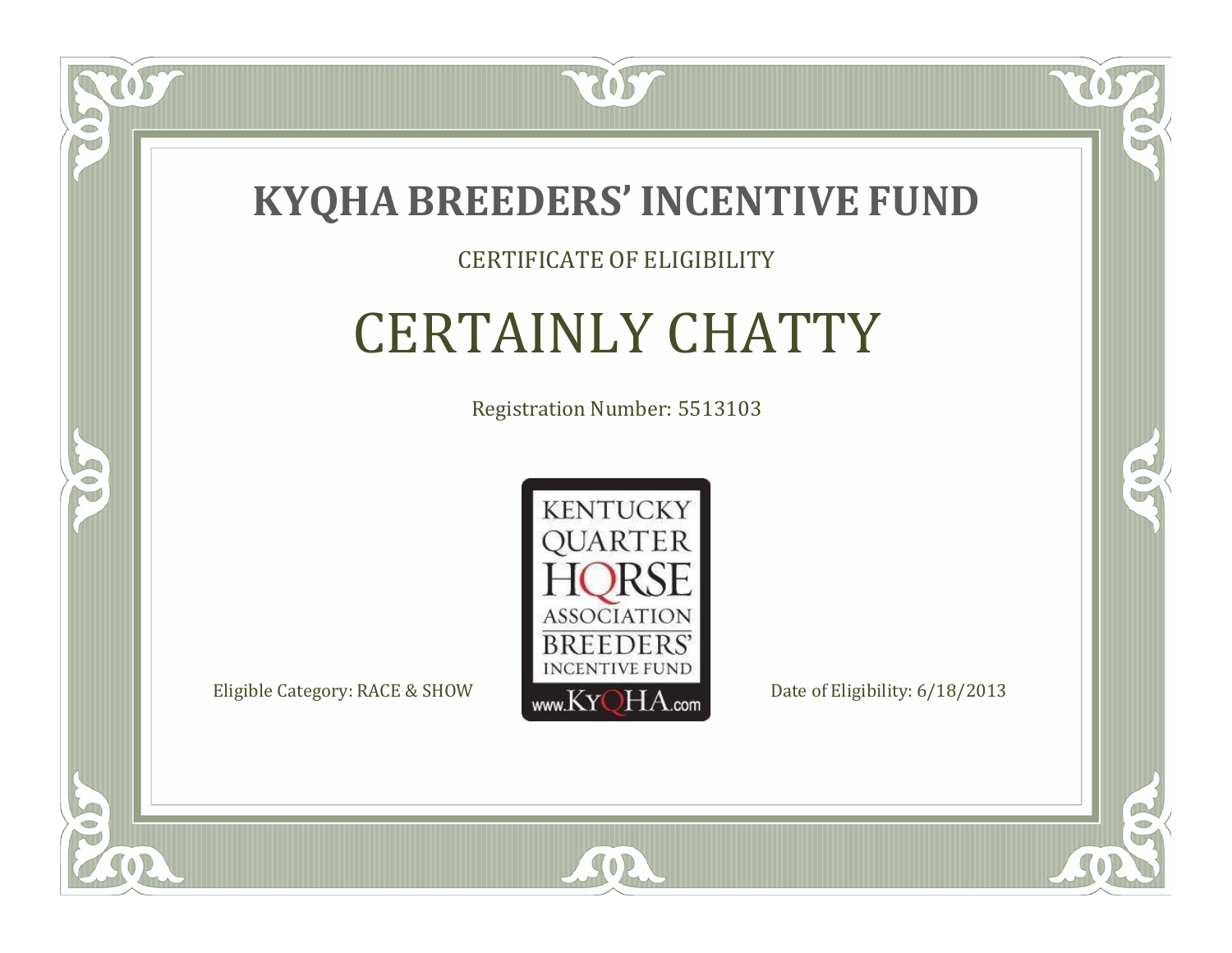### **KYQHA BREEDERS'INCENTIVE FUND**

7057

### CERTIFICATE OF ELIGIBILITY

# CHARLIE WITHA HARLEY

Registration Number: 5463313



SOR

CO.

 $\rightarrow$ 

ÒS

 $\Box$ N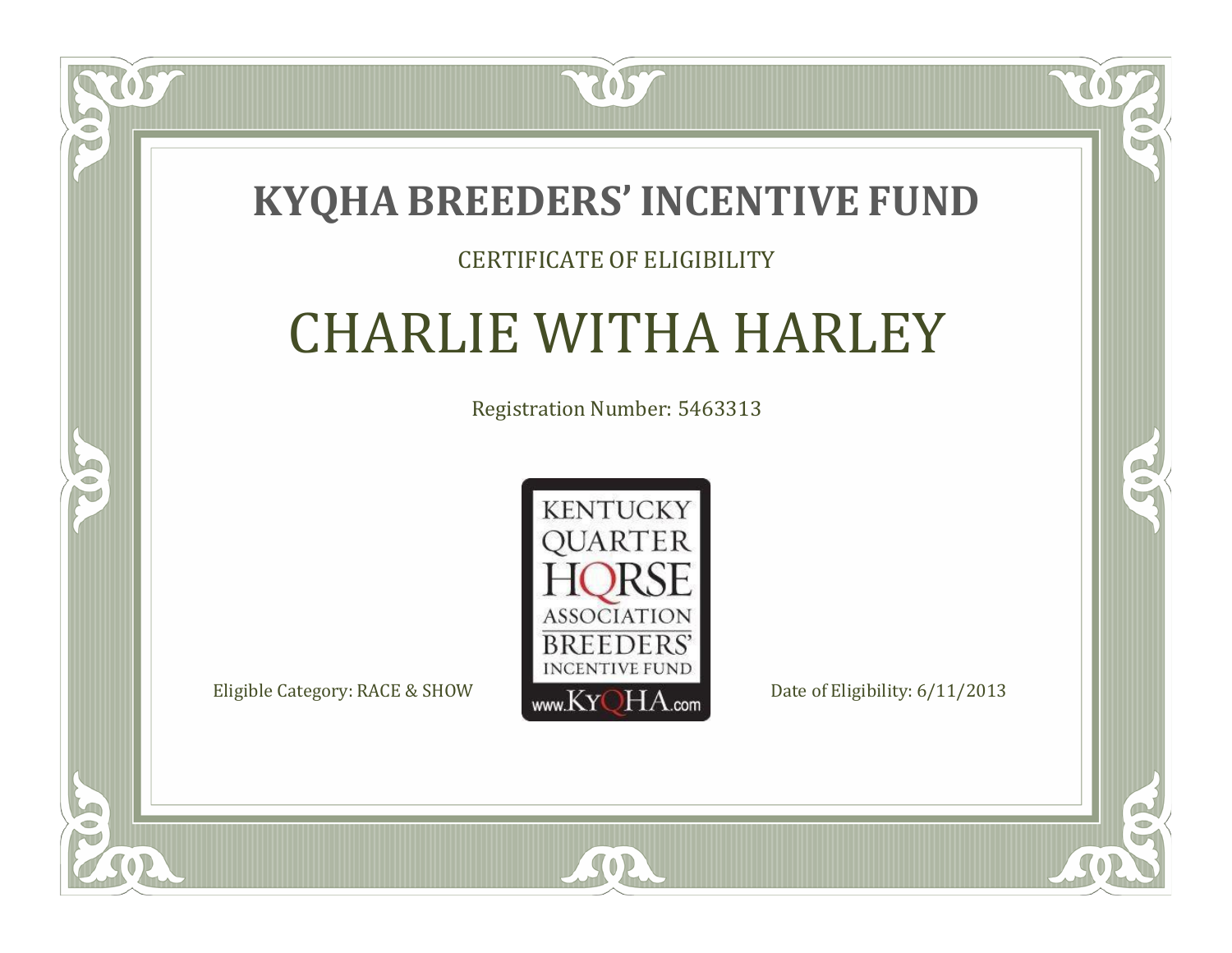

### CERTIFICATE OF ELIGIBILITY

# CHARMINGLY GOOD

Registration Number: 5539276



SOR

RO

B

US

 $\Box$ N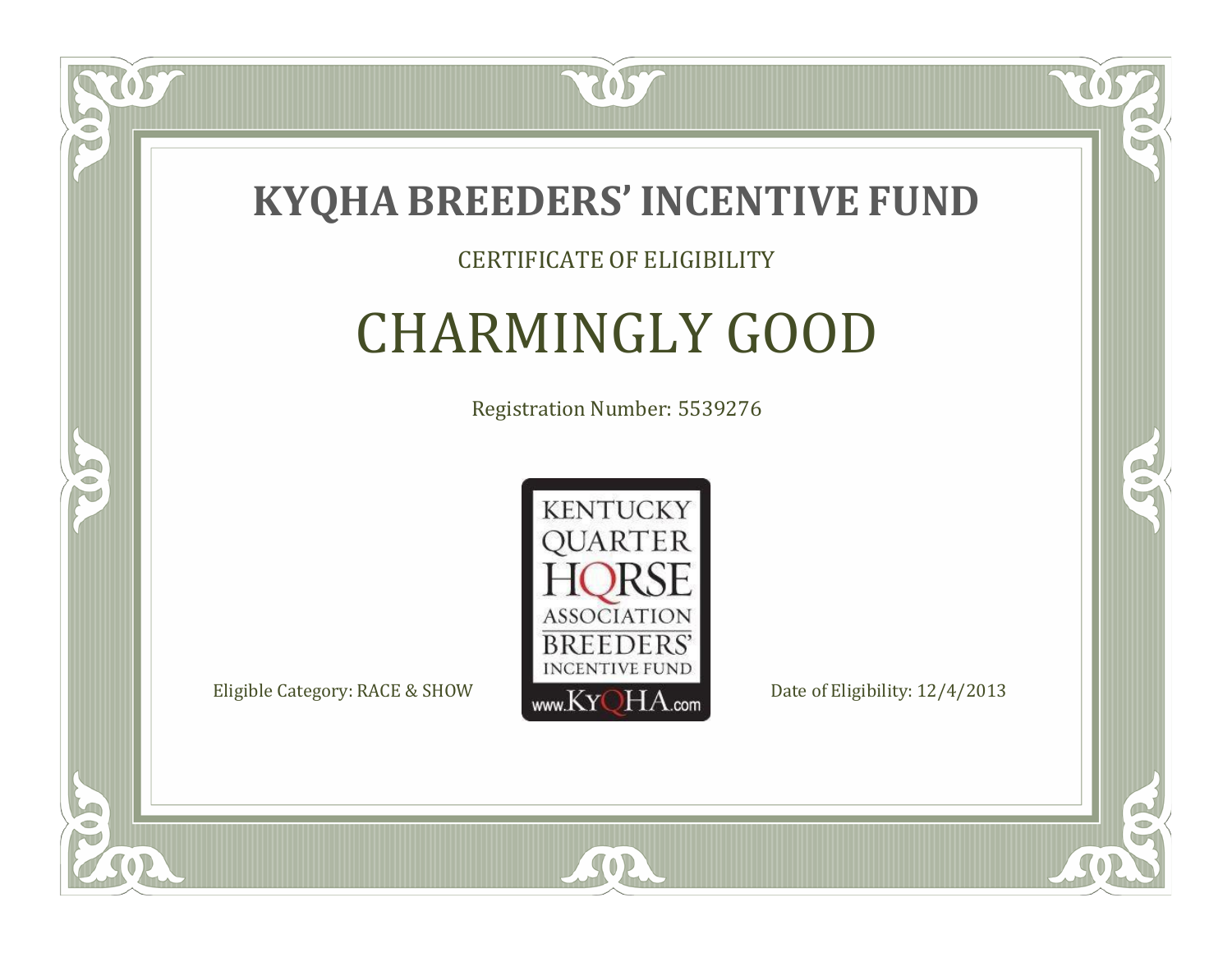

### CERTIFICATE OF ELIGIBILITY

## CHASING MOONLITE

Registration Number: 5513100



SOR

 $\Box$ N

5

CO.

B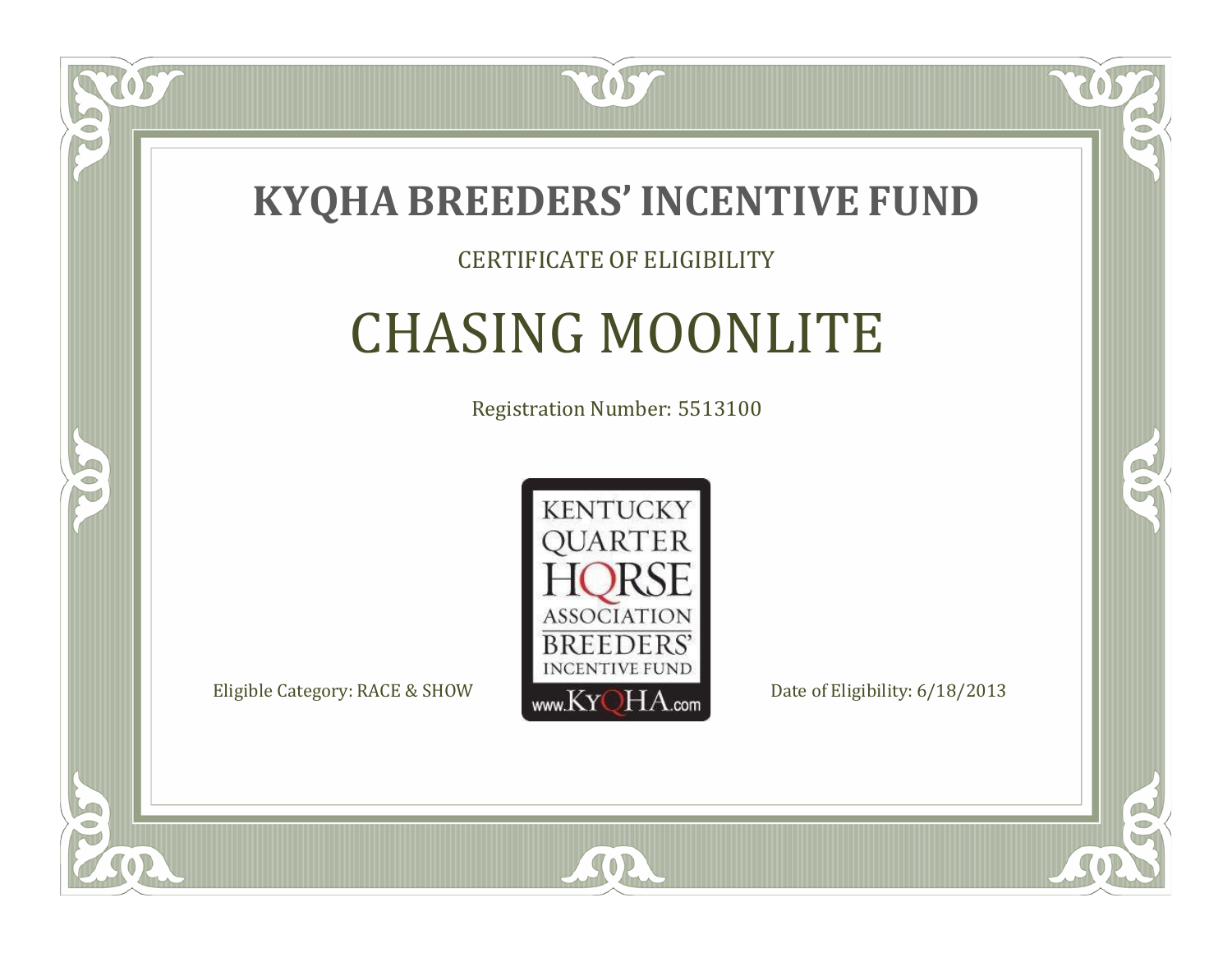

### CERTIFICATE OF ELIGIBILITY

# CHIPS PROVEN GOOD

Registration Number: X0705109



SOR

RO

B

 $\Box$ N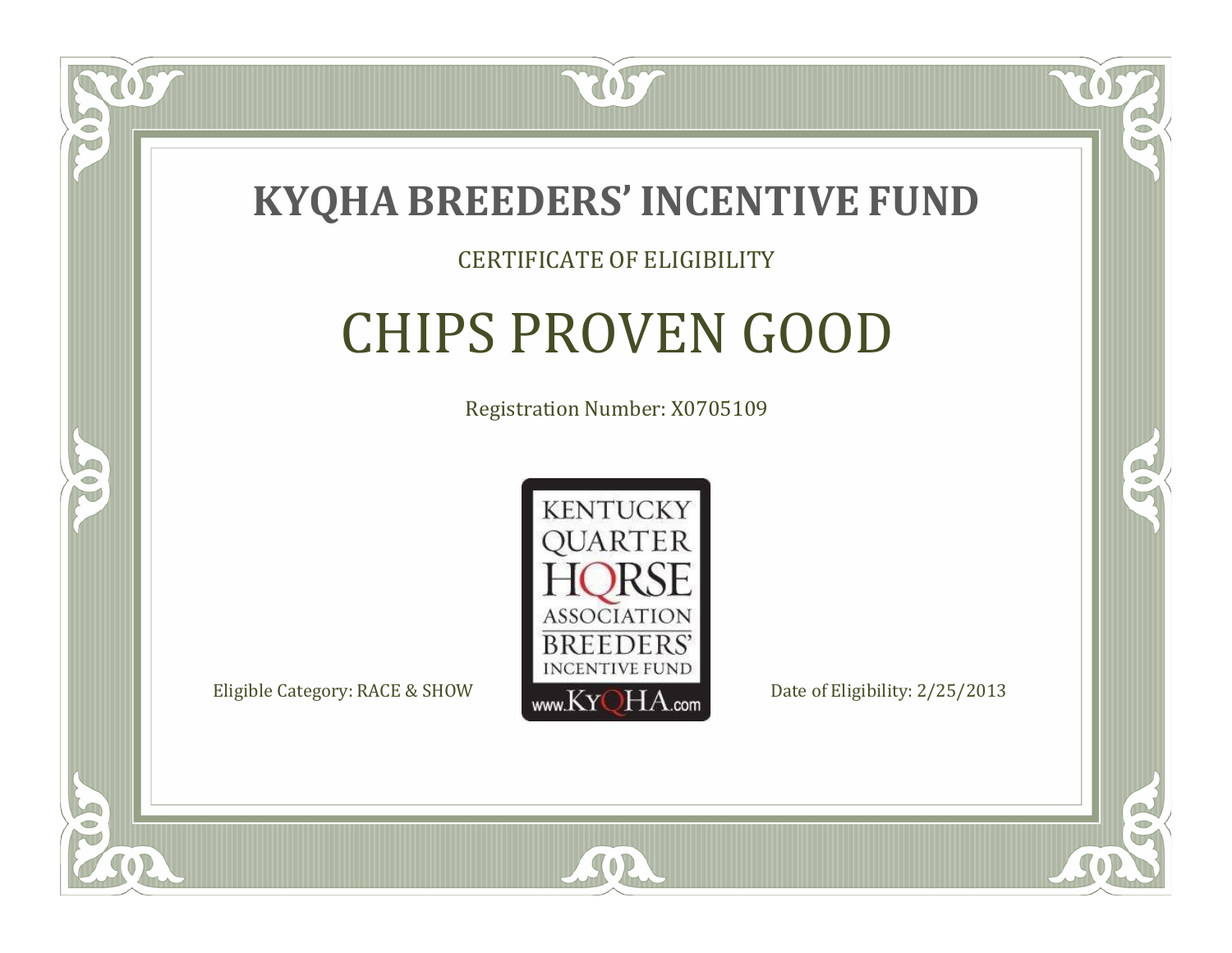

### CERTIFICATE OF ELIGIBILITY

# CHIPS TOO GOOD

Registration Number: X0698146



SOR

RO

B

057

 $\Box$ NU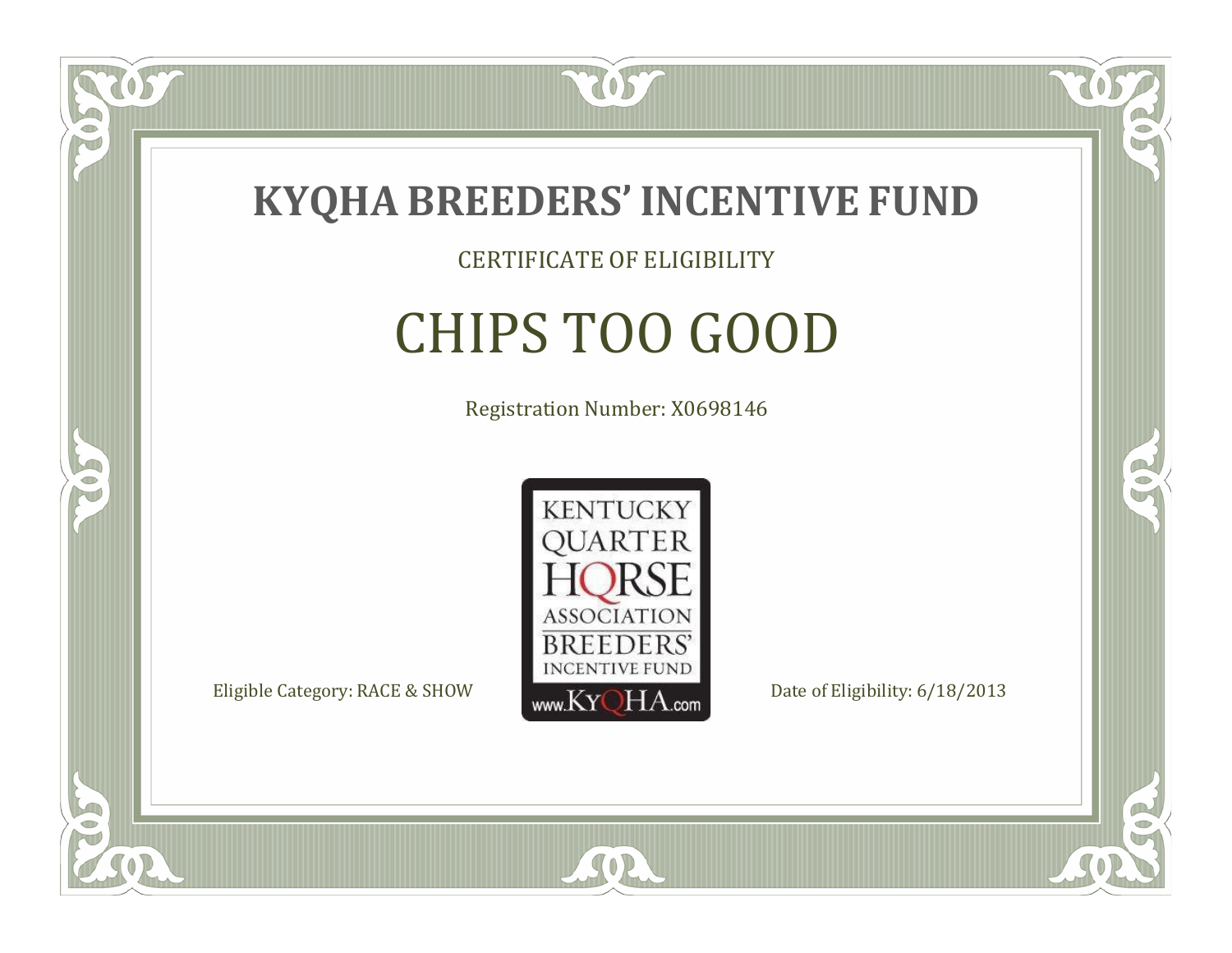

### CERTIFICATE OF ELIGIBILITY

# COLONELS BOGGIE JAC

Registration Number: 5521695



SOR

CO.

A.

 $\Box$ N

S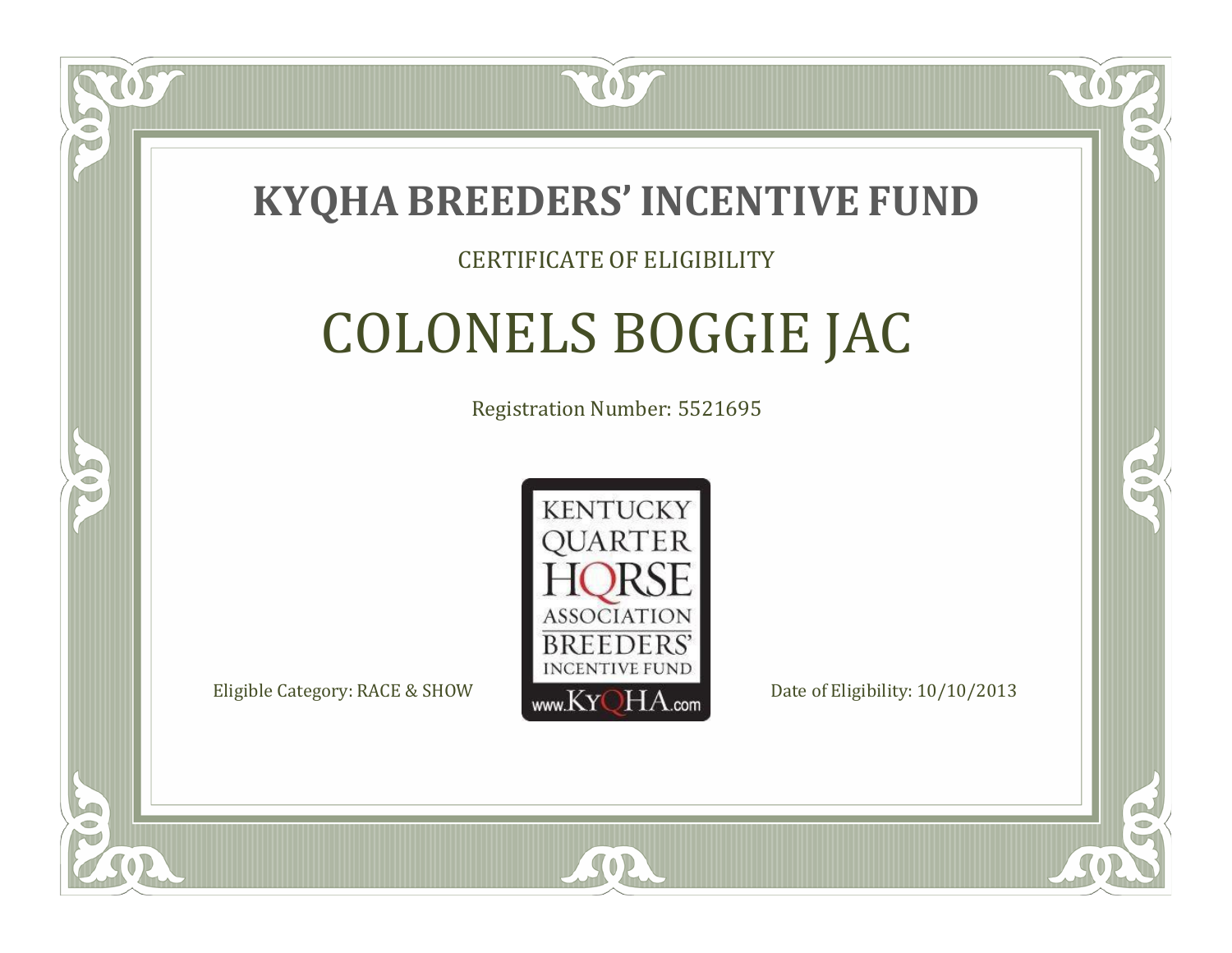### **KYQHA BREEDERS'INCENTIVE FUND**

7057

### CERTIFICATE OF ELIGIBILITY

# COLONELSMOKINGCODY

Registration Number: 5520025



 $SO<sub>2</sub>$ 

 $\Box$ N

S

CO.

P.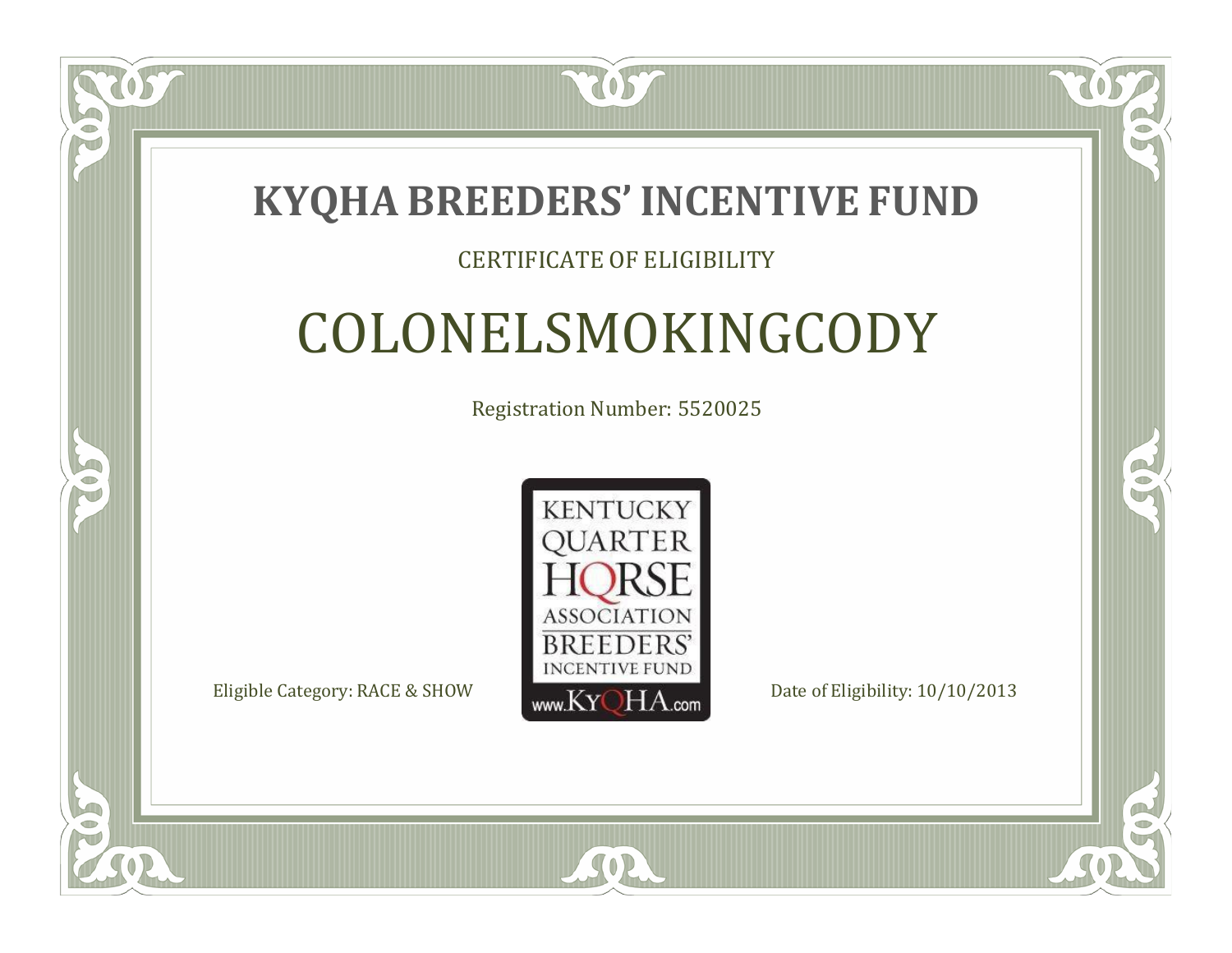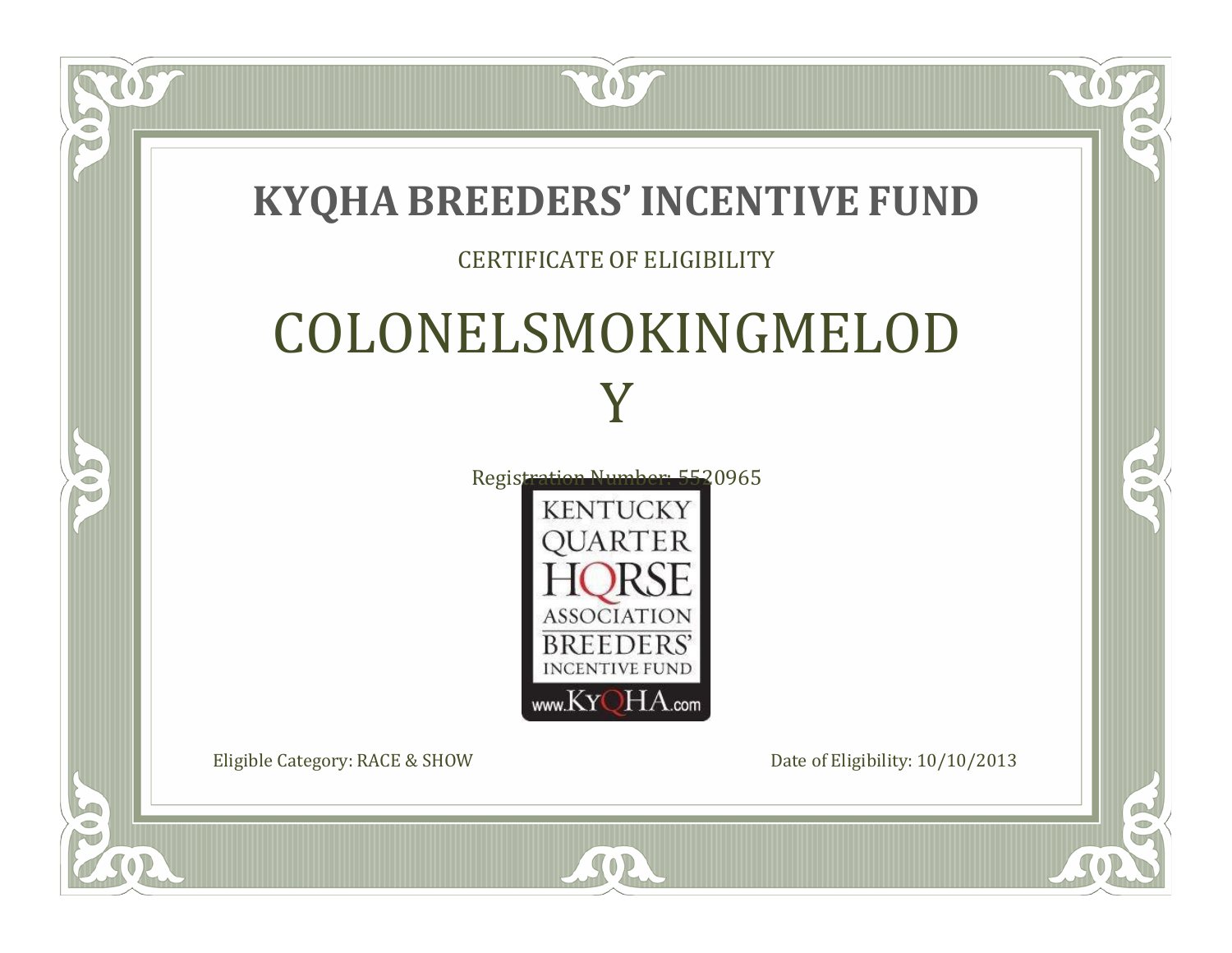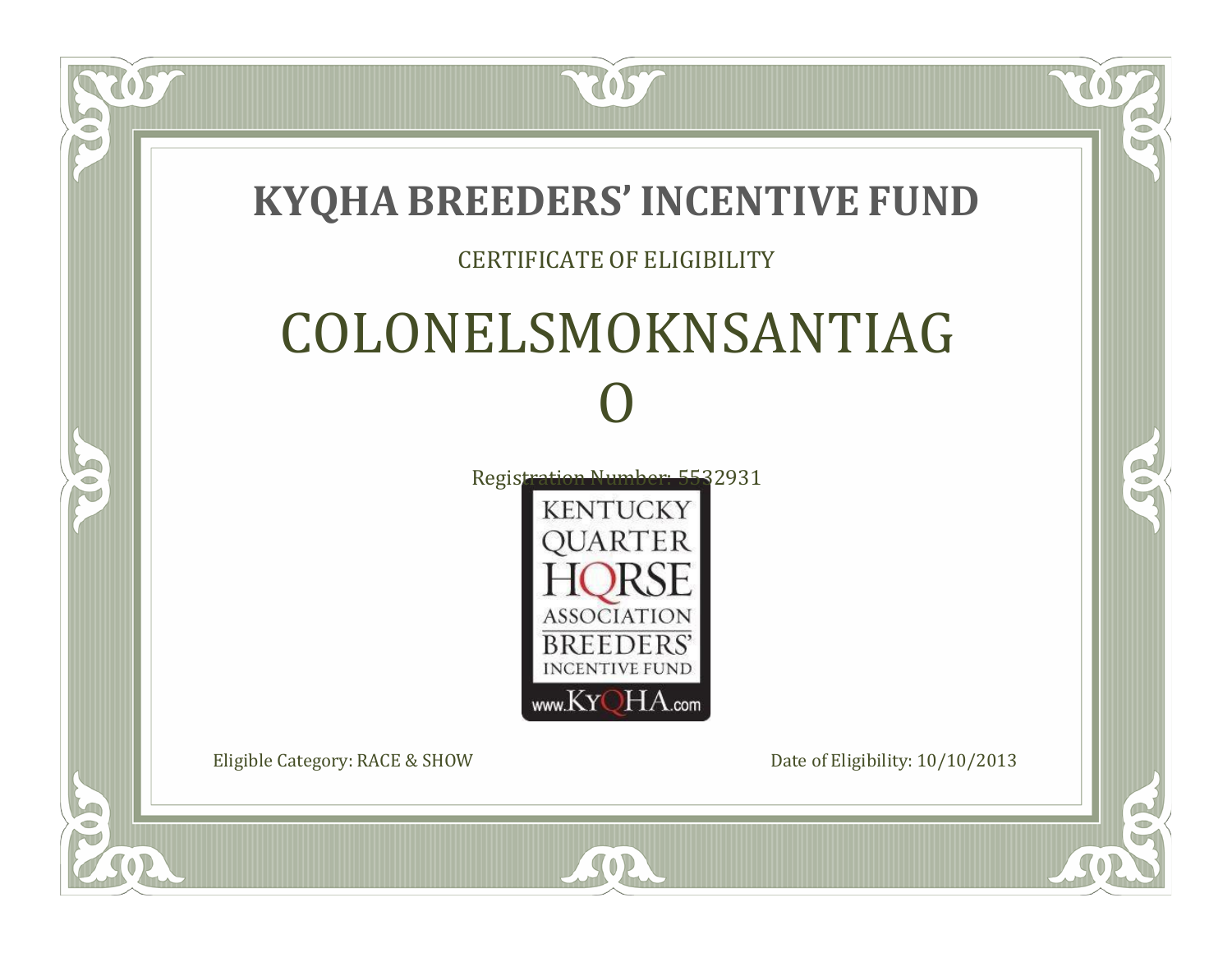

### CERTIFICATE OF ELIGIBILITY

# COMPLETE WRAPPER

Registration Number: 5539275



SOR

CO.

 $\rightarrow$ 

 $\Box$ N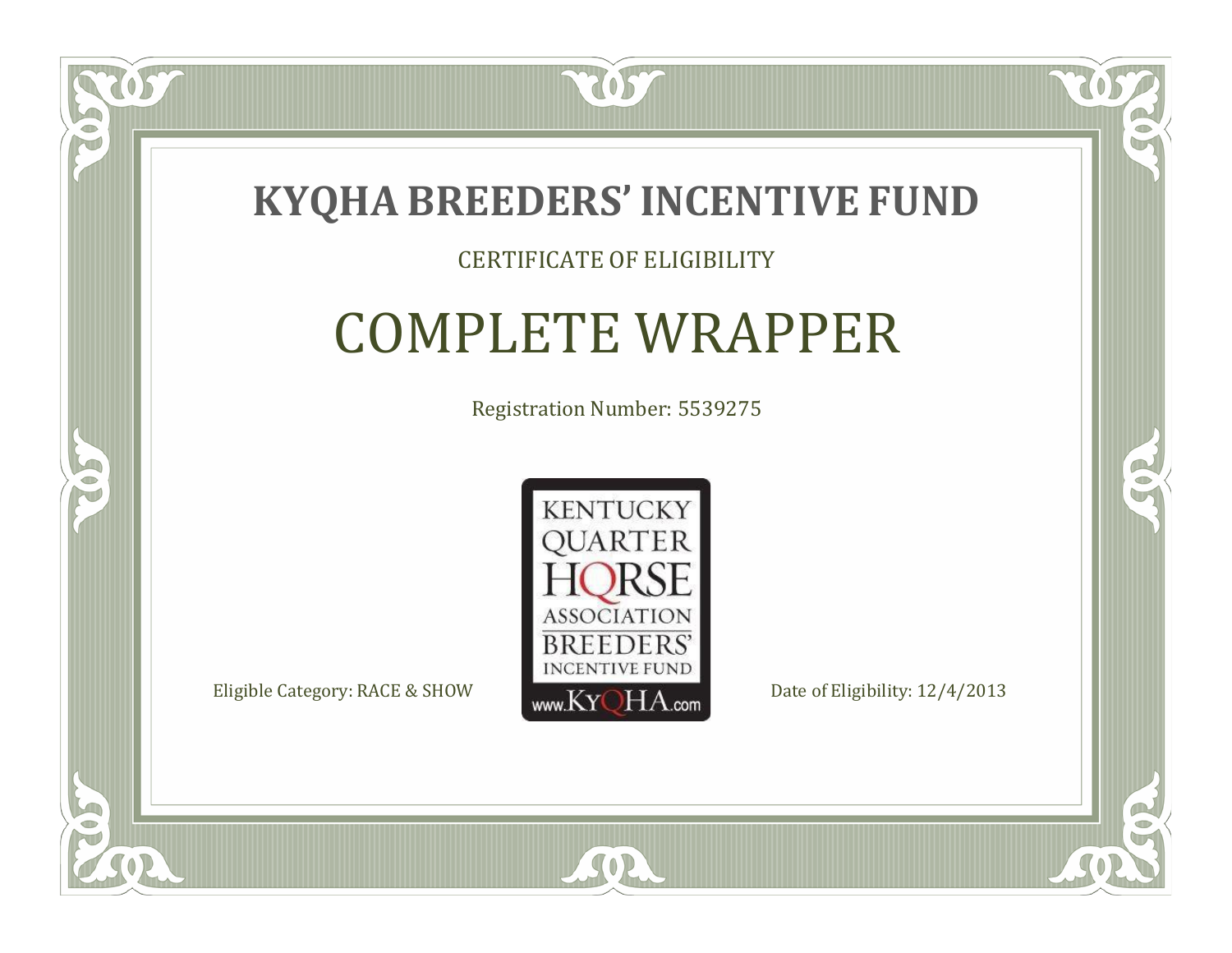

### CERTIFICATE OF ELIGIBILITY

# CONCLUSIFIED COWGIRL

Registration Number: 5549364



 $SO2$ 

RO

P.

 $\Box$ N

S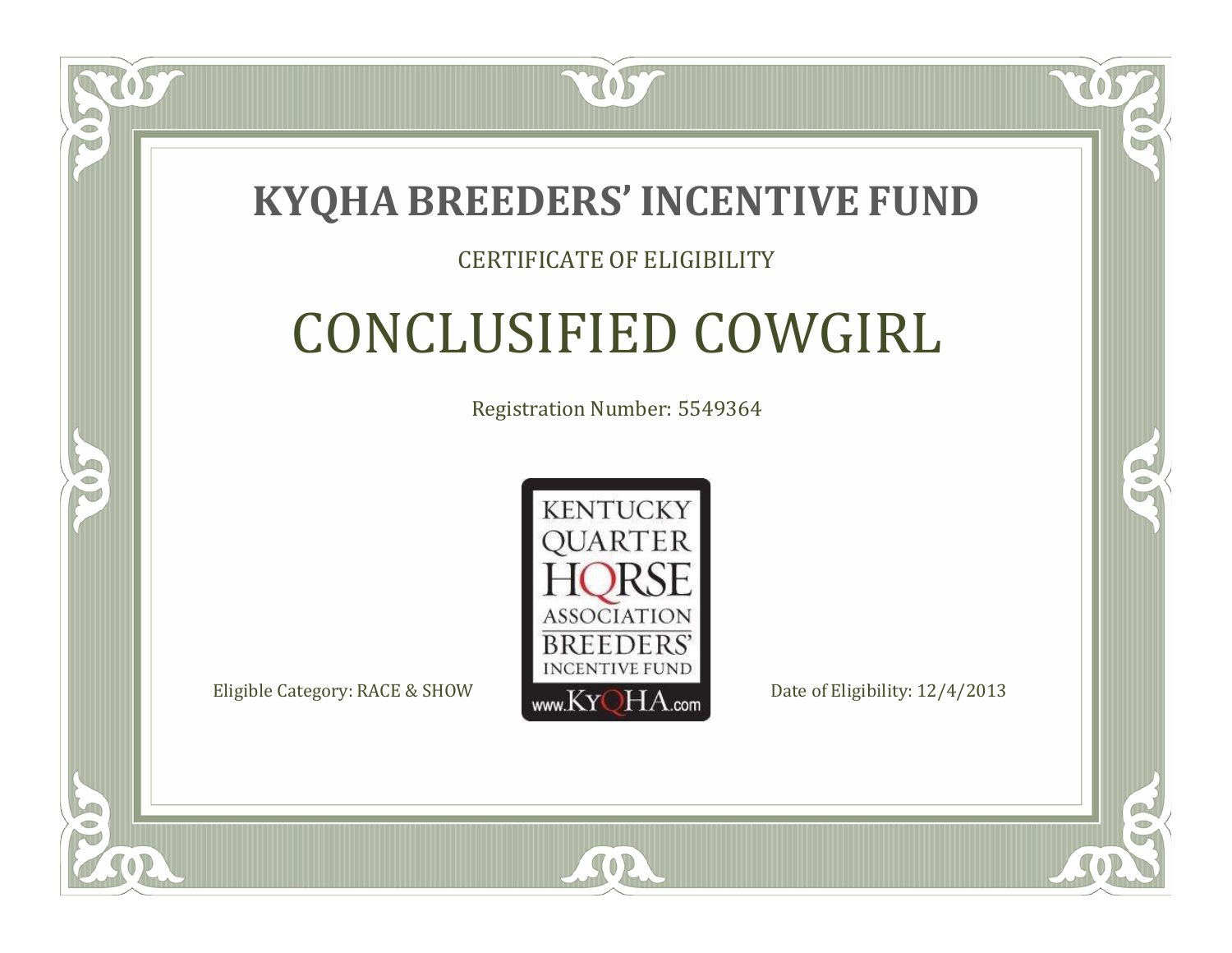

CERTIFICATE OF ELIGIBILITY

# COOL BAZINGA

Registration Number: 5531171



SOR

RO

B

057

 $\Box$ NU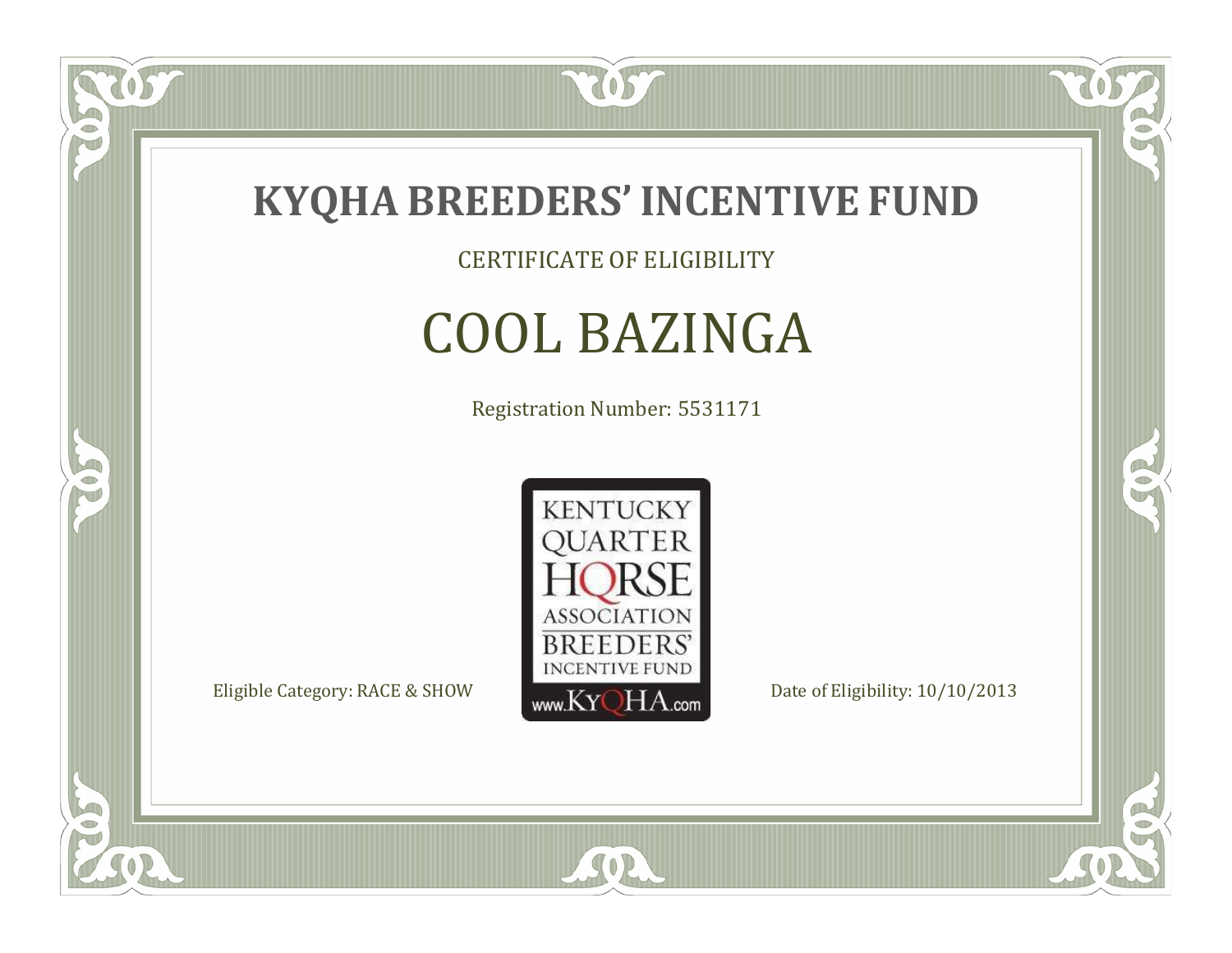

#### CERTIFICATE OF ELIGIBILITY

## COOL HUNTIN LADY

Registration Number: 5510581



SOR

CO.

B

 $\Box$ N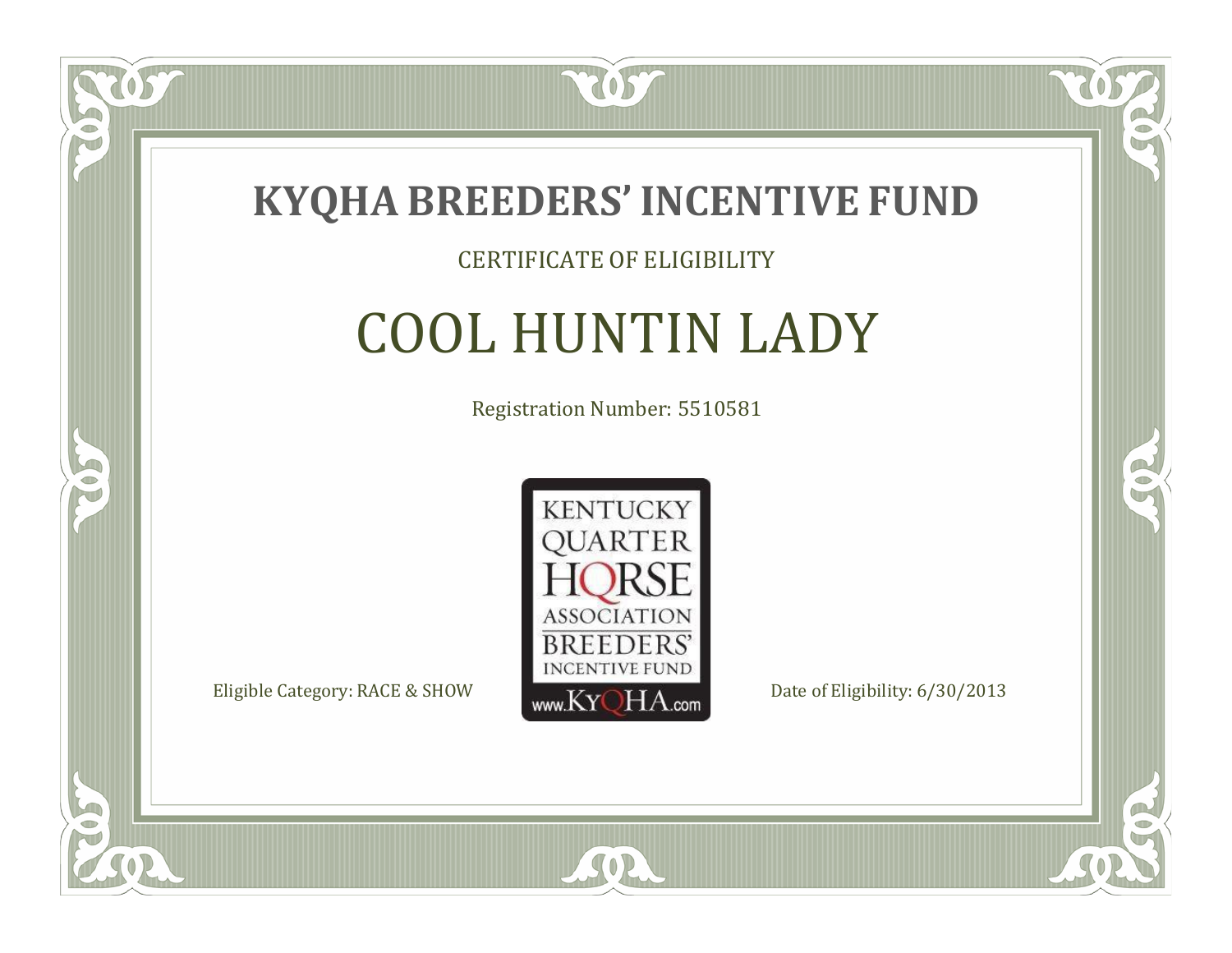

#### CERTIFICATE OF ELIGIBILITY

### COPY THE SAME PAGE

Registration Number: 5532031



SOR

RO

CO.

 $\Box$ N

S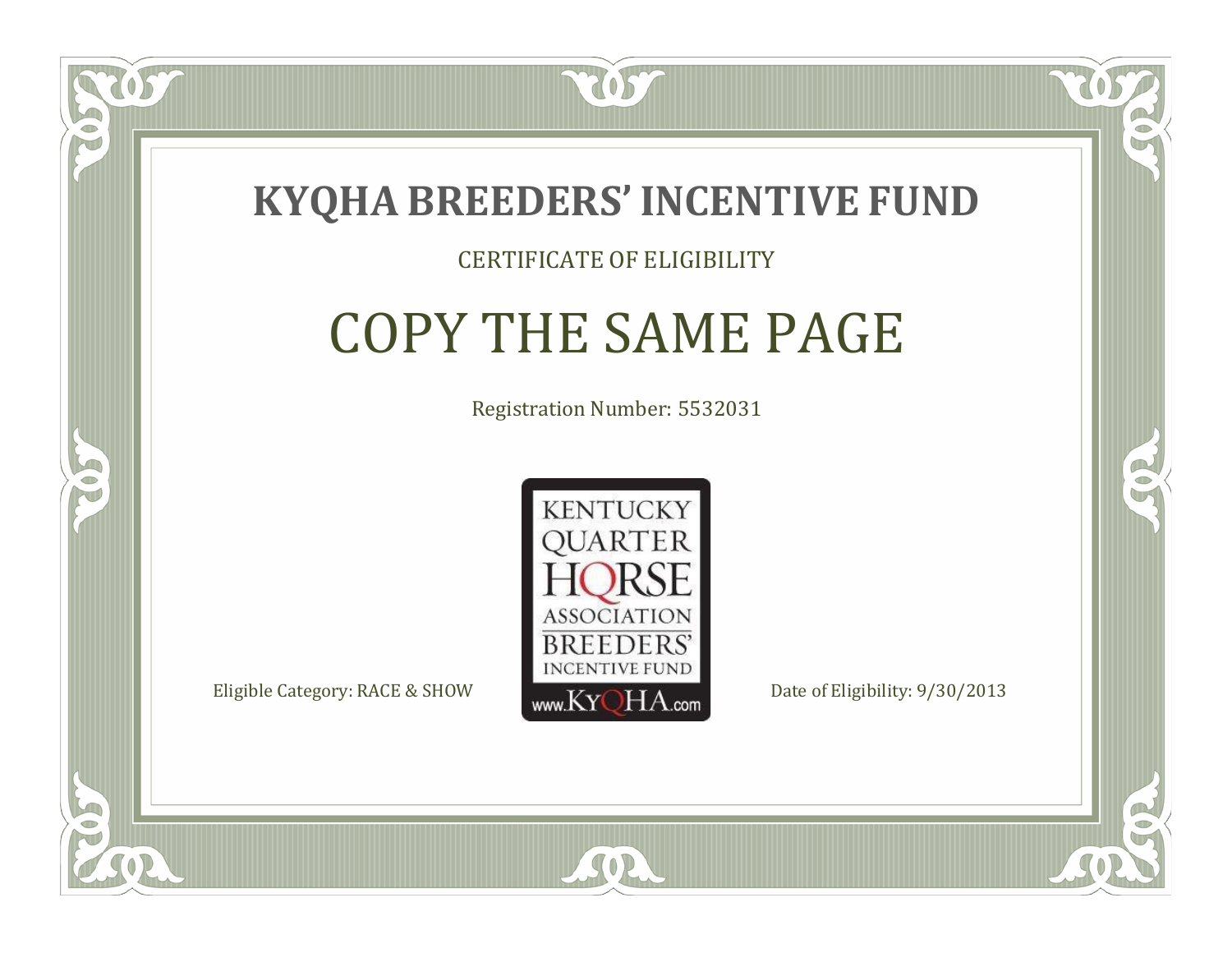

### CERTIFICATE OF ELIGIBILITY

# CORONA NIGHT CHEX

Registration Number: 5061207



SOR

CO.

B

 $\Box$ N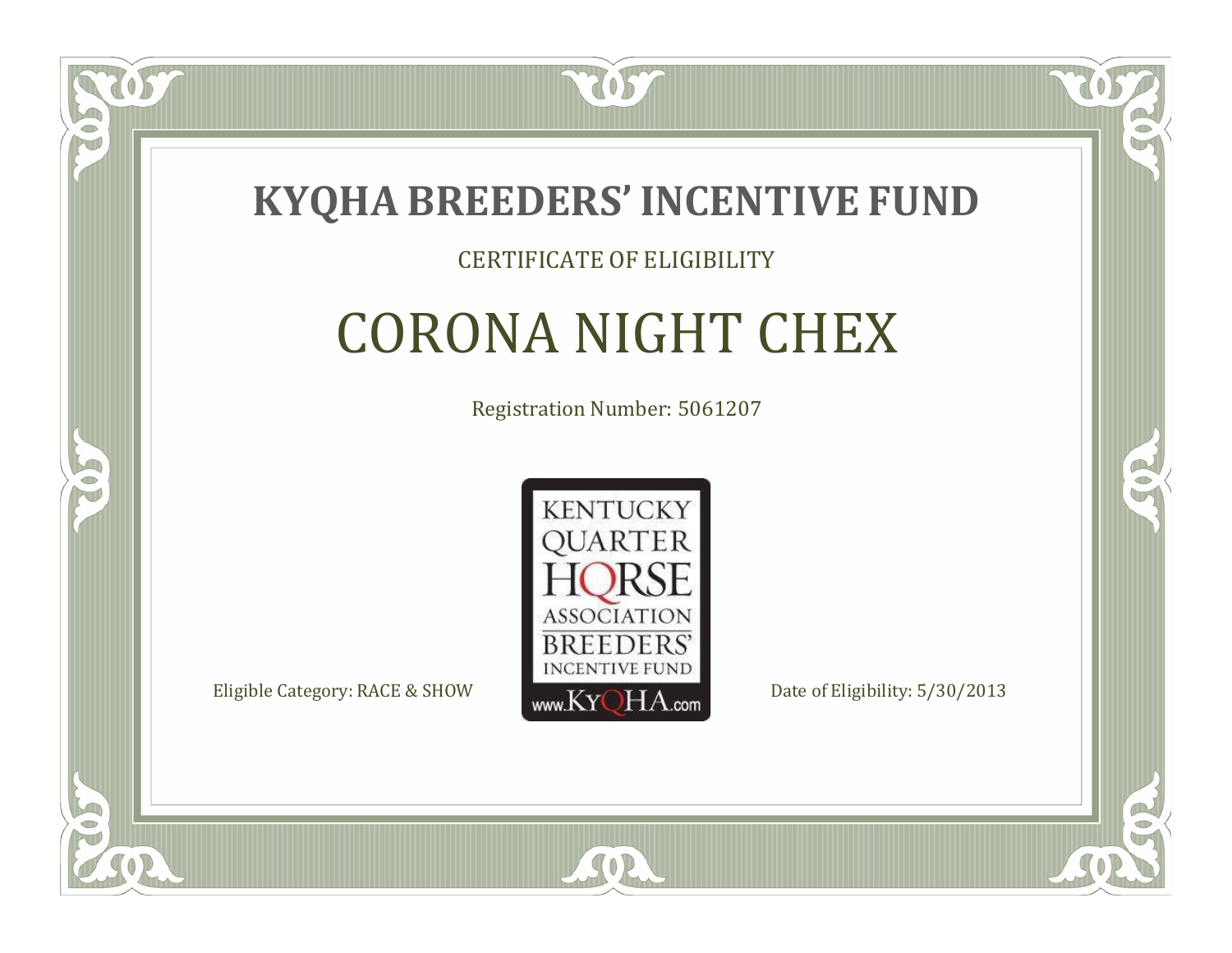

#### CERTIFICATE OF ELIGIBILITY

## COWBOY SWAGGER

Registration Number: 5495113



SOR

CO.

B

 $\Box$ NU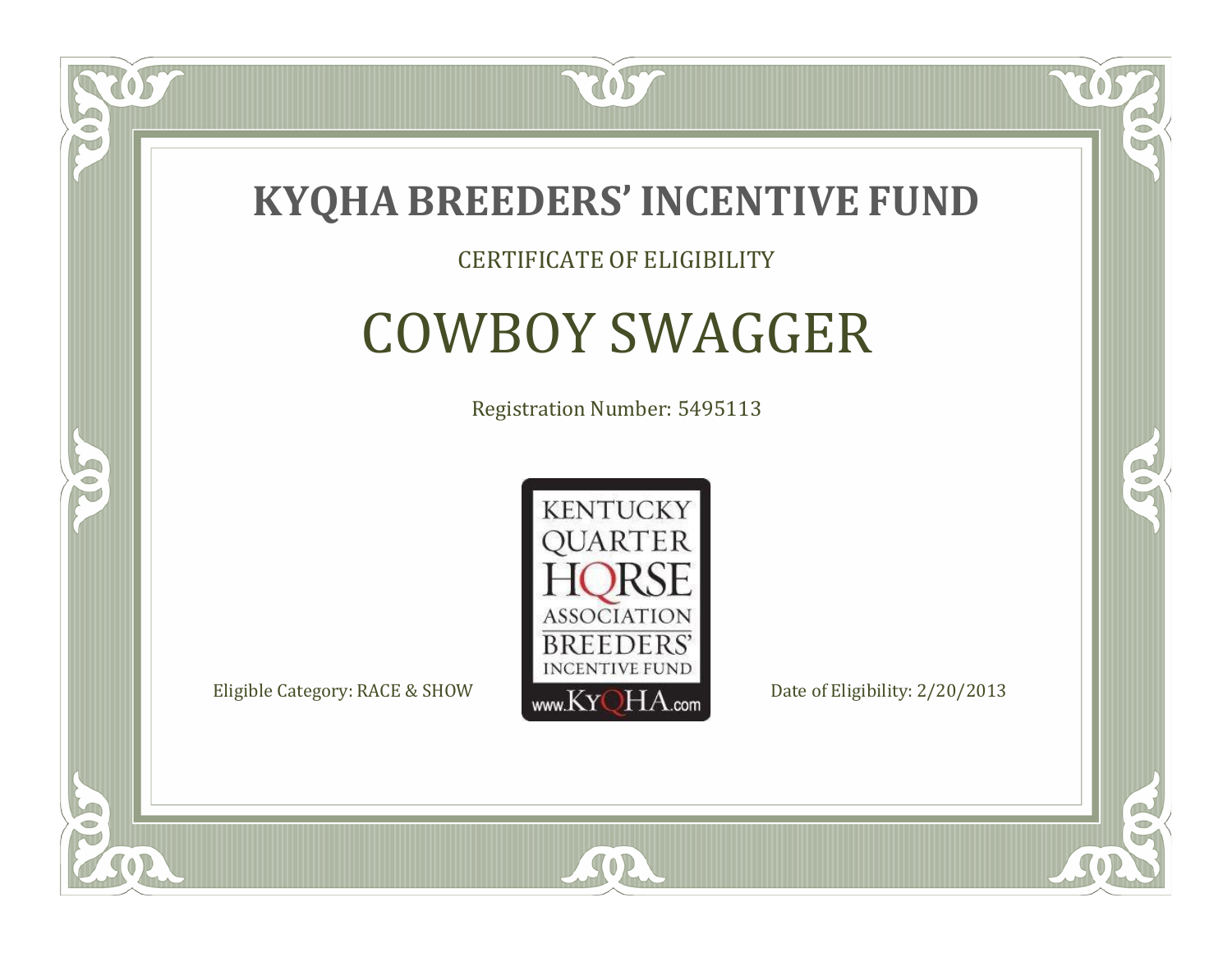

#### CERTIFICATE OF ELIGIBILITY

### COWBOYS ARE GOOD

Registration Number: 5508085



 $SO<sub>2</sub>$ 

RO

P.

 $\Box$ N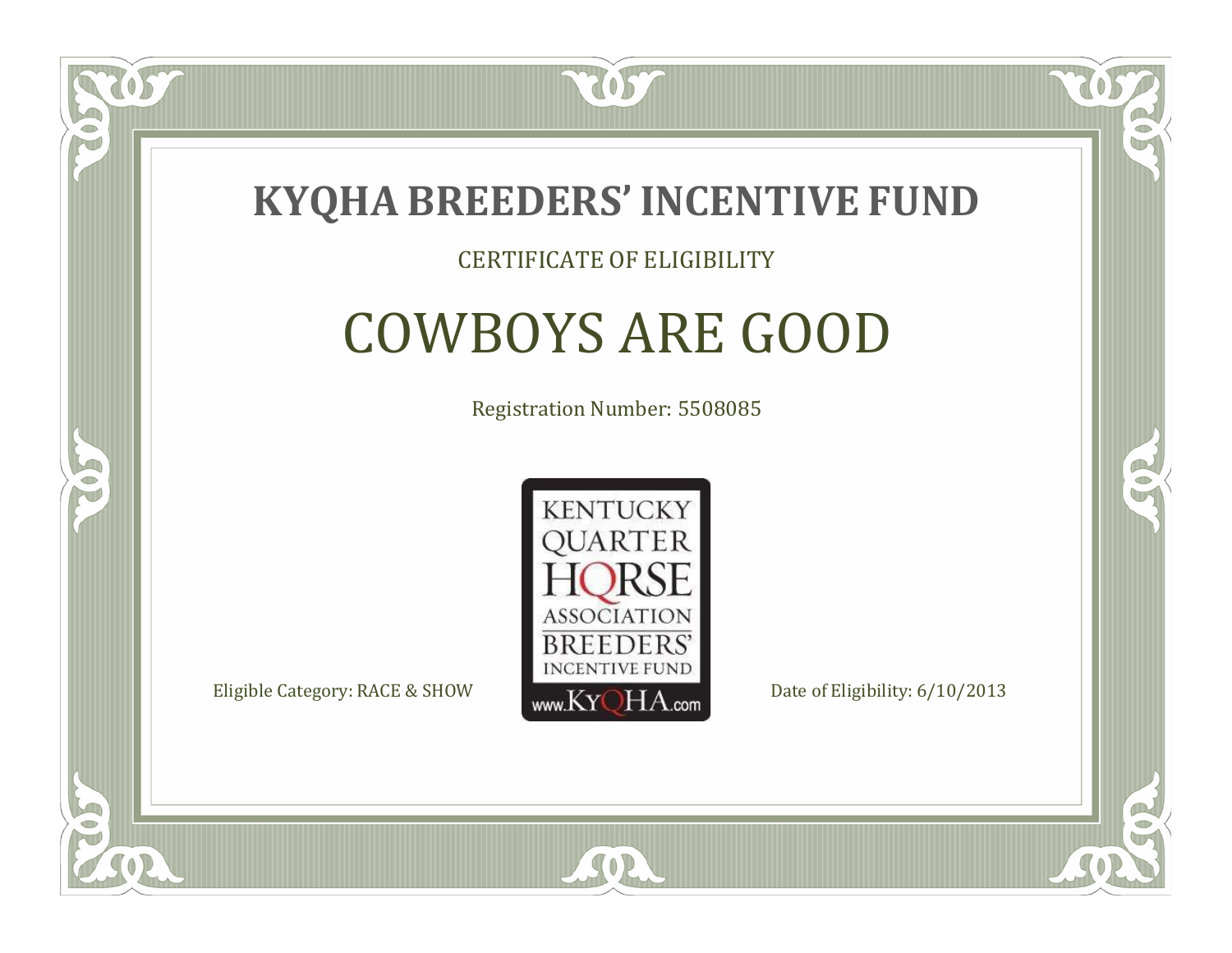

### CERTIFICATE OF ELIGIBILITY

### CR WILLY EXPENSIVE

Registration Number: 5485487



SOR

 $\mathbb{R}$ 

 $\rightarrow$ 

OS

 $\Box$ NU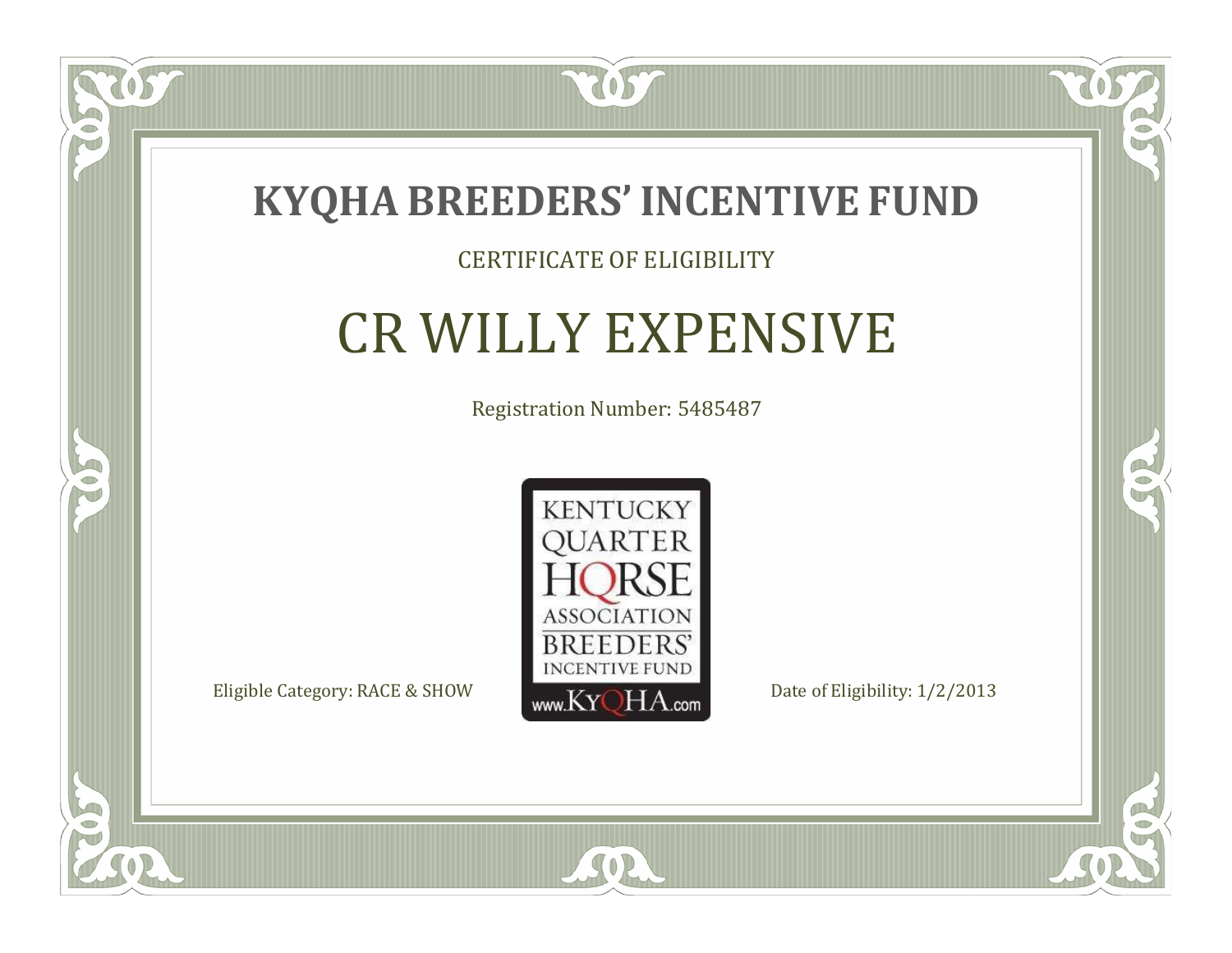

CERTIFICATE OF ELIGIBILITY

# DASH RIP ROCKET

Registration Number: X0683682



 $SO2$ 

RO

B

 $\Box$ N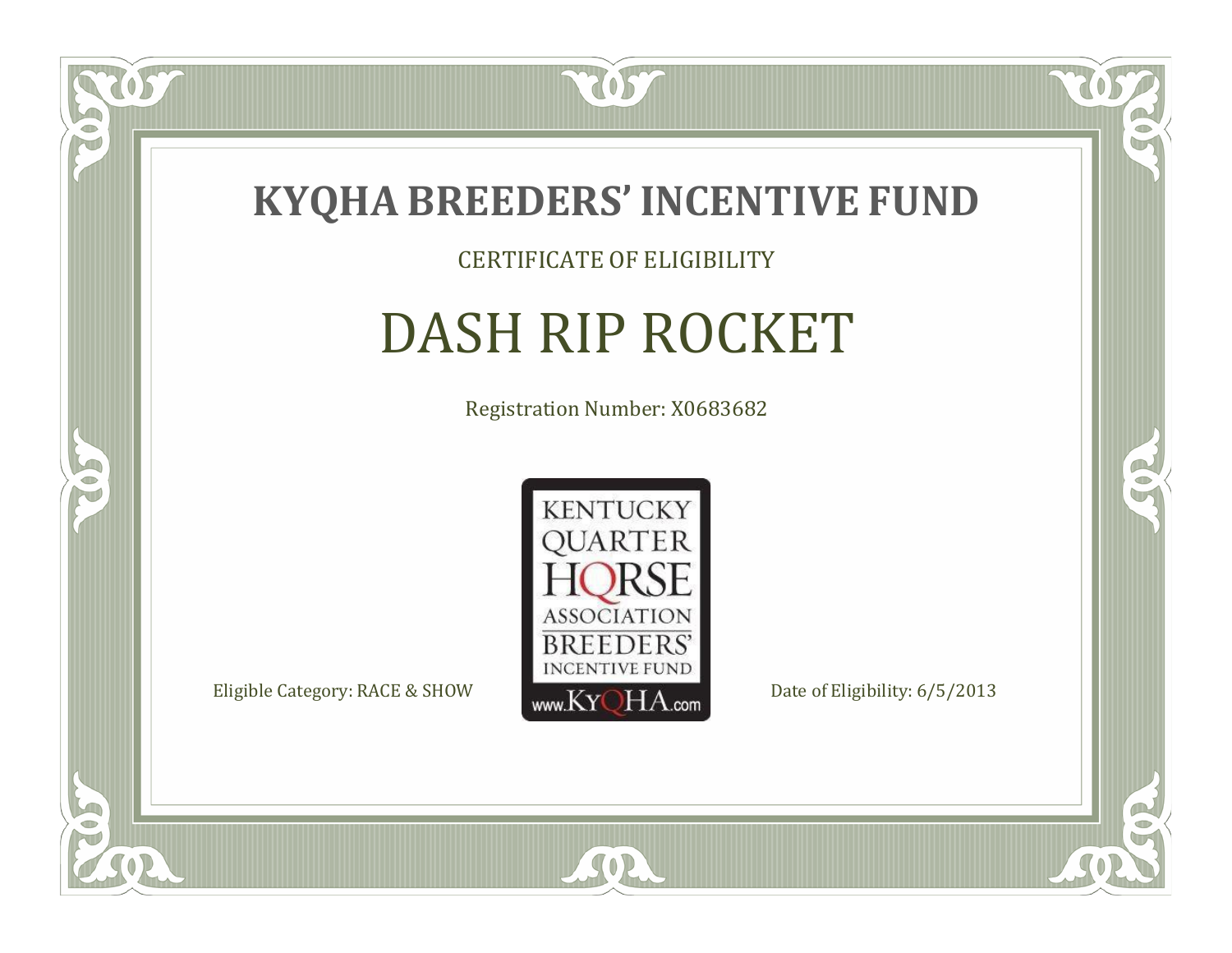

#### CERTIFICATE OF ELIGIBILITY

### DAZZLIN LUCKY LADY

Registration Number: 4913661



SOR

CO.

 $\rightarrow$ 

057

 $\blacksquare$ N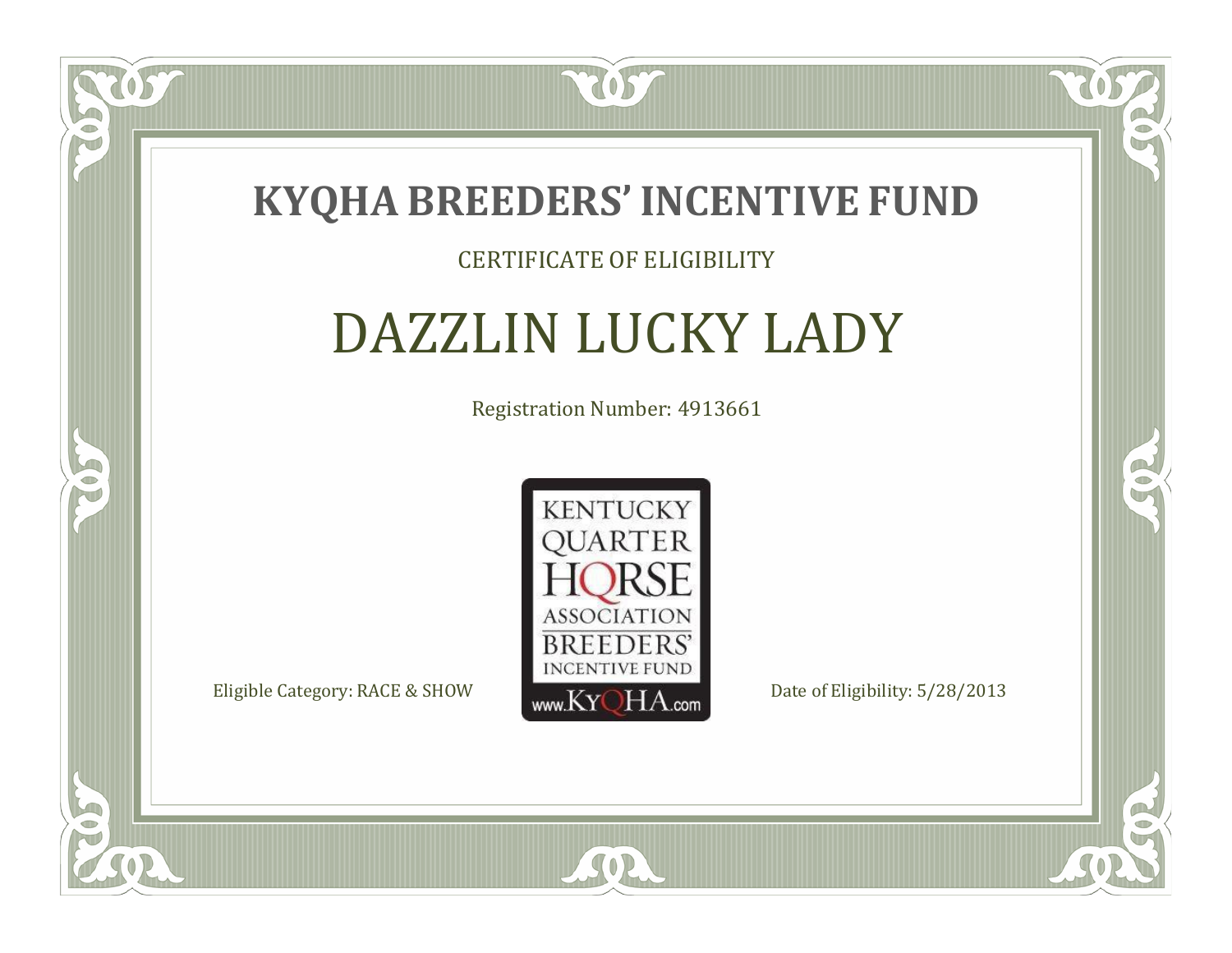

#### CERTIFICATE OF ELIGIBILITY

## DGS BLUEINDYGO

Registration Number: X0705435



SOR

CO.

B

057

 $\Box$ NU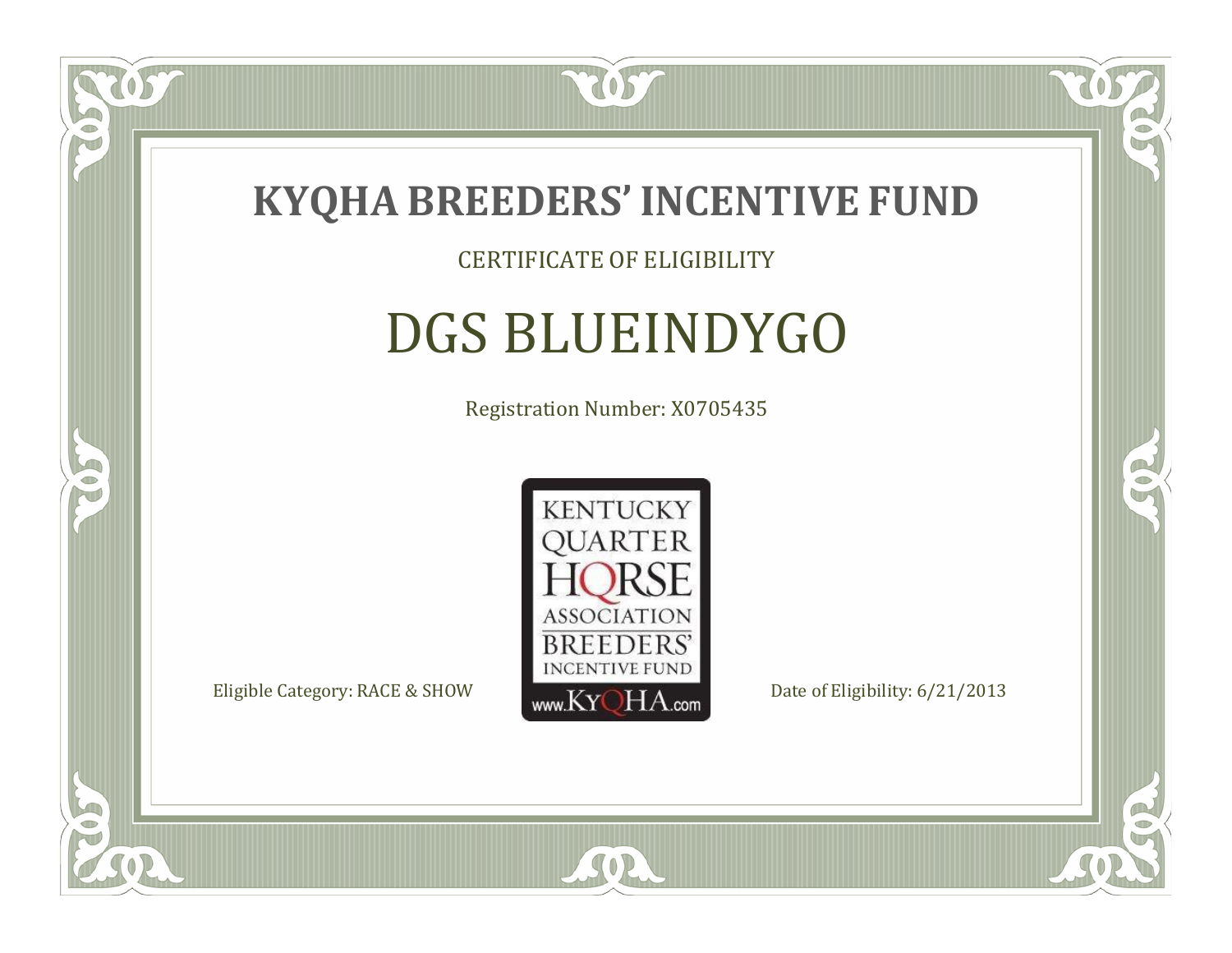

CERTIFICATE OF ELIGIBILITY

# DGS FACTUAL

Registration Number: X0705278



SOR

CO.

 $\rightarrow$ 

US

 $\bullet$ NU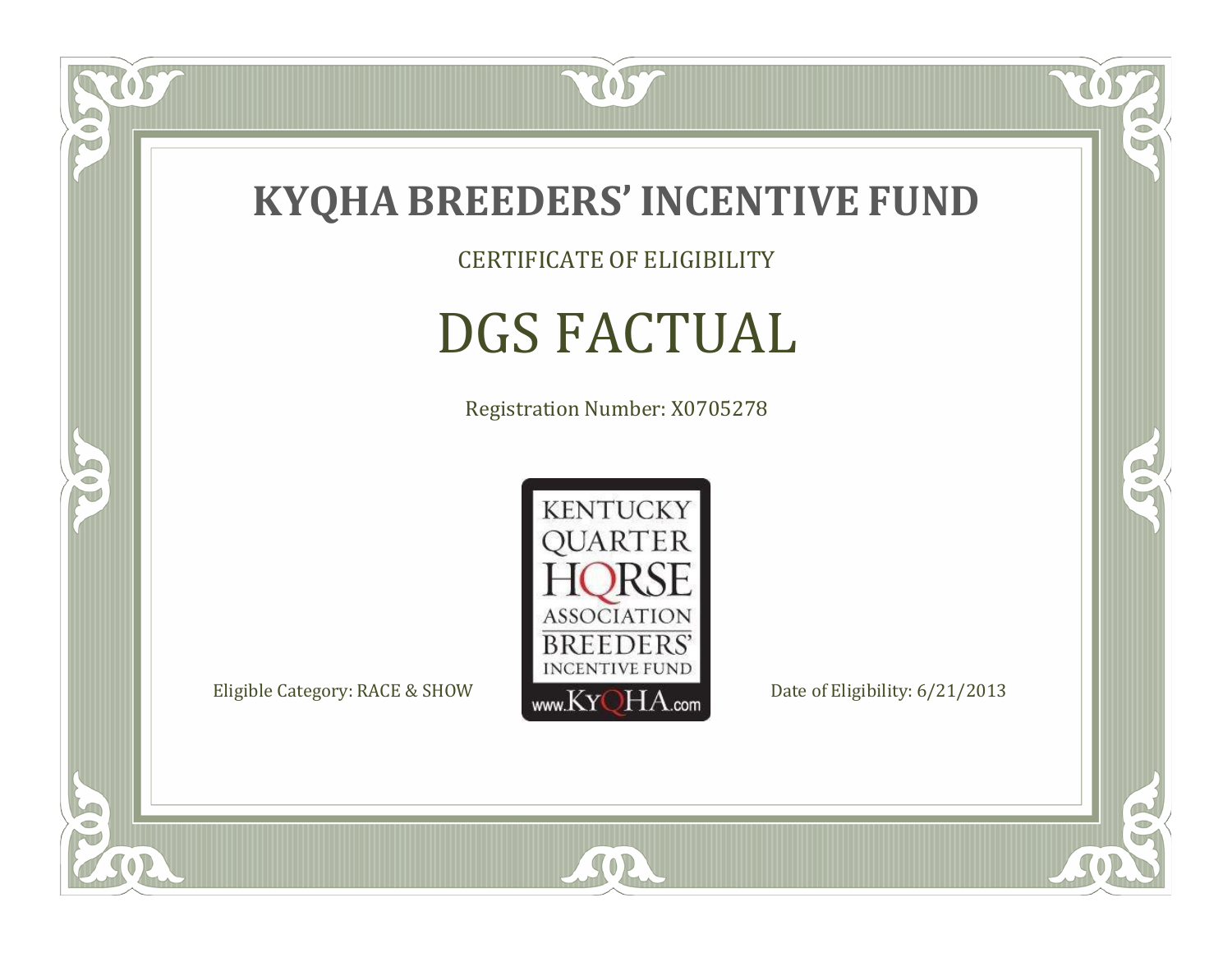

#### CERTIFICATE OF ELIGIBILITY

# DGS INDYCHIPPED

Registration Number: 5509665



CO.

B

US

 $\Box$ NU

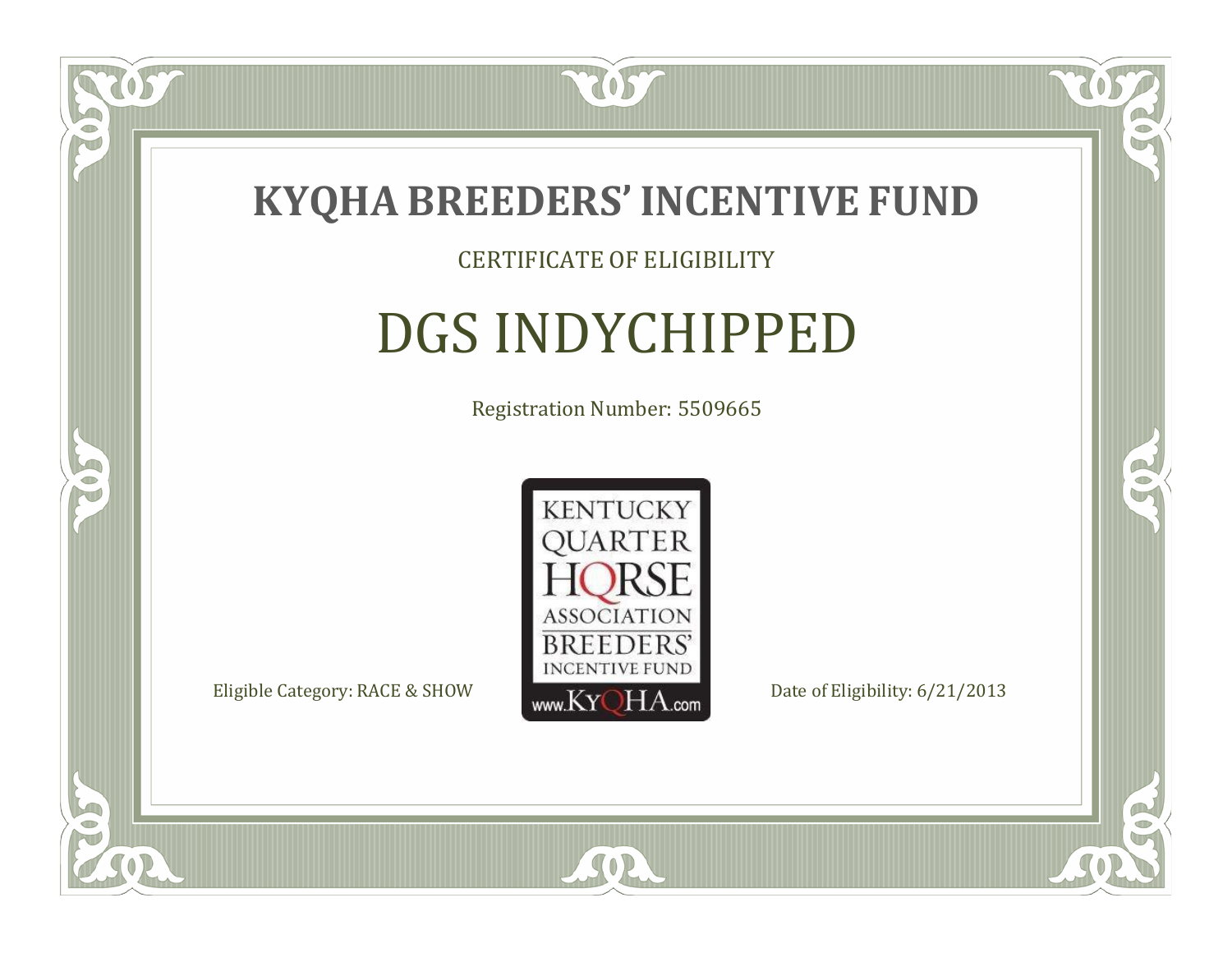

 $\Box$ T

S

### CERTIFICATE OF ELIGIBILITY

# DGS INDYGODUPLICITY

Registration Number: X0706786



SOR

RO

P.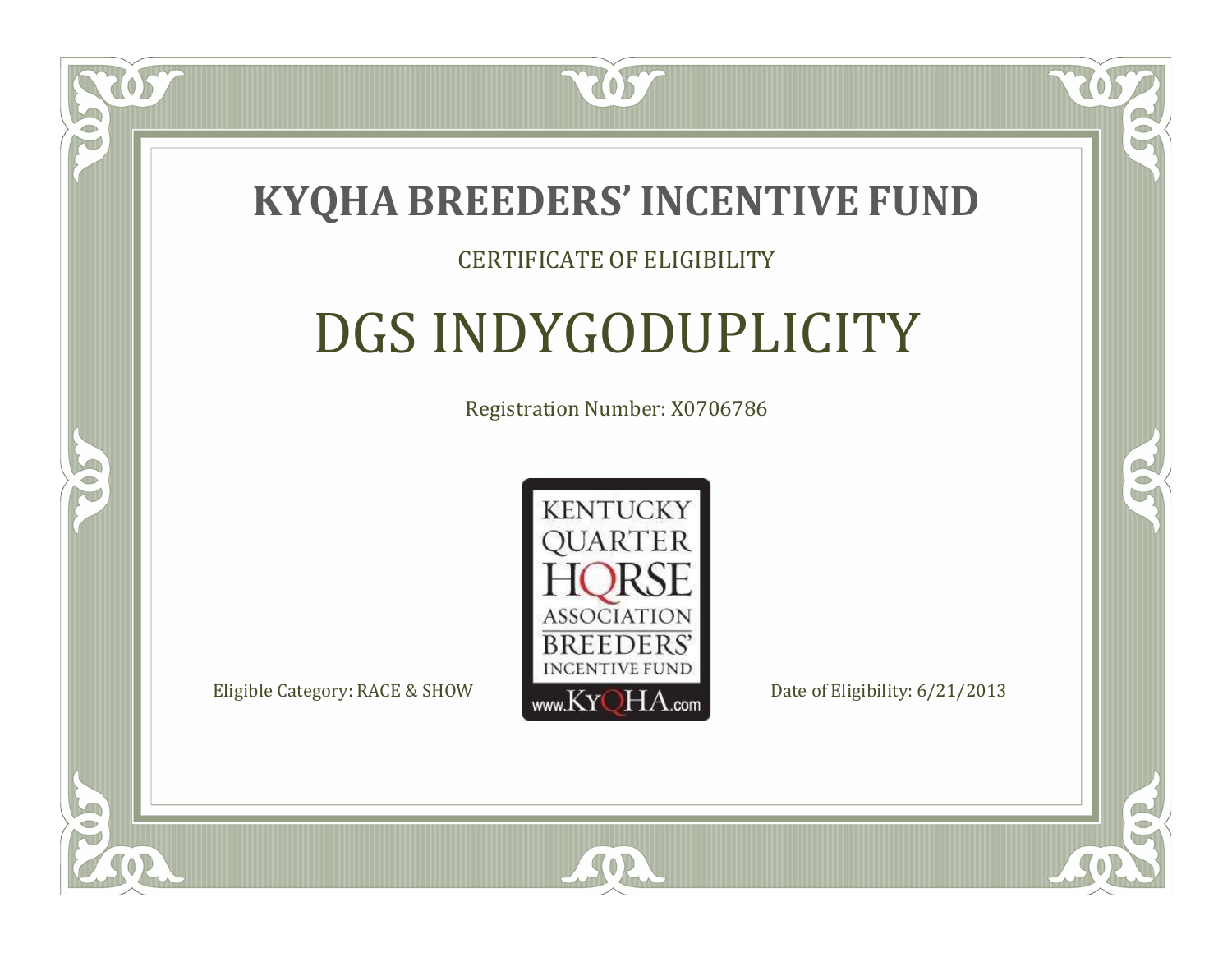

### CERTIFICATE OF ELIGIBILITY

# DGS INDYNEWS

Registration Number: 5509666



SOR

CO.

 $\rightarrow$ 

 $\delta S$ 

 $\bullet$ NU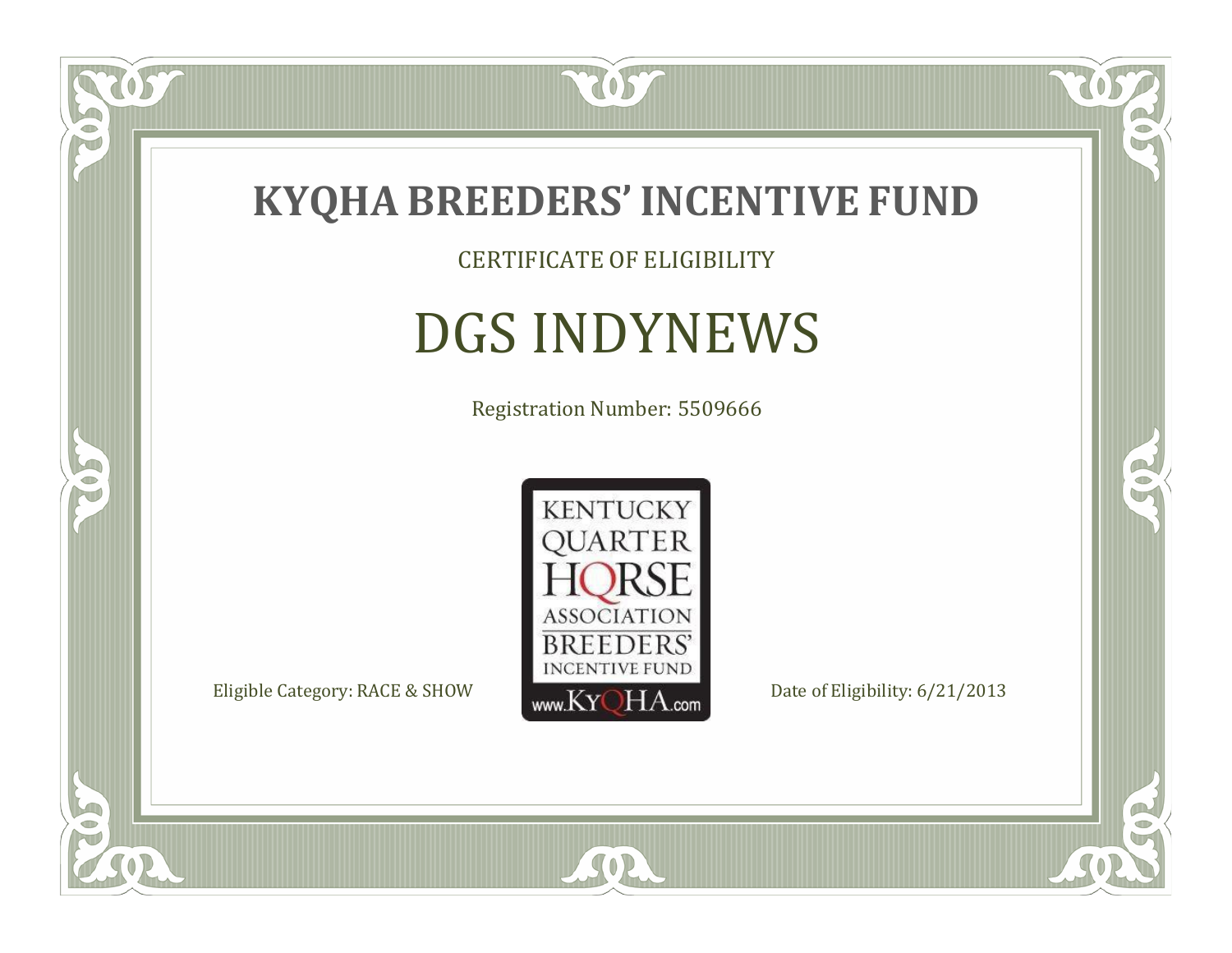

### CERTIFICATE OF ELIGIBILITY

# DGS INDYNIABLE

Registration Number: 5491578



SOR

CO.

 $\rightarrow$ 

US

 $\bullet$ NU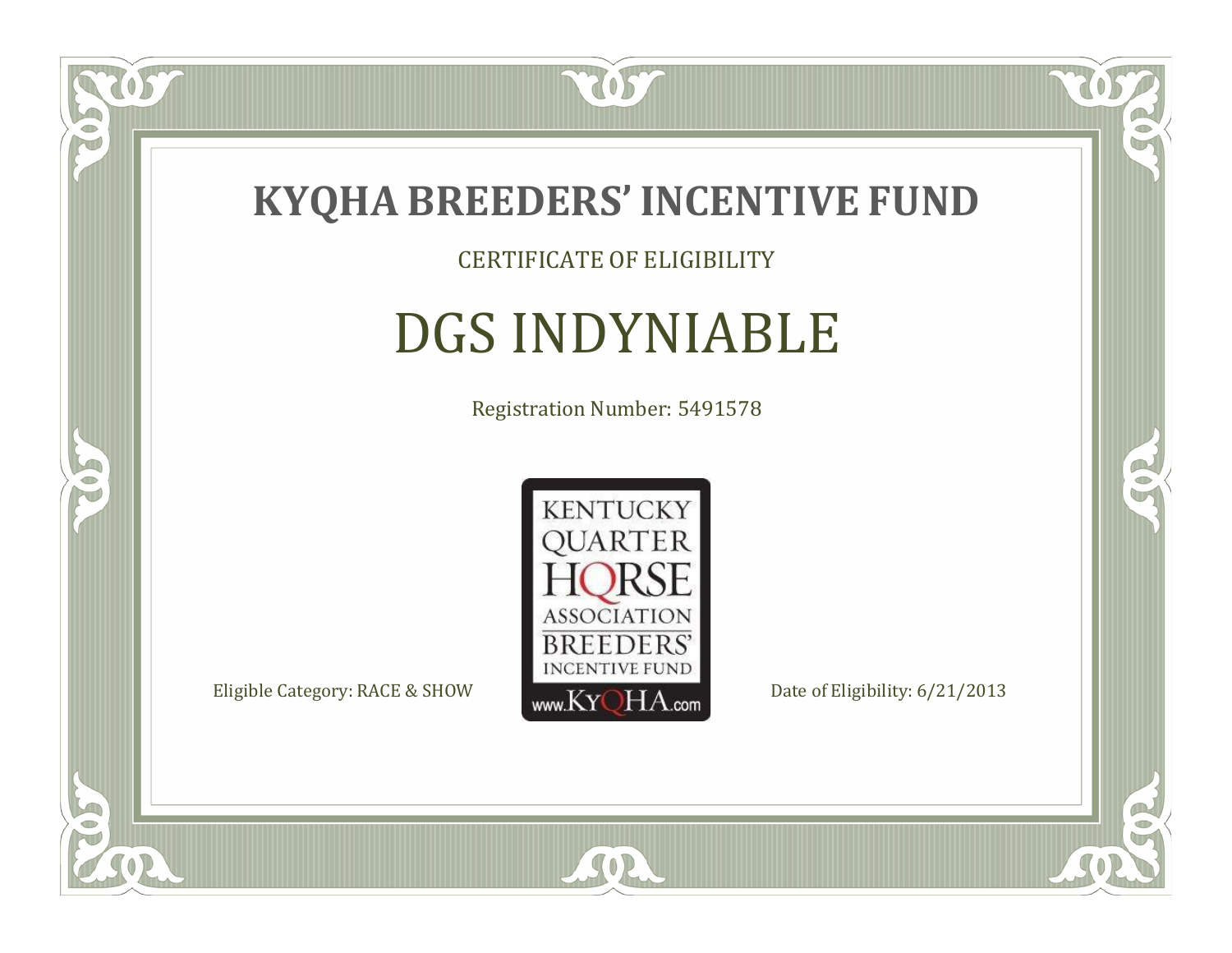

#### CERTIFICATE OF ELIGIBILITY

# DGS INDYSCRTIONS

Registration Number: X0705279



SOR

RO

B

 $\Box$ N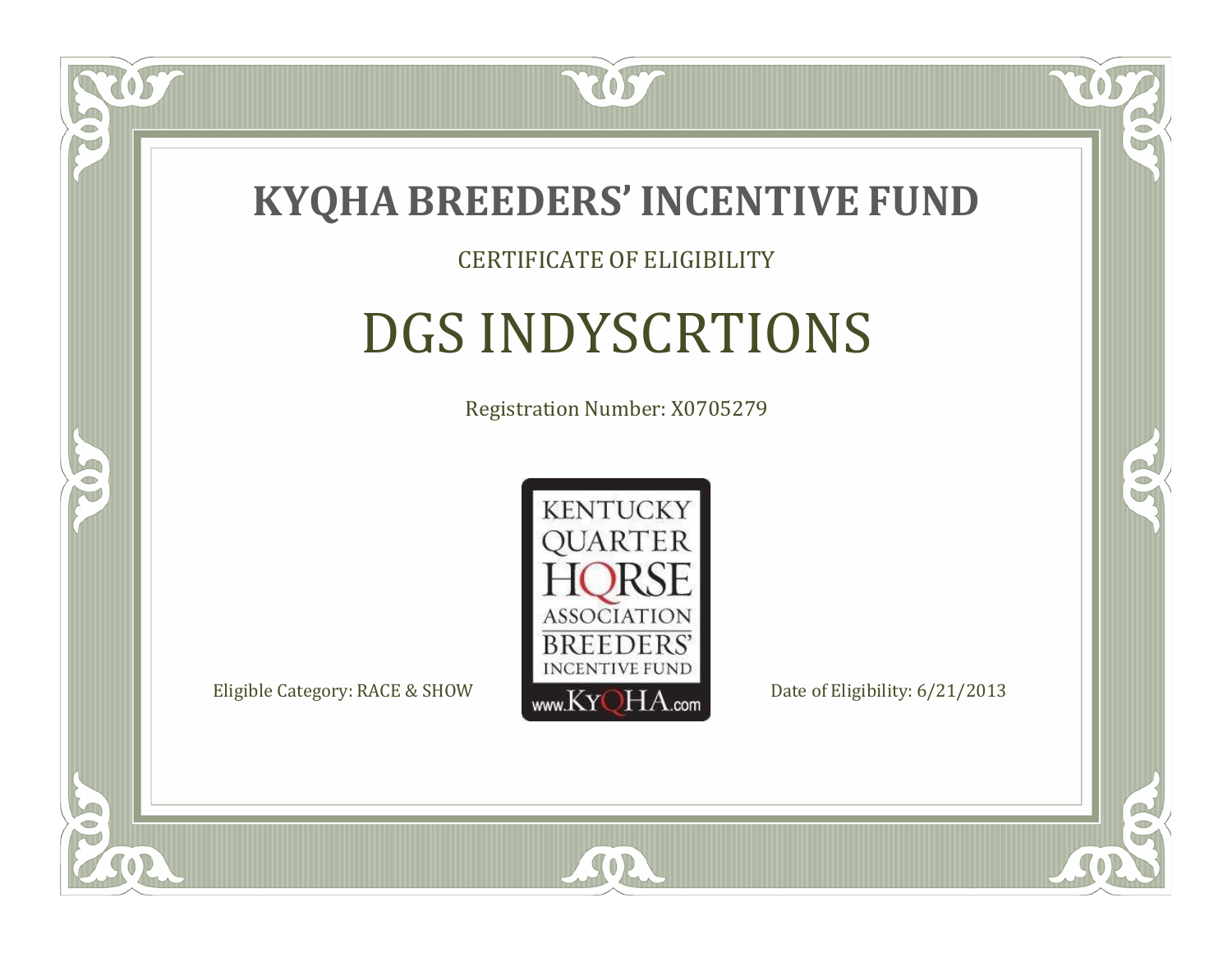

#### CERTIFICATE OF ELIGIBILITY

# DGS INDYSPENCIBLE

Registration Number: X0674451



 $SO2$ 

CO.

B

 $\blacksquare$ N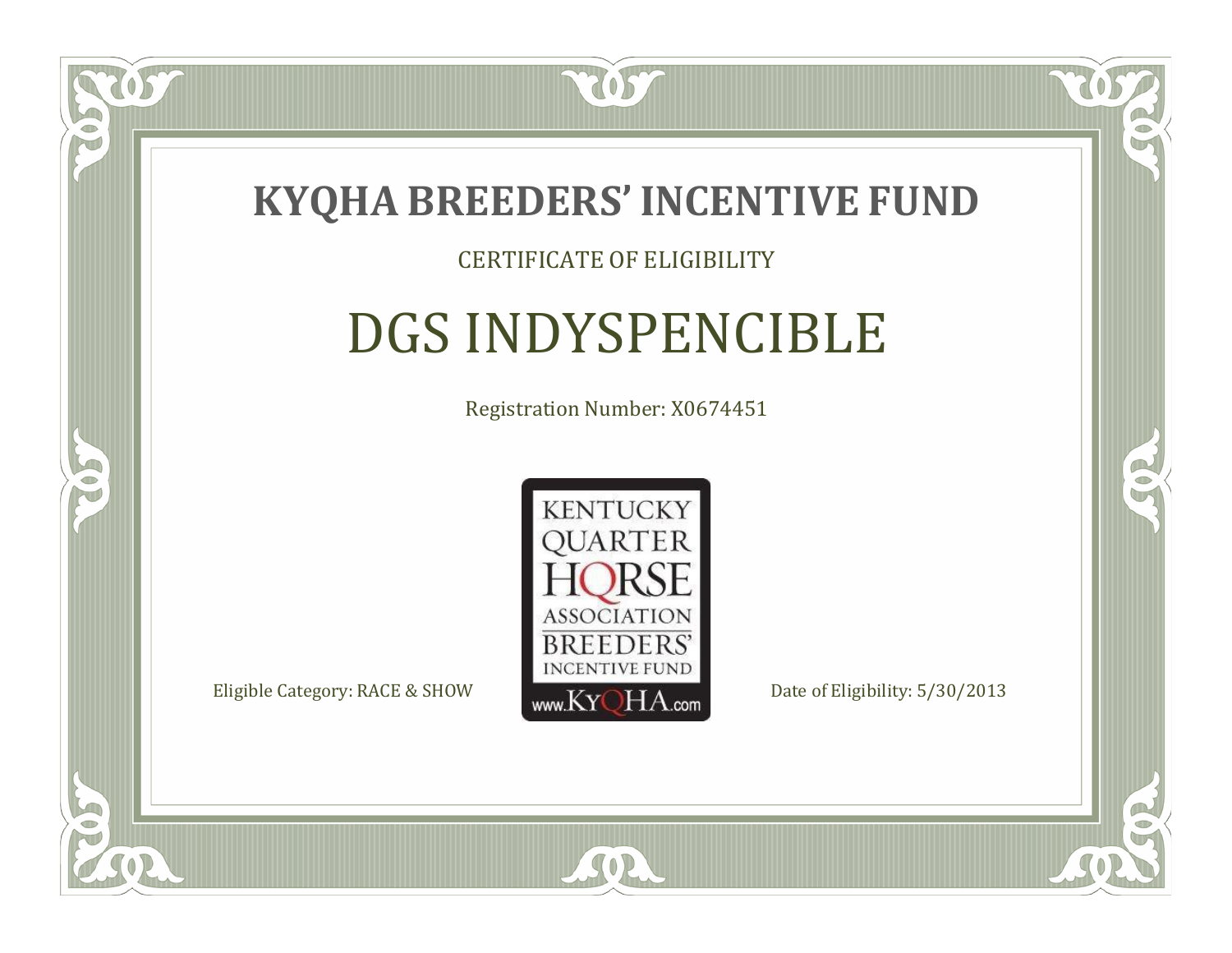

#### CERTIFICATE OF ELIGIBILITY

### DGS INDYVEFRSITY

Registration Number: 5509664



 $SO2$ 

CO.

B

 $\Box$ N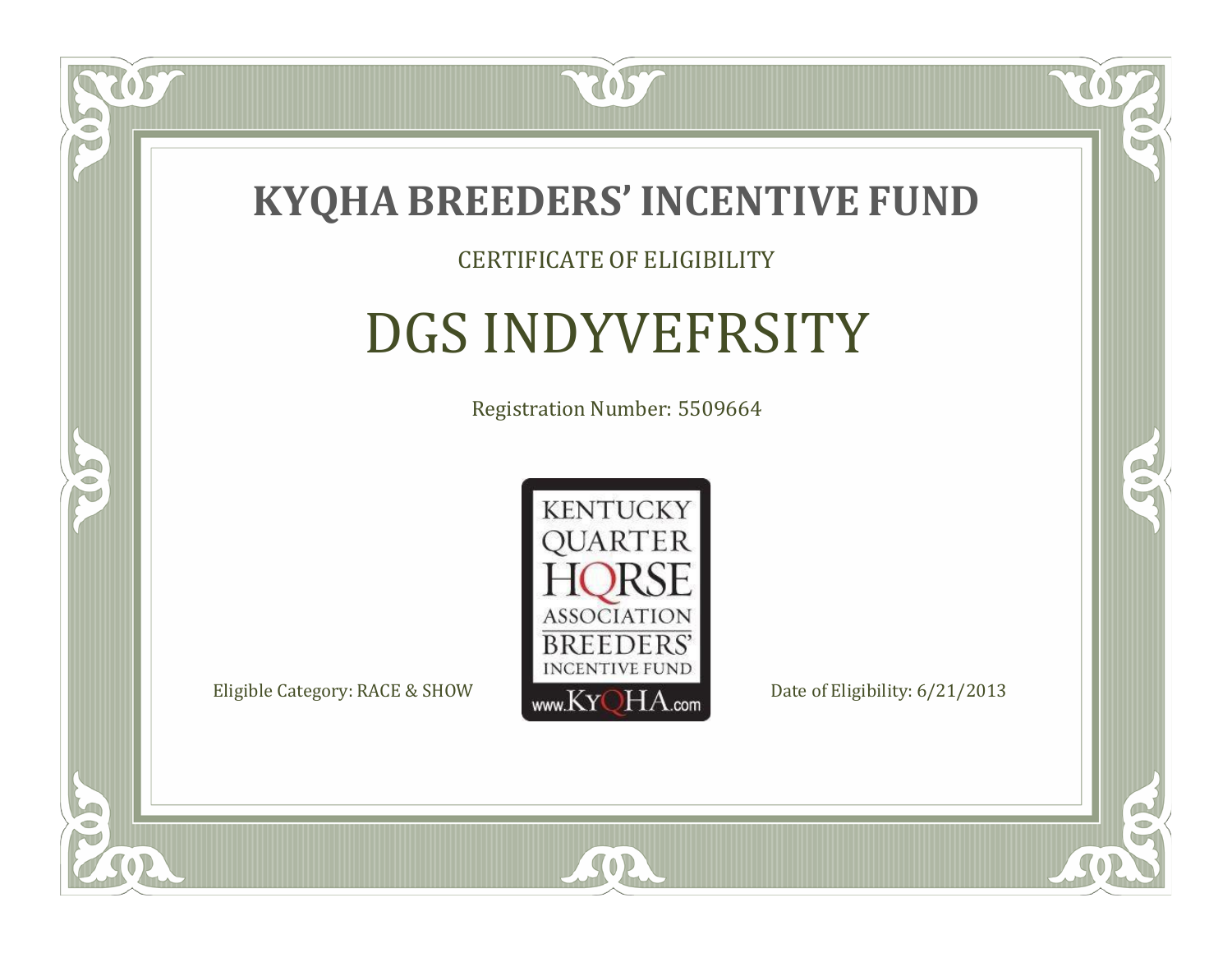

### CERTIFICATE OF ELIGIBILITY

# DGS INDYVIDUALITY

Registration Number: 5086217



SOR

CO.

 $\rightarrow$ 

 $\Box$ N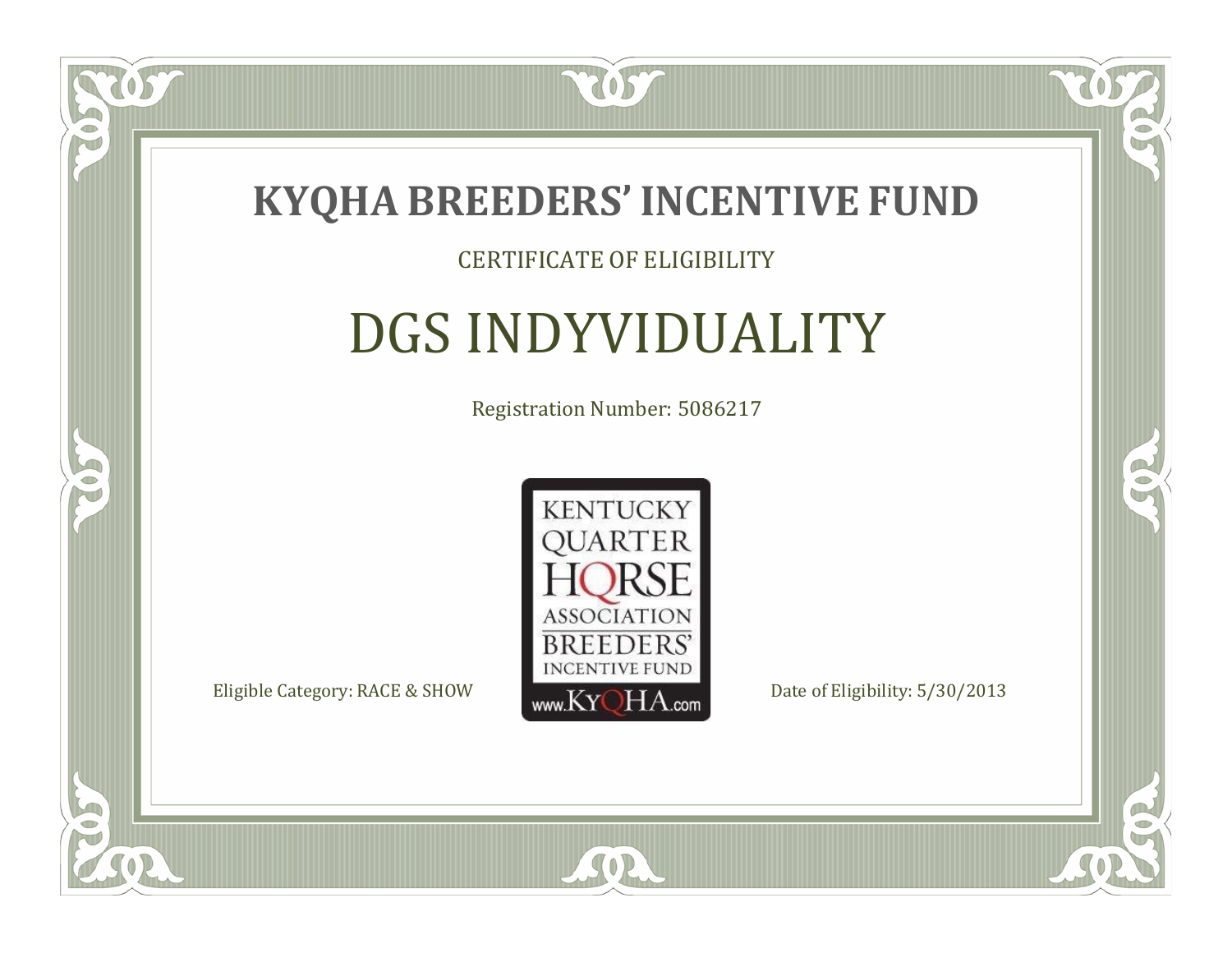

### CERTIFICATE OF ELIGIBILITY

# DGS IRONOUTTHEFACTS

Registration Number: 5449924



SOR

RO

B

 $\Box$ T

S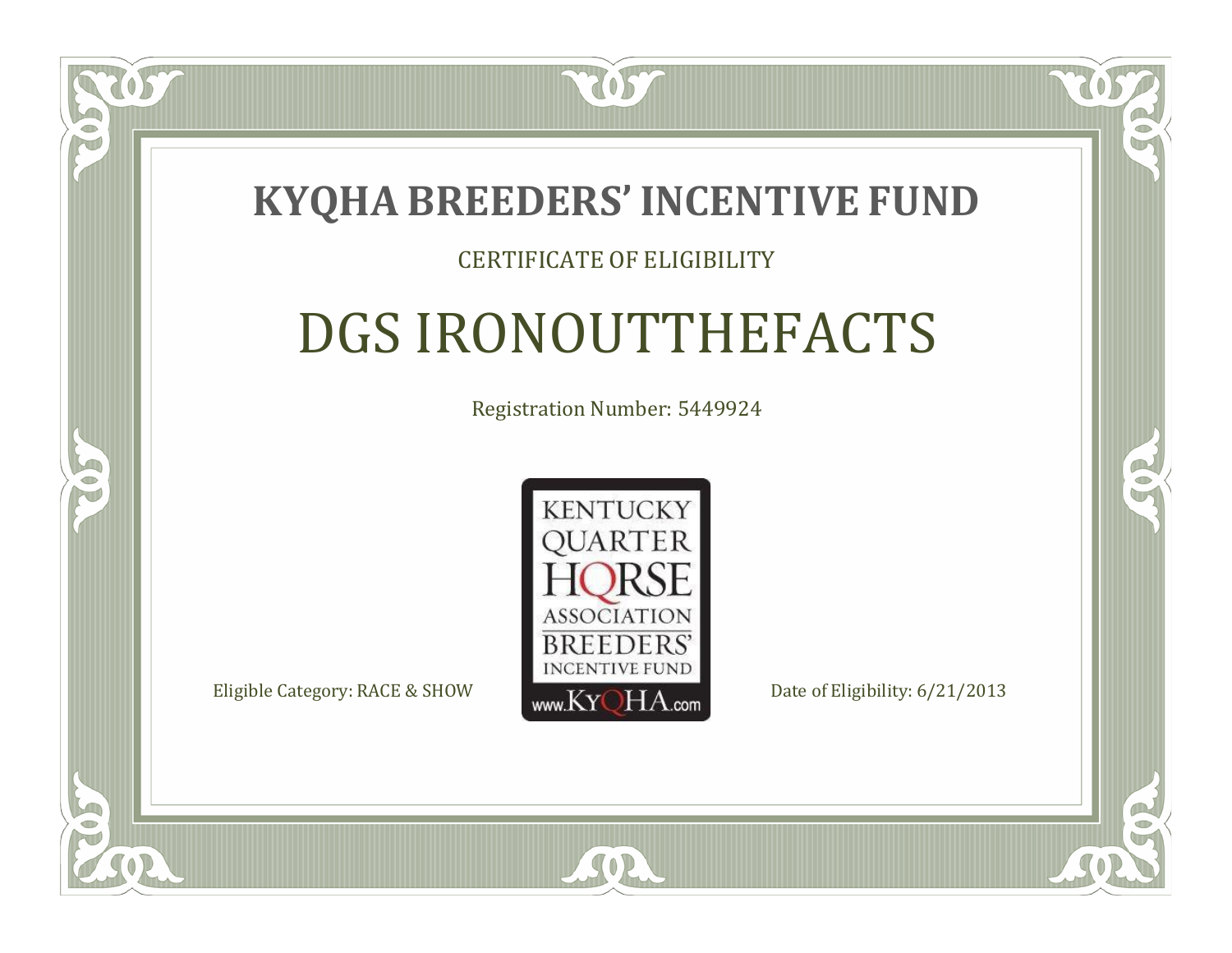

 $\Box$ T

S

### CERTIFICATE OF ELIGIBILITY

# DGS IRONSPIRATIONAL

Registration Number: X0706778



SOR

RO

CO.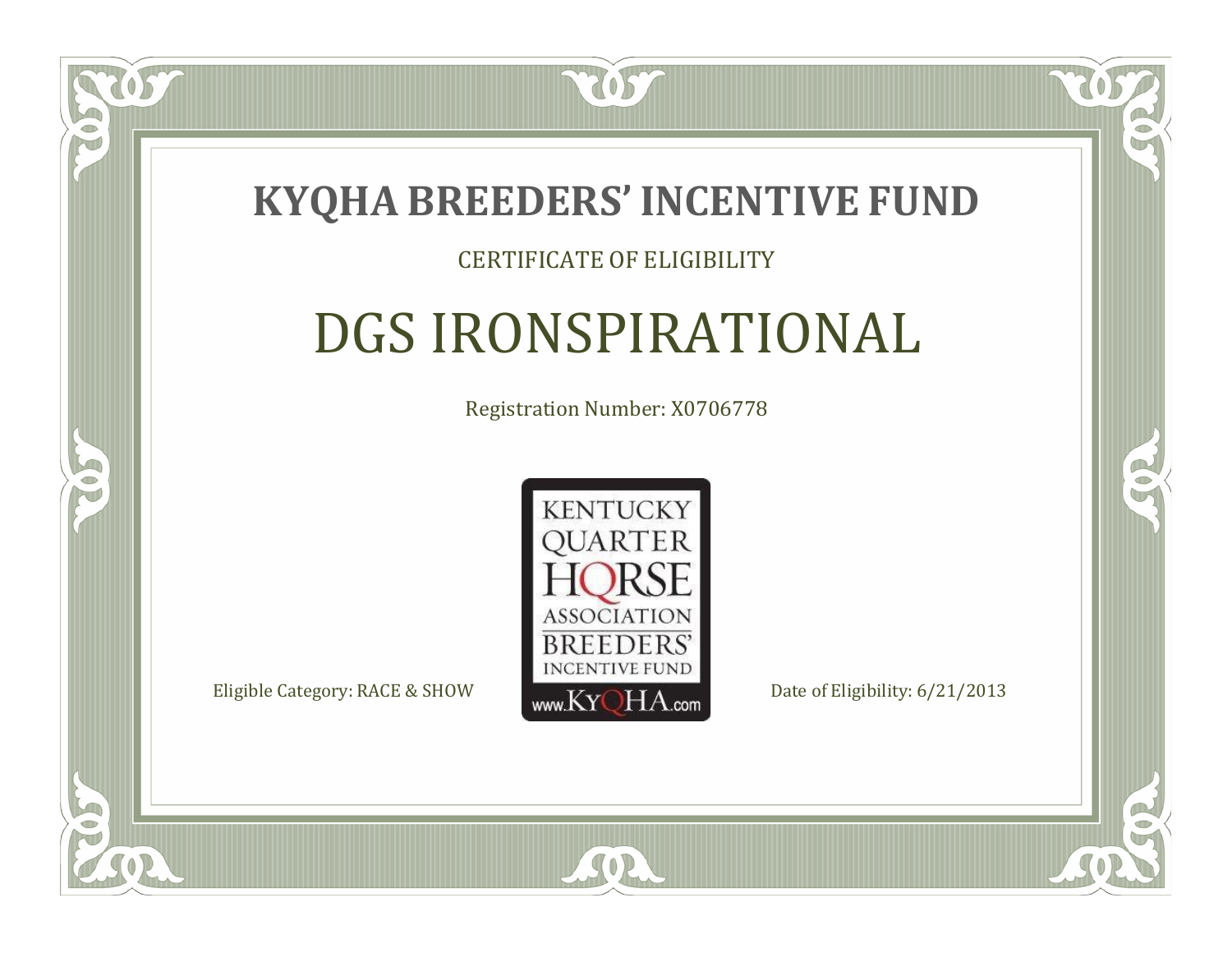### **KYQHA BREEDERS'INCENTIVE FUND**

7057

### CERTIFICATE OF ELIGIBILITY

# DGS THE ARCHEOLOGIST

Registration Number: X0705434



 $SO<sub>2</sub>$ 

CO.

B.

 $\Box$ N

S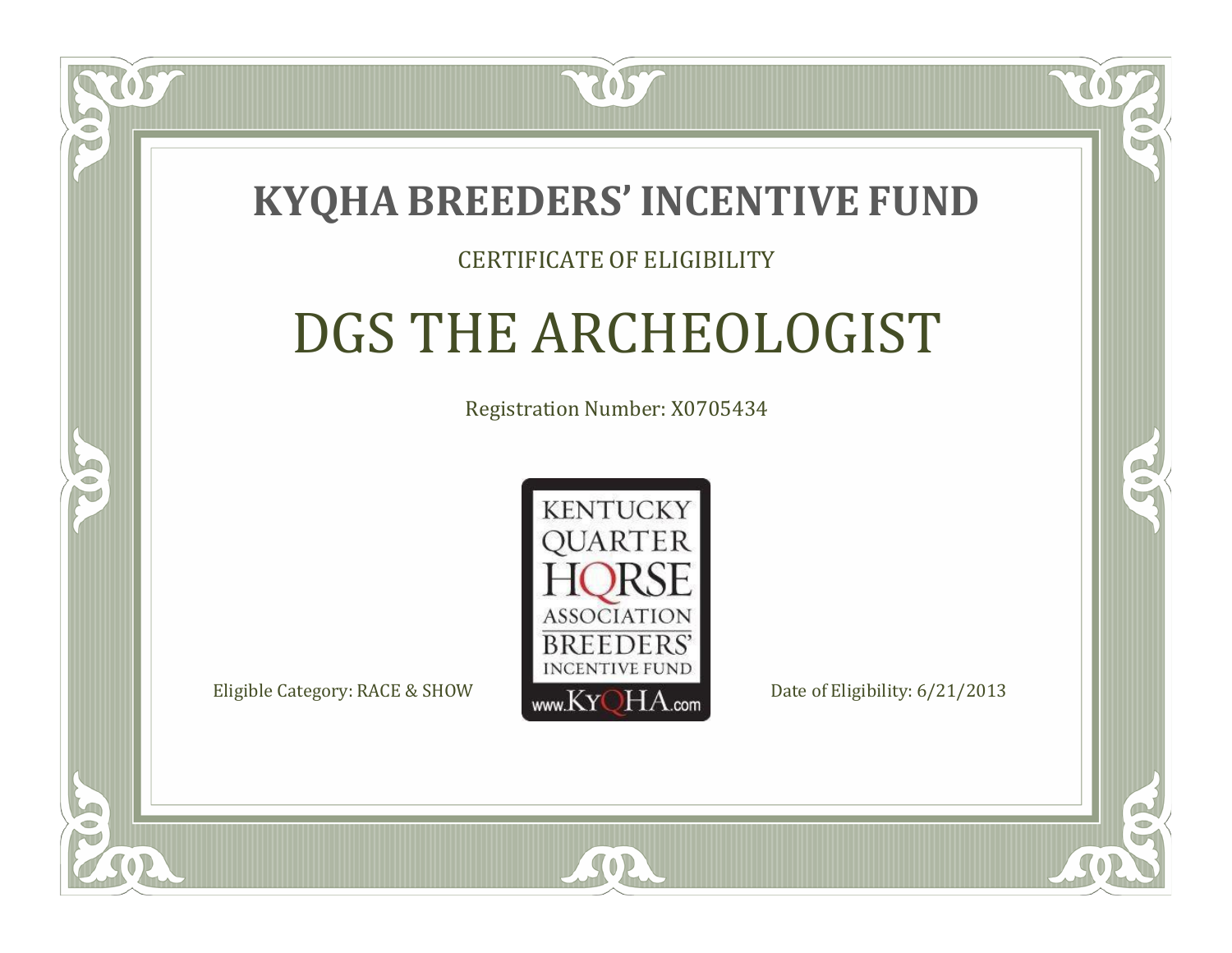

 $\Box$ NU

5

#### CERTIFICATE OF ELIGIBILITY

# DID IT FOR A COOKIE

Registration Number: 5513091



 $SO2$ 

RO

CO.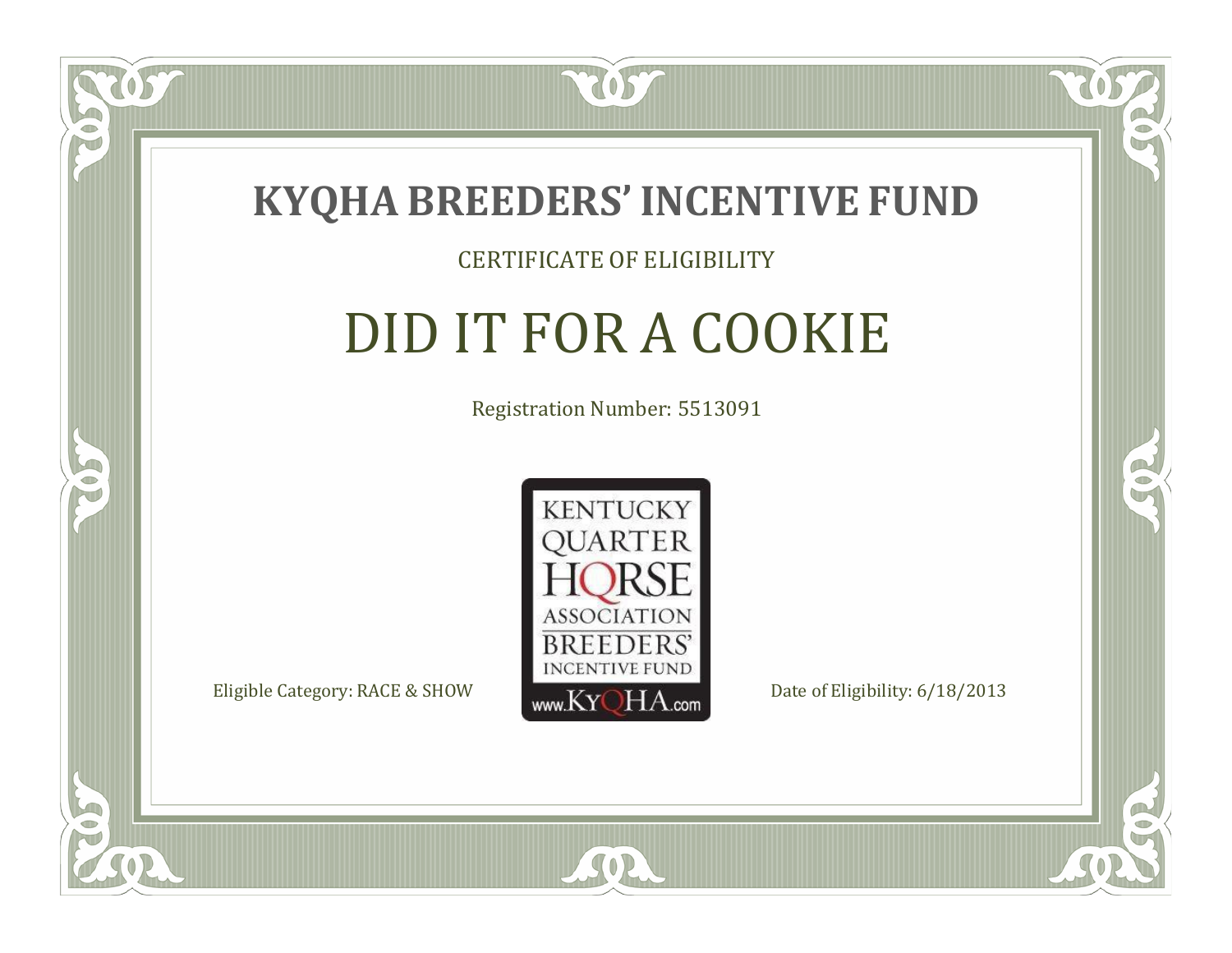

#### CERTIFICATE OF ELIGIBILITY

# DOCS SCORCH N HONOR

Registration Number: 5542089



SOR

CO.

P.

 $\Box$ N

S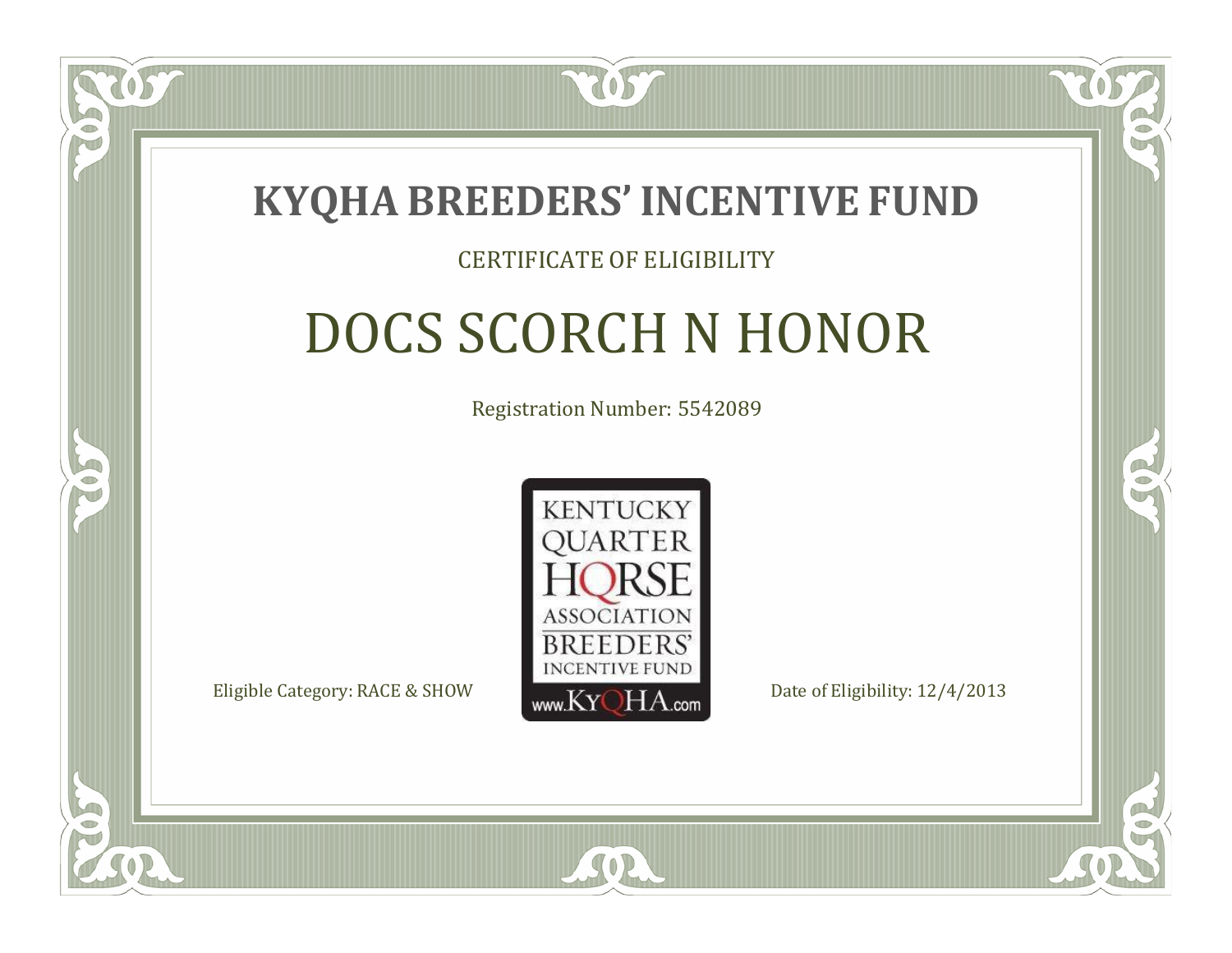

 $\Box$ N

5

#### CERTIFICATE OF ELIGIBILITY

# DOING PRETTY WELL

Registration Number: 5450965



SOR

CO.

 $\rightarrow$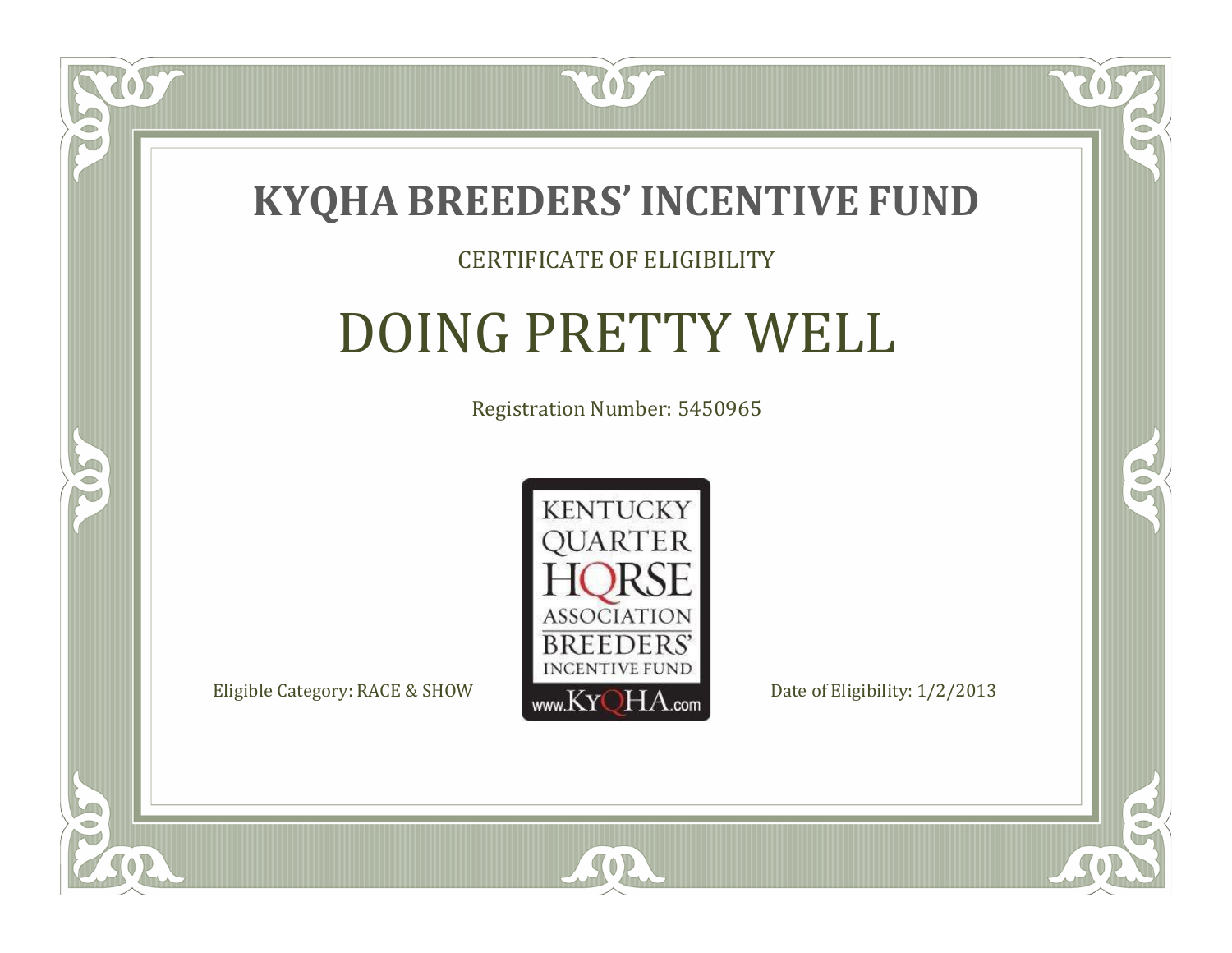

### CERTIFICATE OF ELIGIBILITY

# DONT NEED THE BLING

Registration Number: 5487060



 $SO2$ 

CO.

 $\rightarrow$ 

 $\blacksquare$ N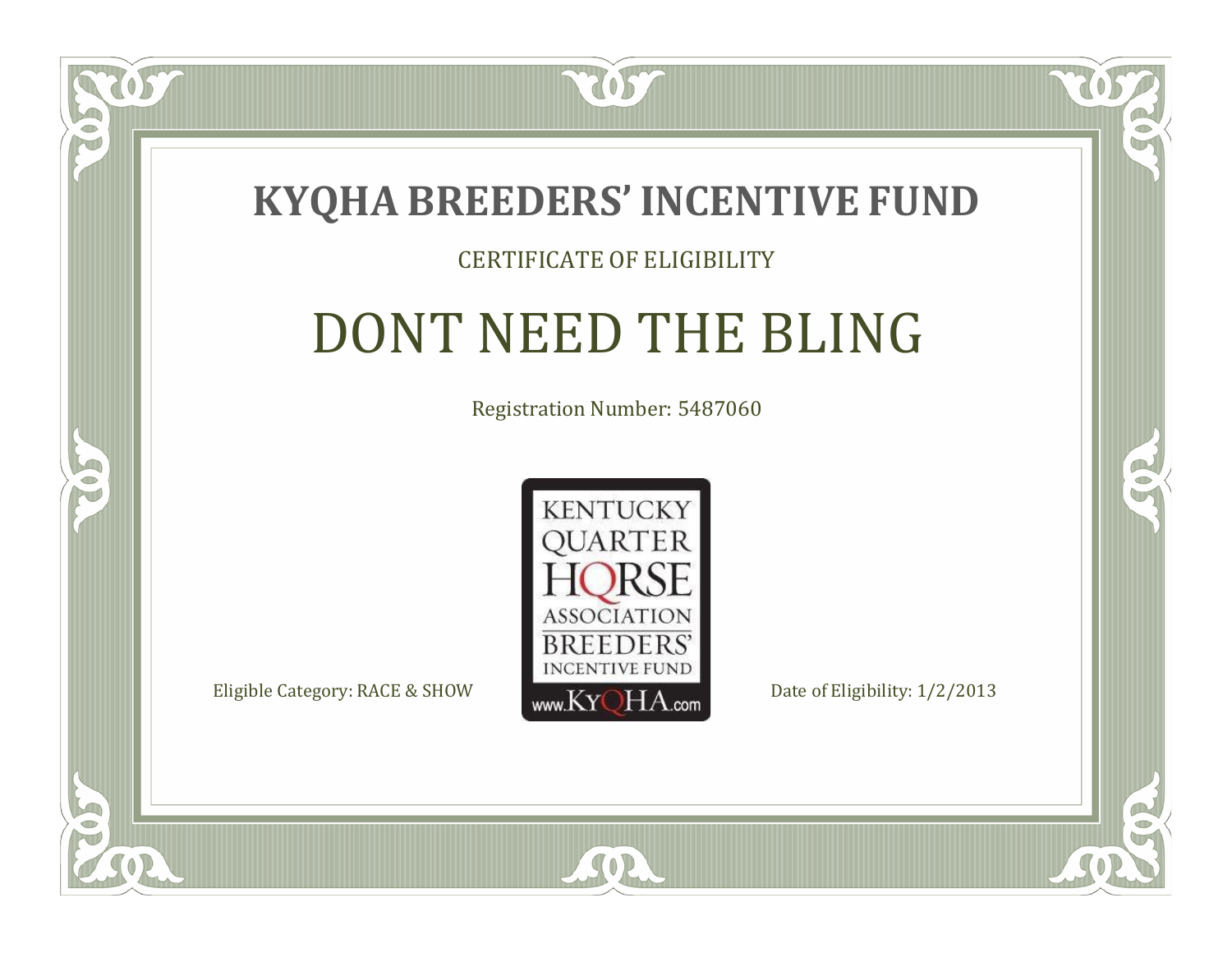

### CERTIFICATE OF ELIGIBILITY

# DONT SPANK MY CHICK

Registration Number: 5540342



CO.

 $\rightarrow$ 

 $\Box$ N

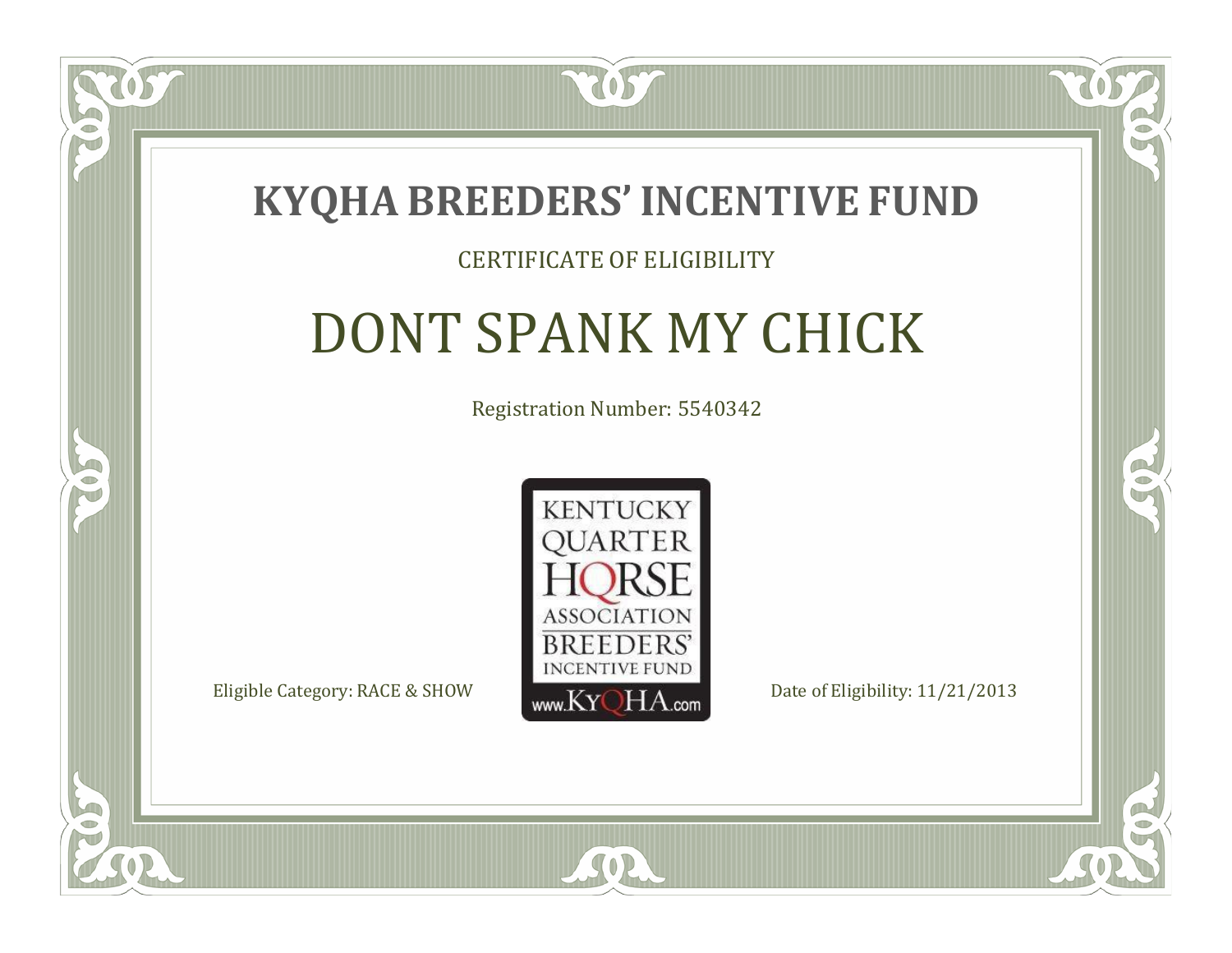

### CERTIFICATE OF ELIGIBILITY

# DRIVE THRU LAZY

Registration Number: 5515874



SOR

CO.

 $\rightarrow$ 

057

 $\bullet$ NU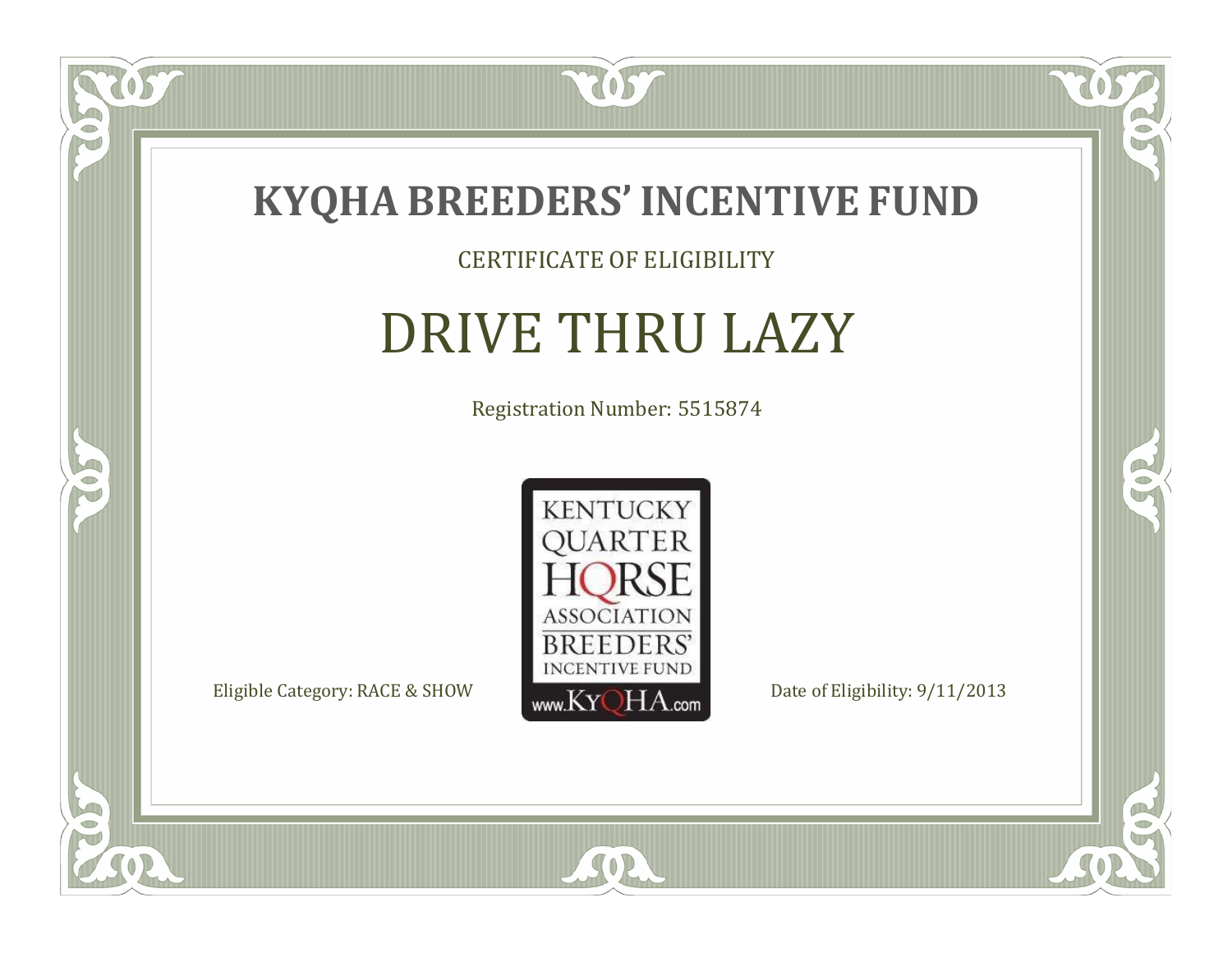

CERTIFICATE OF ELIGIBILITY

# DSMART ONE

Registration Number: X0705075



 $\mathbb{R}$ 

 $\mathbb{R}^2$ 

 $\overline{OS}$ 

 $\bullet$ N

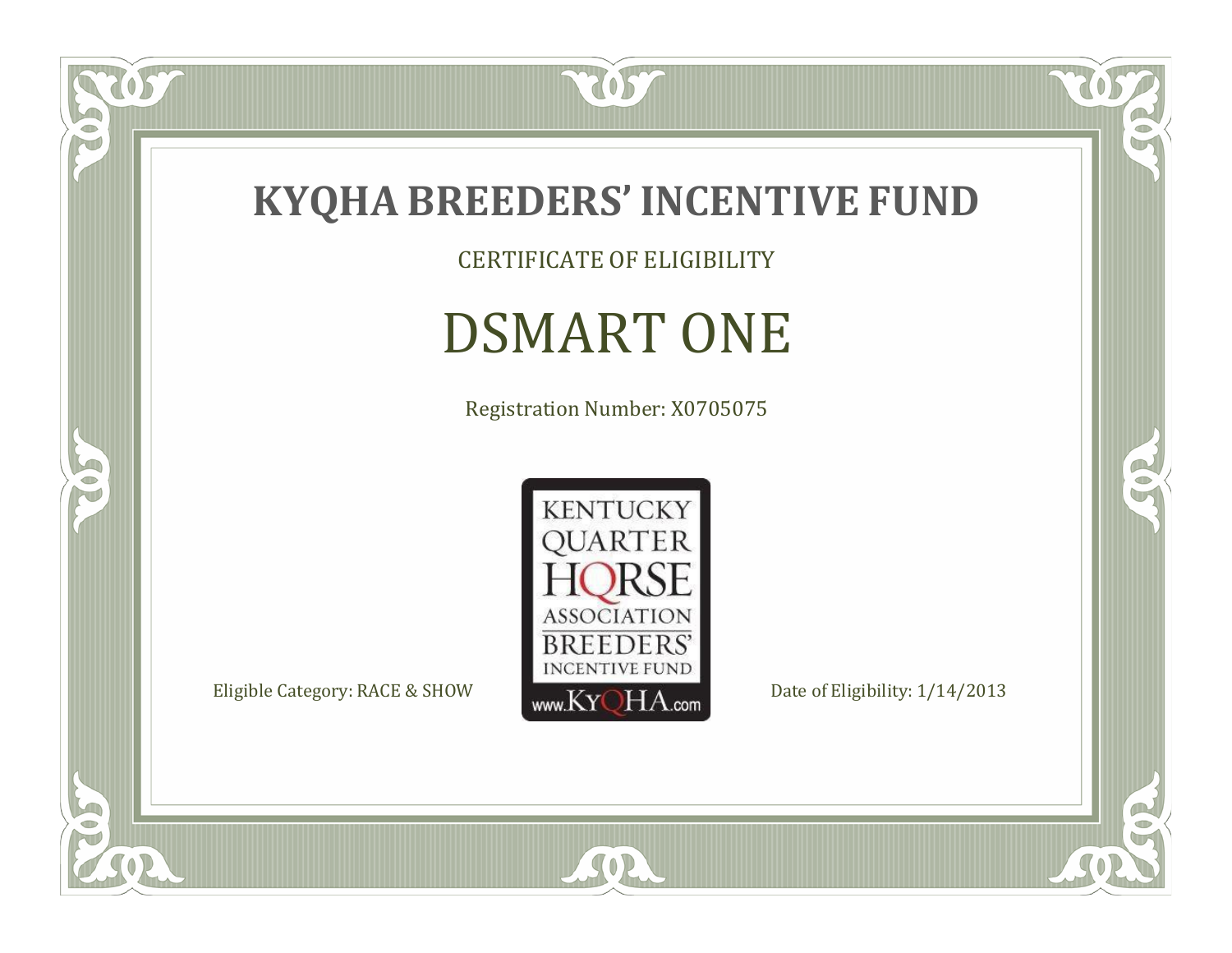

### CERTIFICATE OF ELIGIBILITY

## EARNIN MONEY HONEY

Registration Number: 5100810



SOR

CO.

 $\rightarrow$ 

 $\blacksquare$ N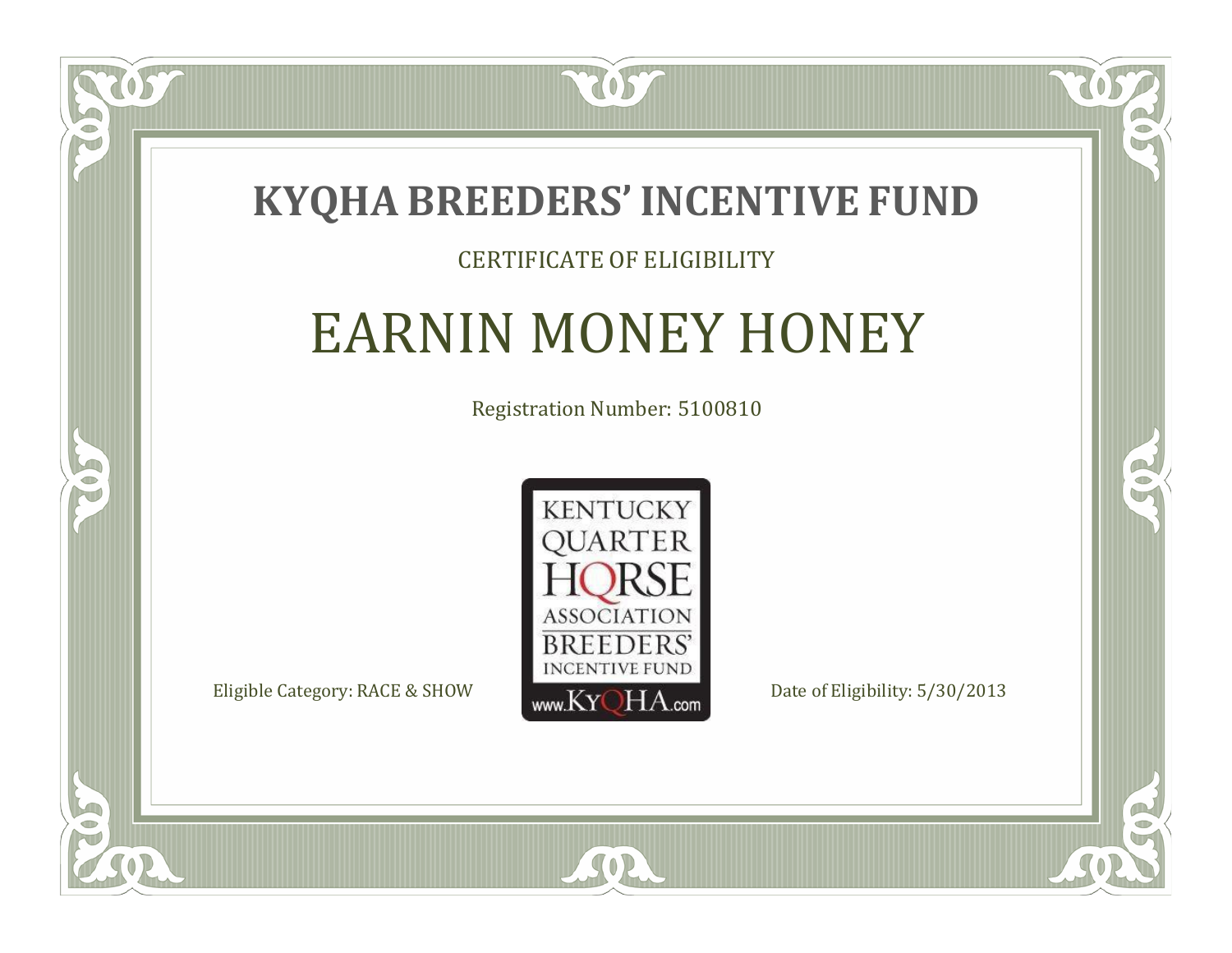

CERTIFICATE OF ELIGIBILITY

## EXACTAMUNDO

Registration Number: 5491644



SOR

 $\mathbb{R}$ 

 $\rightarrow$ 

US

 $\bullet$ NU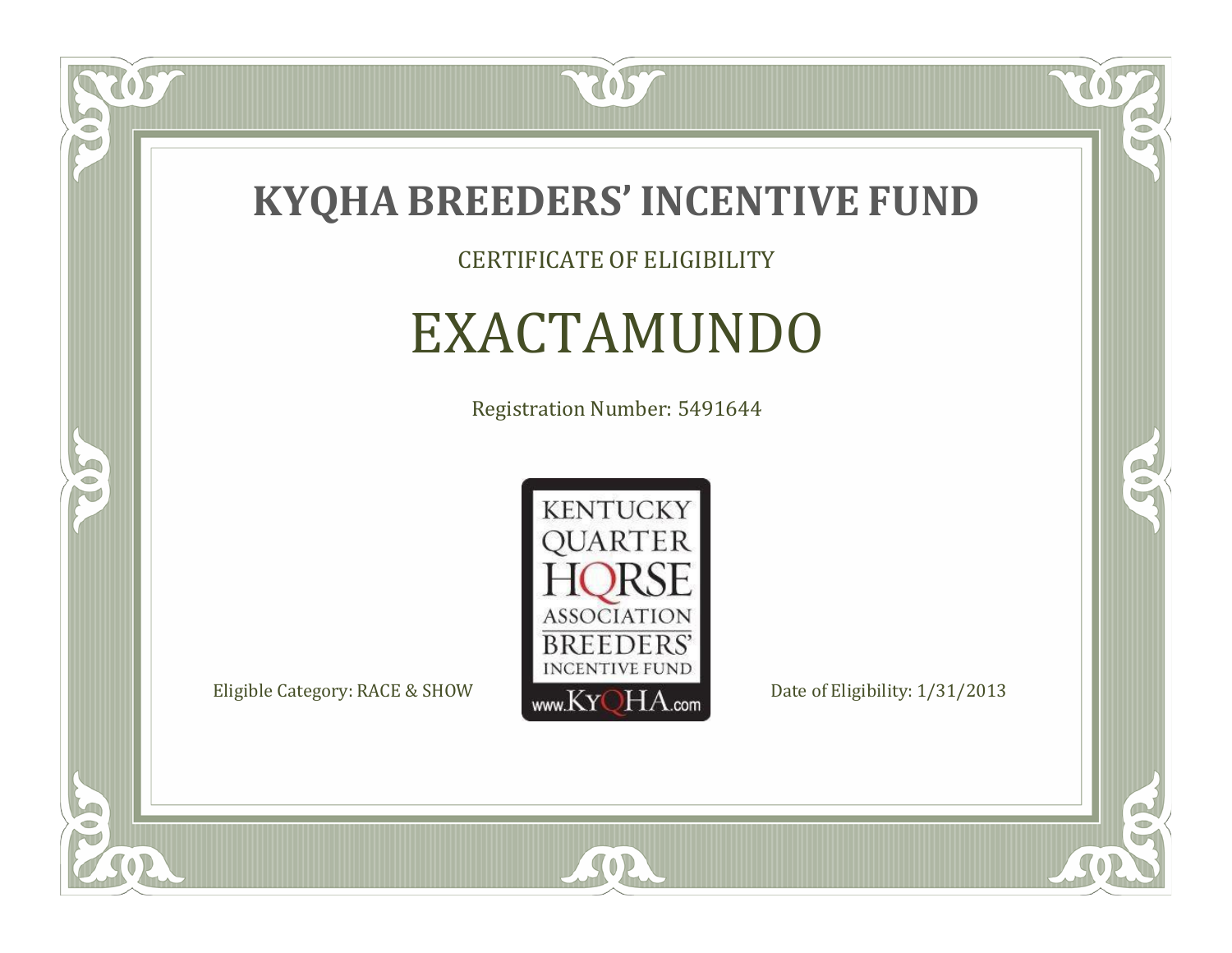

#### CERTIFICATE OF ELIGIBILITY

# FAMOUS COTY DANIEL

Registration Number: 5512388



SOR

CO.

B

 $\Box$ N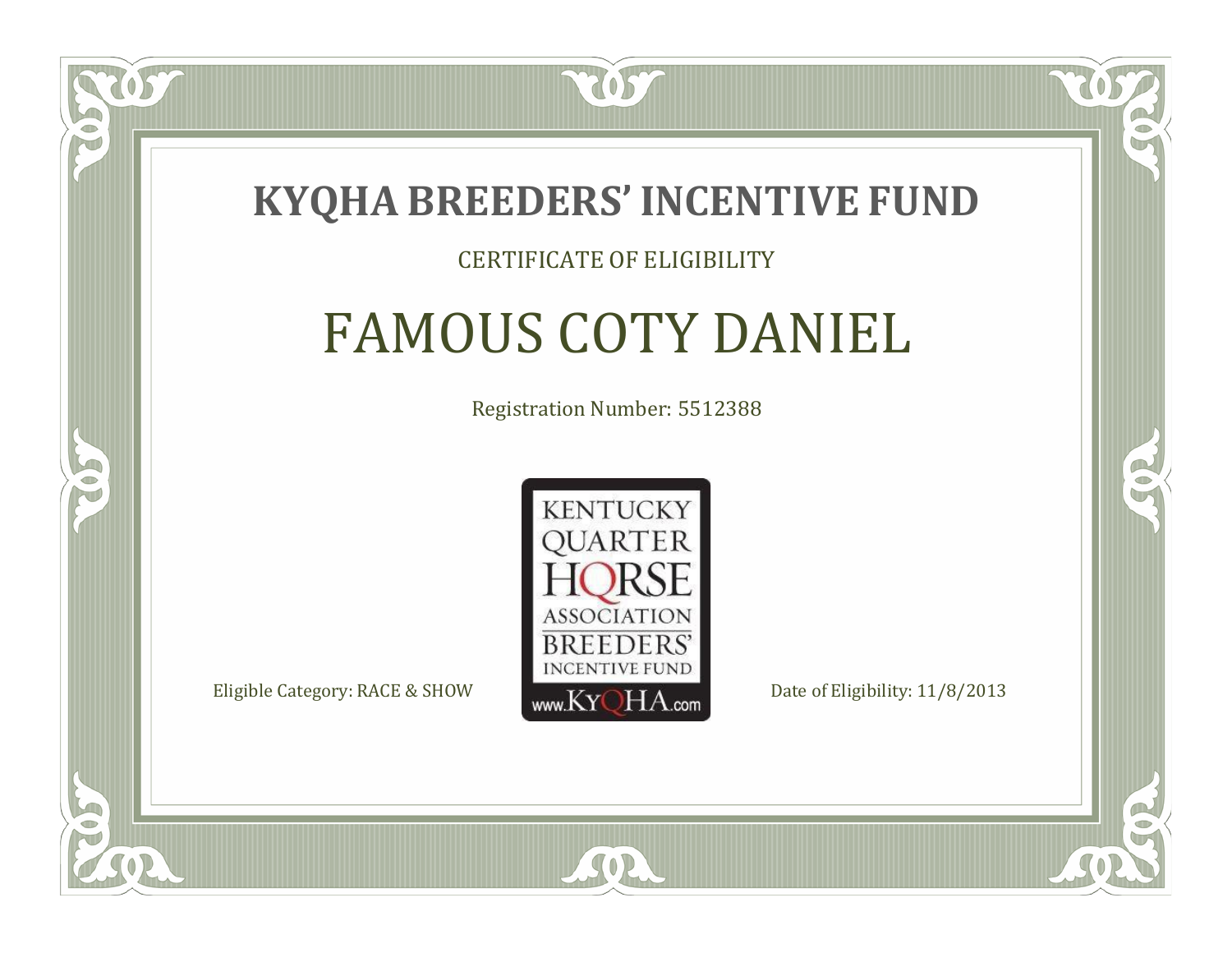

### CERTIFICATE OF ELIGIBILITY

## FAMOUS SHAWNE BUG

Registration Number: 5111711



SOR

CO.

B

 $\Box$ N

S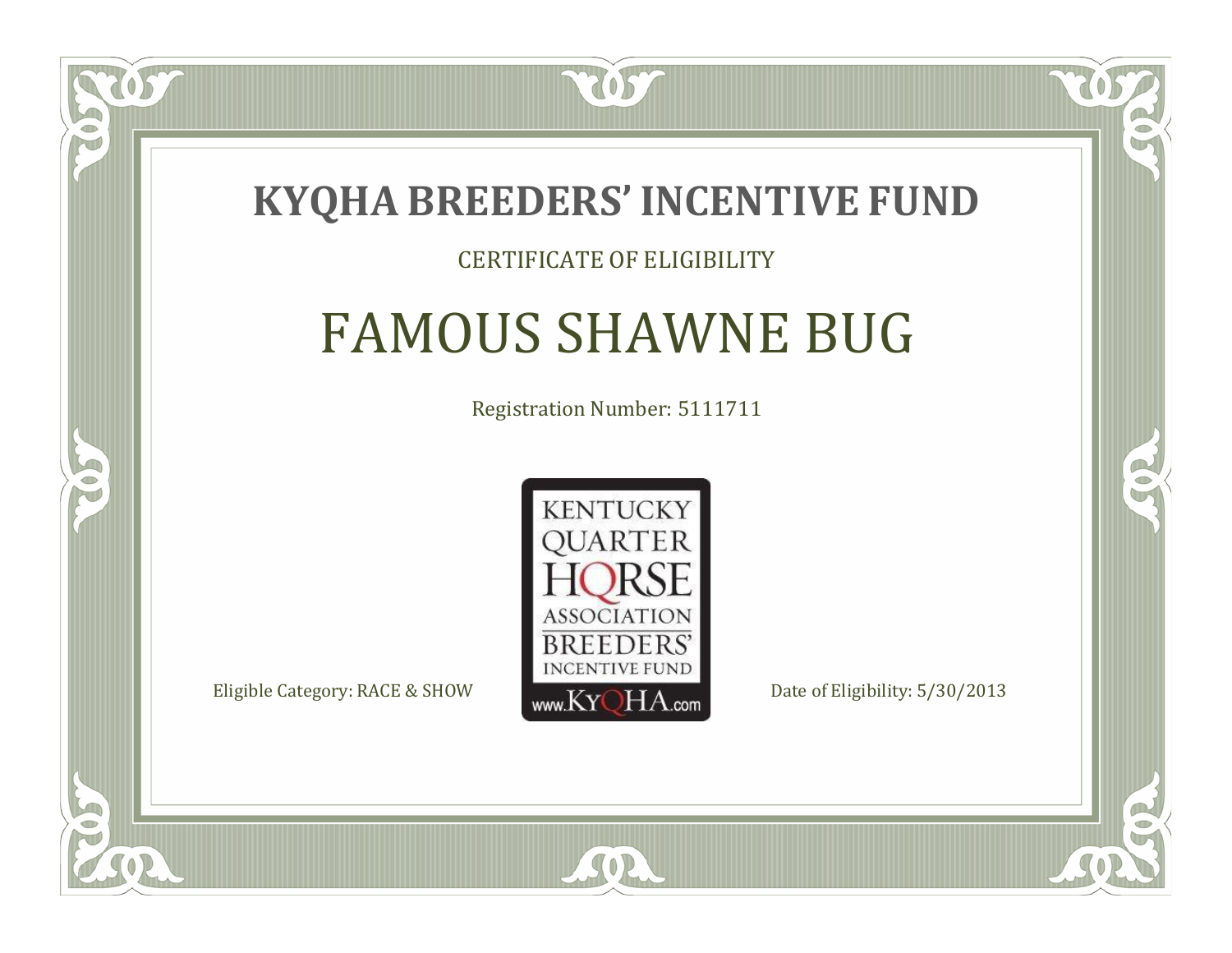

### CERTIFICATE OF ELIGIBILITY

# FANCY ON SUNDAY

Registration Number: 5460427



SOR

 $\mathbb{R}$ 

 $\rightarrow$ 

 $\delta S$ 

 $\Box$ NU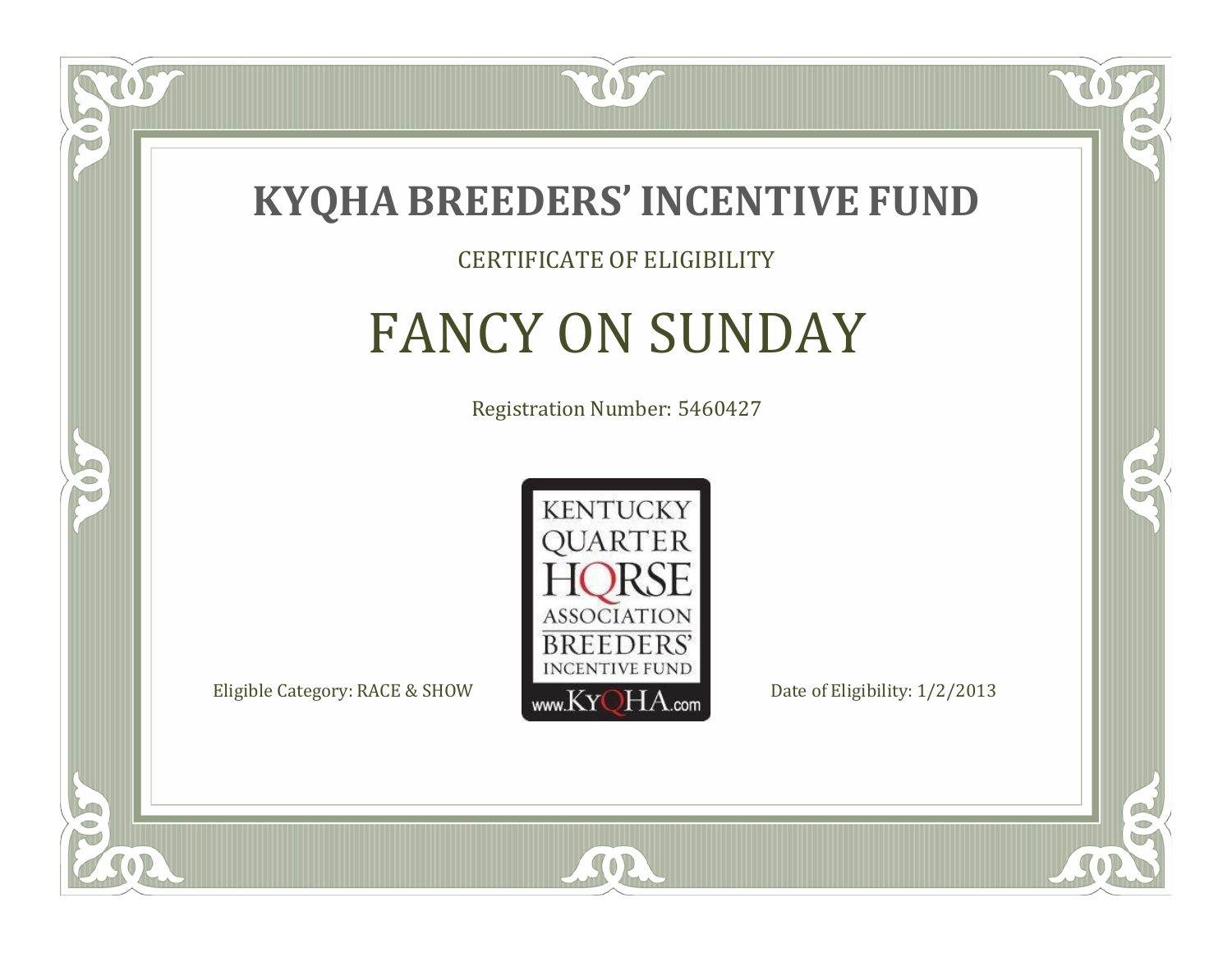

CERTIFICATE OF ELIGIBILITY

# FIREWATER

Registration Number: 5529111



SOR

 $\mathbb{R}$ 

 $\mathbb{R}^2$ 

US.

FO

5

O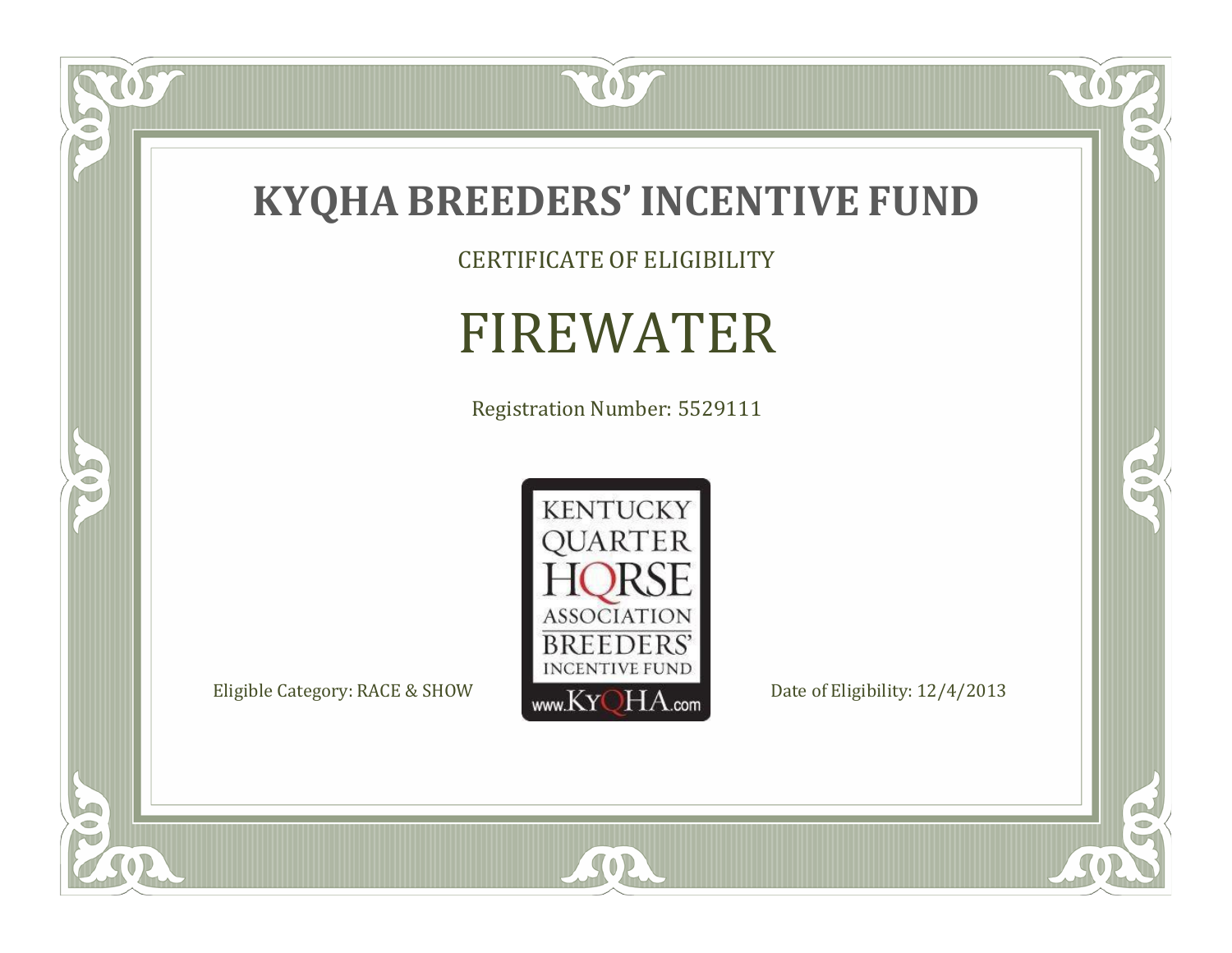

### CERTIFICATE OF ELIGIBILITY

# FIRST FAME LADY

Registration Number: 5403420



US

 $\Box$ NU

5

CO.

 $\rightarrow$ 

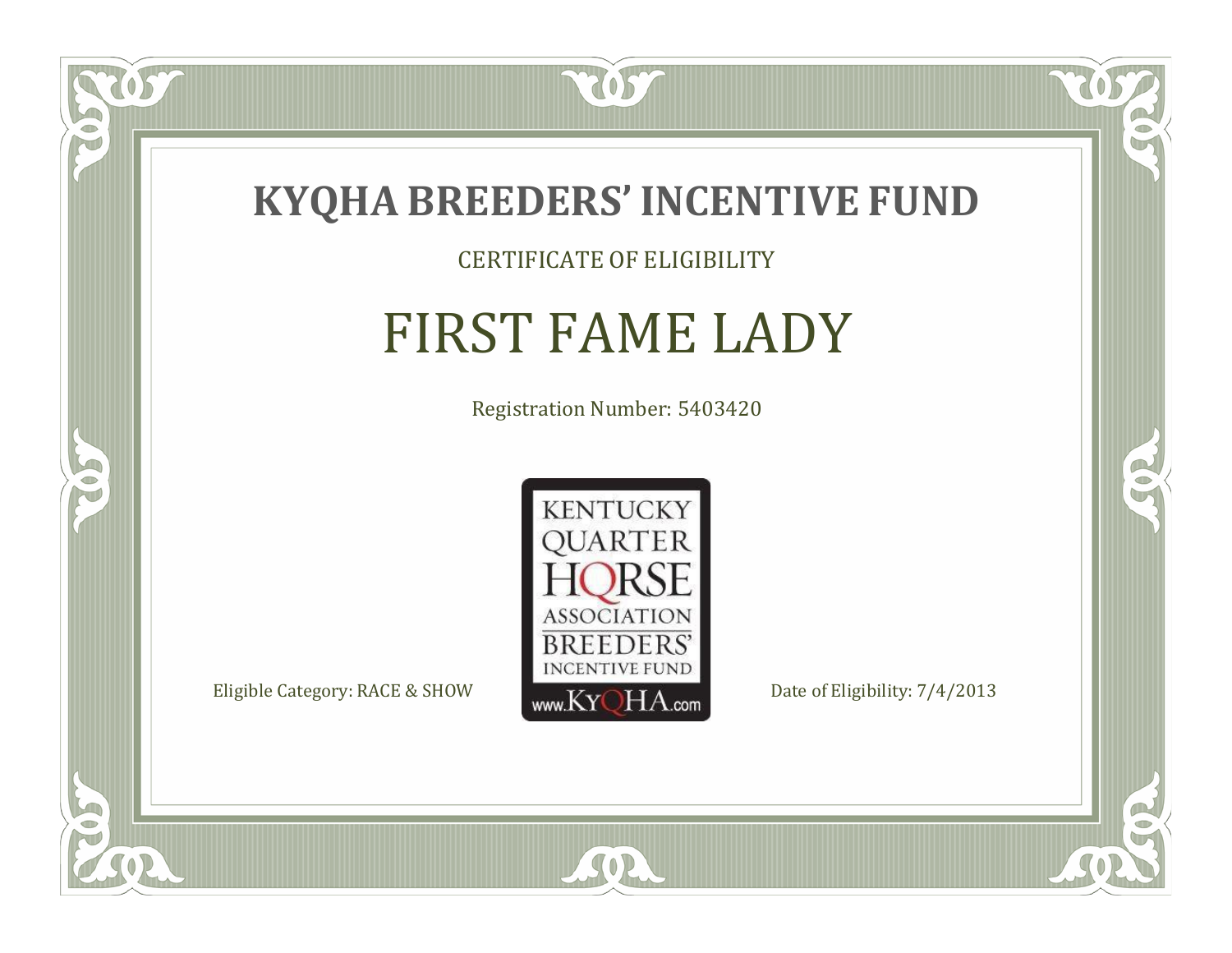

### CERTIFICATE OF ELIGIBILITY

# FLITNFIREN LIGHTNING

Registration Number: 5099247



 $SO2$ 

 $\mathbb{R}$ 

 $\rightarrow$ 

ÒS

 $\bullet$ N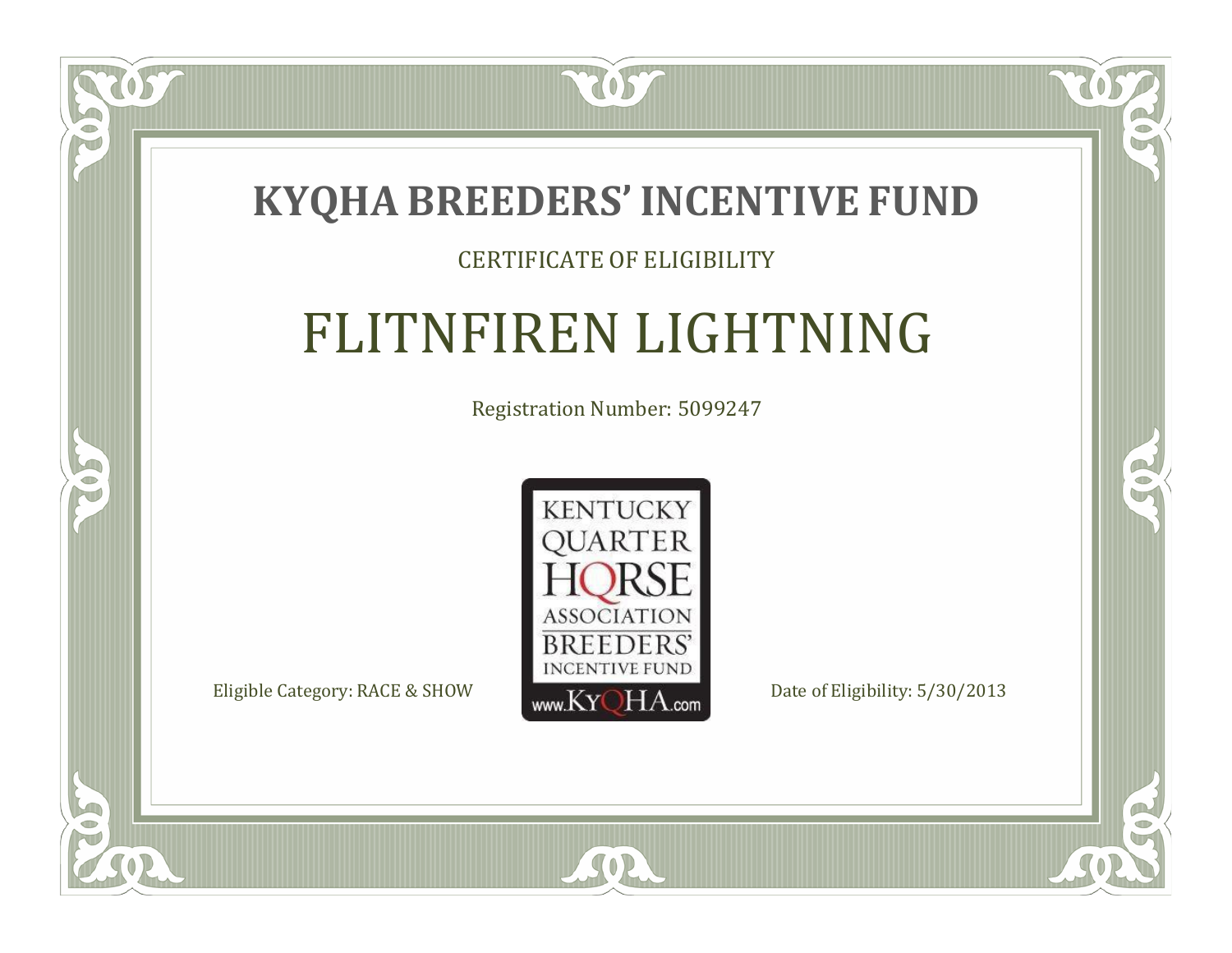

### CERTIFICATE OF ELIGIBILITY

# FLYING HONOR BOUND

Registration Number: 5480845



 $SO2$ 

CO.

 $\rightarrow$ 

 $\blacksquare$ N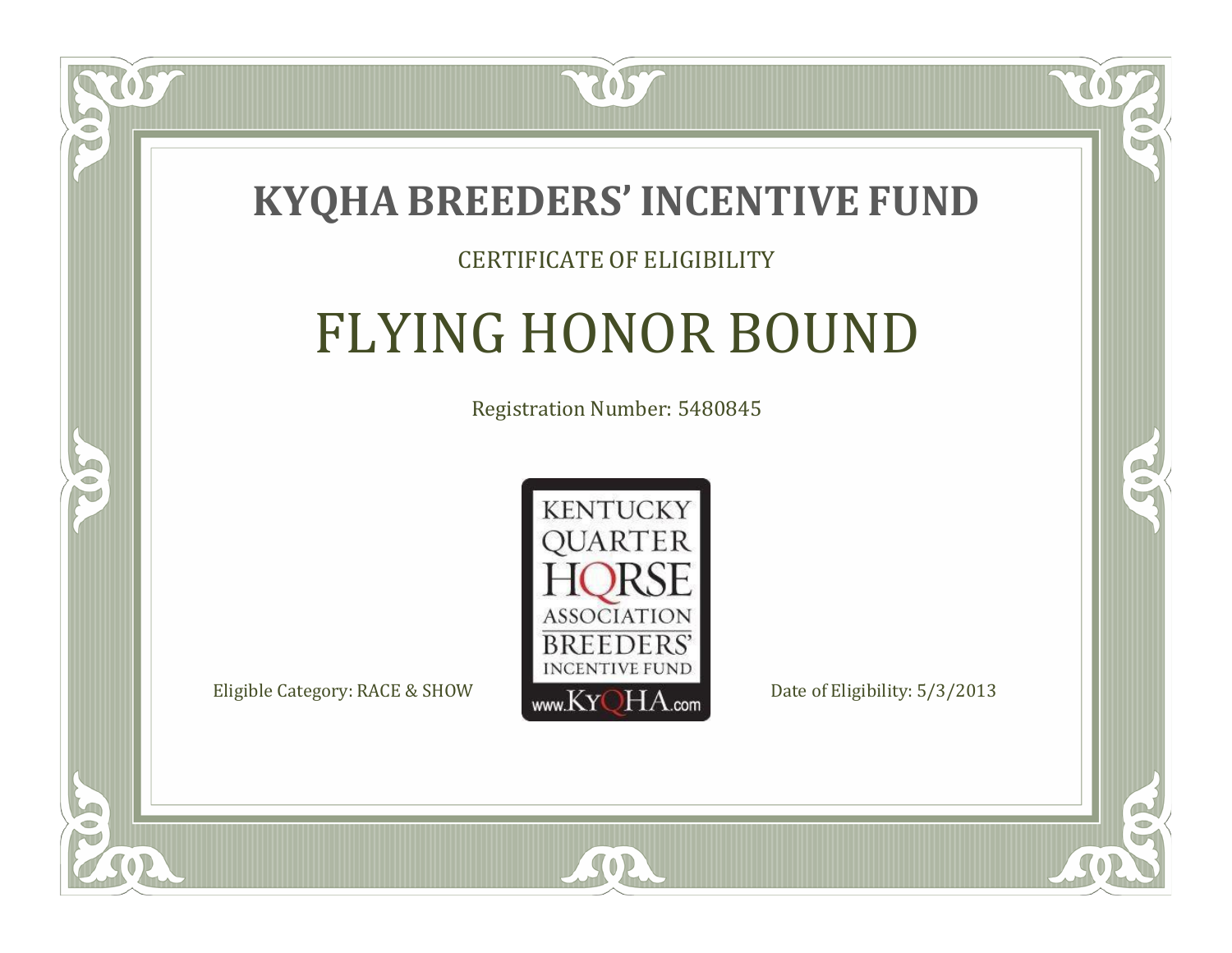

CERTIFICATE OF ELIGIBILITY

# GIRLS LIKE BEER

Registration Number: 5469441



SOR

CO.

 $\rightarrow$ 

 $\delta S$ 

 $\bullet$ NU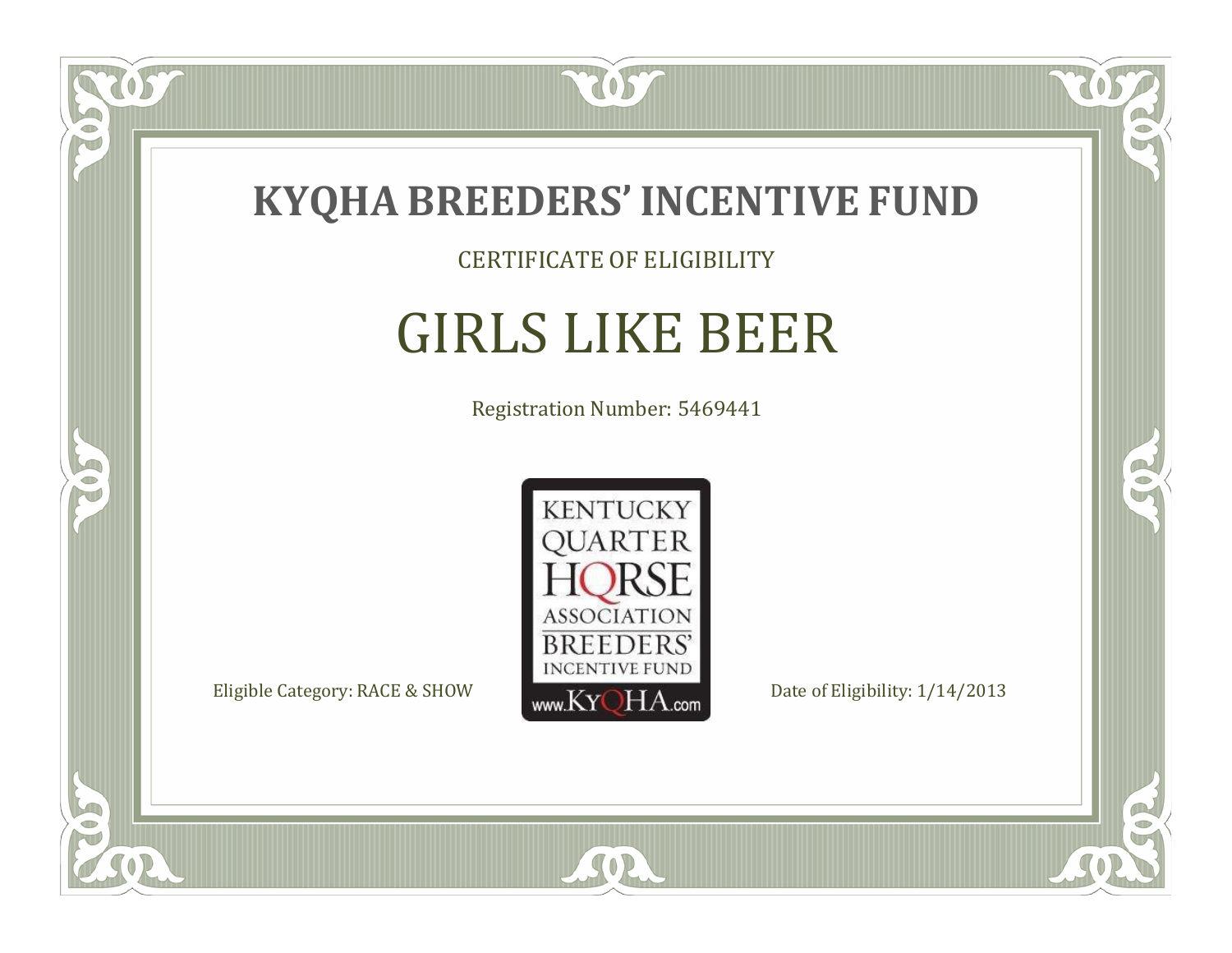

### CERTIFICATE OF ELIGIBILITY

# GOLDBUCKLE DREAMS

Registration Number: 5478358



SOR

RO

B)

 $\Box$ N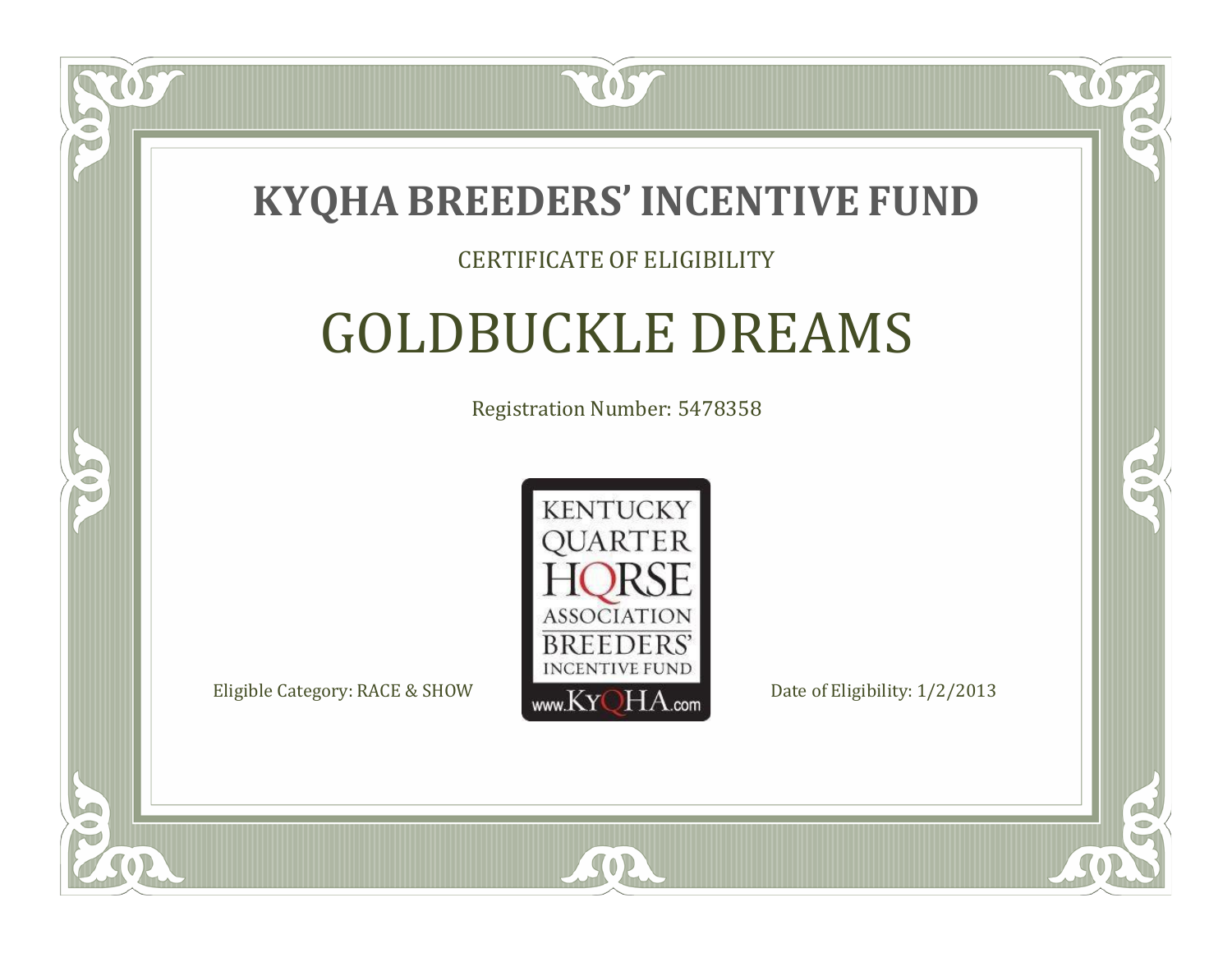

 $\Box$ N

5

#### CERTIFICATE OF ELIGIBILITY

# GOOD AND NATURAL

Registration Number: 5536654



SOR

RO

CO.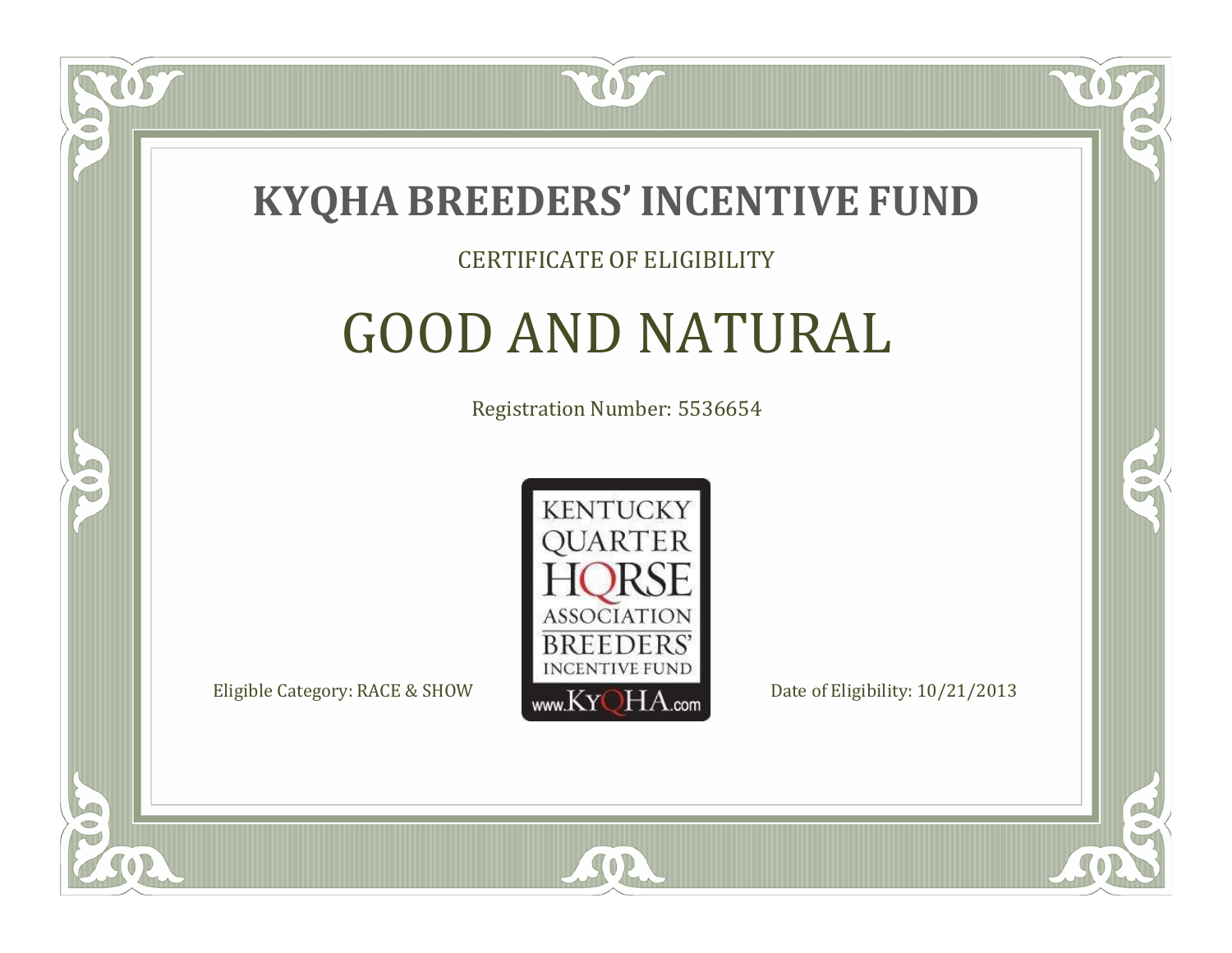

 $\Box$ NU

5

CERTIFICATE OF ELIGIBILITY

# GOOD COOL CHIP

Registration Number: 5536653



SOR

RO

B)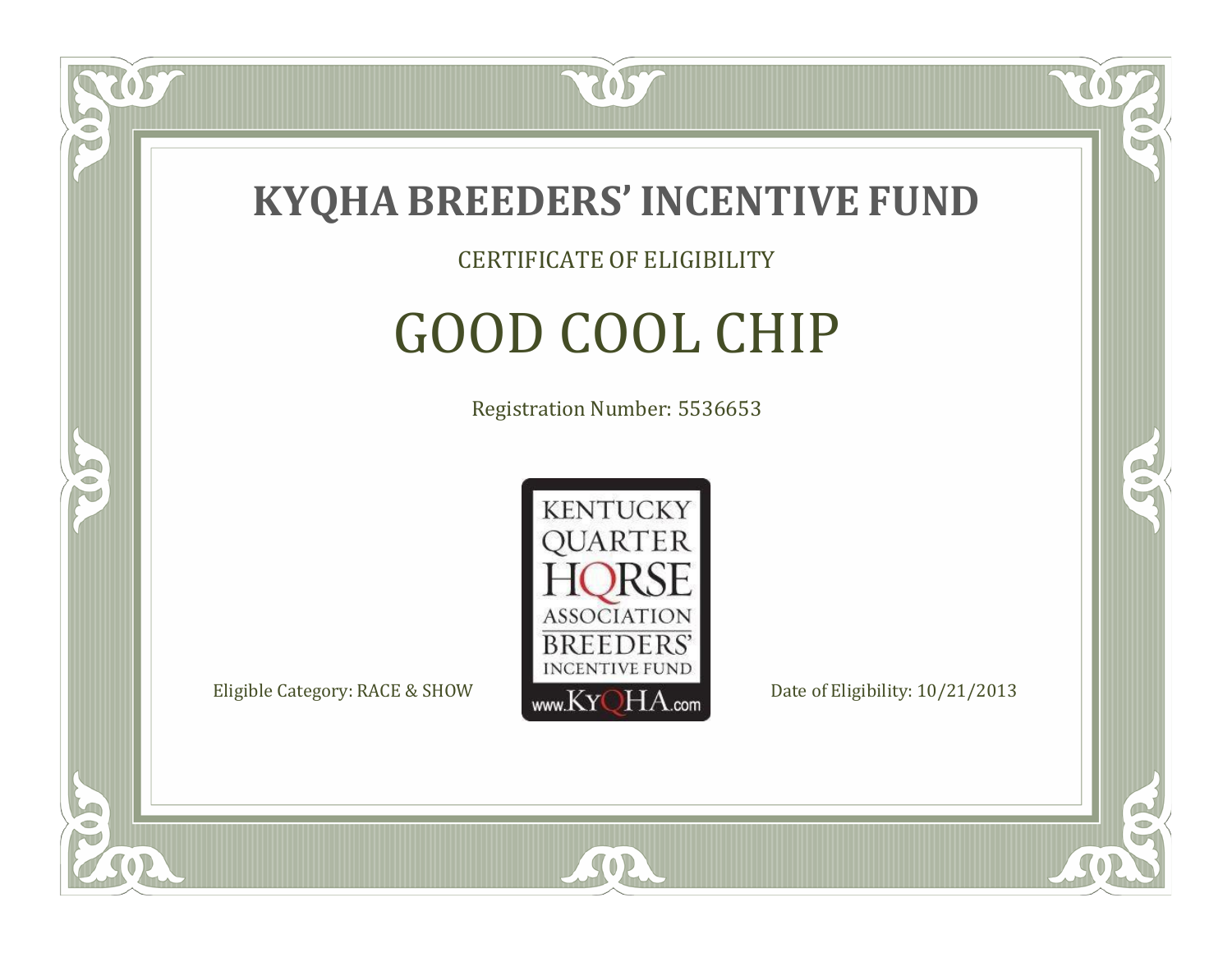

#### CERTIFICATE OF ELIGIBILITY

# GOOD LOOKIN STAR

Registration Number: 5486538



SOR

CO.

B)

 $\blacksquare$ N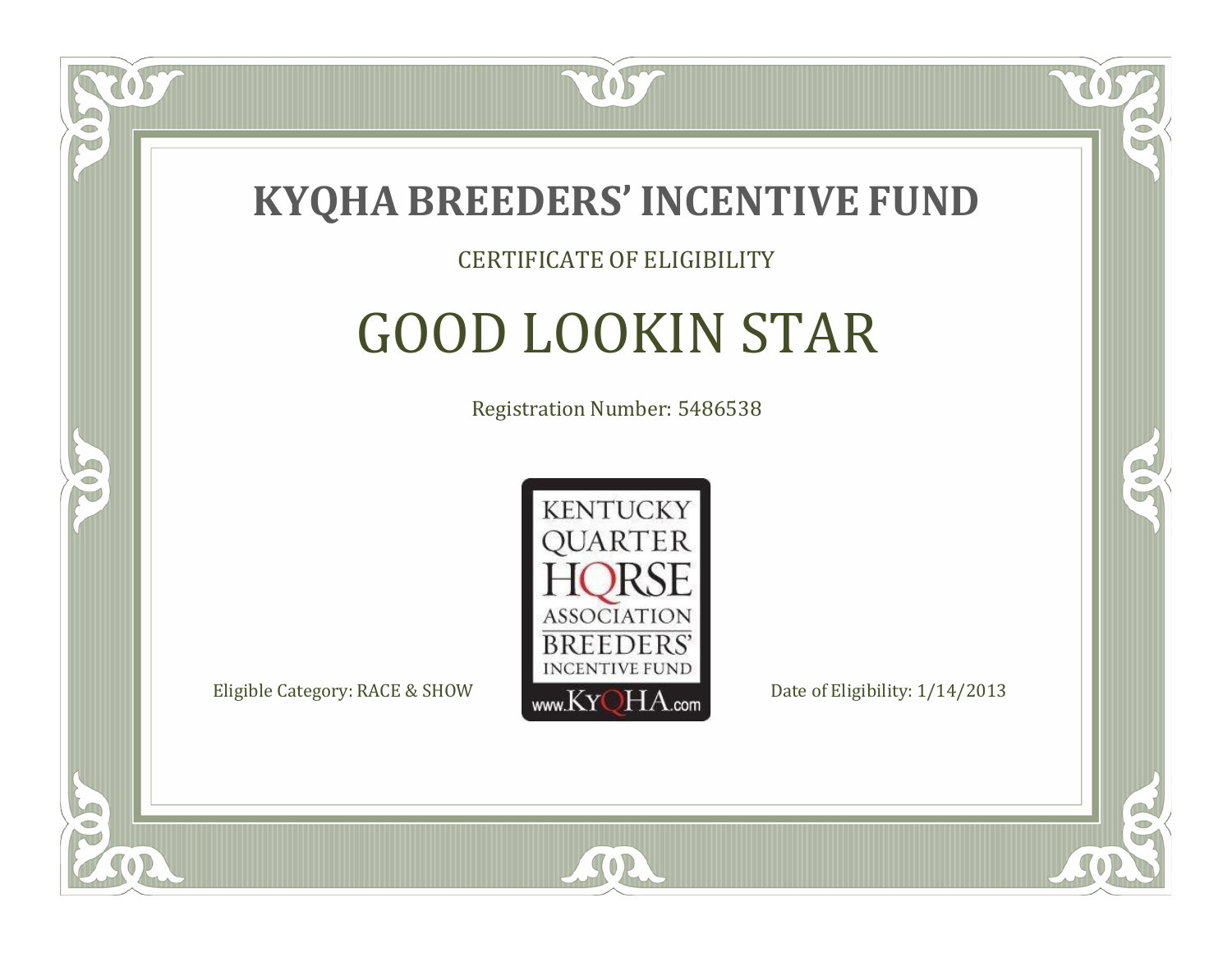

#### CERTIFICATE OF ELIGIBILITY

### GOOD TO HAV A BREEZE

Registration Number: 5109035



SOR

RO

P.

 $\Box$ N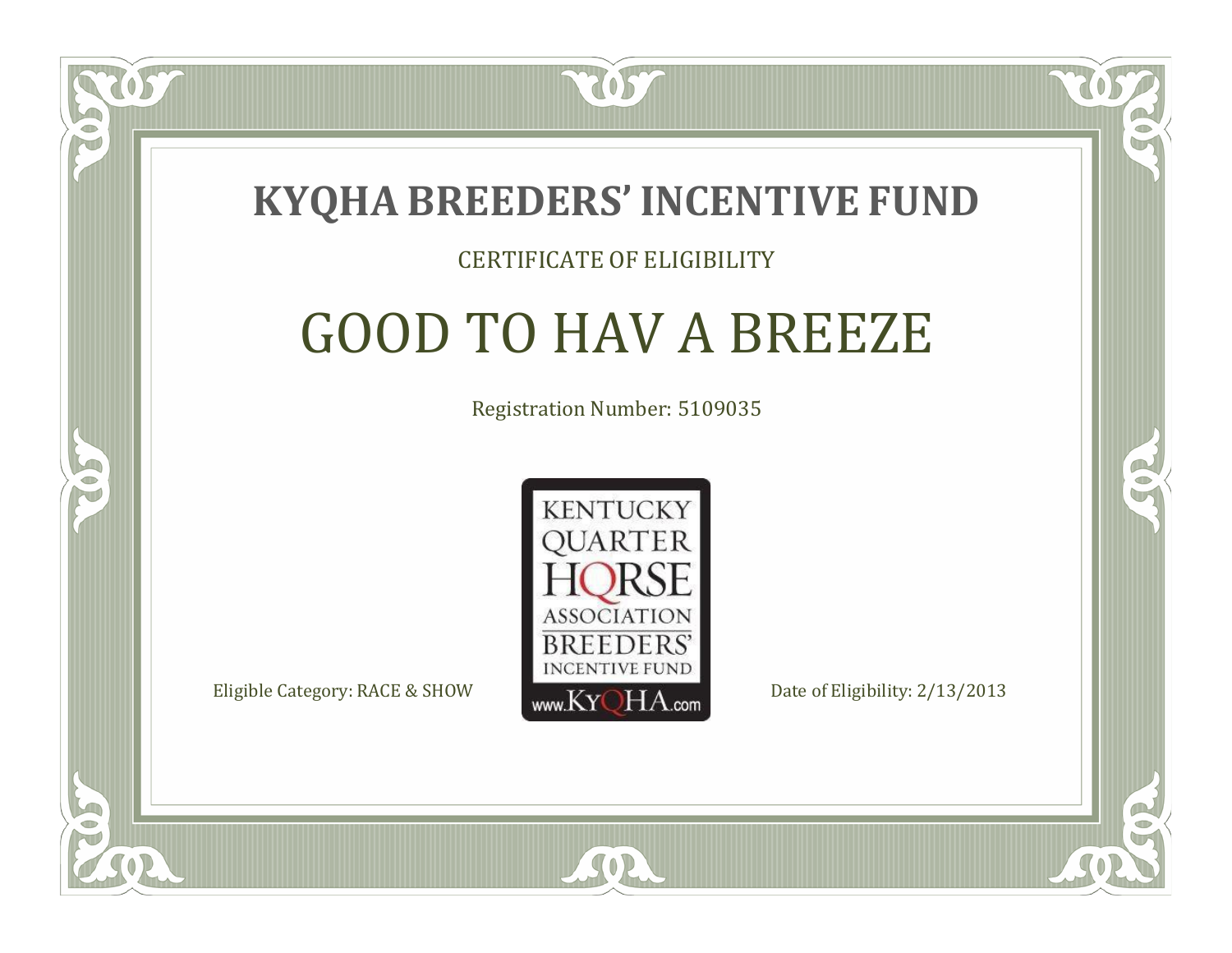

### CERTIFICATE OF ELIGIBILITY

# GOOD TO KNOW LOVE

Registration Number: 5493203



 $SO2$ 

CO.

P.

 $\Box$ N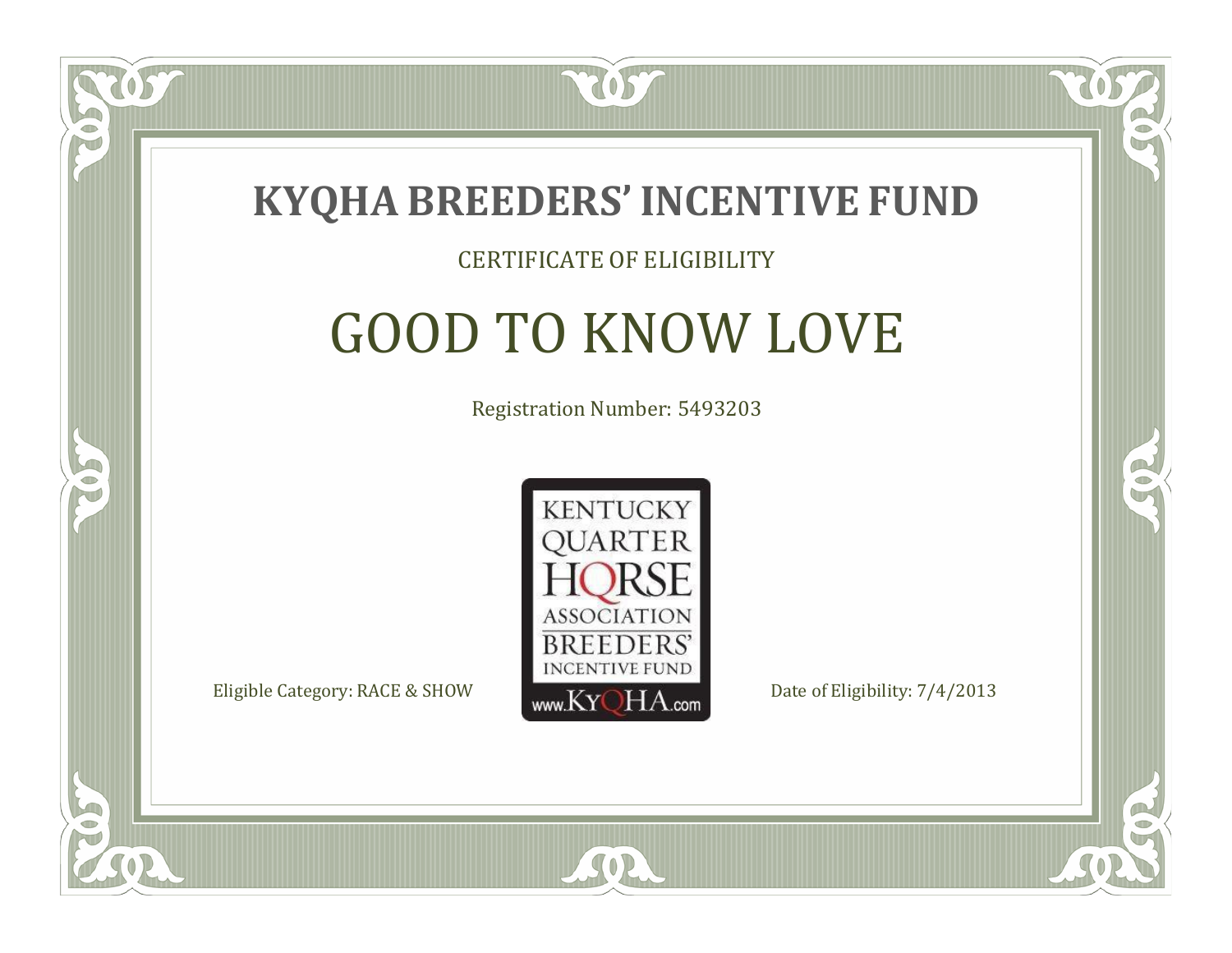

### CERTIFICATE OF ELIGIBILITY

### GOODTO KNOIM INVITED

Registration Number: 5536652



SOR

CO.

B)

 $\Box$ N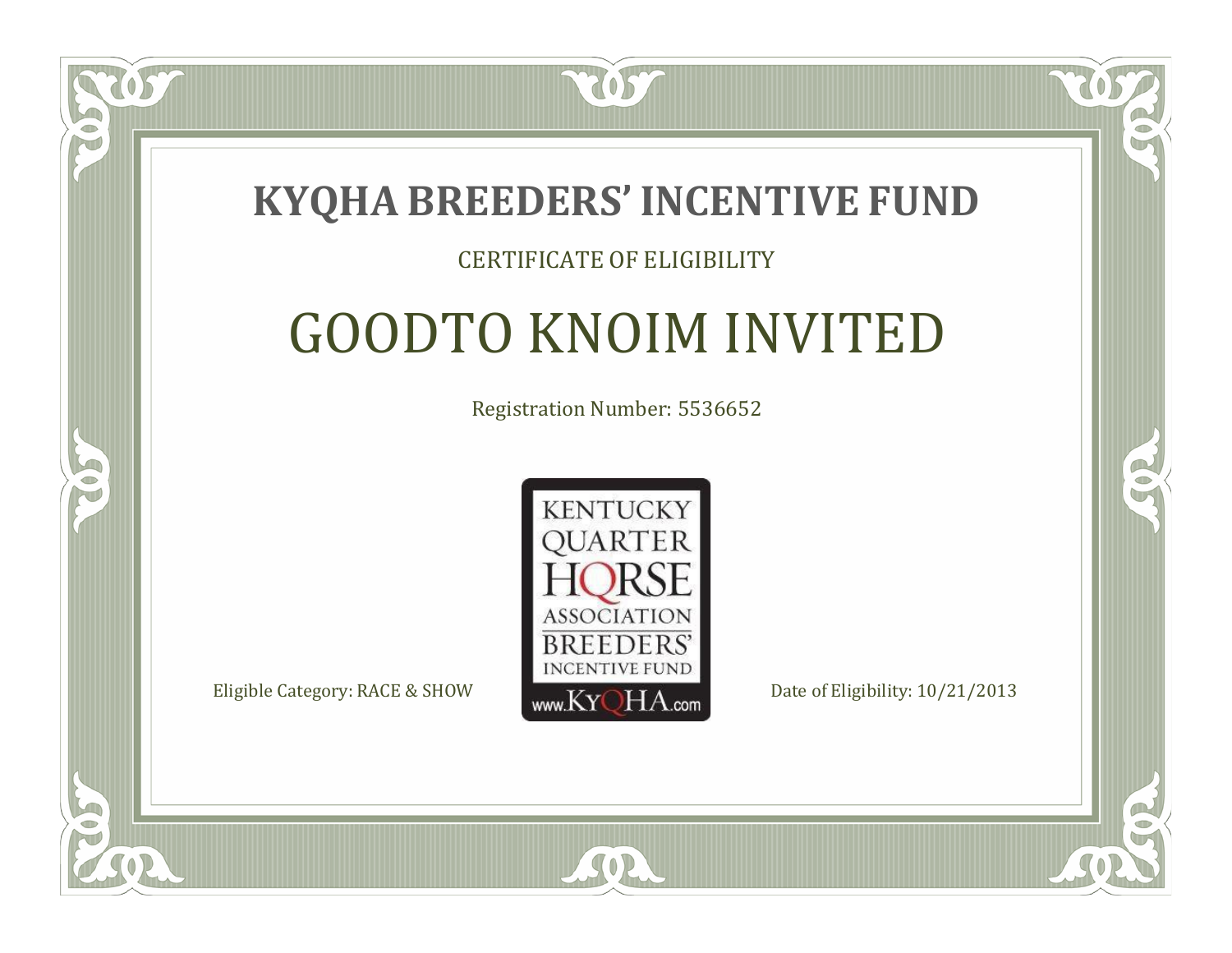### **KYQHA BREEDERS'INCENTIVE FUND**

7057

### CERTIFICATE OF ELIGIBILITY

# GOODTOKNOW IMA JEWEL

Registration Number: 5500549



SOR

RO

A.

 $\Box$ N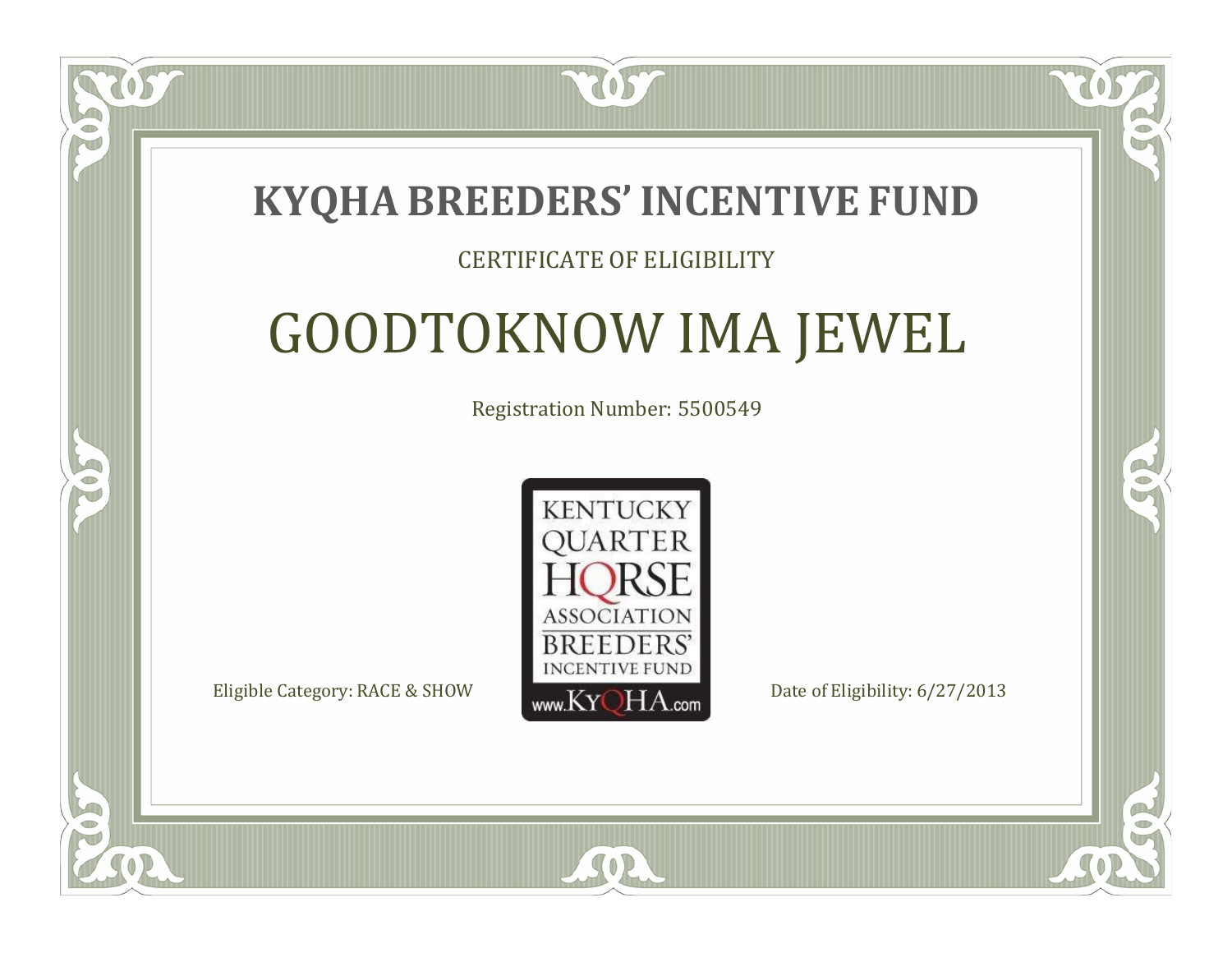

#### CERTIFICATE OF ELIGIBILITY

# GOTTA HAVE FUEL

Registration Number: X0694576



SOR

CO.

B

US

 $\Box$ NU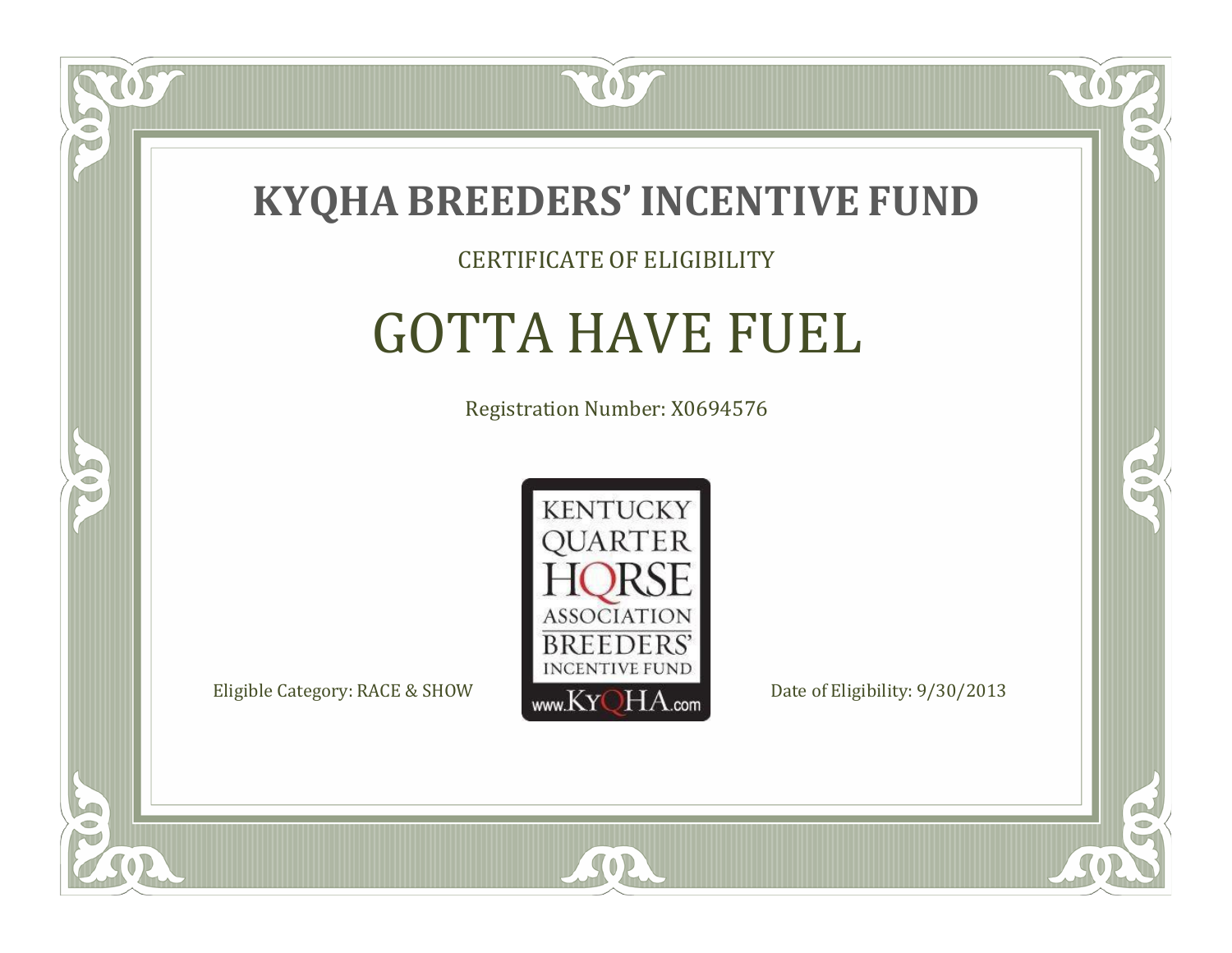

 $\Box$ T

S

### CERTIFICATE OF ELIGIBILITY

# GOWEN TO BE AN HONOR

Registration Number: 5461061



SOR

RO

P.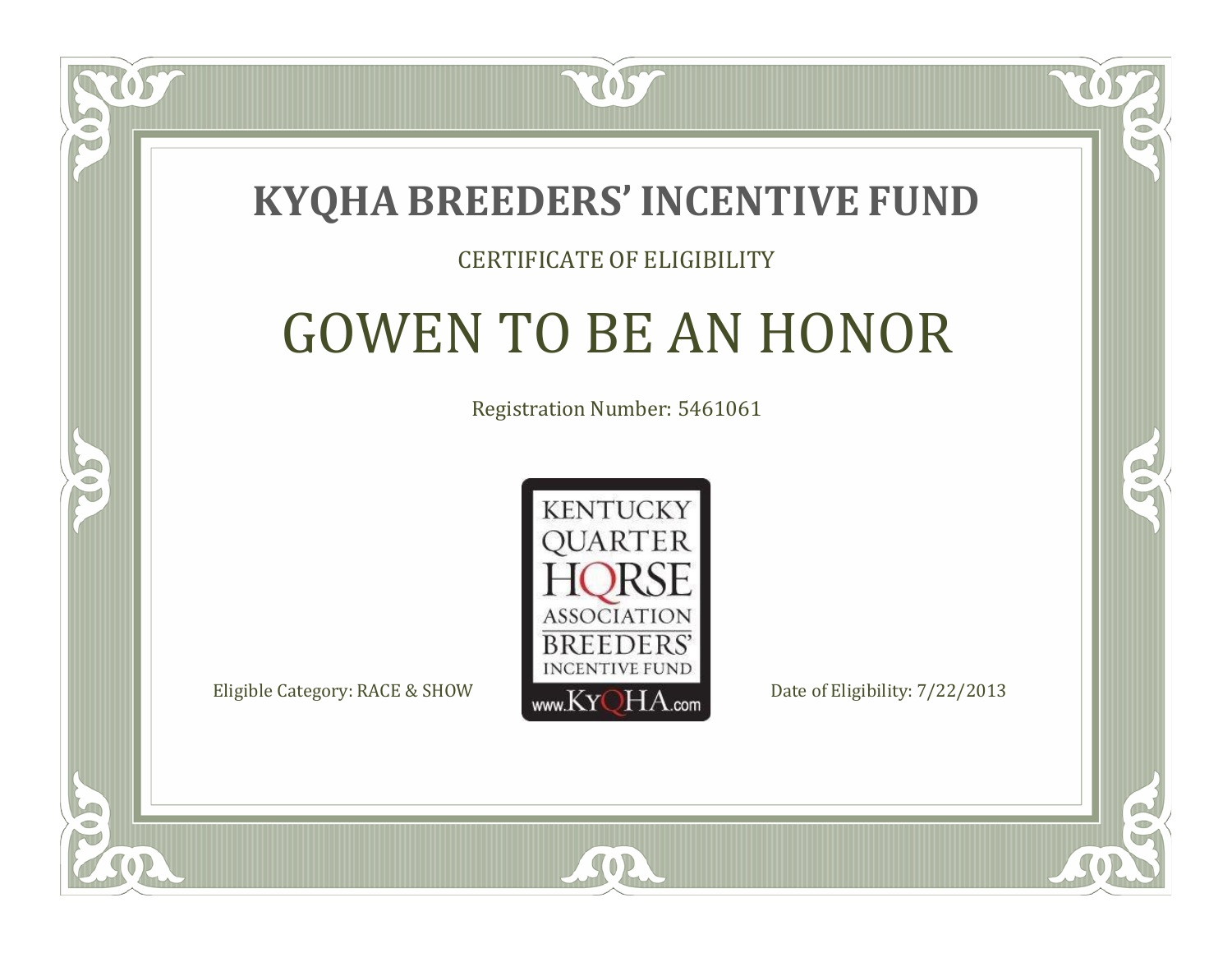

CERTIFICATE OF ELIGIBILITY

# HAIL YES IM HOT

Registration Number: 5485083



SOR

CO.

 $\rightarrow$ 

 $\overline{OS}$ 

 $\bullet$ NU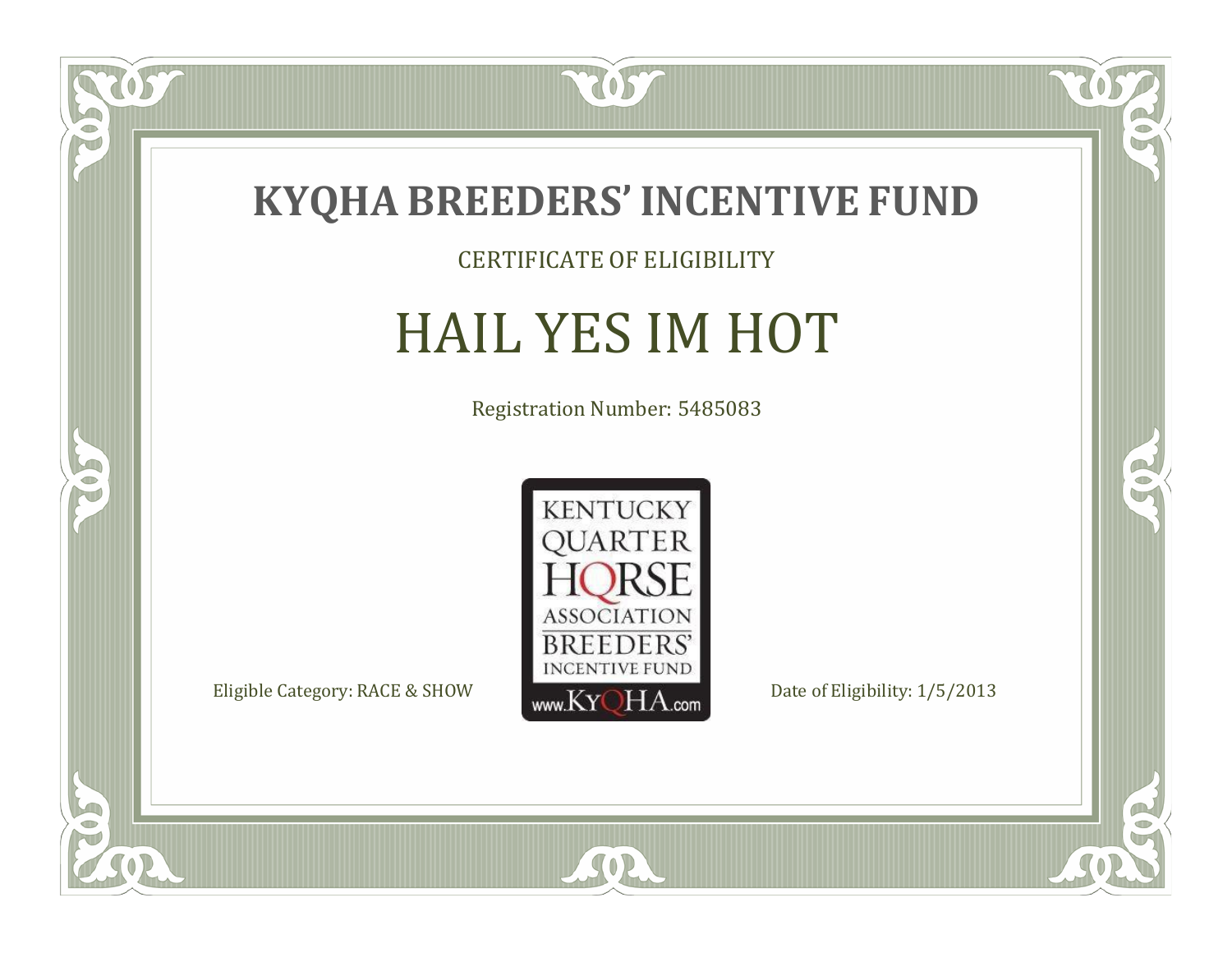

### CERTIFICATE OF ELIGIBILITY

# HECK OF A REDNECK

Registration Number: 5556825



SOR

CO.

B

 $\Box$ N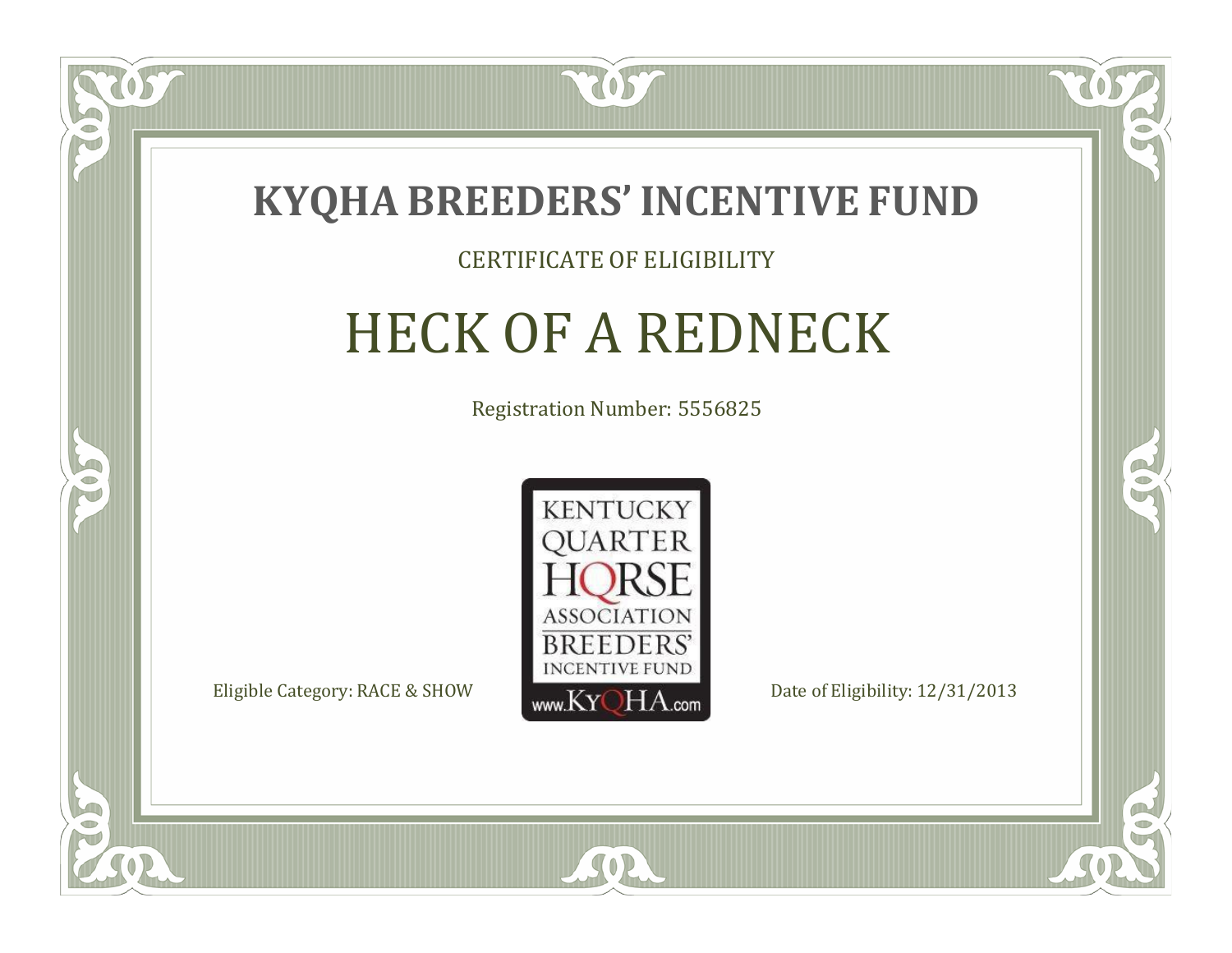

CERTIFICATE OF ELIGIBILITY

# HIGH FLYIN JET

Registration Number: 4968312



SOR

RO

 $\rightarrow$ 

 $\overline{OS}$ 

 $\bullet$ NU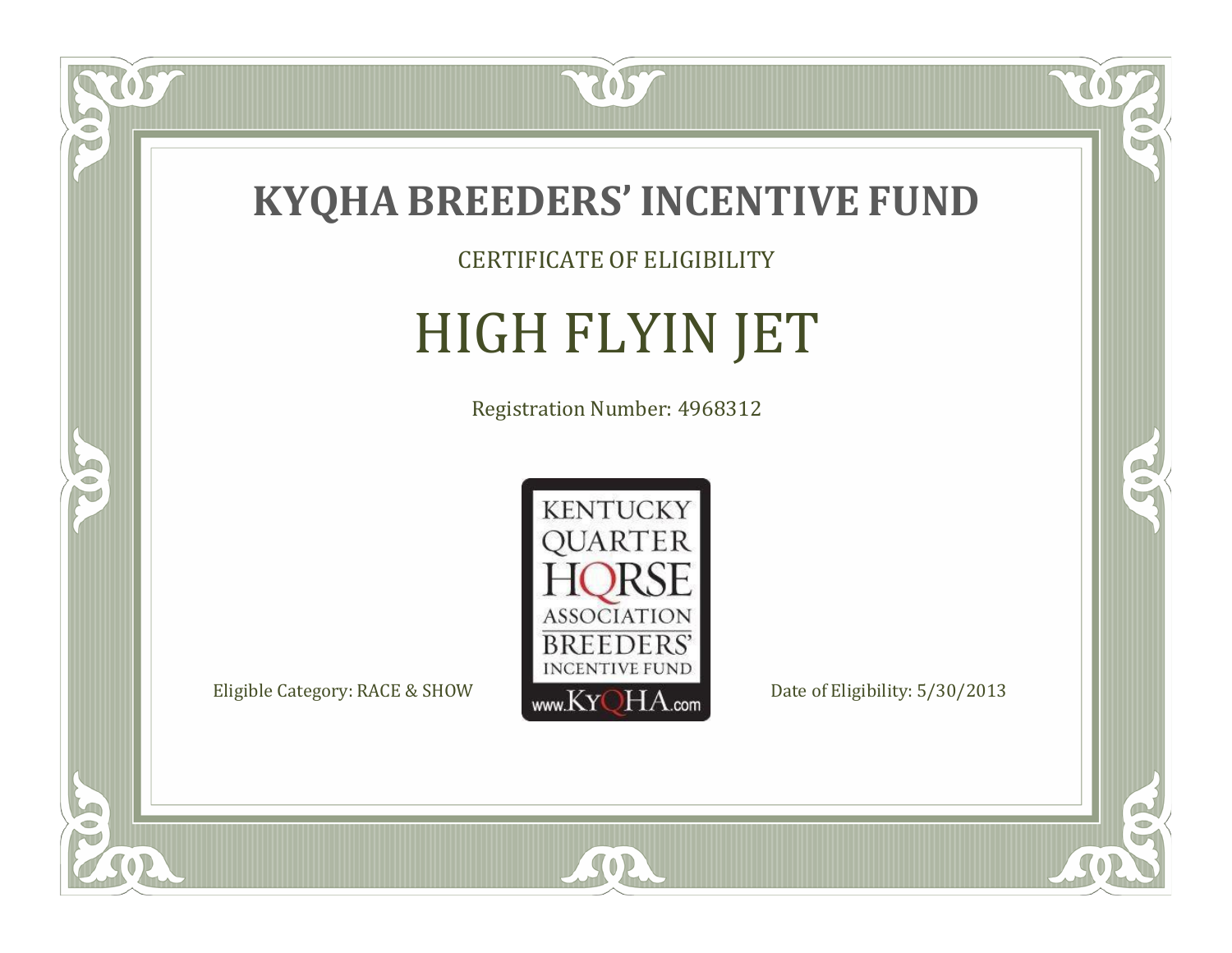

#### CERTIFICATE OF ELIGIBILITY

# HONOR BOUNDS JET

Registration Number: 5472078



RO

CO.

 $\Box$ N

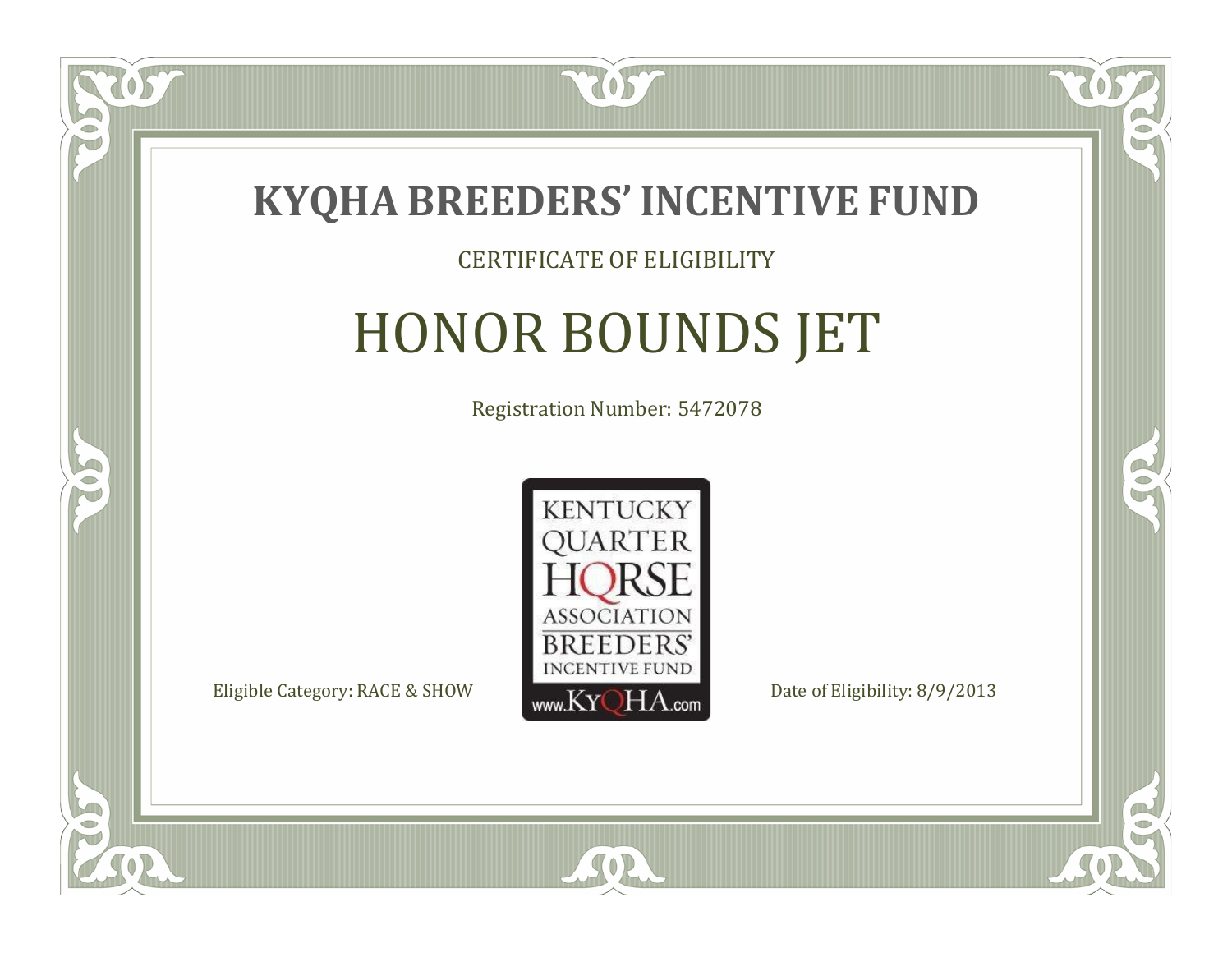

#### CERTIFICATE OF ELIGIBILITY

# HONORBOUND ROCKET

Registration Number: 5468667



SOR

RO

B

 $\Box$ N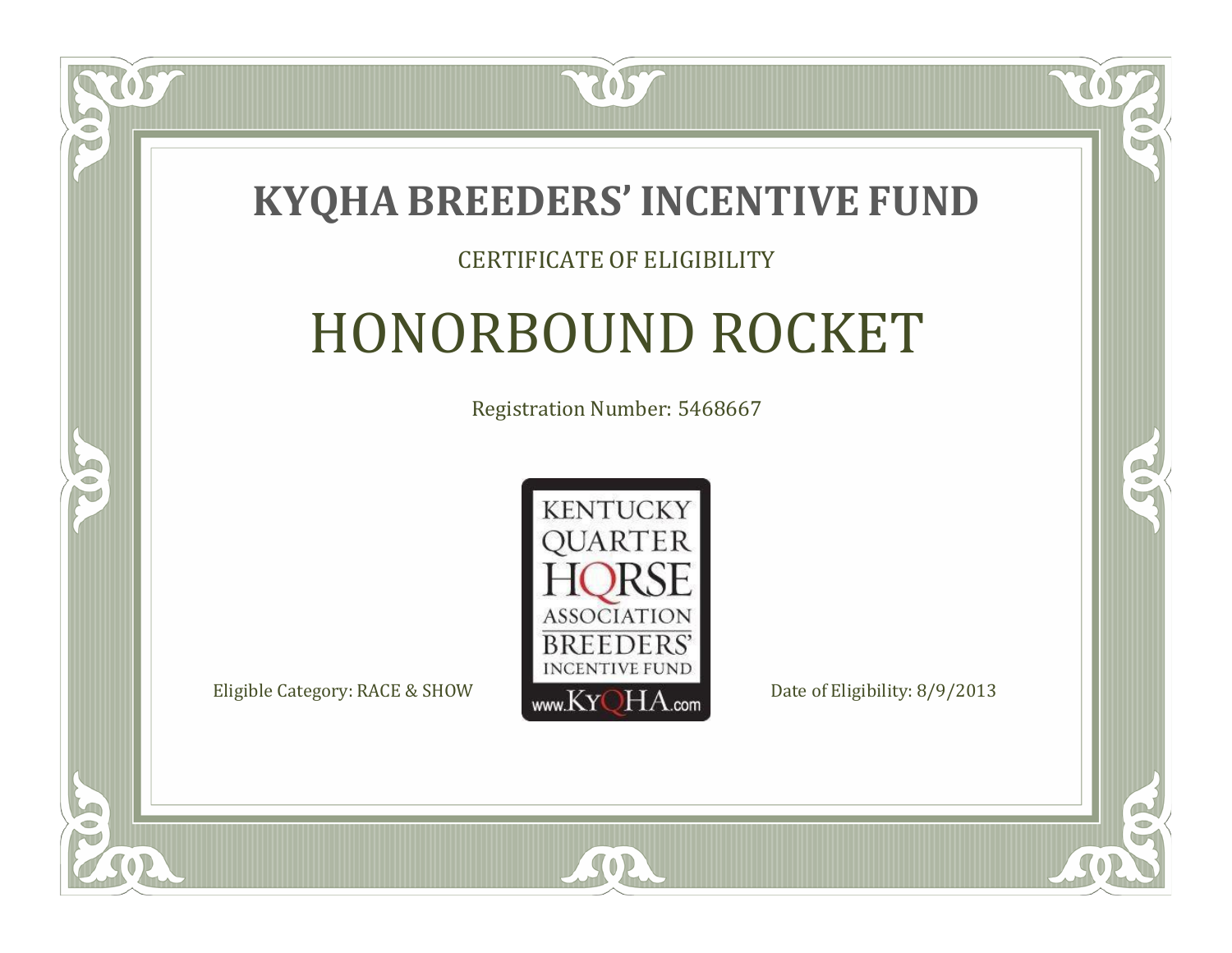

### CERTIFICATE OF ELIGIBILITY

# HOPE YOUR WATCHING

Registration Number: X0705200



 $SO2$ 

CO.

 $\rightarrow$ 

 $\blacksquare$ N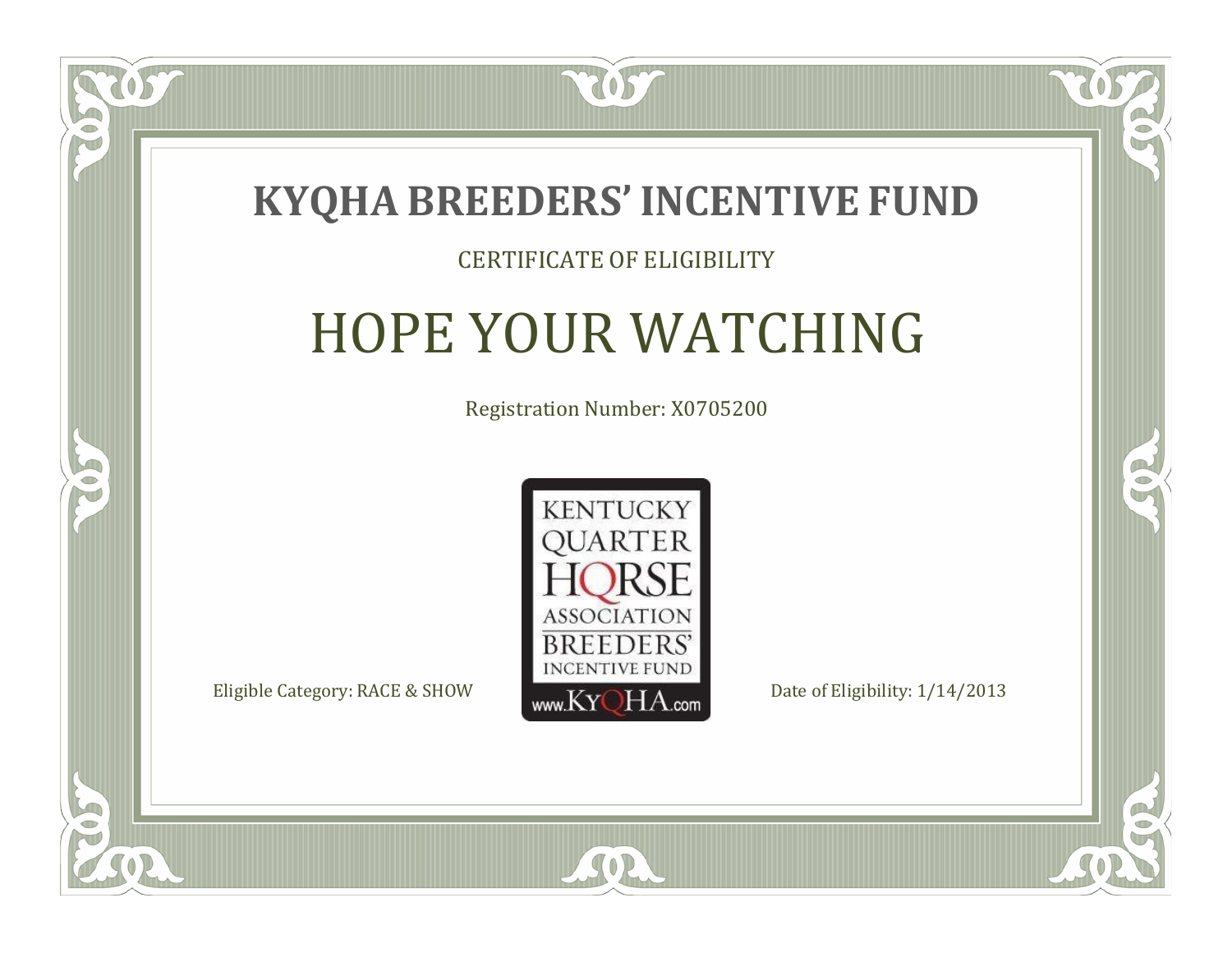

CERTIFICATE OF ELIGIBILITY

# HUNTIN A SPOT

Registration Number: 5513104



SOR

CO.

 $\rightarrow$ 

US

 $\bullet$ NU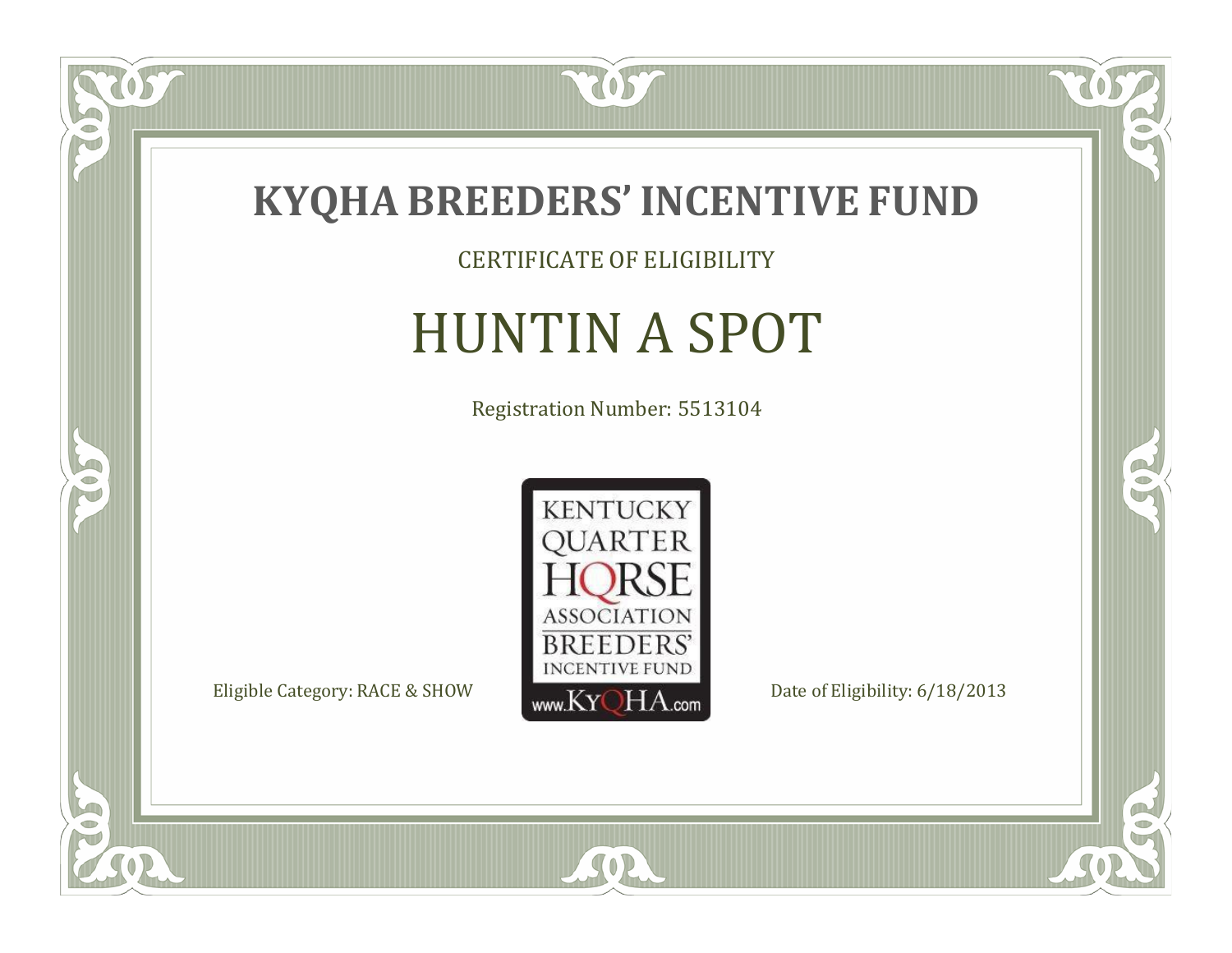

#### CERTIFICATE OF ELIGIBILITY

# HUNTIN A VENTURE

Registration Number: 5513098



SOR

US

 $\bullet$ NU

5

 $\mathbb{R}$ 

R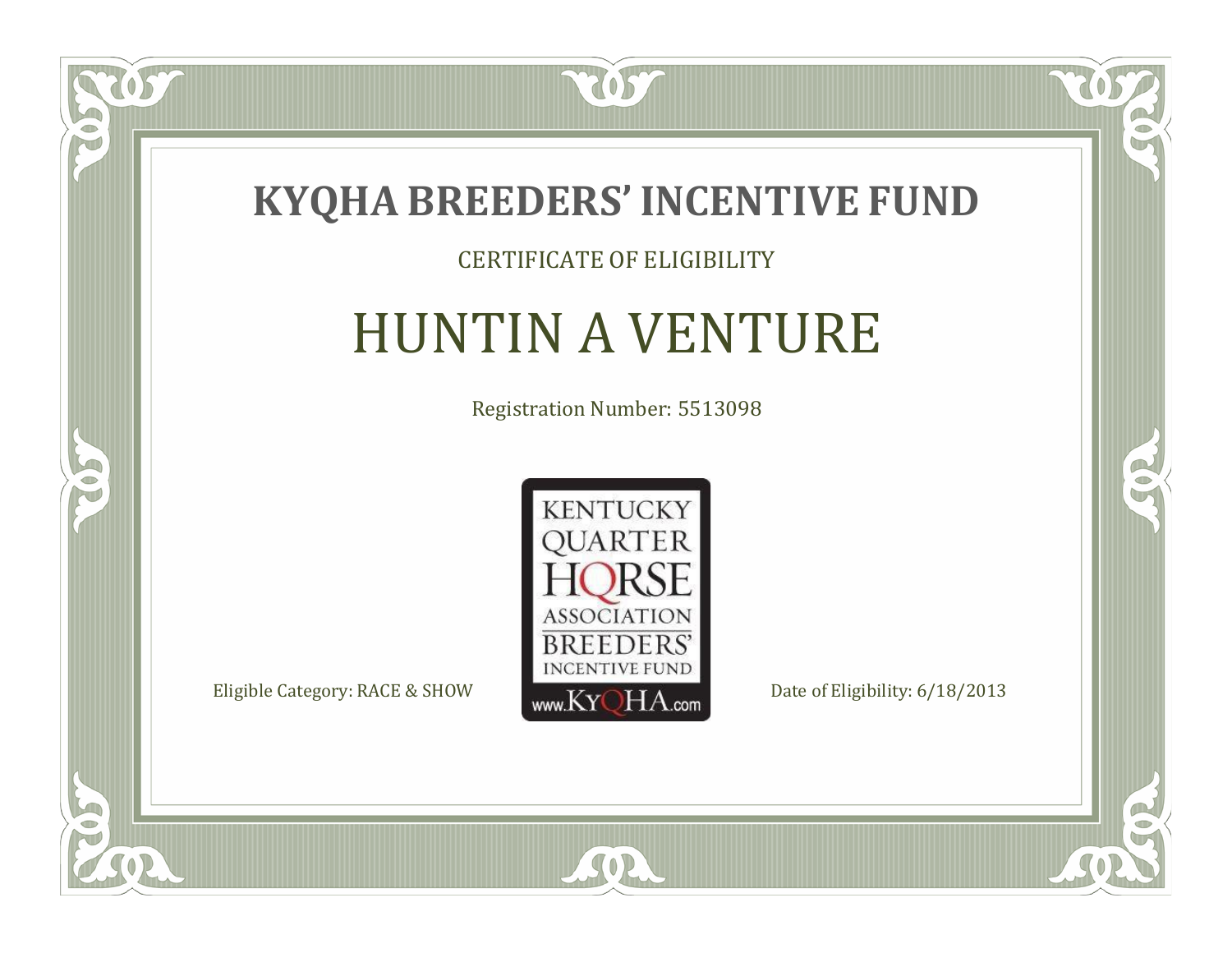

### CERTIFICATE OF ELIGIBILITY

# HUNTIN FOR COUGARS

Registration Number: 5513090



SOR

 $\Box$ N

S

CO.

 $\rightarrow$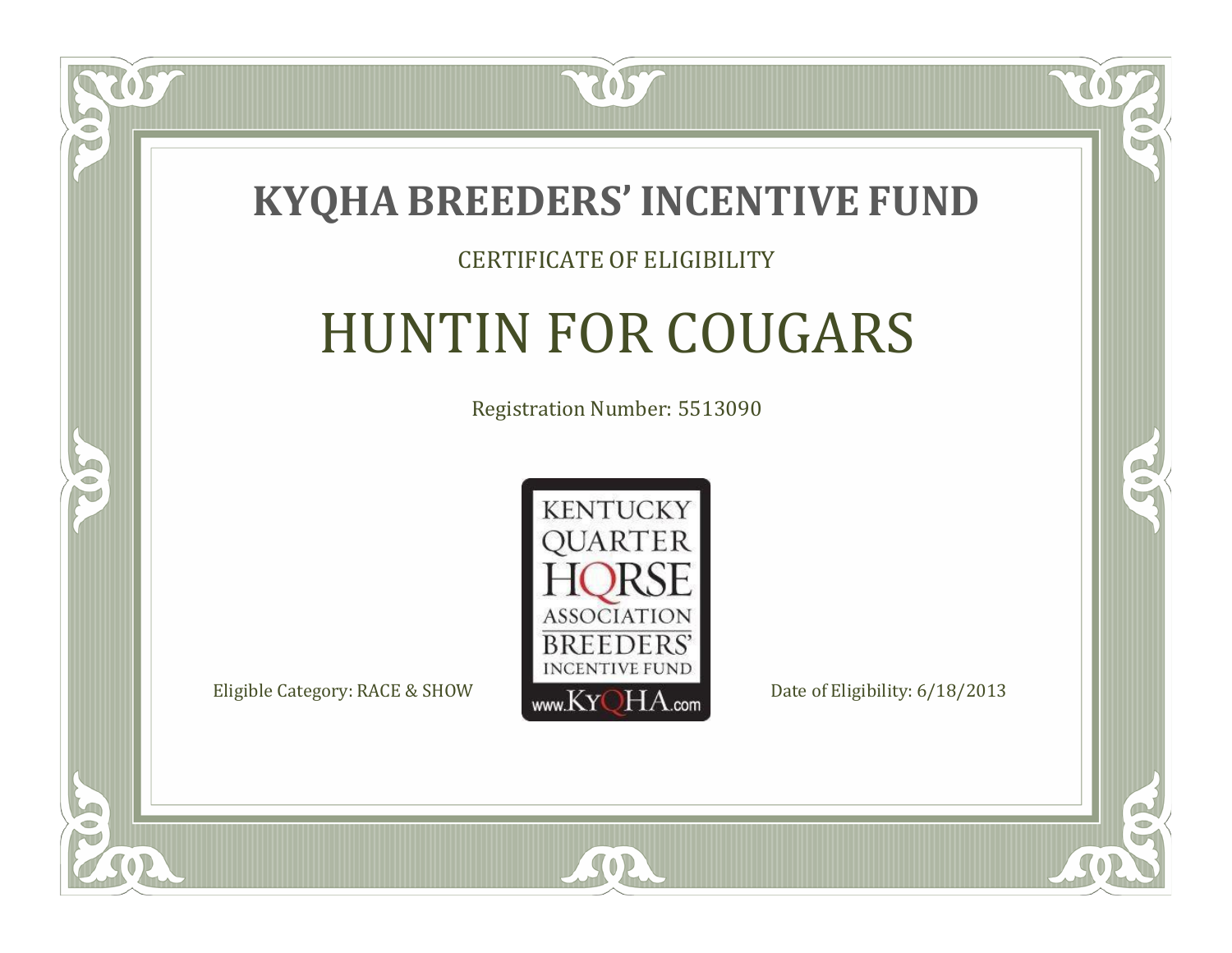

### CERTIFICATE OF ELIGIBILITY

# HUNTIN ON IMPULSE

Registration Number: 5513097



SOR

CO.

 $\rightarrow$ 

057

 $\bullet$ NU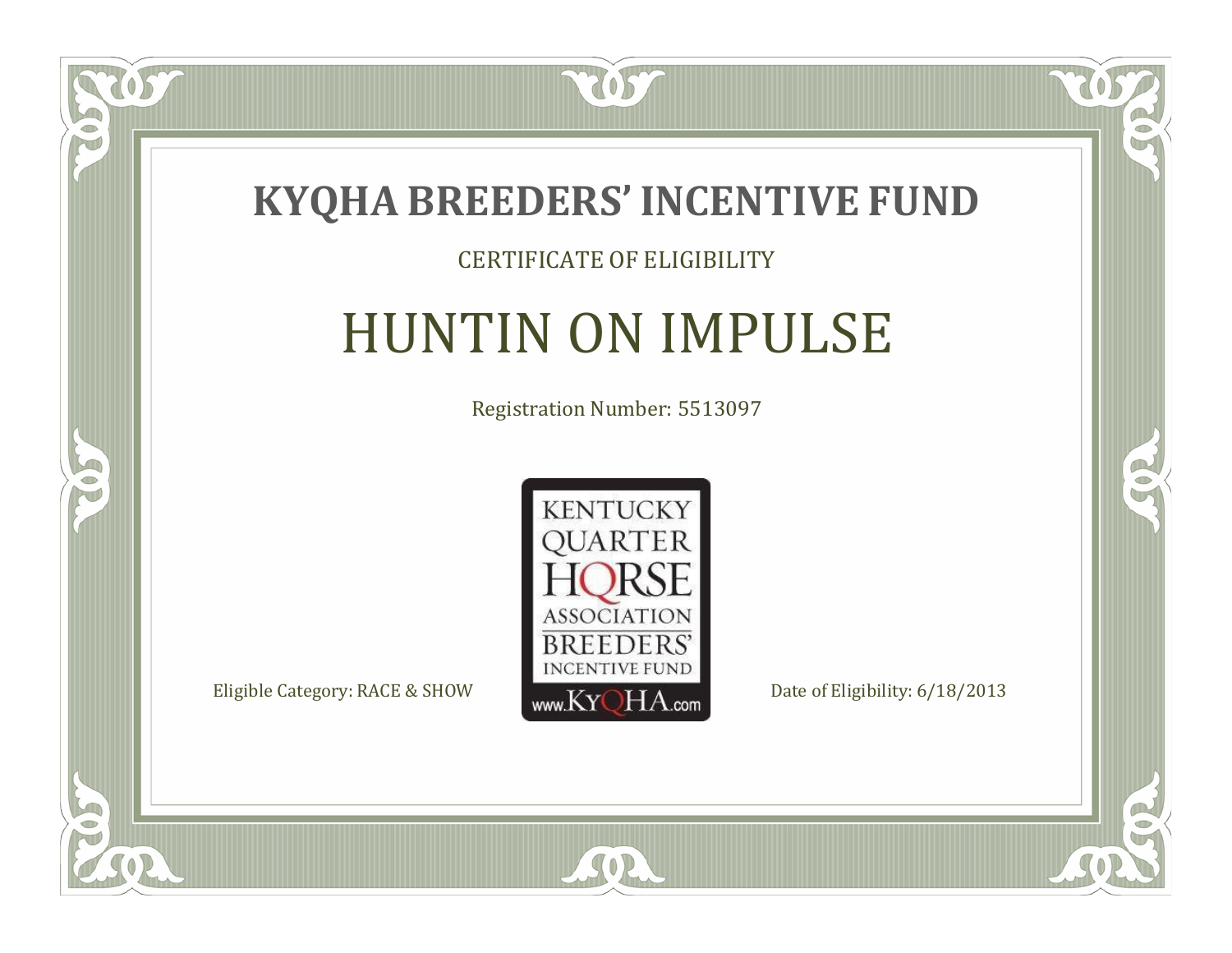

### CERTIFICATE OF ELIGIBILITY

# HUNTIN WE WILL GLO

Registration Number: 5515875



CO.

 $\rightarrow$ 

US

 $\bullet$ NU

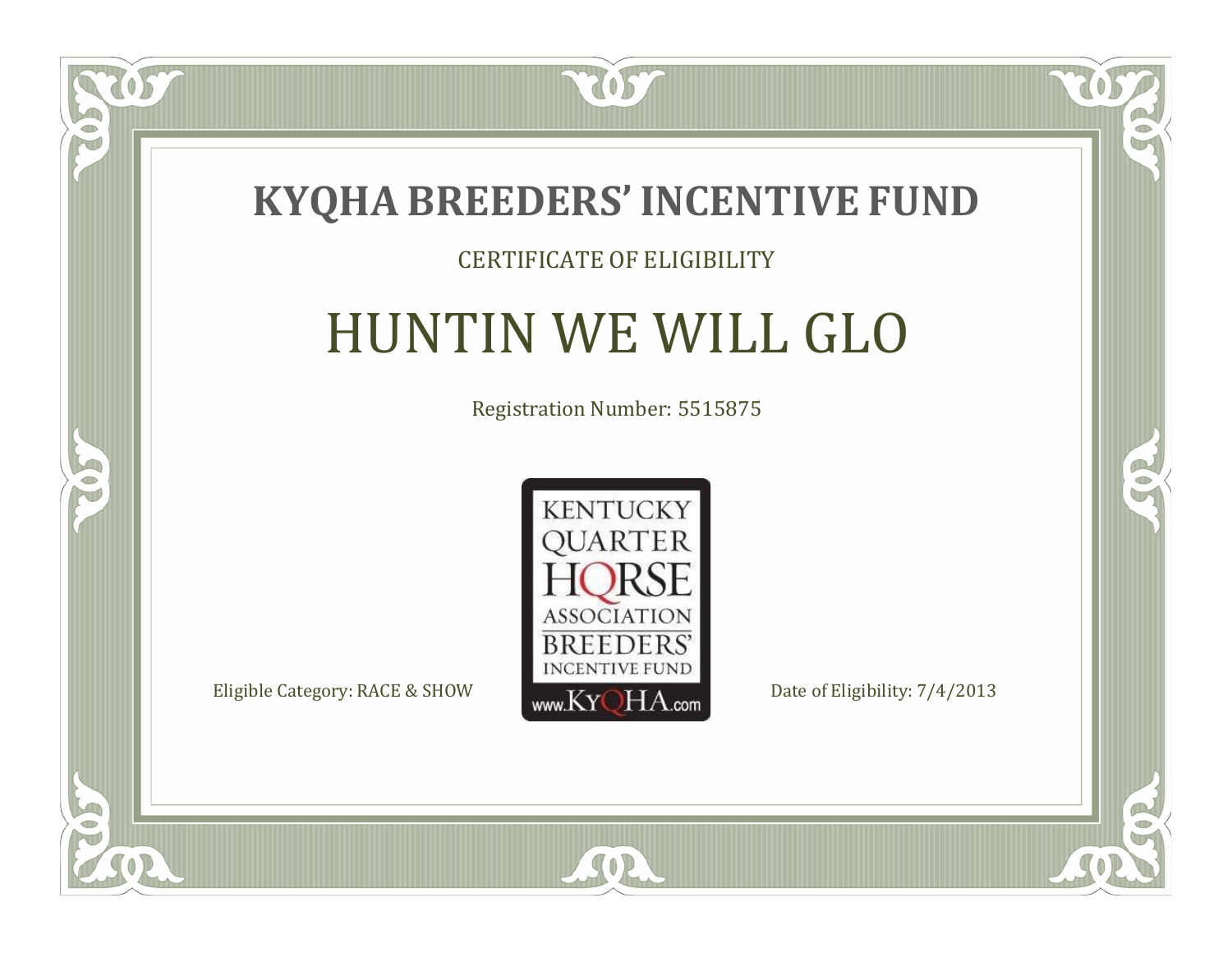

 $\blacksquare$ N

5

### CERTIFICATE OF ELIGIBILITY

# I KNOW THERES HOPE

Registration Number: 5532395



 $SO2$ 

CO.

 $\rightarrow$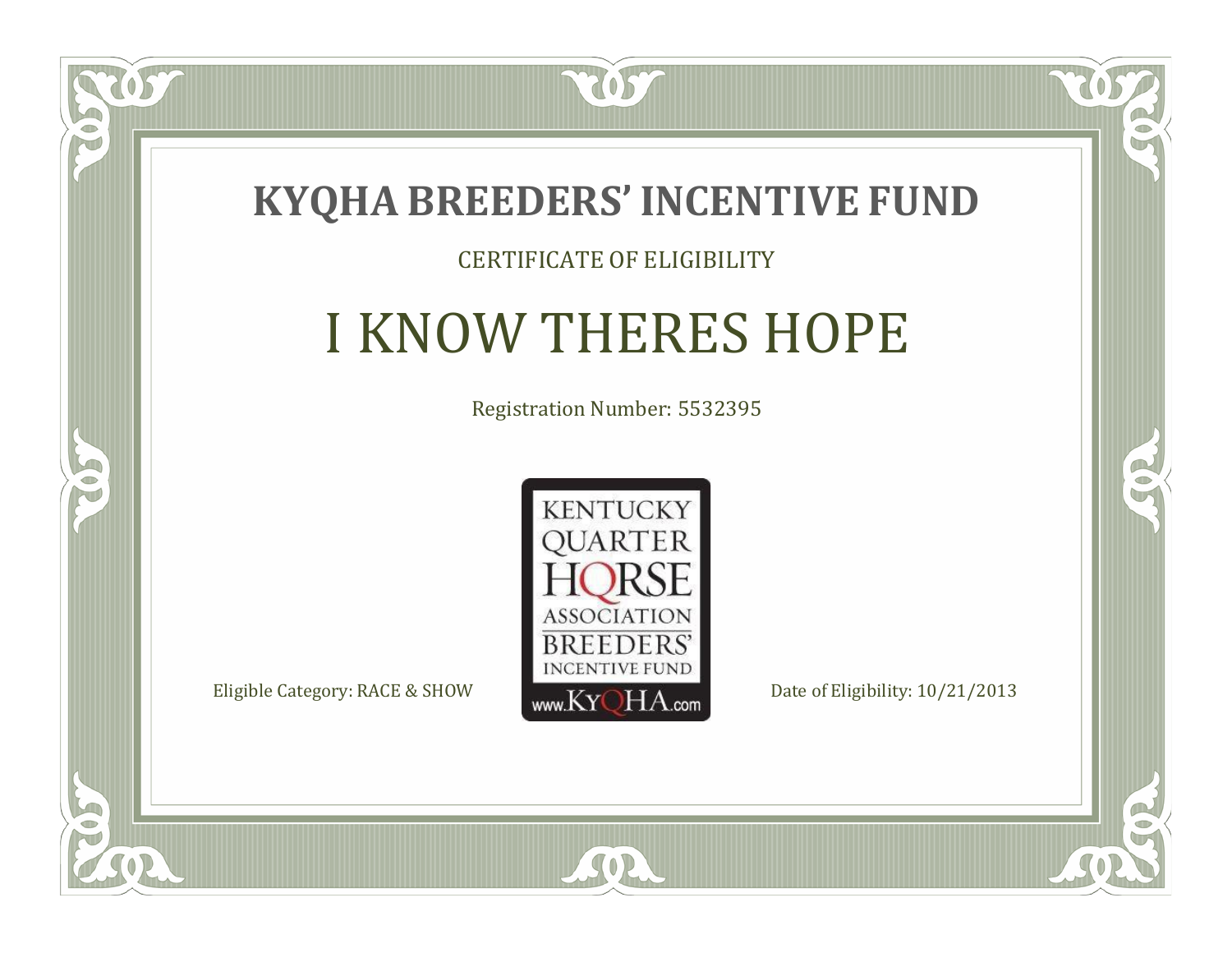

#### CERTIFICATE OF ELIGIBILITY

# IM A DOUBLE HONOR

Registration Number: 5465513



SOR

CO.

B

 $\Box$ N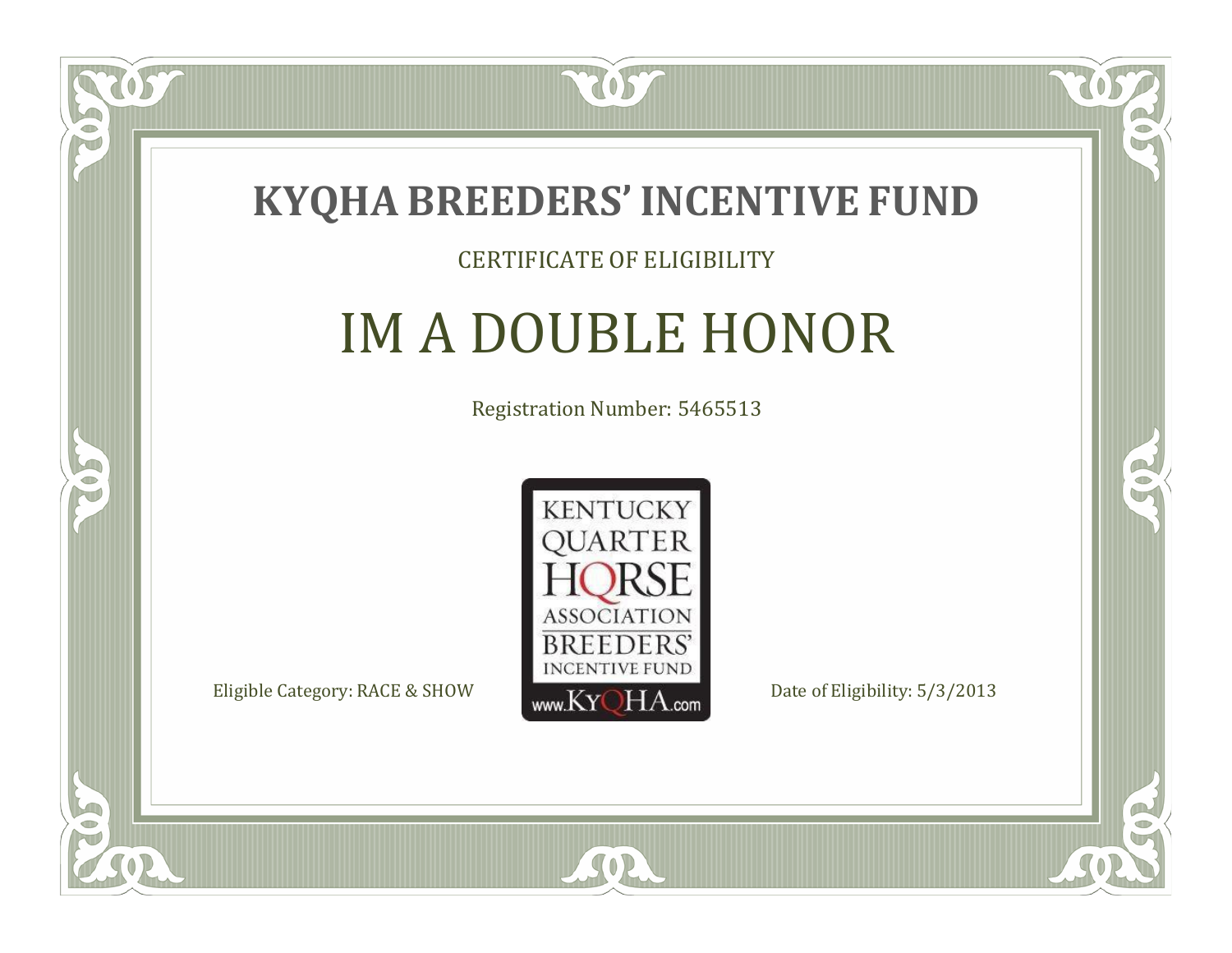

### CERTIFICATE OF ELIGIBILITY

# IM SUNNYS GHOST

Registration Number: 5465339



 $SO2$ 

CO.

 $\rightarrow$ 

US

 $\Box$ NU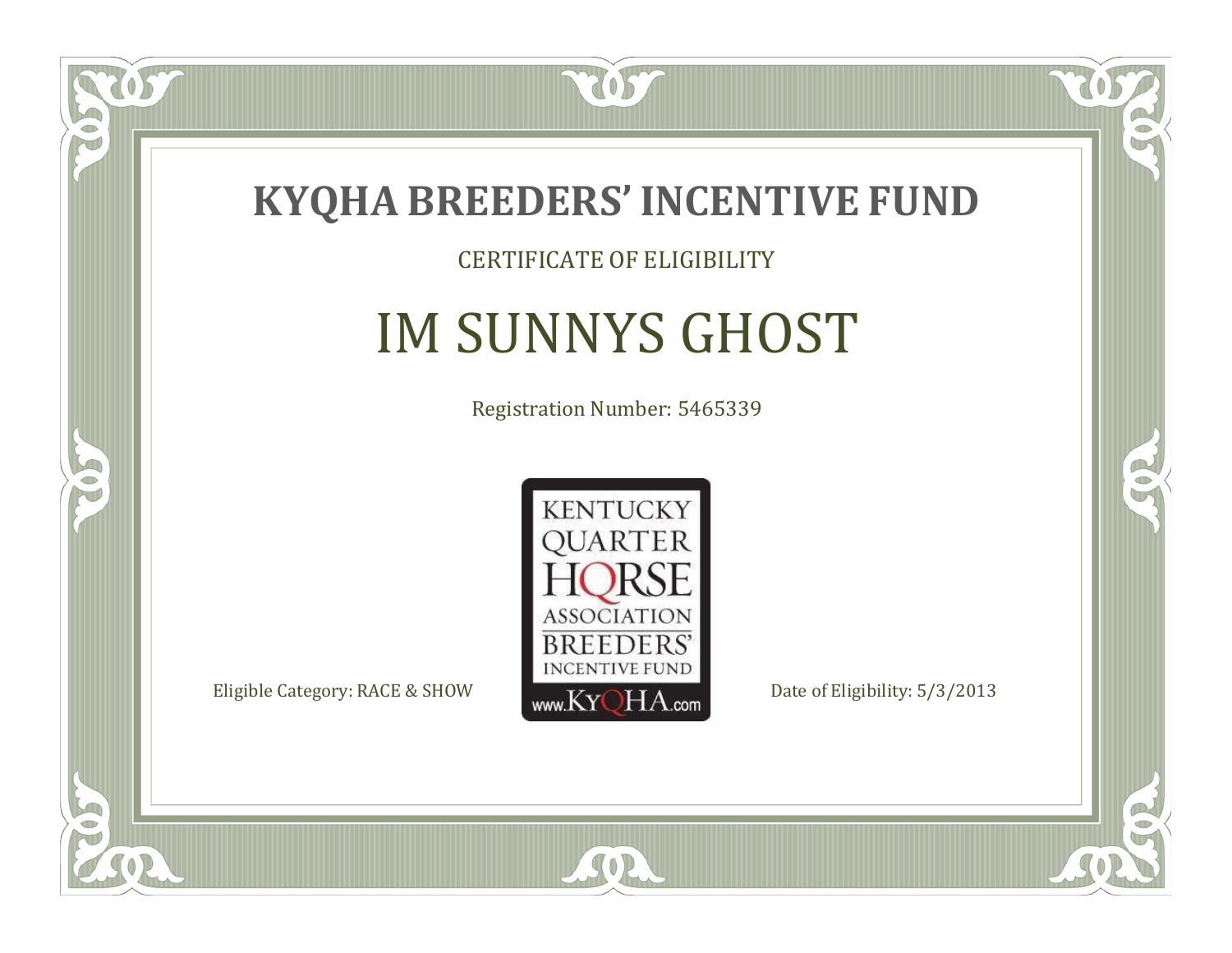

### CERTIFICATE OF ELIGIBILITY

# IM THE ONLY GOOD ONE

Registration Number: 5461654



SOR

CO.

P.

 $\Box$ N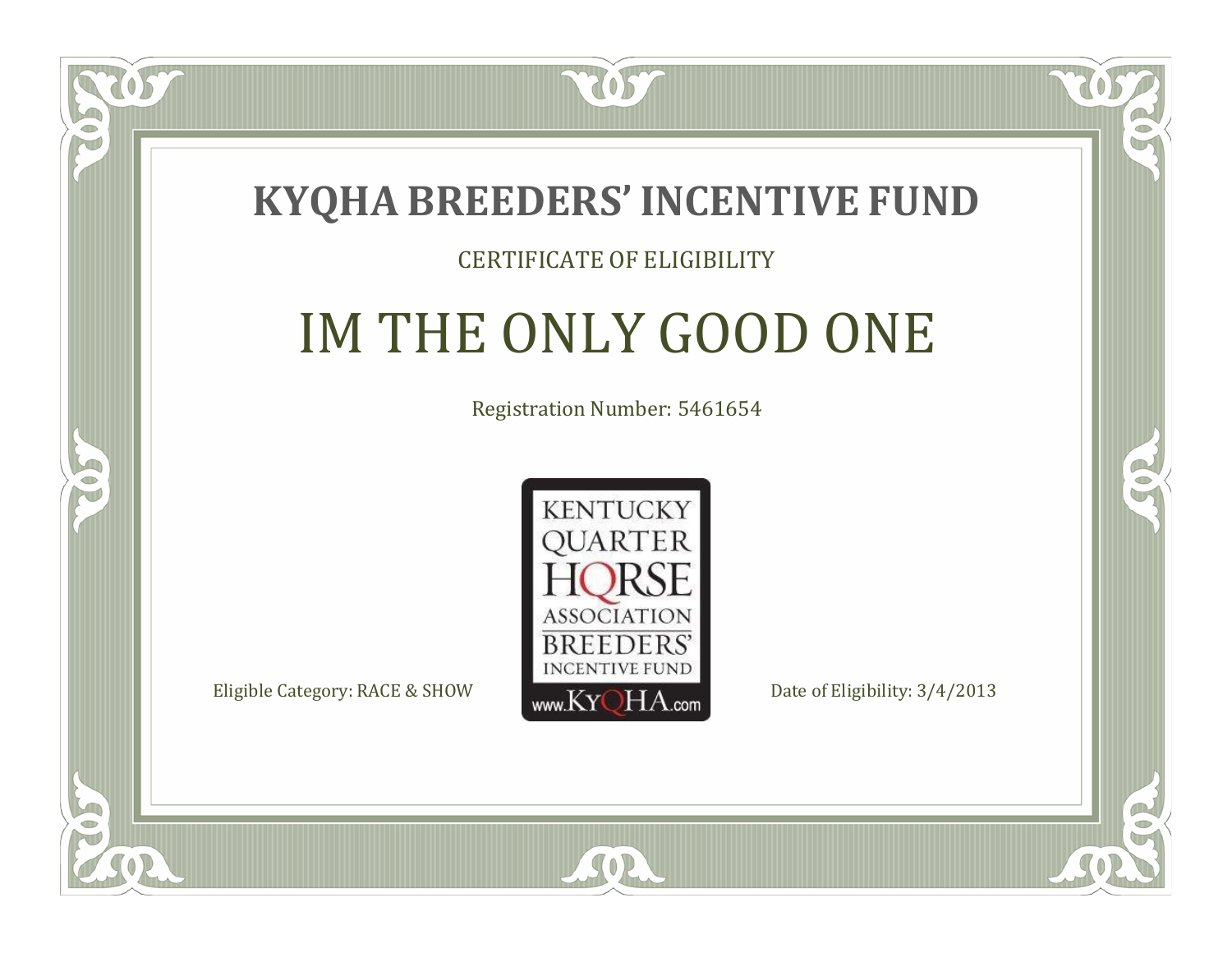### **KYQHA BREEDERS'INCENTIVE FUND**

7057

### CERTIFICATE OF ELIGIBILITY

# IMA BERRY SCARY KAAT

Registration Number: X0708995



 $SO2$ 

 $\mathbb{R}^2$ 

 $\rightarrow$ 

 $\Box$ T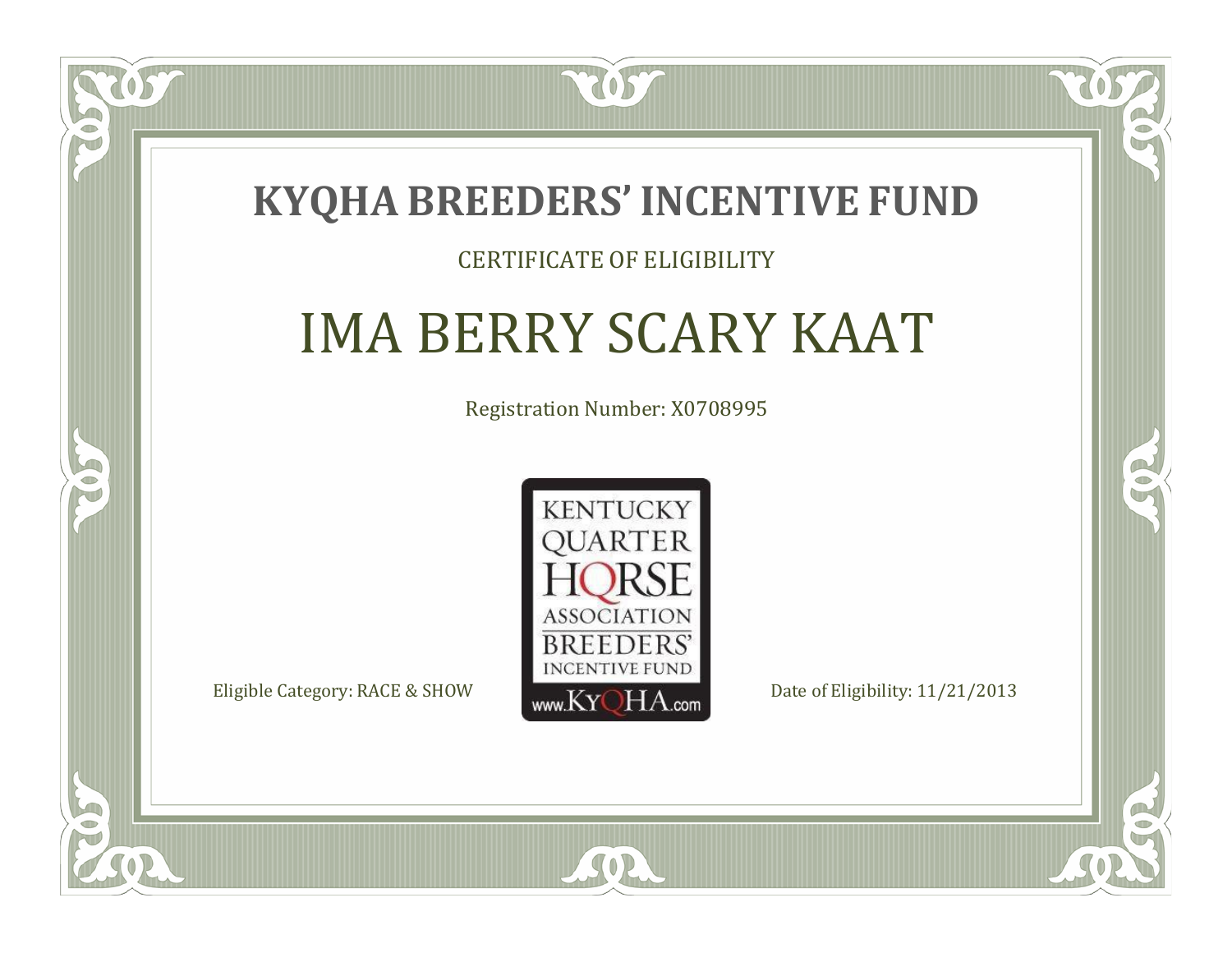

#### CERTIFICATE OF ELIGIBILITY

# IRON IT YOURSELF

Registration Number: 5459642



SOR

CO.

 $\rightarrow$ 

057

 $\Box$ NU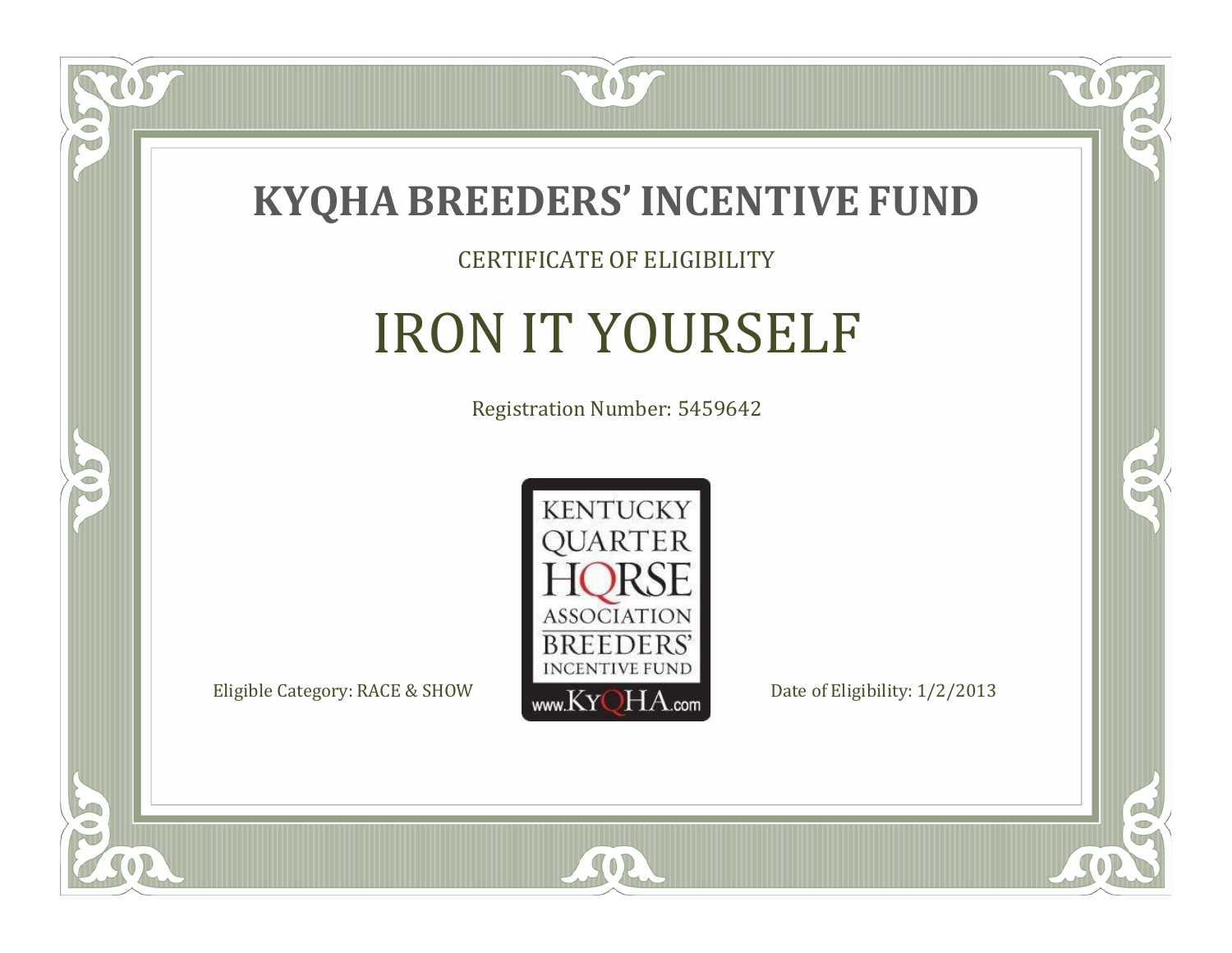

TOST

CERTIFICATE OF ELIGIBILITY

### JAZZ IN MY GENES

Registration Number: X0703248



SOR

CO.

 $\rightarrow$ 

US

 $\Box$ N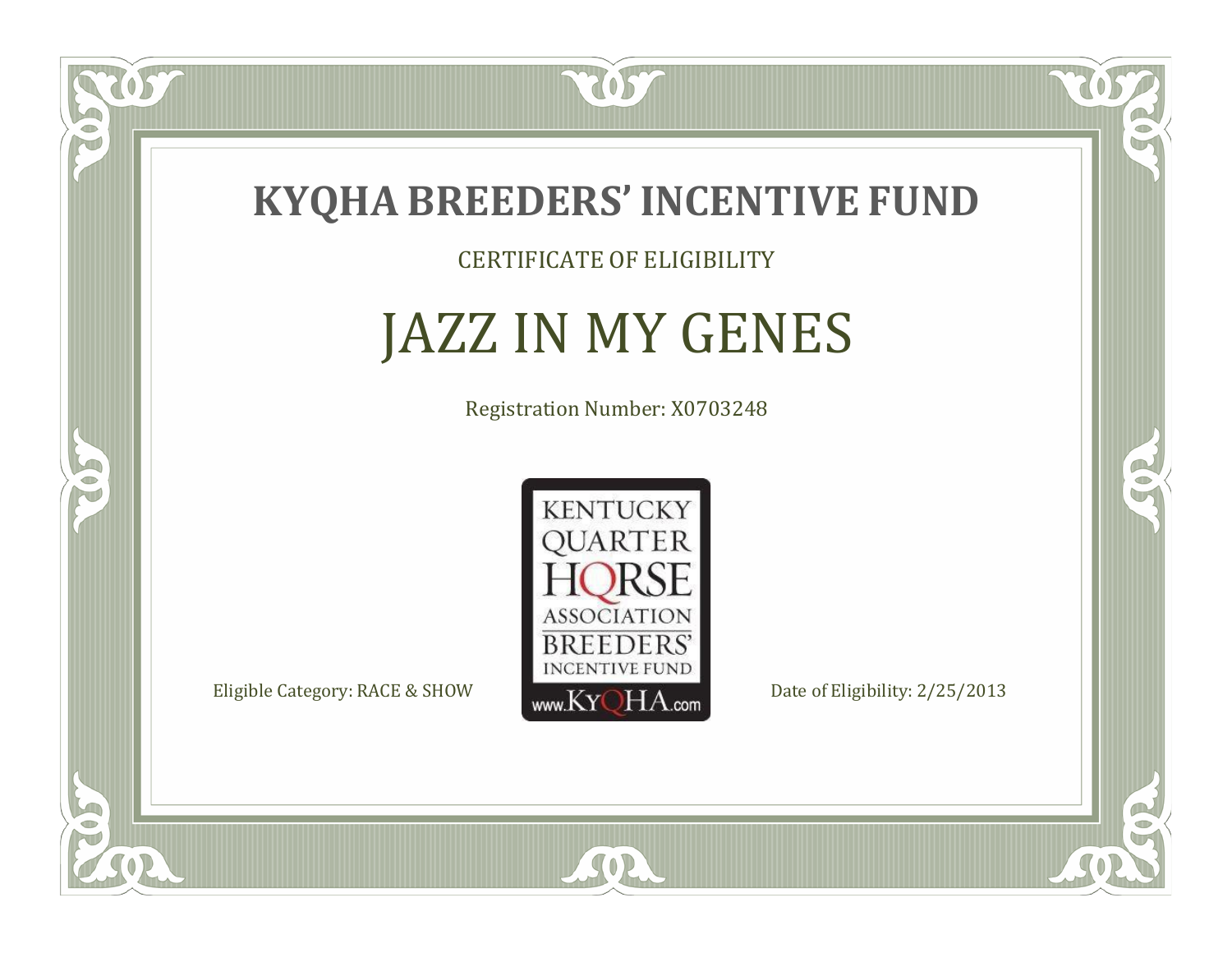

### CERTIFICATE OF ELIGIBILITY

# JETBLACK AND JEALOUS

Registration Number: 5474412



RO

P.

 $\Box$ N

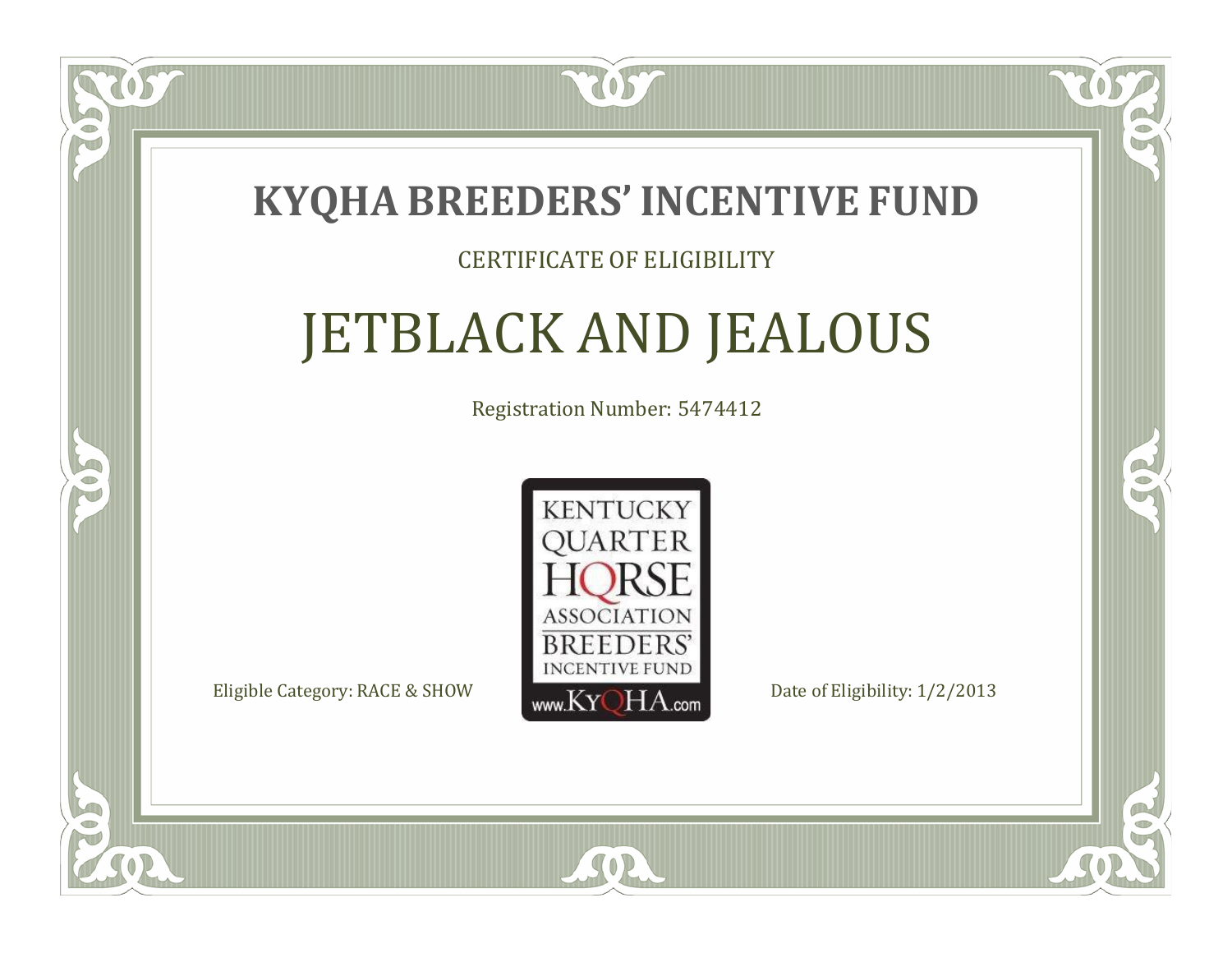

### CERTIFICATE OF ELIGIBILITY

# JINGLE ALL THE WAY

Registration Number: 5515361



 $SO2$ 

CO.

OR.

US

 $\Box$ N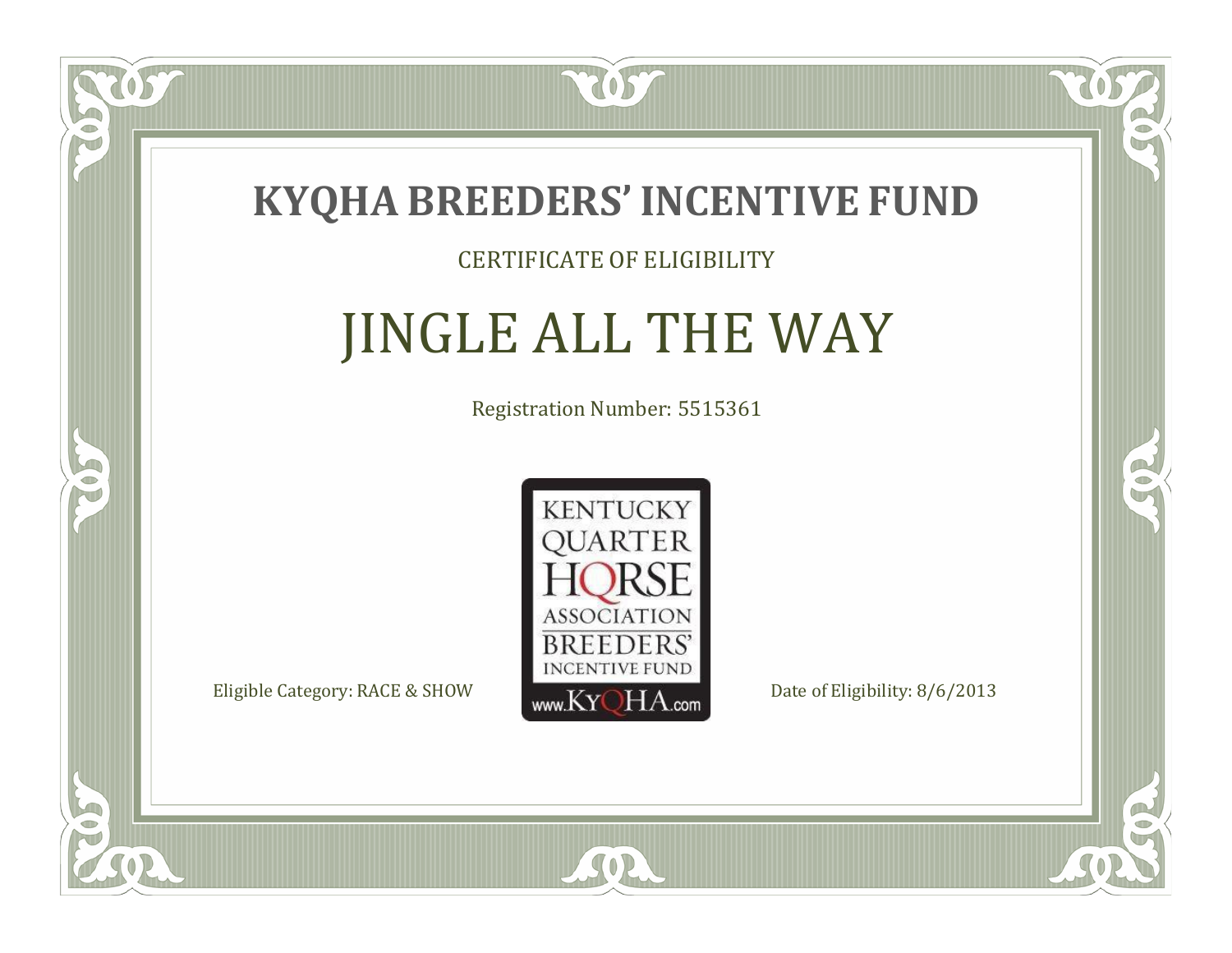

### CERTIFICATE OF ELIGIBILITY

# JUAN HOT COWBOY

Registration Number: 5424925



 $SO2$ 

CO.

 $\mathcal{C}$ 

US

 $\Box$ T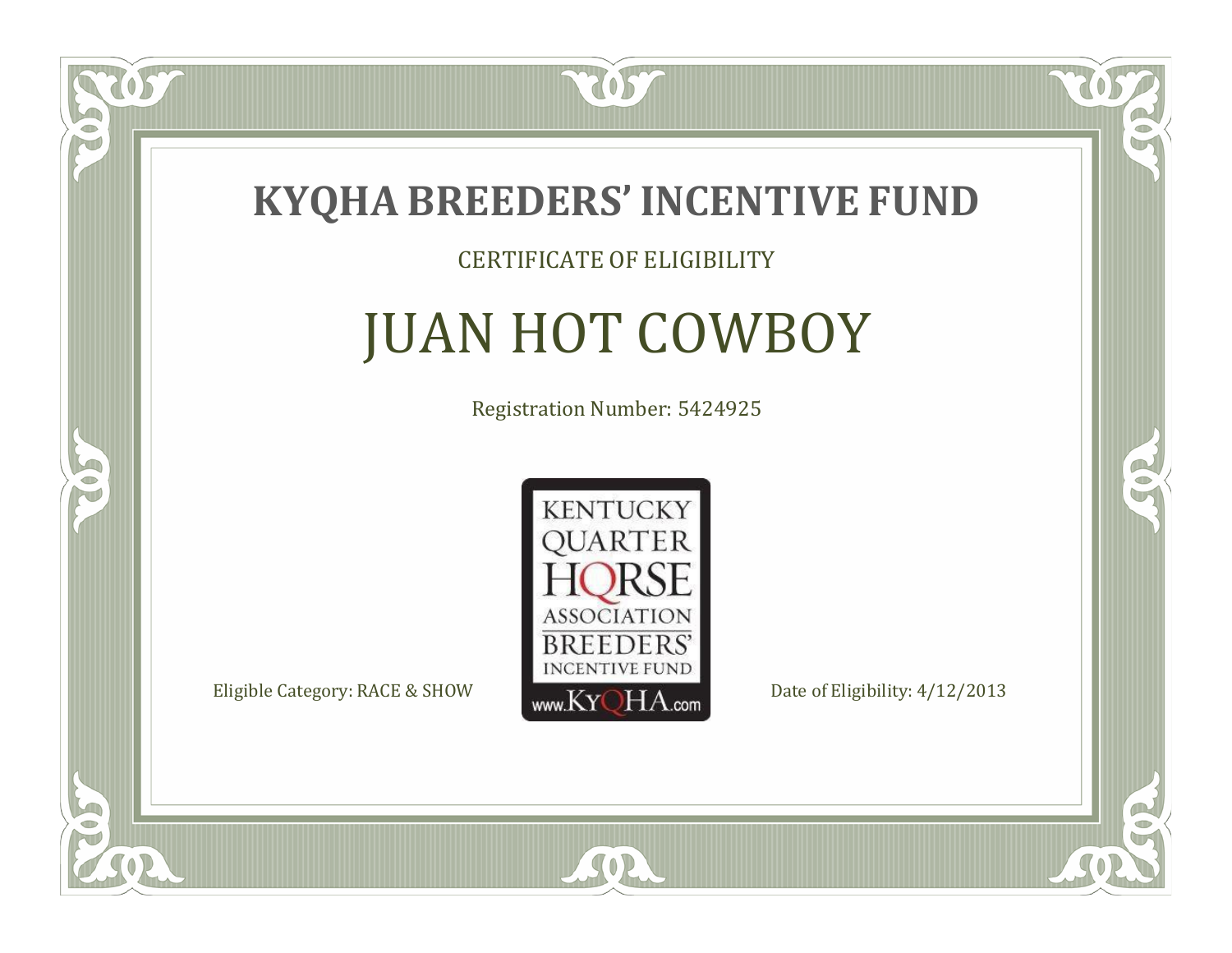

### CERTIFICATE OF ELIGIBILITY

# JUSTA SMART LIL ROAN

Registration Number: 4910143



SOR

CO.

CO.

 $\Box$ N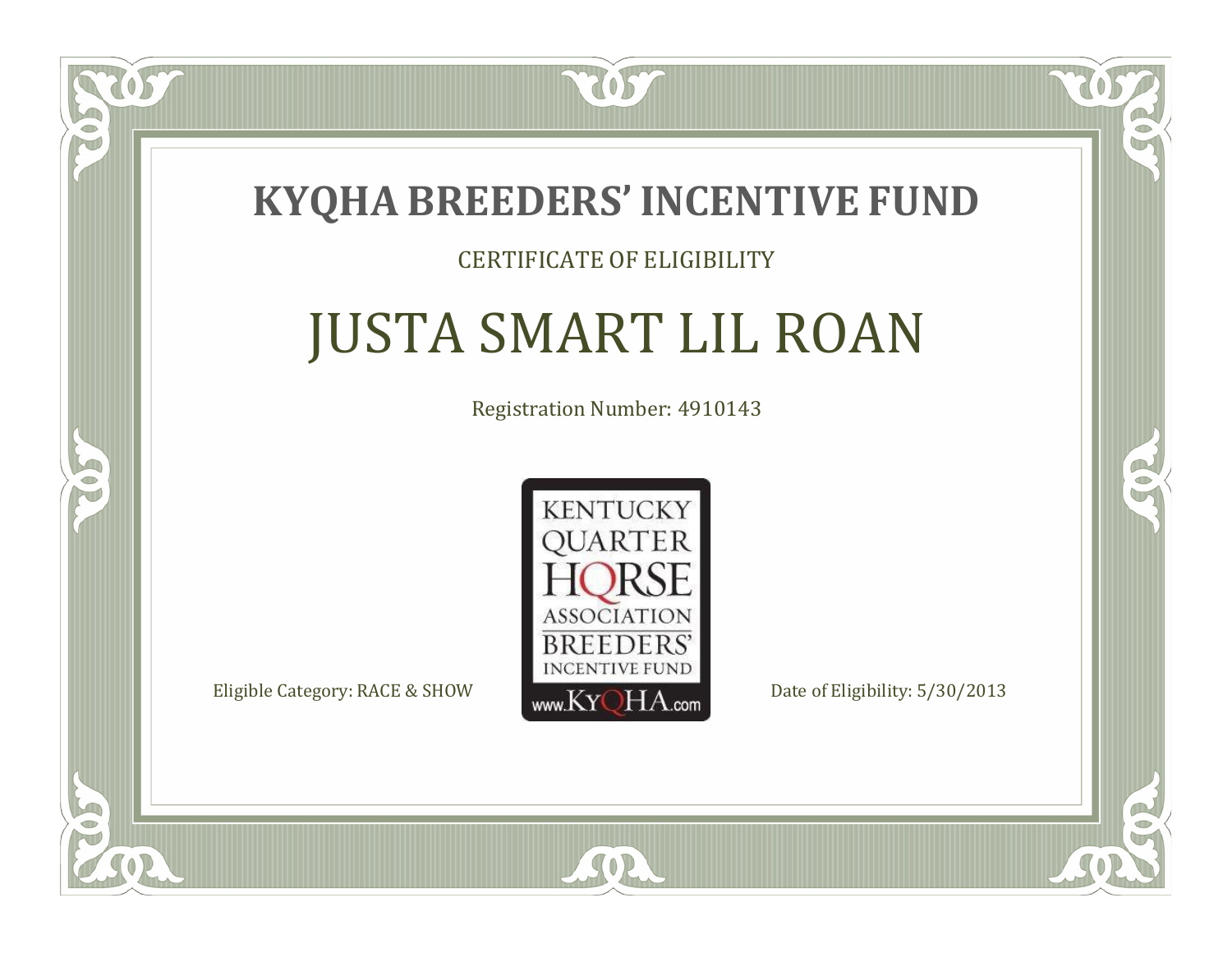

### CERTIFICATE OF ELIGIBILITY

# KEEPING IT SECRET

Registration Number: 5508736



 $SO<sub>2</sub>$ 

 $\Box$ N

5

RO

B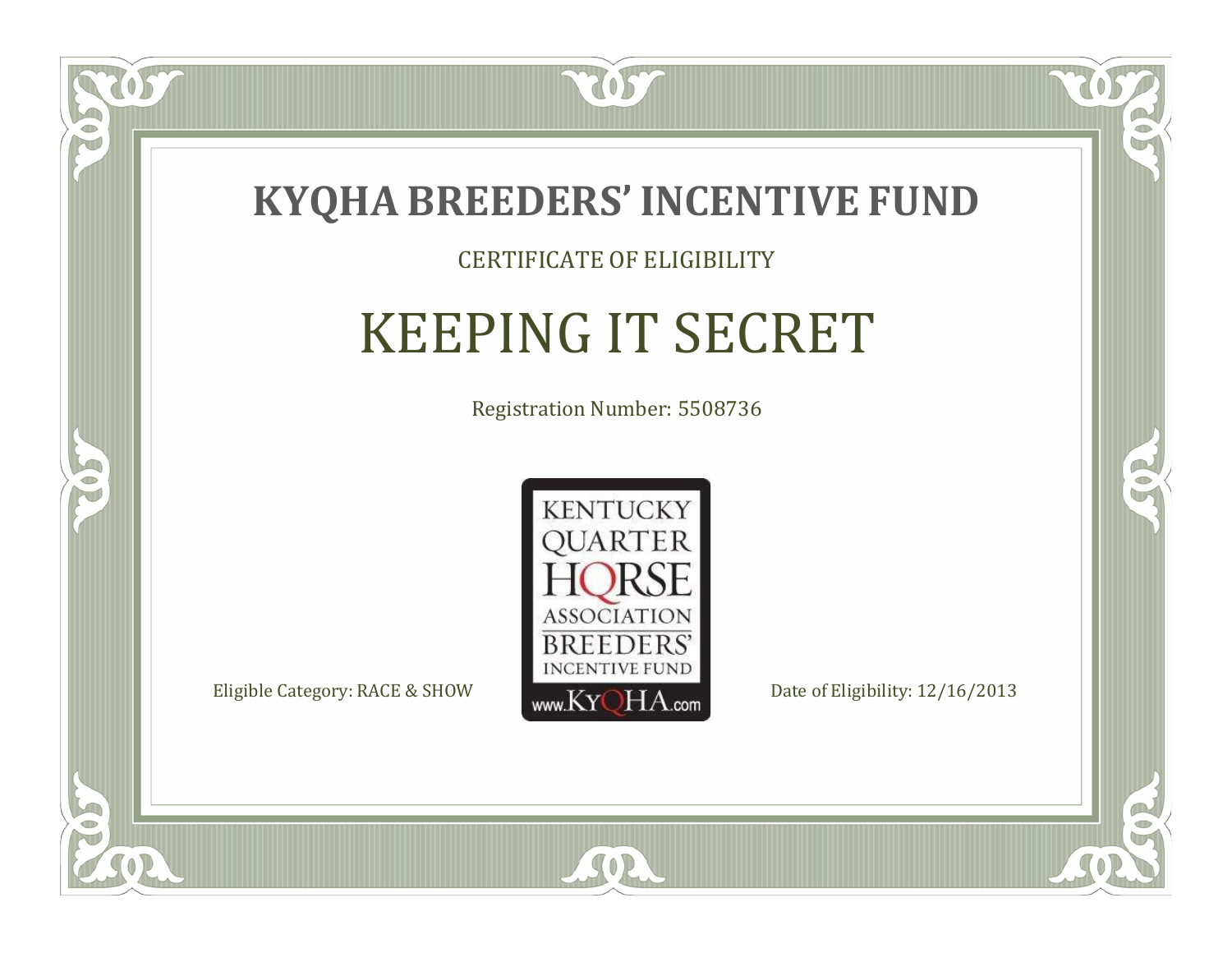

#### CERTIFICATE OF ELIGIBILITY

# KINGS SKIP A DIVA

Registration Number: 5415388



SOR

RO

B

 $\Box$ N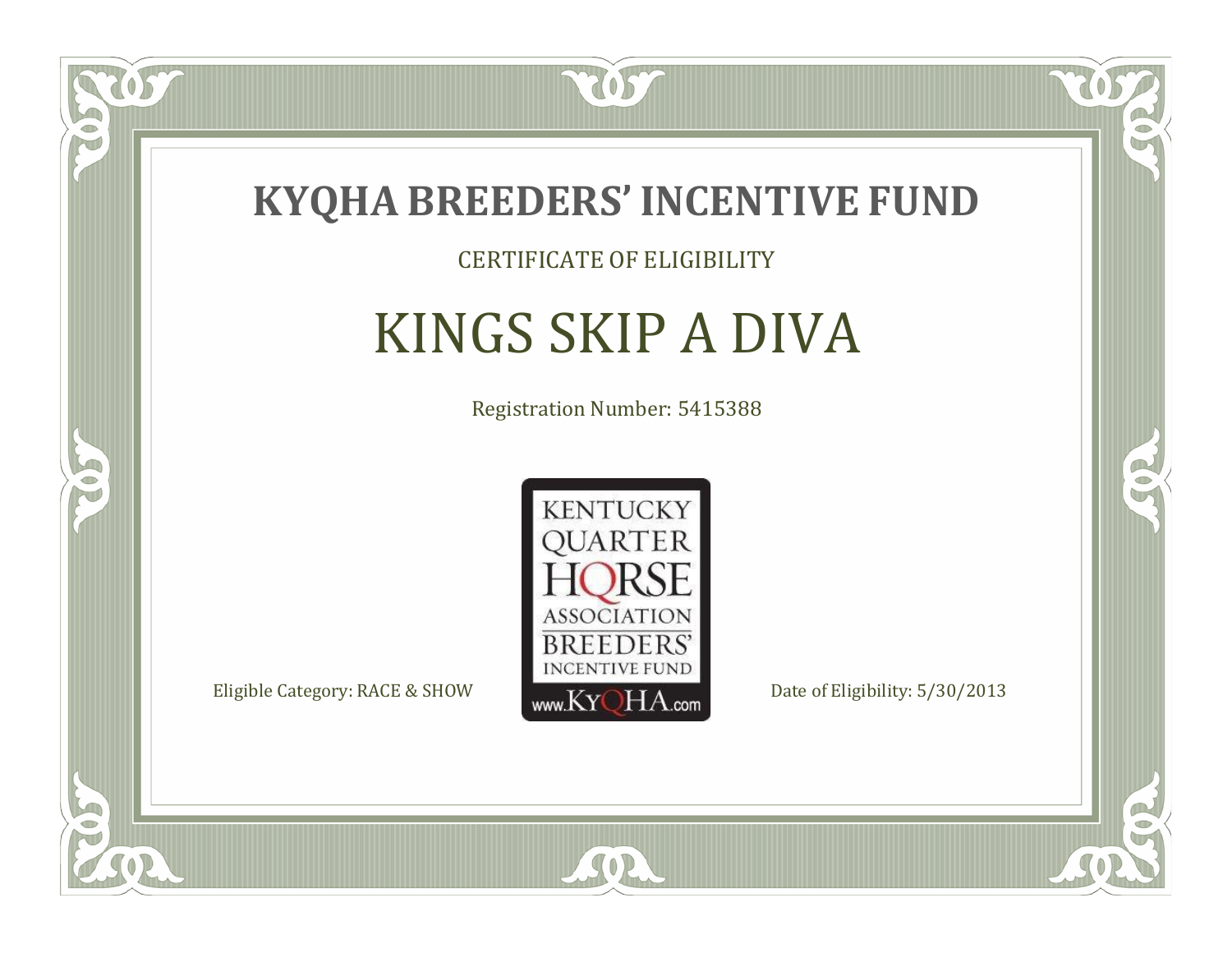

### CERTIFICATE OF ELIGIBILITY

# KISS MY BOONS ASSET

Registration Number: 5478361



SOR

RO

P.

 $\Box$ T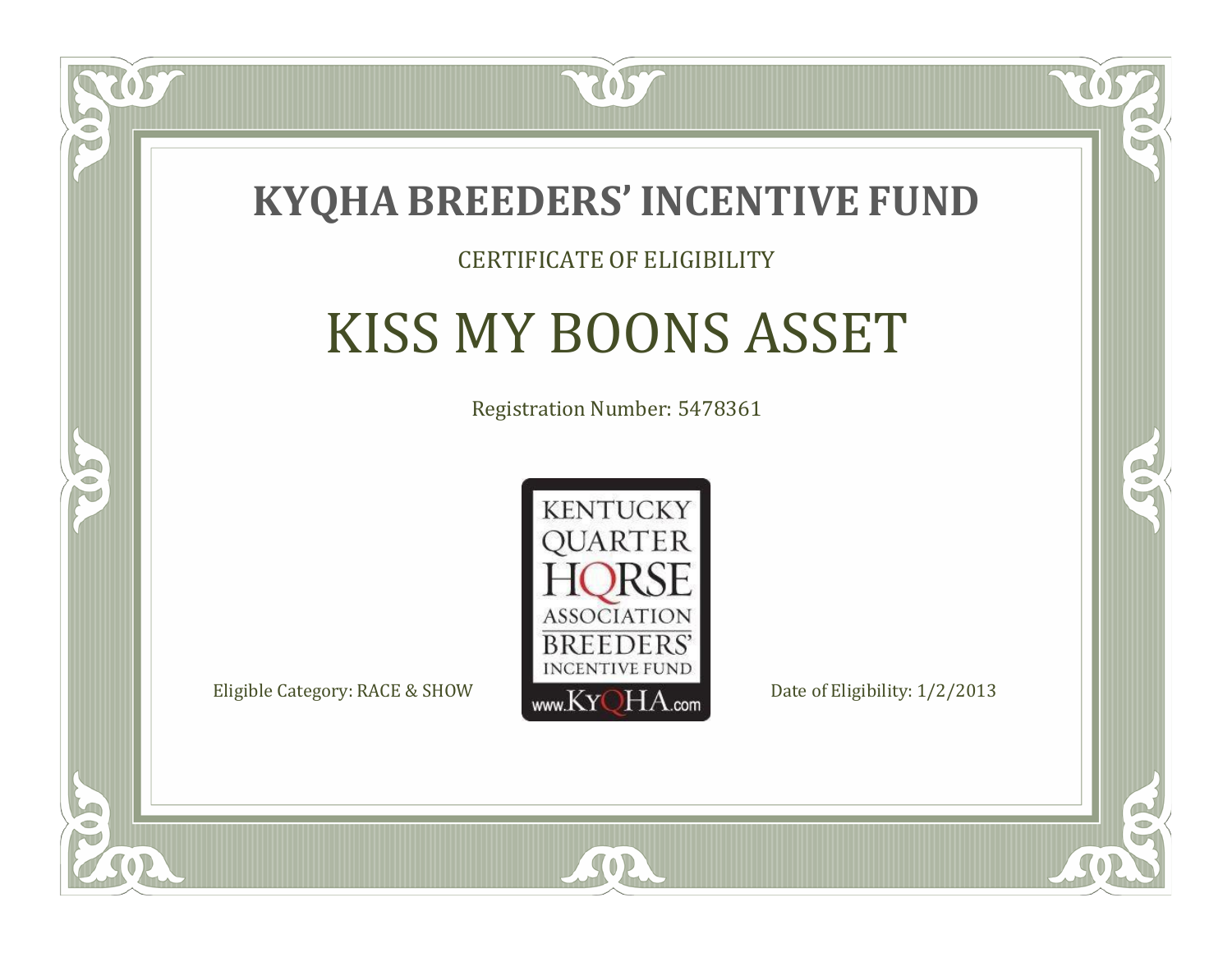

#### CERTIFICATE OF ELIGIBILITY

# KNOW N ITZ ALL GOOD

Registration Number: 5518749



CO.

B

 $\blacksquare$ N

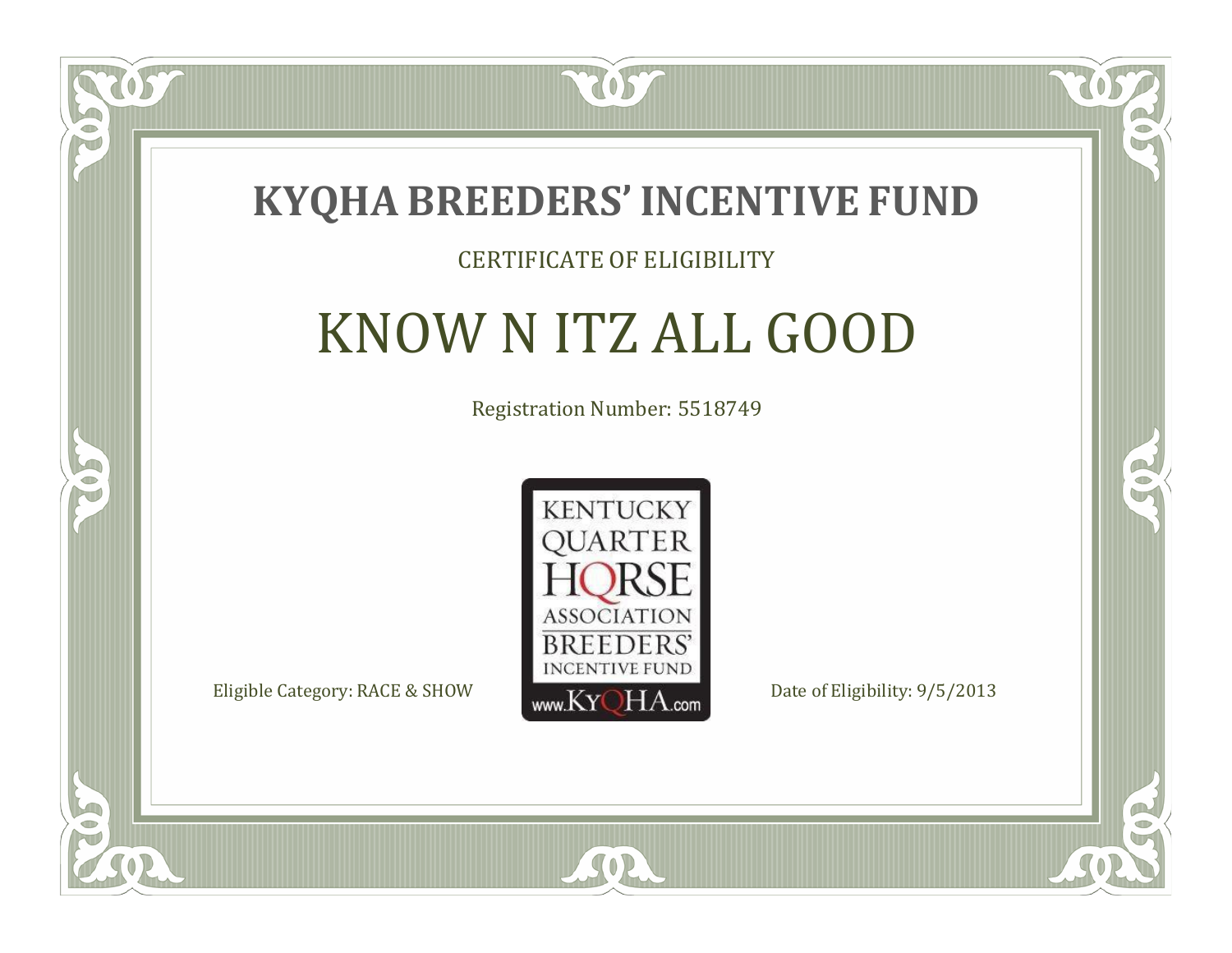

### CERTIFICATE OF ELIGIBILITY

# KNOWING IB GOOD

Registration Number: 5536655



SOR

CO.

B

 $\Box$ N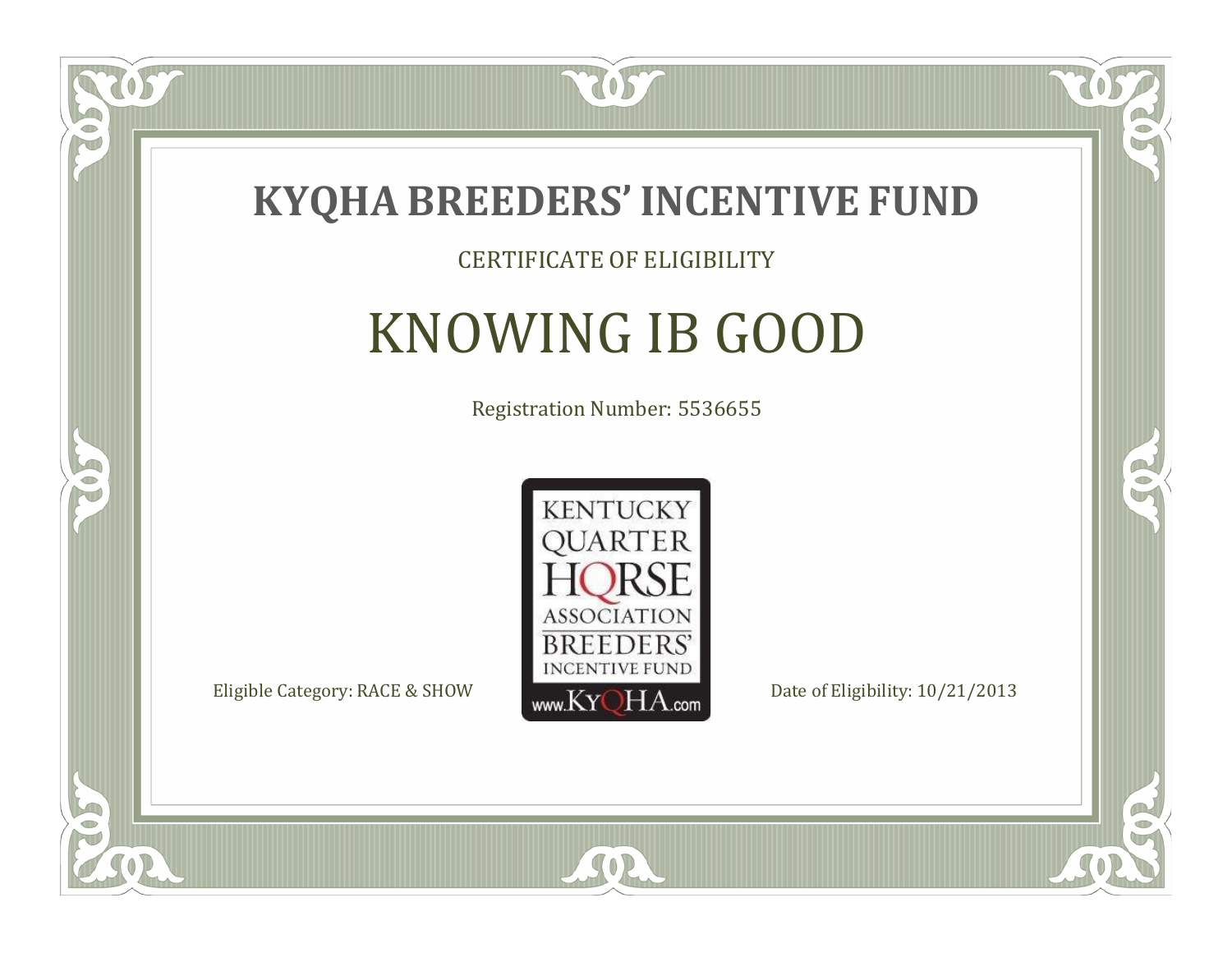

### CERTIFICATE OF ELIGIBILITY

# LA SUCCESS EXPRESS

Registration Number: 5540952



RO

P.

 $\Box$ N

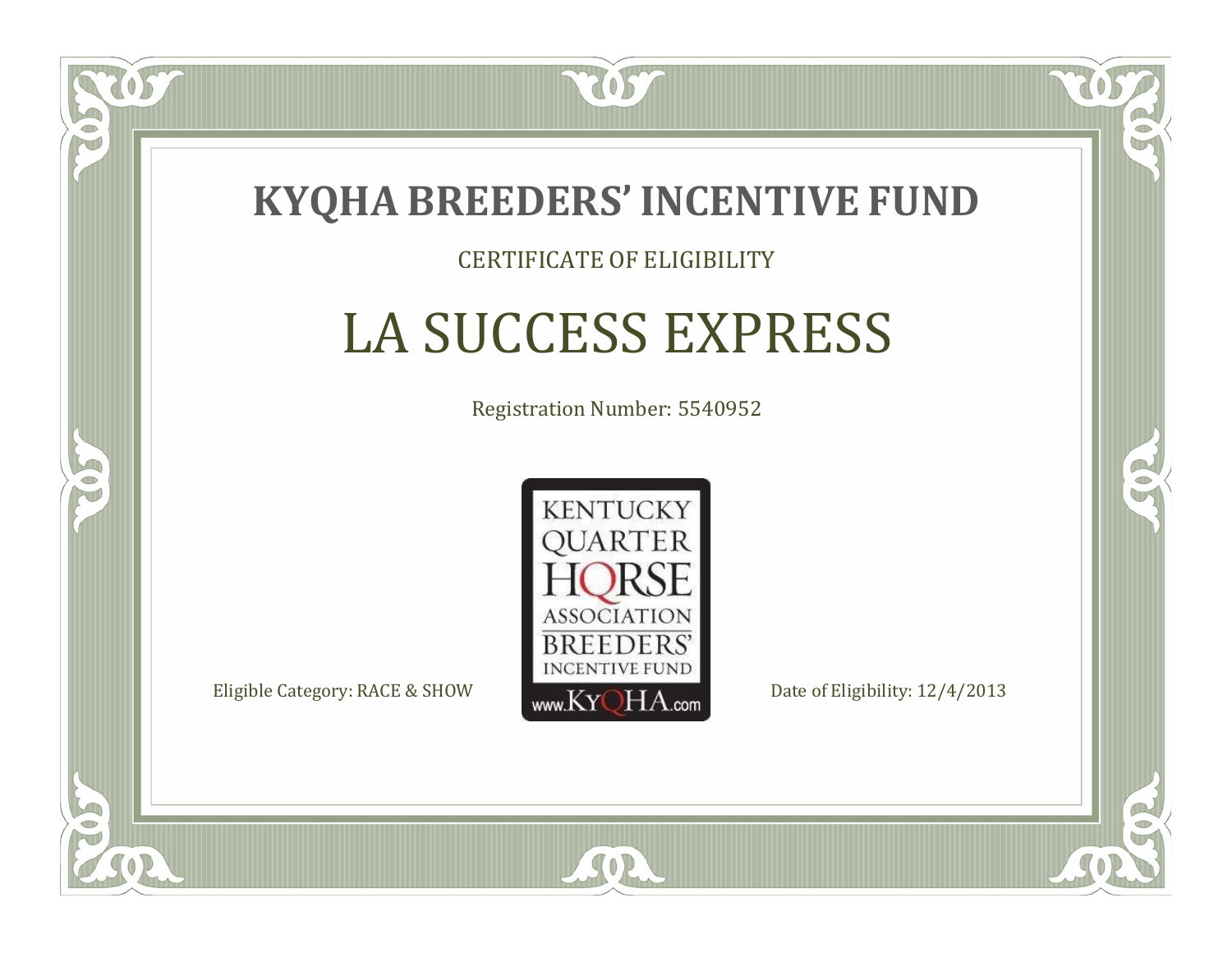

### CERTIFICATE OF ELIGIBILITY

# LIGHTNINGSEVENSEVEN

Registration Number: X0709066



 $SO<sub>2</sub>$ 

RO

 $\rightarrow$ 

 $\Box$ T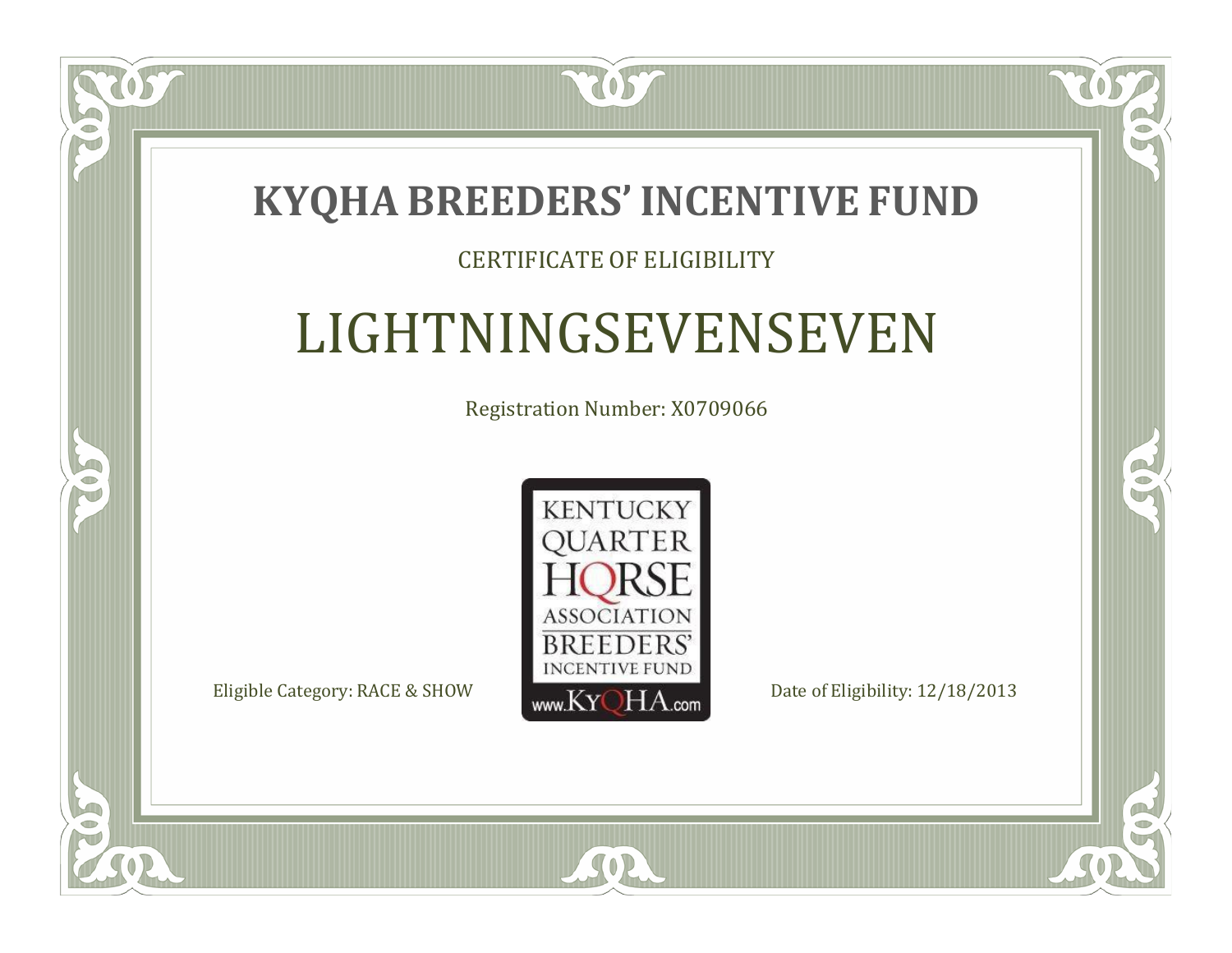

### CERTIFICATE OF ELIGIBILITY

# LIGHTNINGSGON NDUNIT

Registration Number: 5503400



SOR

CO.

 $\rightarrow$ 

 $\Box$ N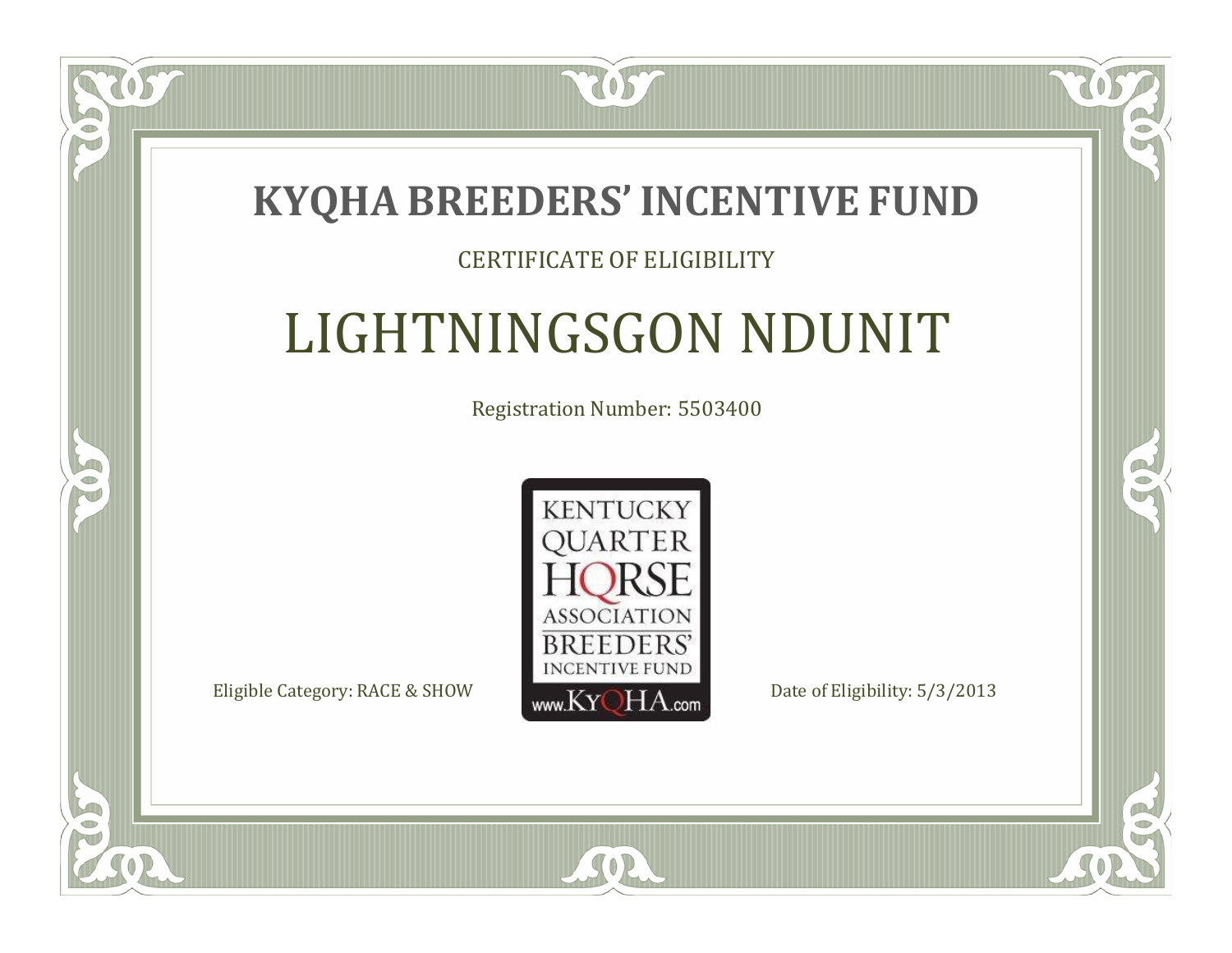

CERTIFICATE OF ELIGIBILITY

# LIVIN IN LUXURY

Registration Number: 5513102



SOR

OS.

 $\bullet$ NU

5

 $\mathbb{R}$ 

 $\mathbb{R}^2$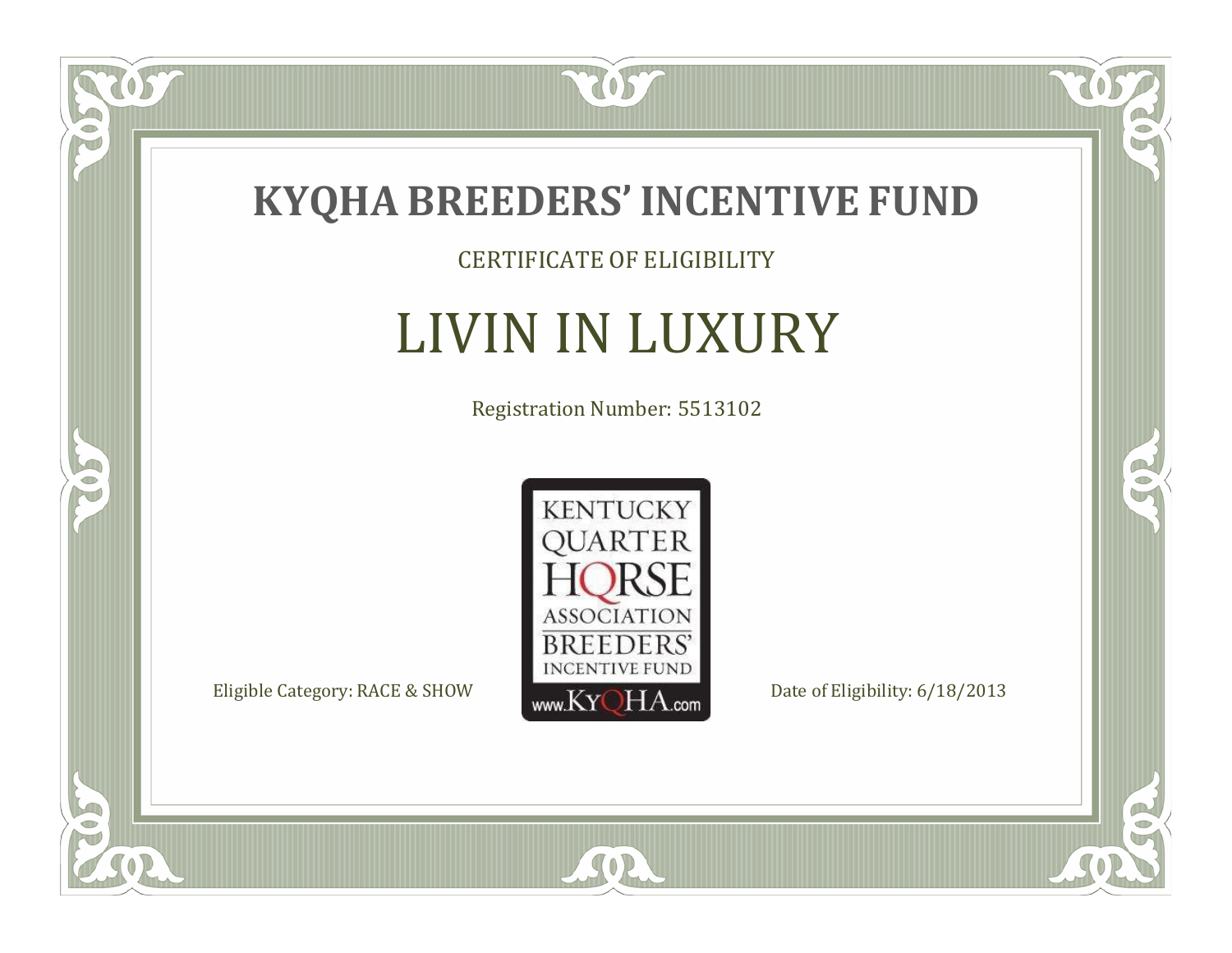

#### CERTIFICATE OF ELIGIBILITY

# LOVE ALL THAT JAZZ

Registration Number: X0707293



SOR

RO

B.

 $\Box$ N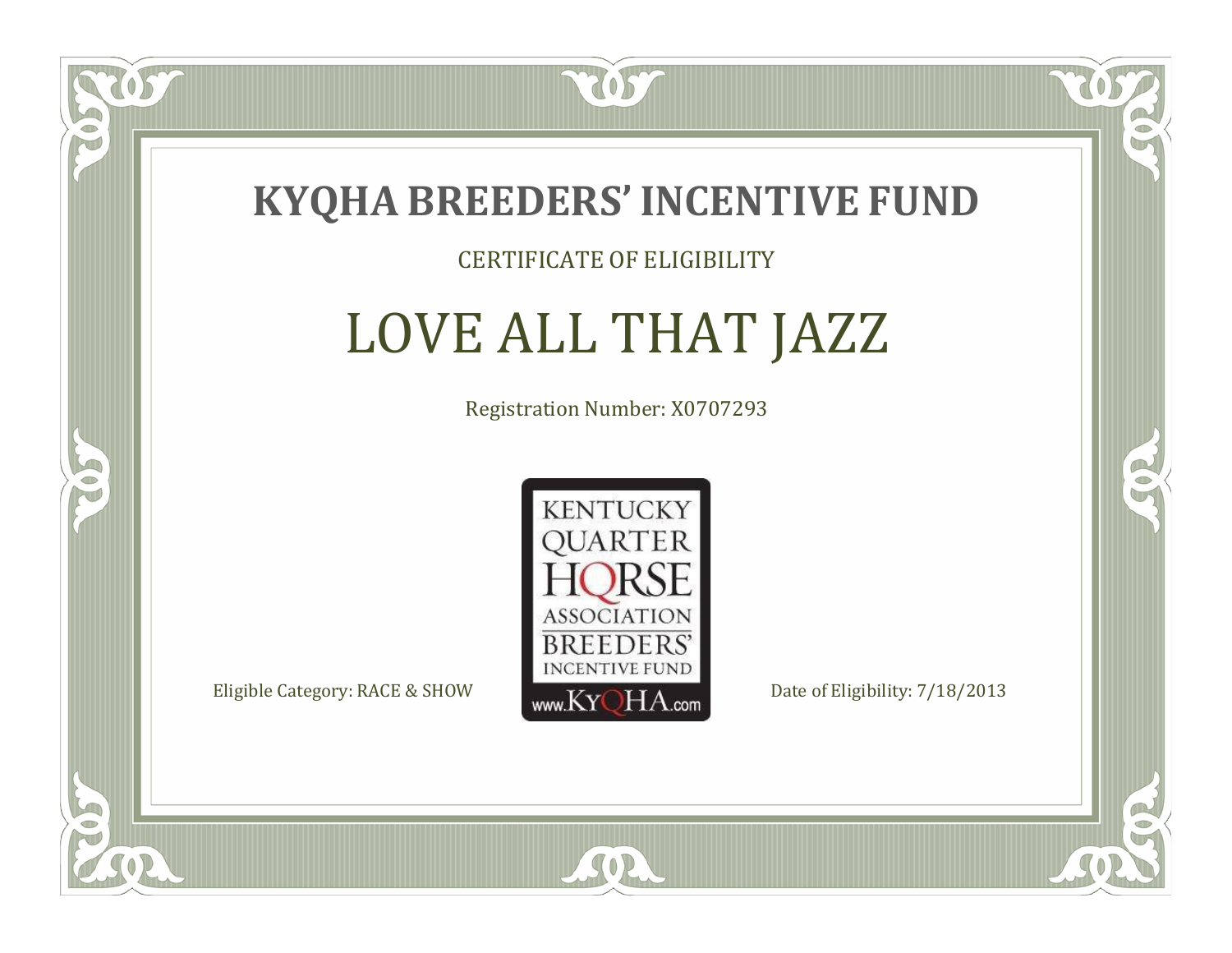

 $\Box$ N

S

#### CERTIFICATE OF ELIGIBILITY

# LUKING GOOD IN IRON

Registration Number: X0703256



SOR

RO

CO.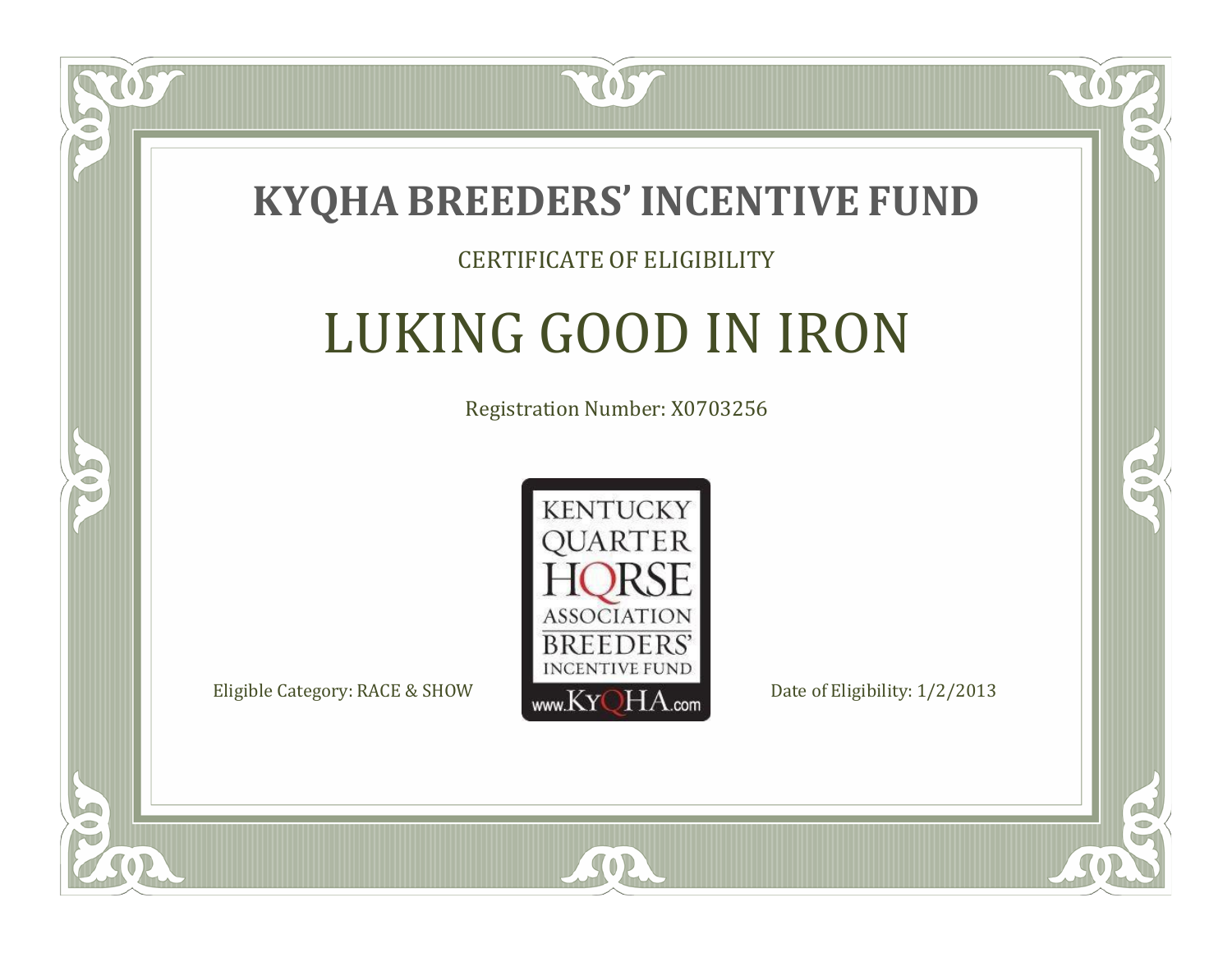### **KYQHA BREEDERS'INCENTIVE FUND**

7057

### CERTIFICATE OF ELIGIBILITY

# MADE WITH REAL COCOA

Registration Number: 5488979



SOR

CO.

B

 $\blacksquare$ N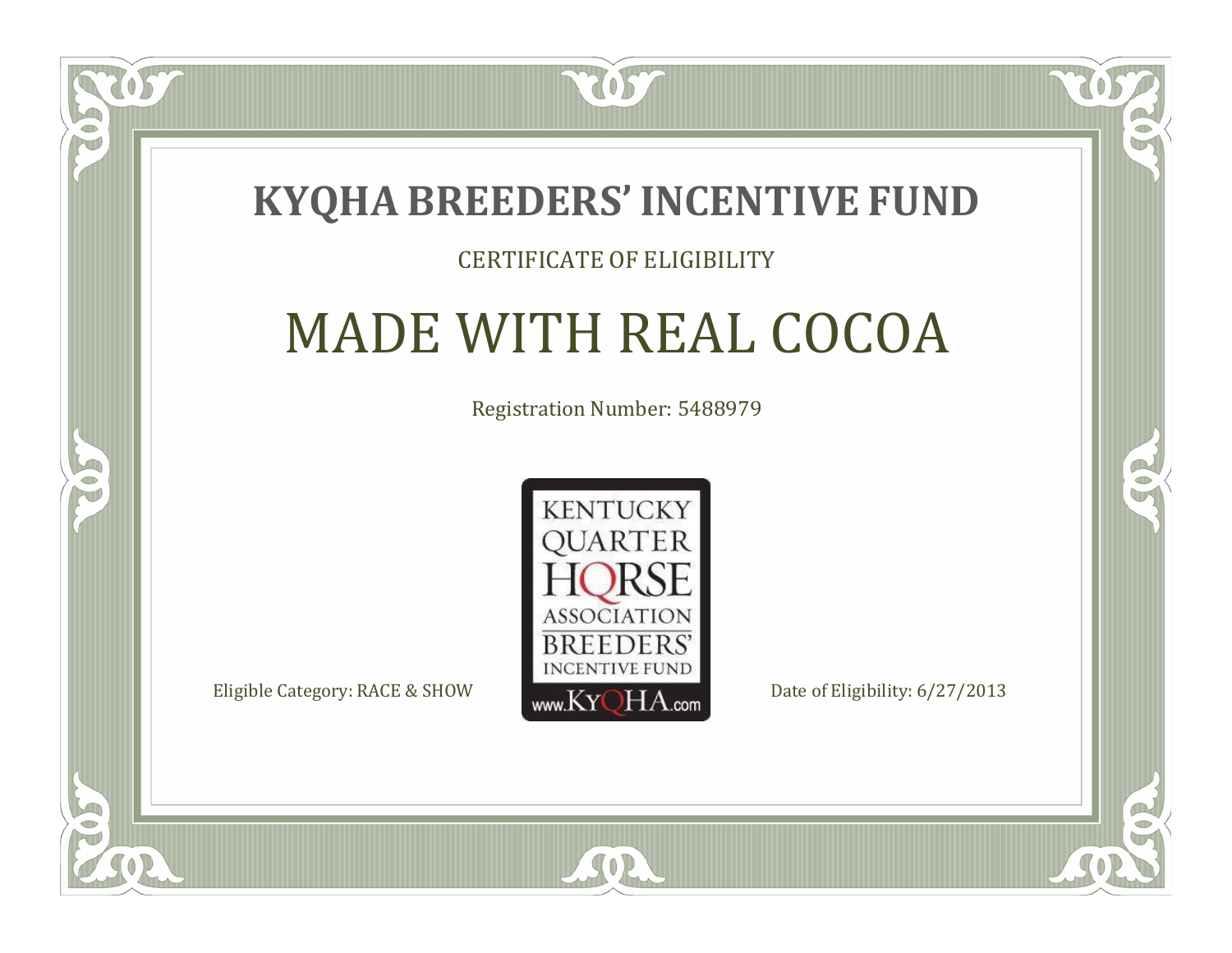

### CERTIFICATE OF ELIGIBILITY

# MASONS SPONGEBOB

Registration Number: 5478643



 $SO2$ 

CO.

B

 $\Box$ N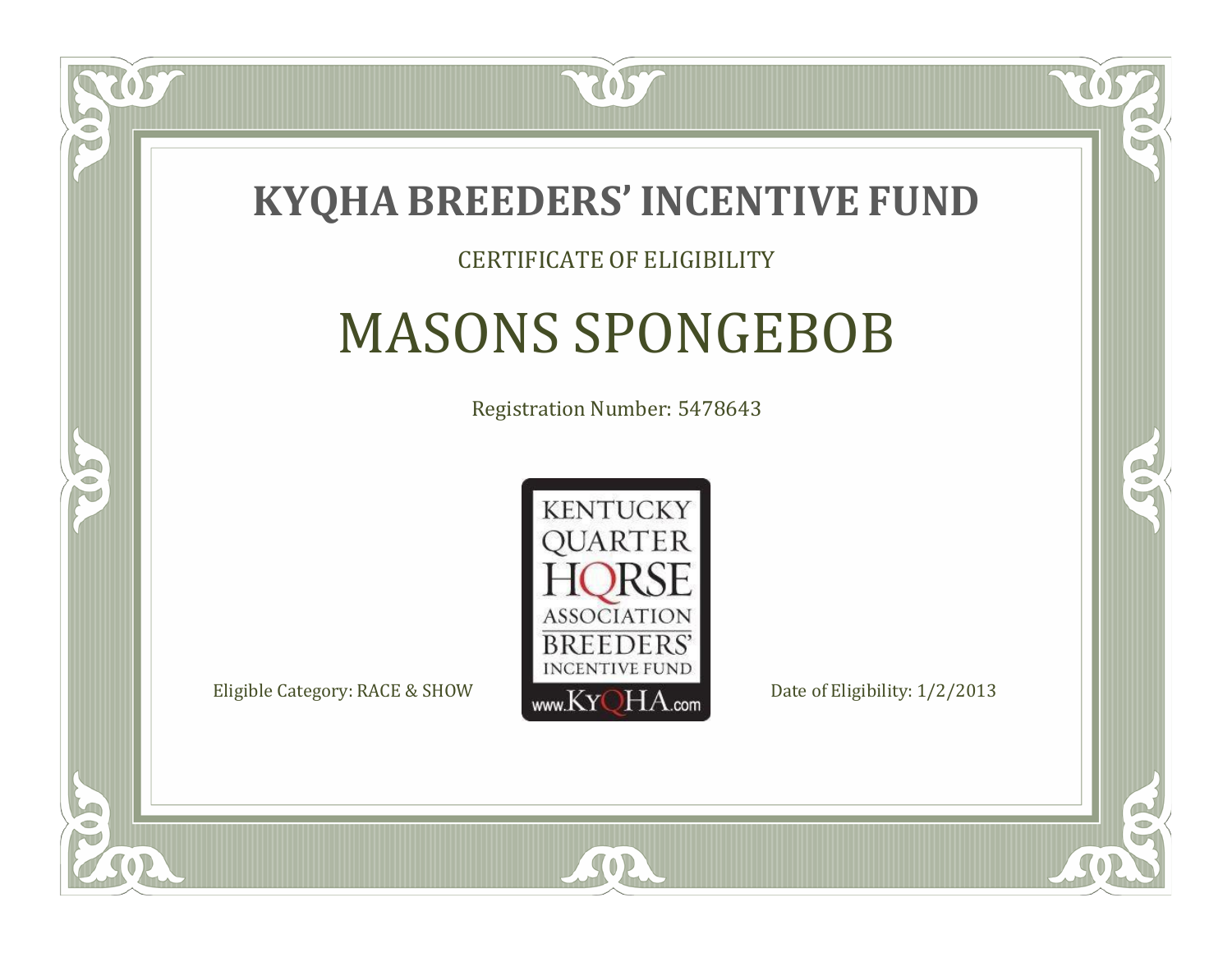

OS.

P

5

CERTIFICATE OF ELIGIBILITY

### MAXA MINE

Registration Number: 5463314



SOR

 $\mathbb{R}$ 

 $\mathbb{R}^2$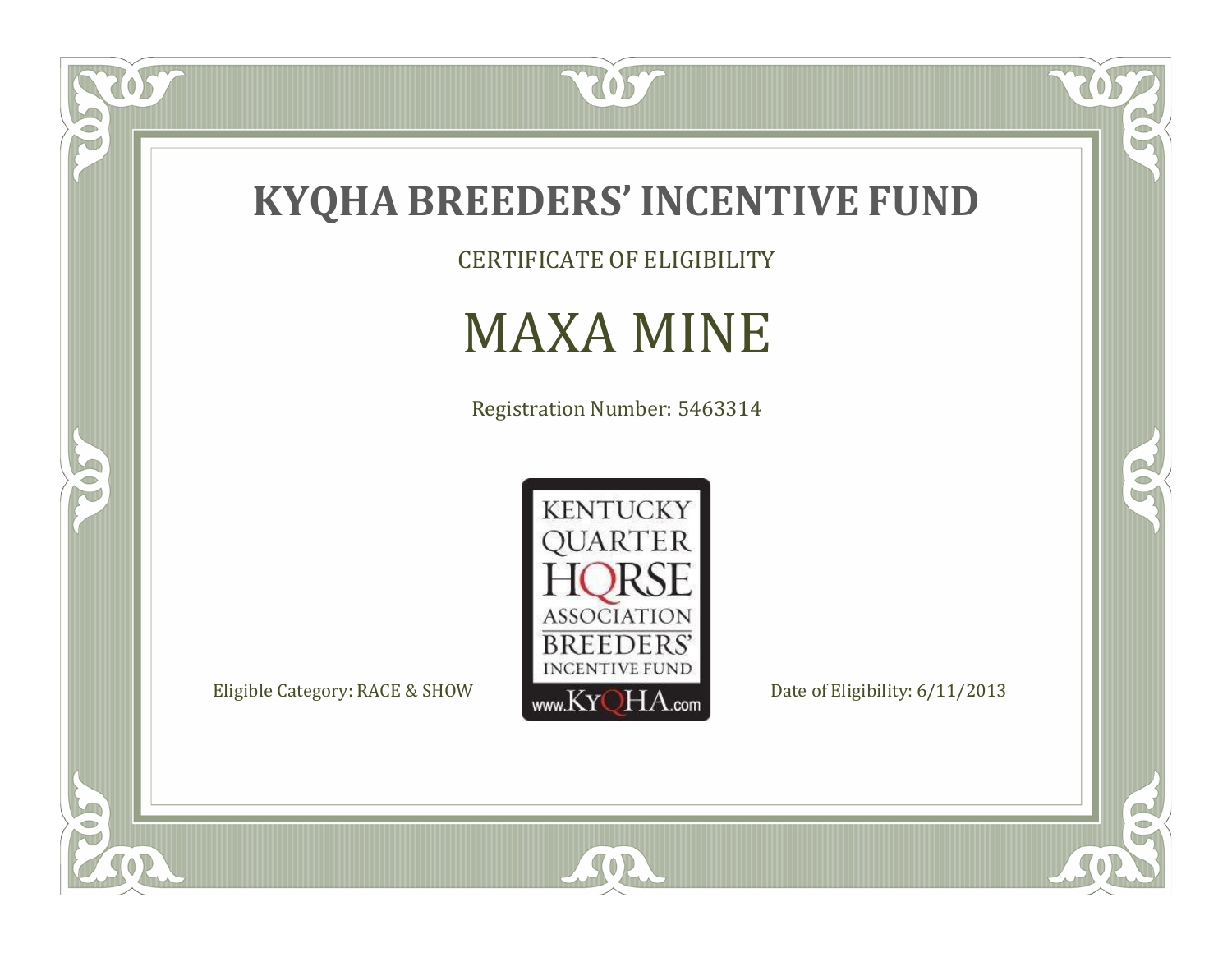

CERTIFICATE OF ELIGIBILITY

# MAXATORY

Registration Number: 5541150



SOR

 $\mathbb{R}$ 

 $\mathbb{R}^2$ 

OS.

 $\bullet$ N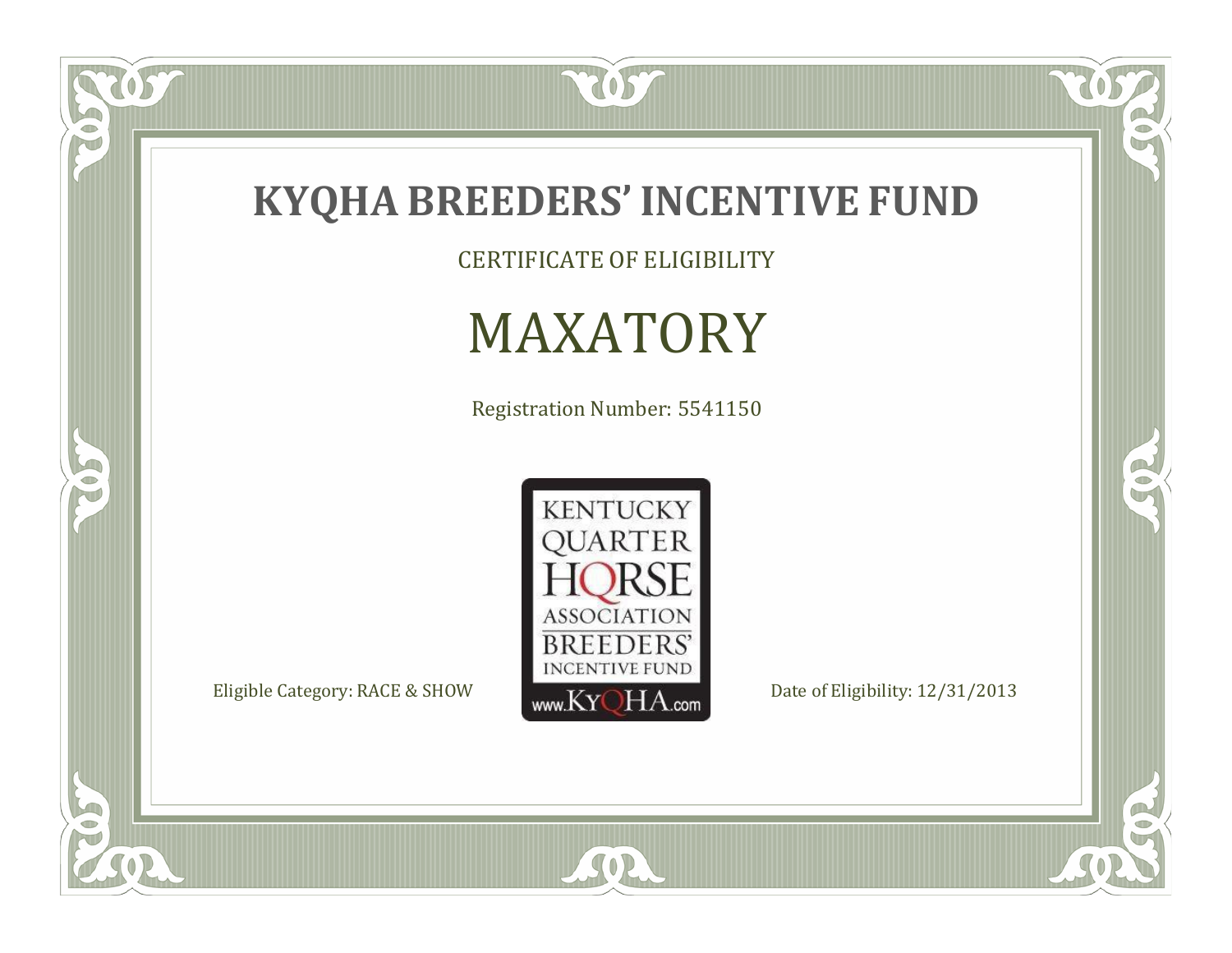

#### CERTIFICATE OF ELIGIBILITY

# MOON EM FOR HONOR

Registration Number: X0704132



SOR

CO.

B

 $\Box$ N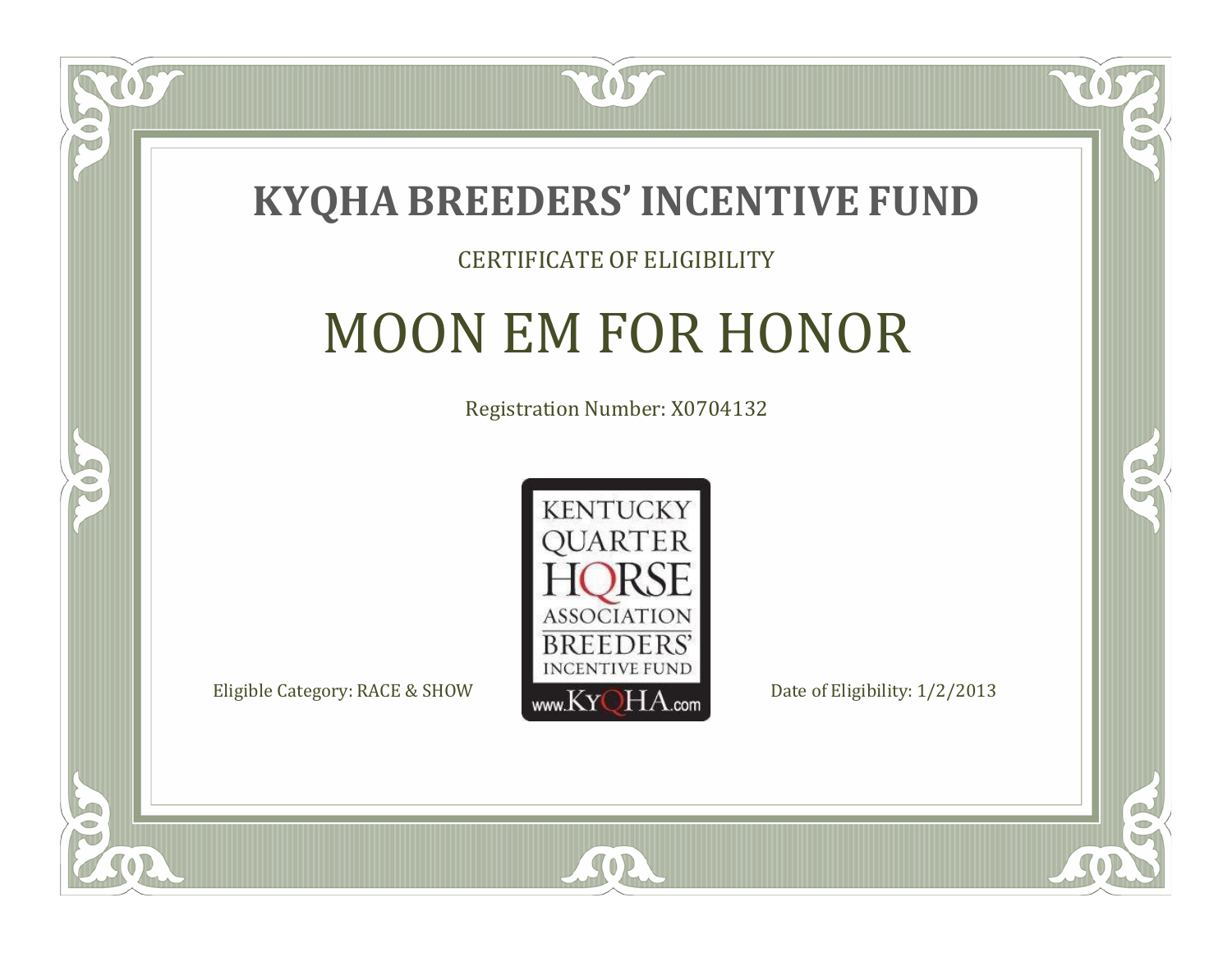

CERTIFICATE OF ELIGIBILITY

# MS FRENCH KISS

Registration Number: 5473599



SOR

 $\mathbb{R}$ 

 $\rightarrow$ 

 $\overline{OS}$ 

 $\bullet$ NU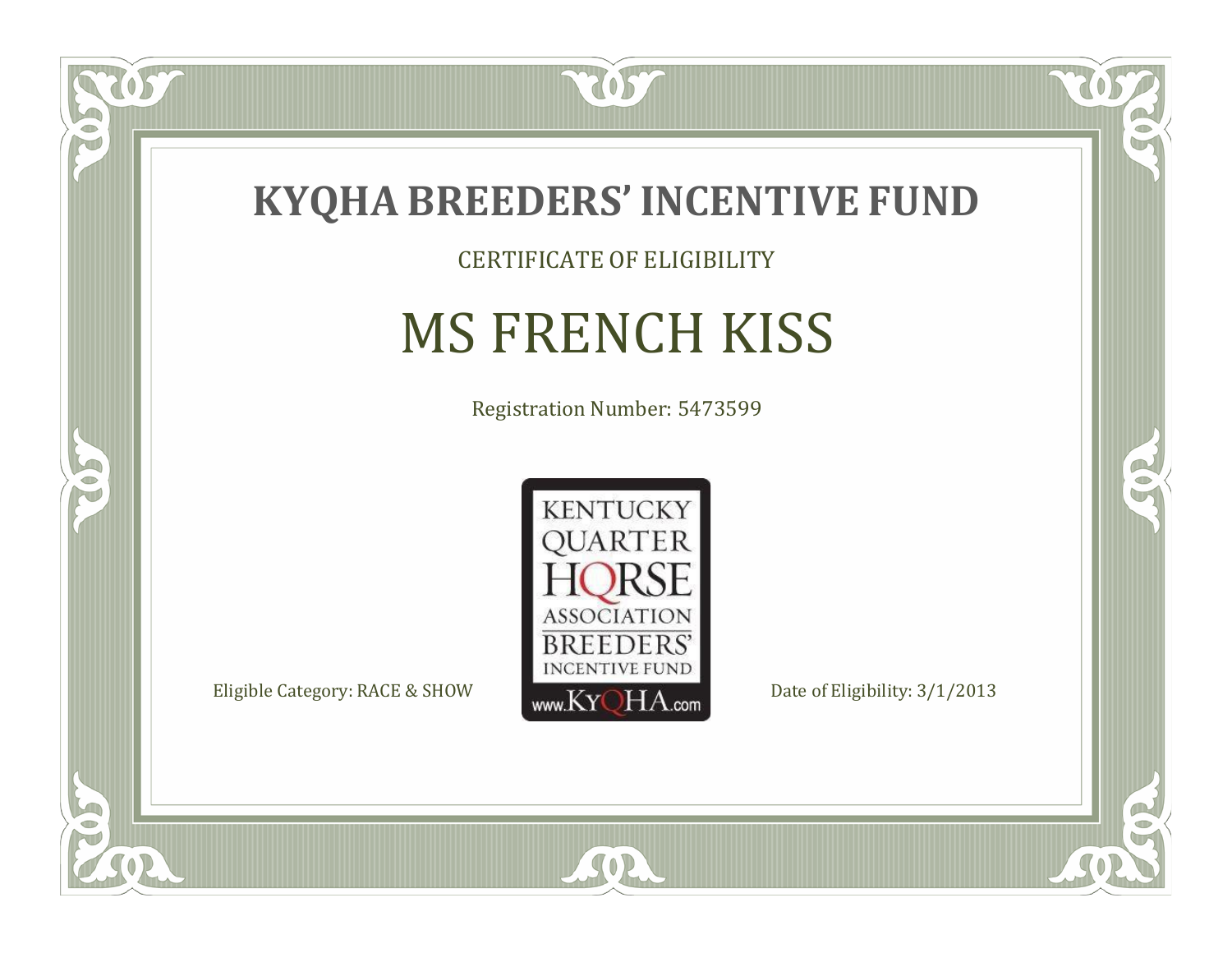

### CERTIFICATE OF ELIGIBILITY

# MUSTANG SALLY RLD

Registration Number: 5495300



SOR

CO.

 $\rightarrow$ 

 $\blacksquare$ N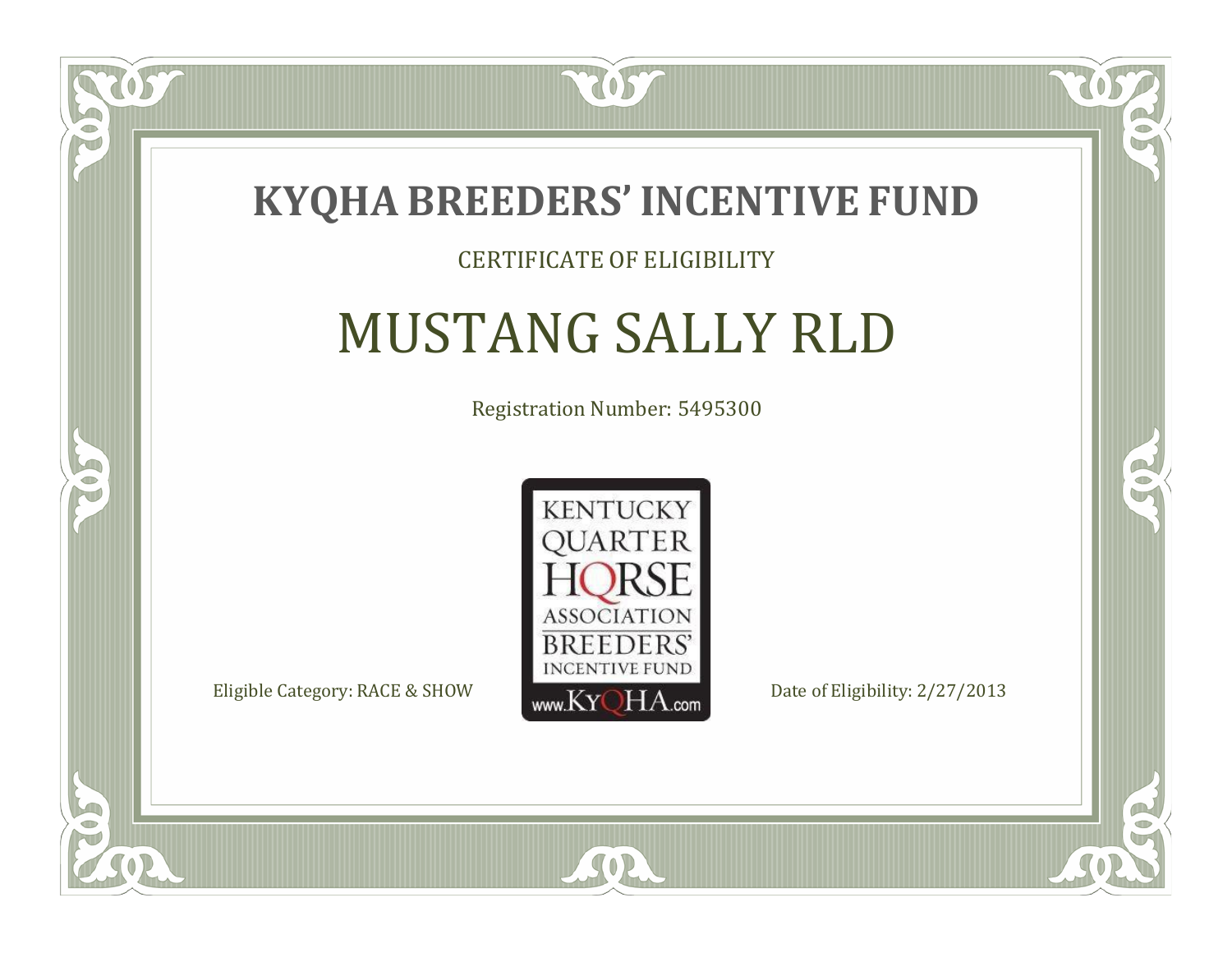

### CERTIFICATE OF ELIGIBILITY

### MY CUZ IS FAMOUS

Registration Number: 5154432



SOR

CO.

 $\rightarrow$ 

US

 $\Box$ NU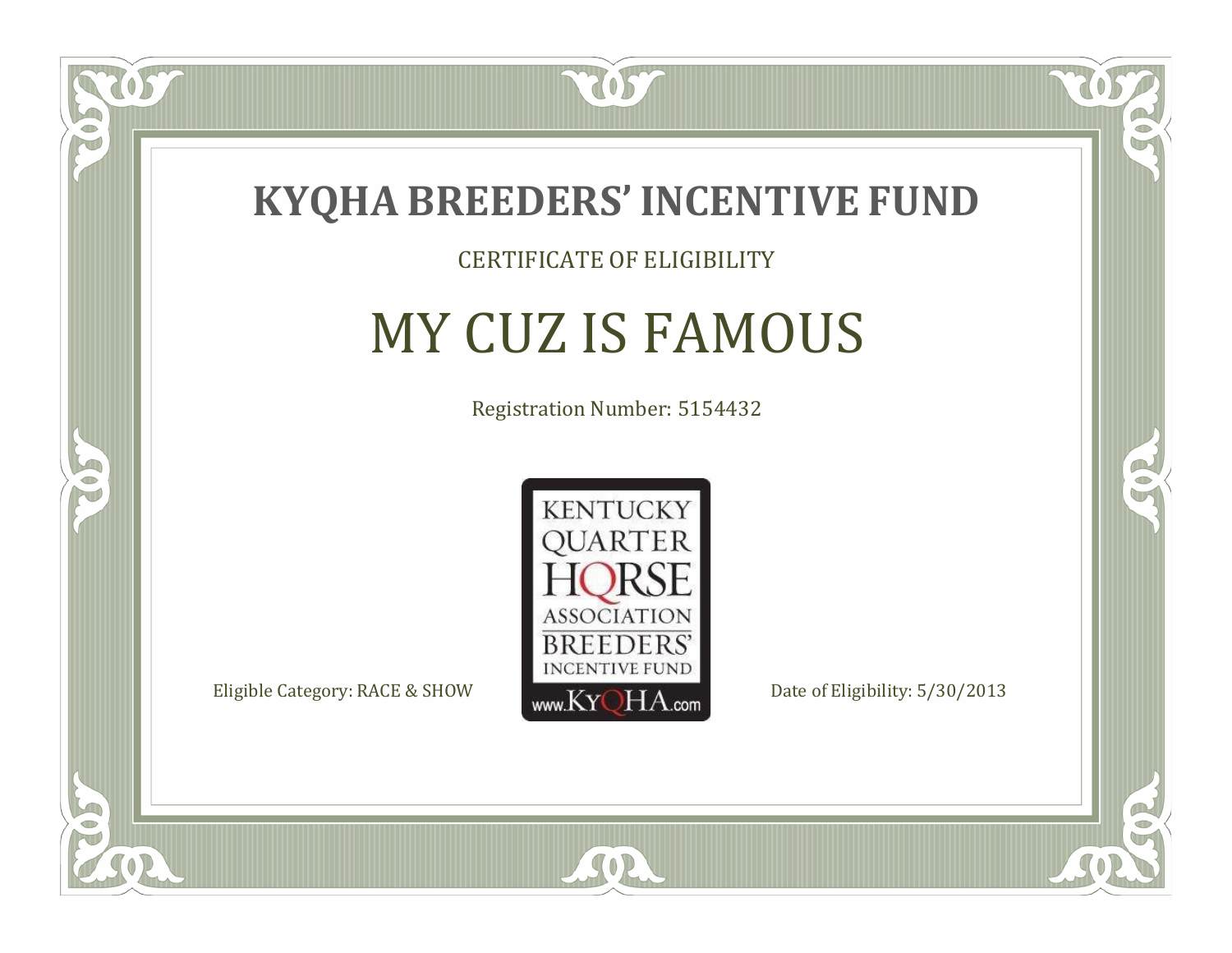

### CERTIFICATE OF ELIGIBILITY

# MY HOT DETAIL

Registration Number: 5477982



SOR

 $\mathbb{R}$ 

 $\rightarrow$ 

 $\overline{OS}$ 

 $\bullet$ NU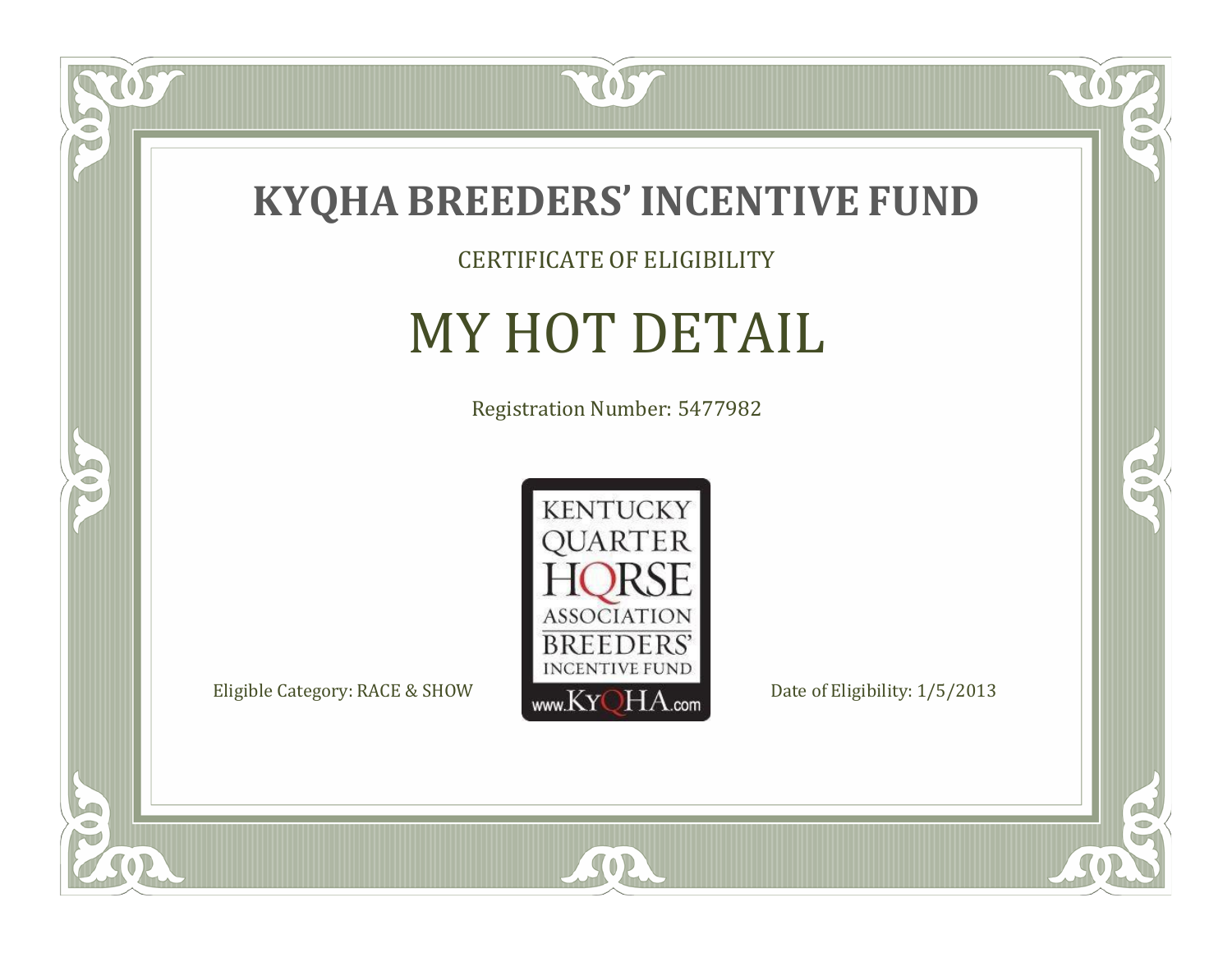

 $\overline{OS}$ 

 $\bullet$ N

5

CERTIFICATE OF ELIGIBILITY

# MY HOT WIFE

Registration Number: X0707981



SOR

 $\mathbb{R}$ 

 $\mathbb{R}^2$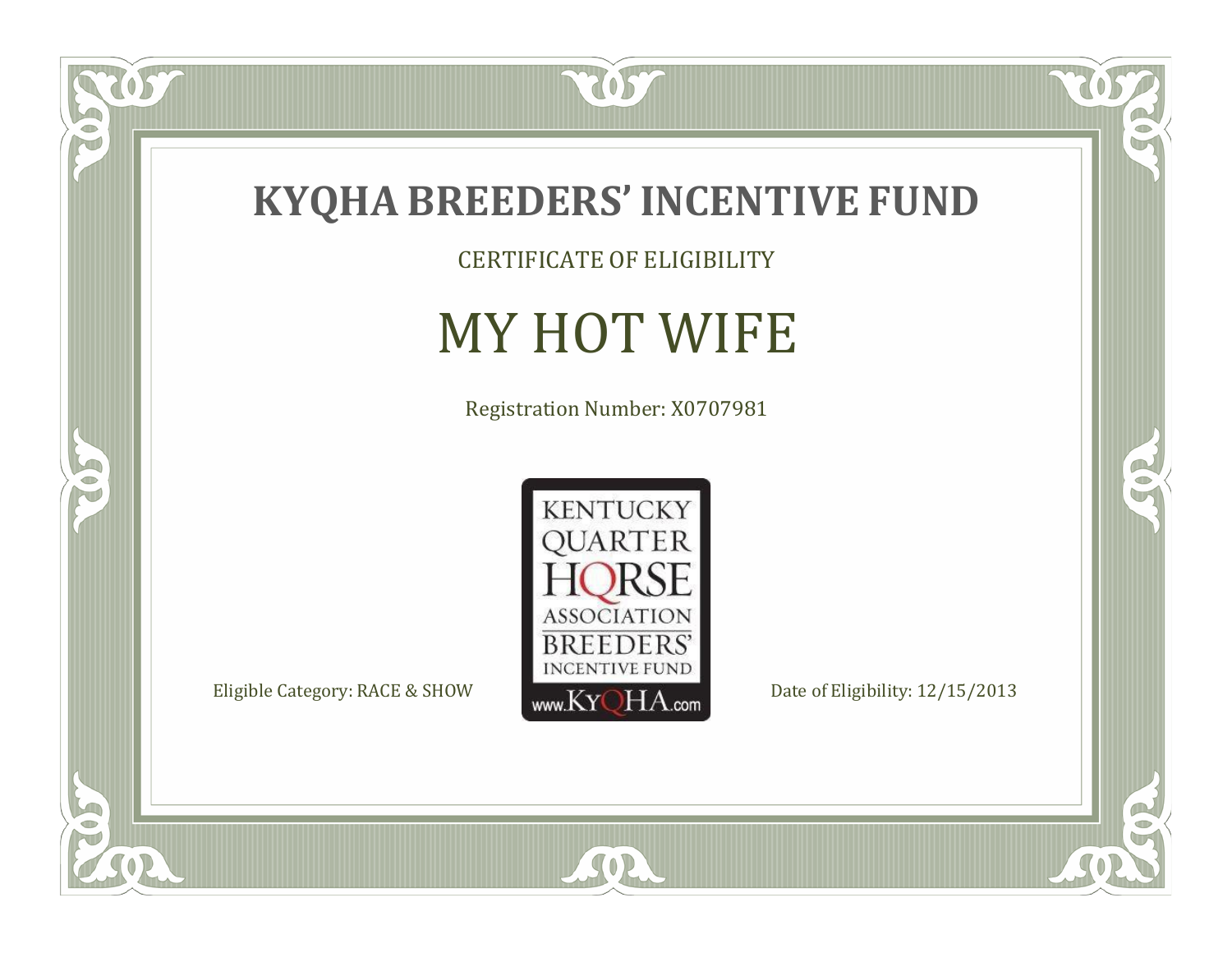

CERTIFICATE OF ELIGIBILITY

# MY MOMS A TEN

Registration Number: 5532394



SOR

CO.

 $\rightarrow$ 

OS

 $\Box$ NU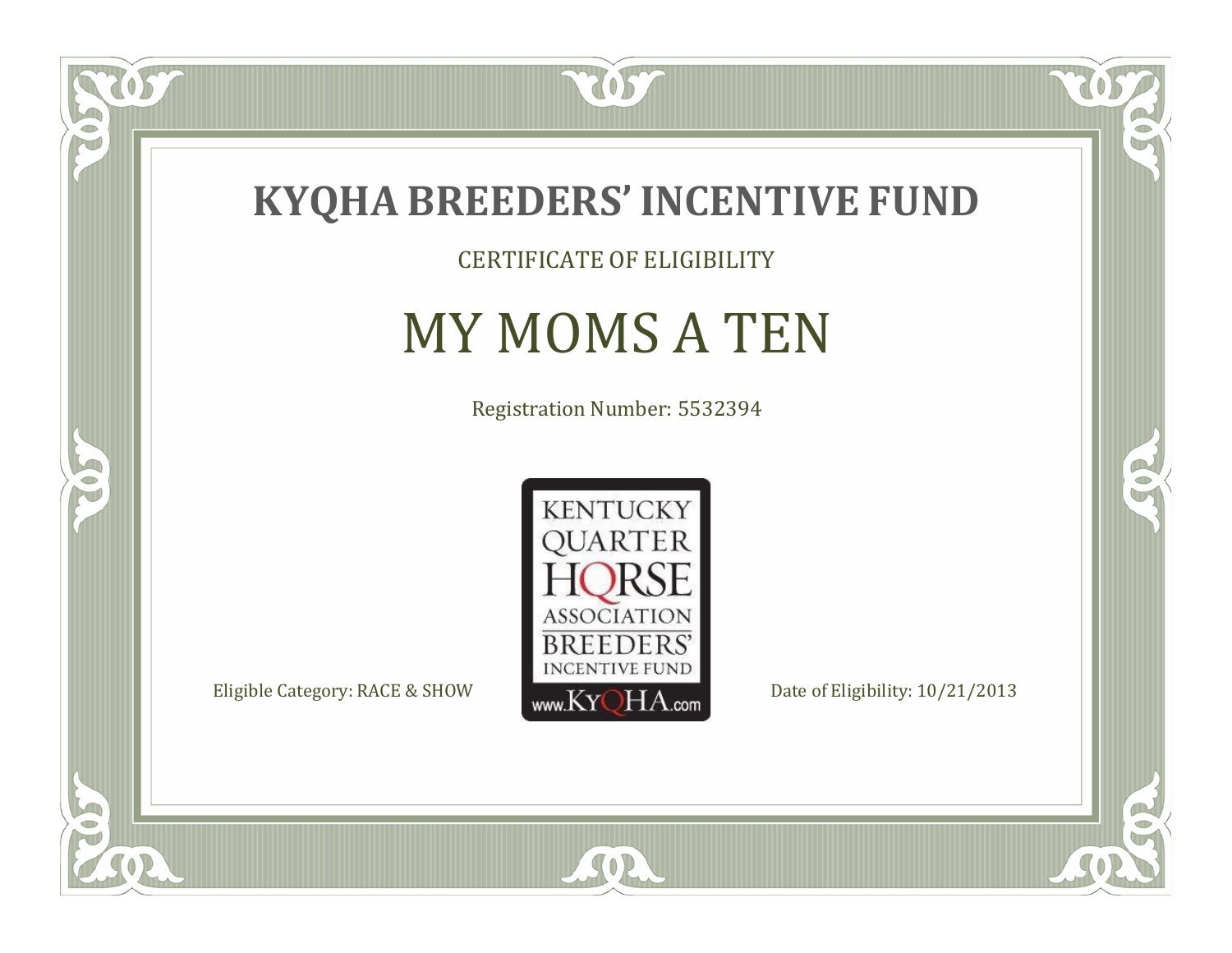

### CERTIFICATE OF ELIGIBILITY

# MYSTIFIED CONCLUSION

Registration Number: 5549363



SOR

CO.

 $\rightarrow$ 

 $\Box$ N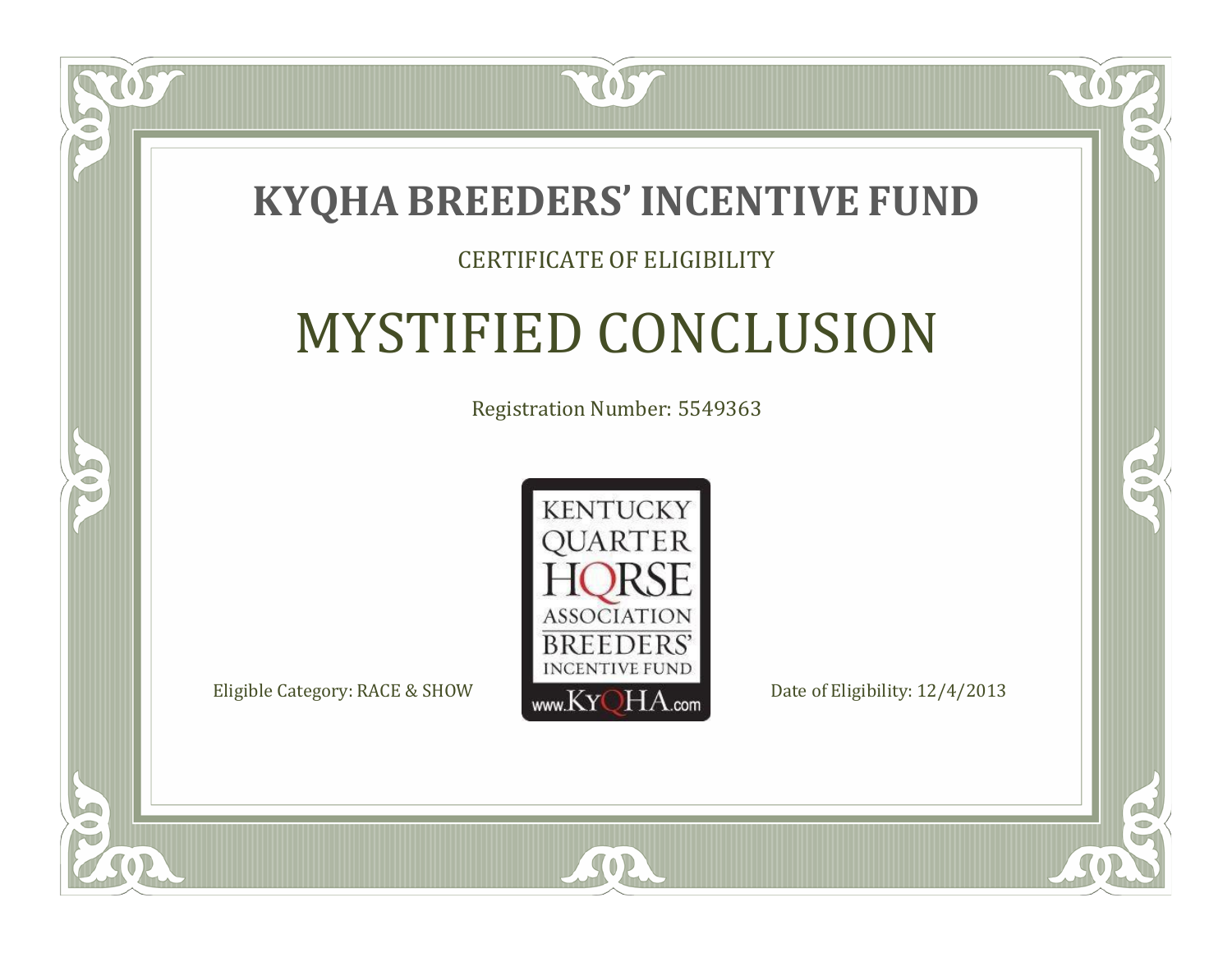

### CERTIFICATE OF ELIGIBILITY

# NO DOUBT IM RED DEE

Registration Number: 5486437



SOR

 $\Box$ N

5

CO.

B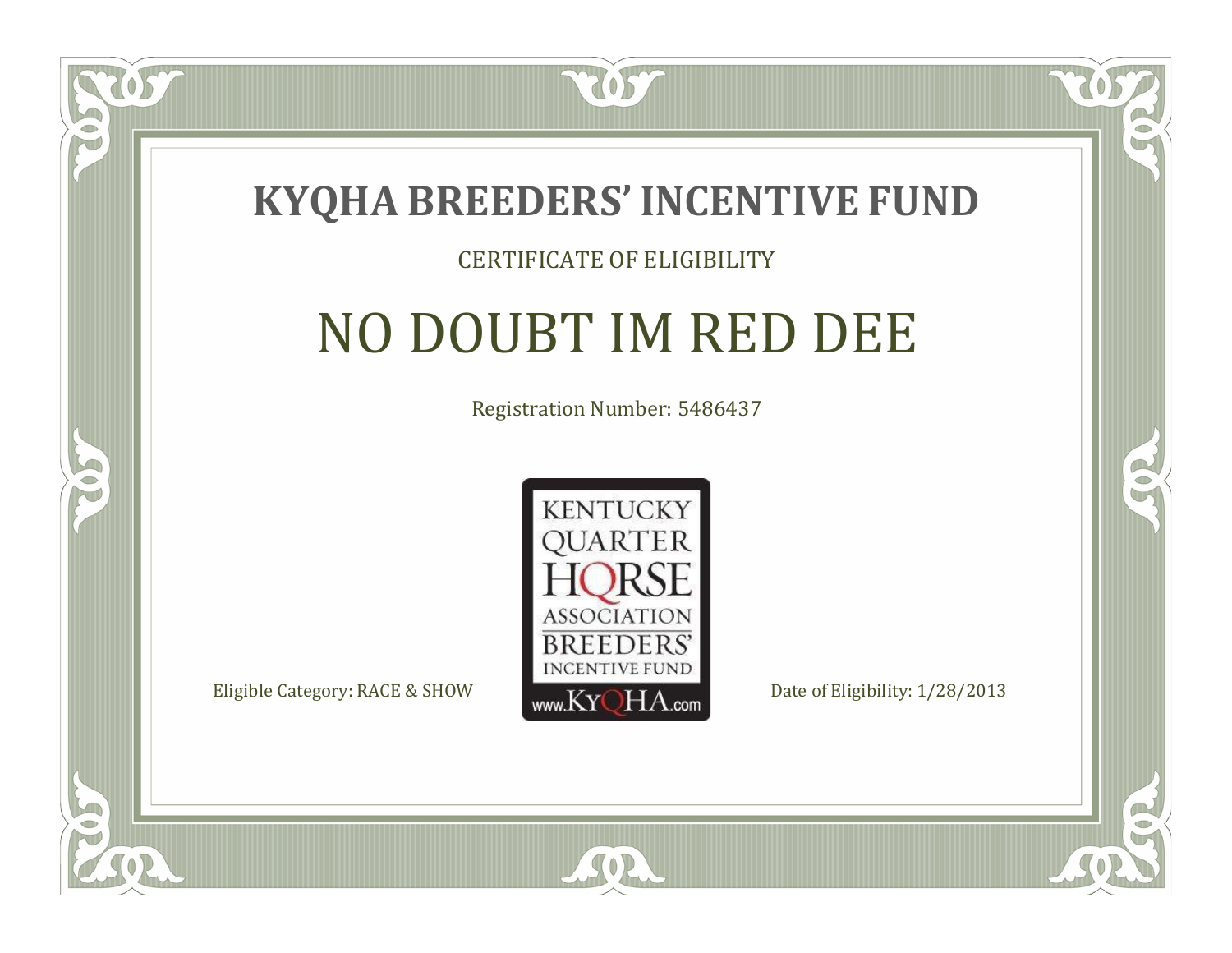

### CERTIFICATE OF ELIGIBILITY

# OH SO DIVERSIFIED

Registration Number: 5465670



SOR

CO.

 $\rightarrow$ 

 $\delta S$ 

 $\Box$ NU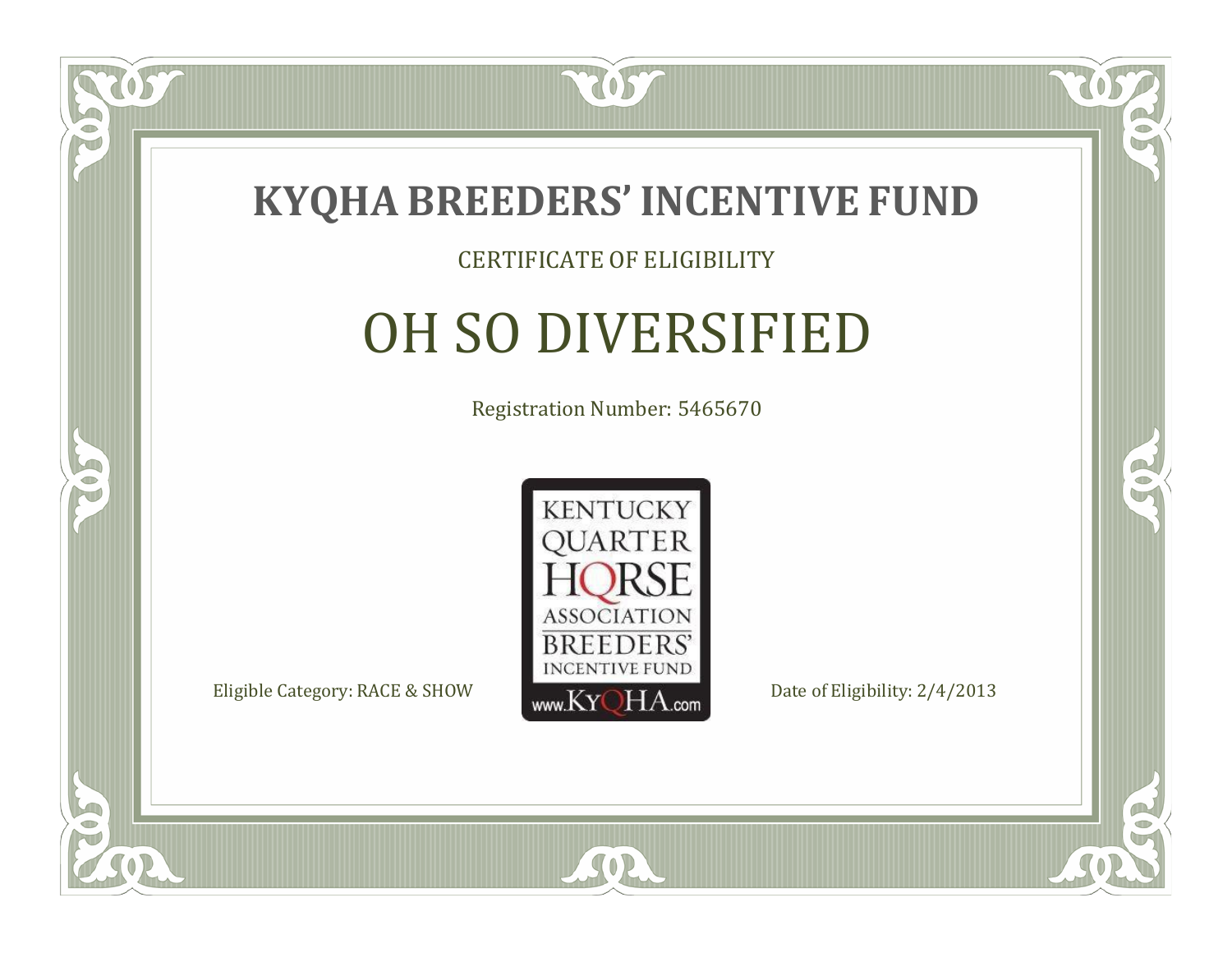

CERTIFICATE OF ELIGIBILITY

# OH TOO TUF

Registration Number: 5530008



SOR

 $\mathbb{R}$ 

 $\mathbb{R}^2$ 

US

 $\bullet$ N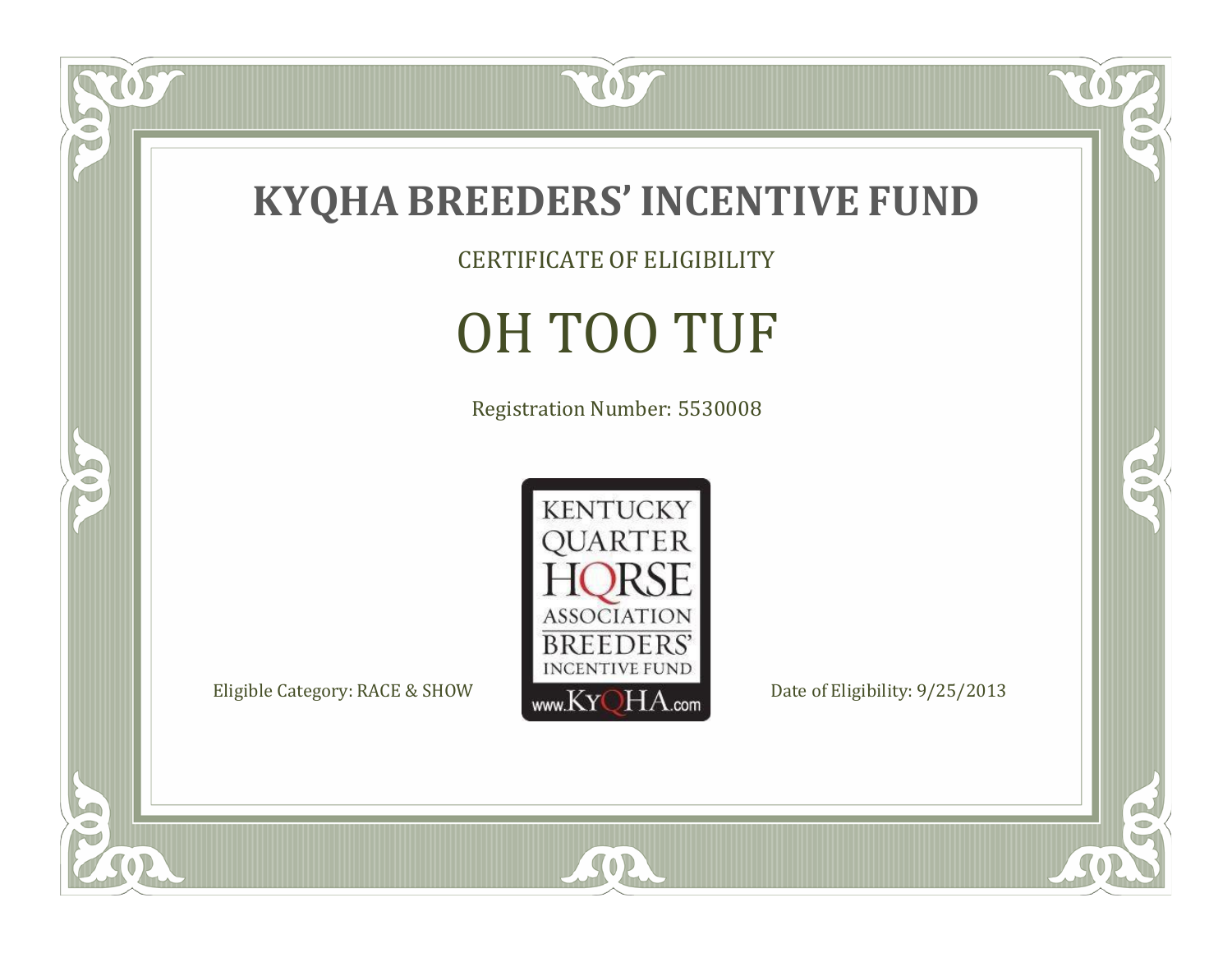

### CERTIFICATE OF ELIGIBILITY

# ONA EASY JET ROUTINE

Registration Number: 5026752



SOR

RO

B.

 $\Box$ N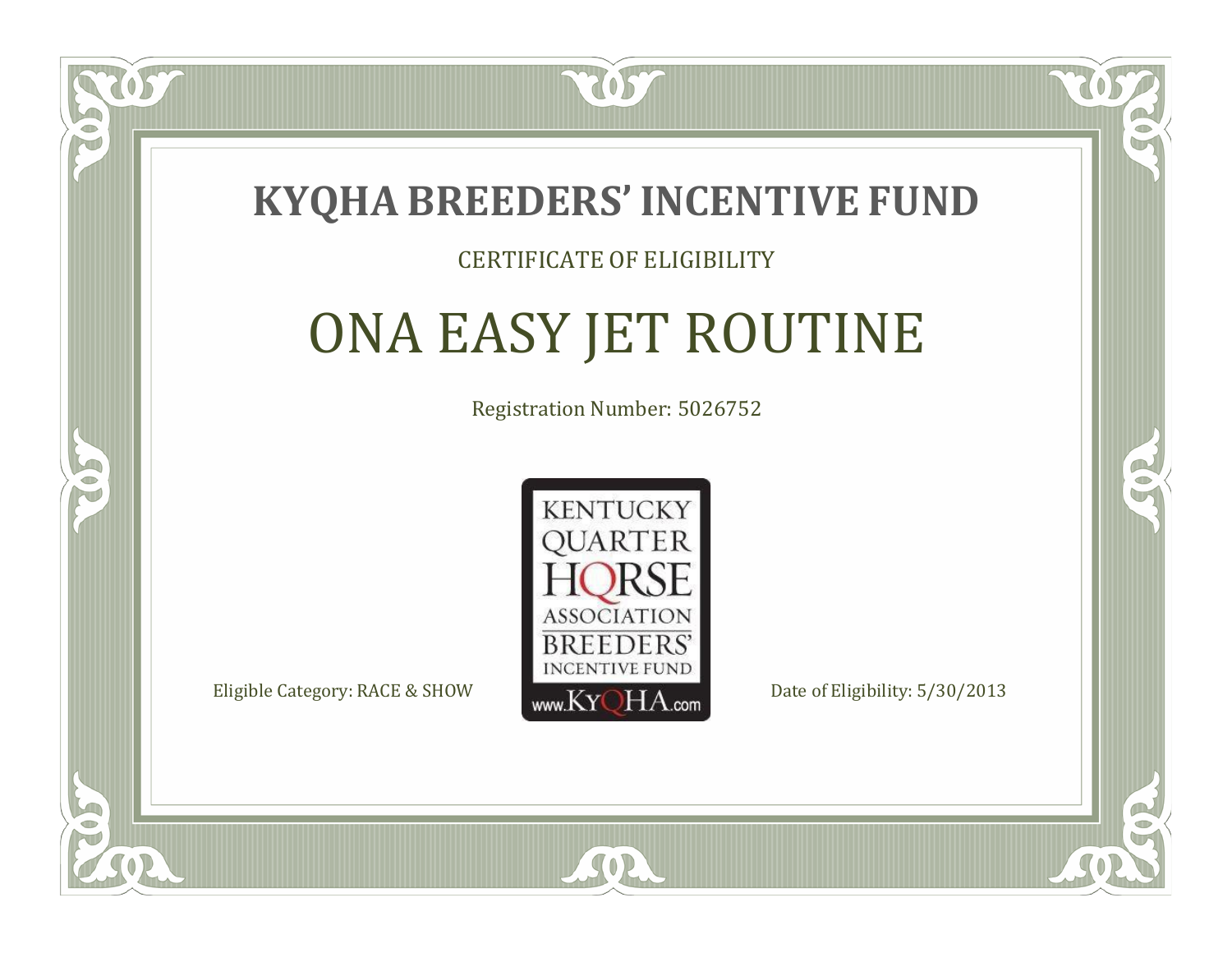

CERTIFICATE OF ELIGIBILITY

# ONLY DAY OFF

Registration Number: 5513099



SOR

 $\mathbb{R}$ 

 $\mathbb{R}^2$ 

 $\overline{OS}$ 

 $\bullet$ N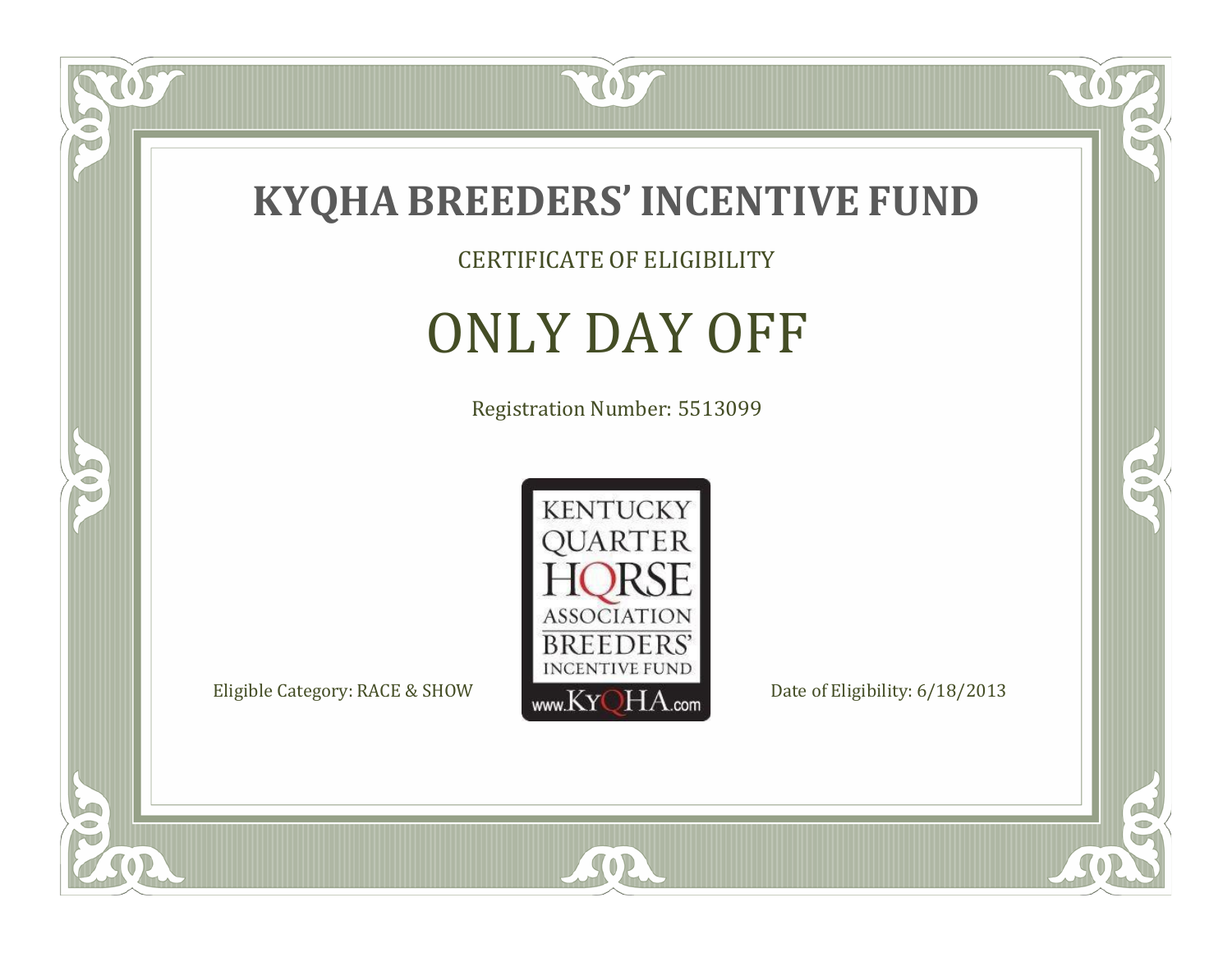

CERTIFICATE OF ELIGIBILITY

# PAPPARATZI

Registration Number: 5529387



SOR

 $\mathbb{R}$ 

 $\mathbb{R}^2$ 

 $\overline{OS}$ 

 $\bullet$ N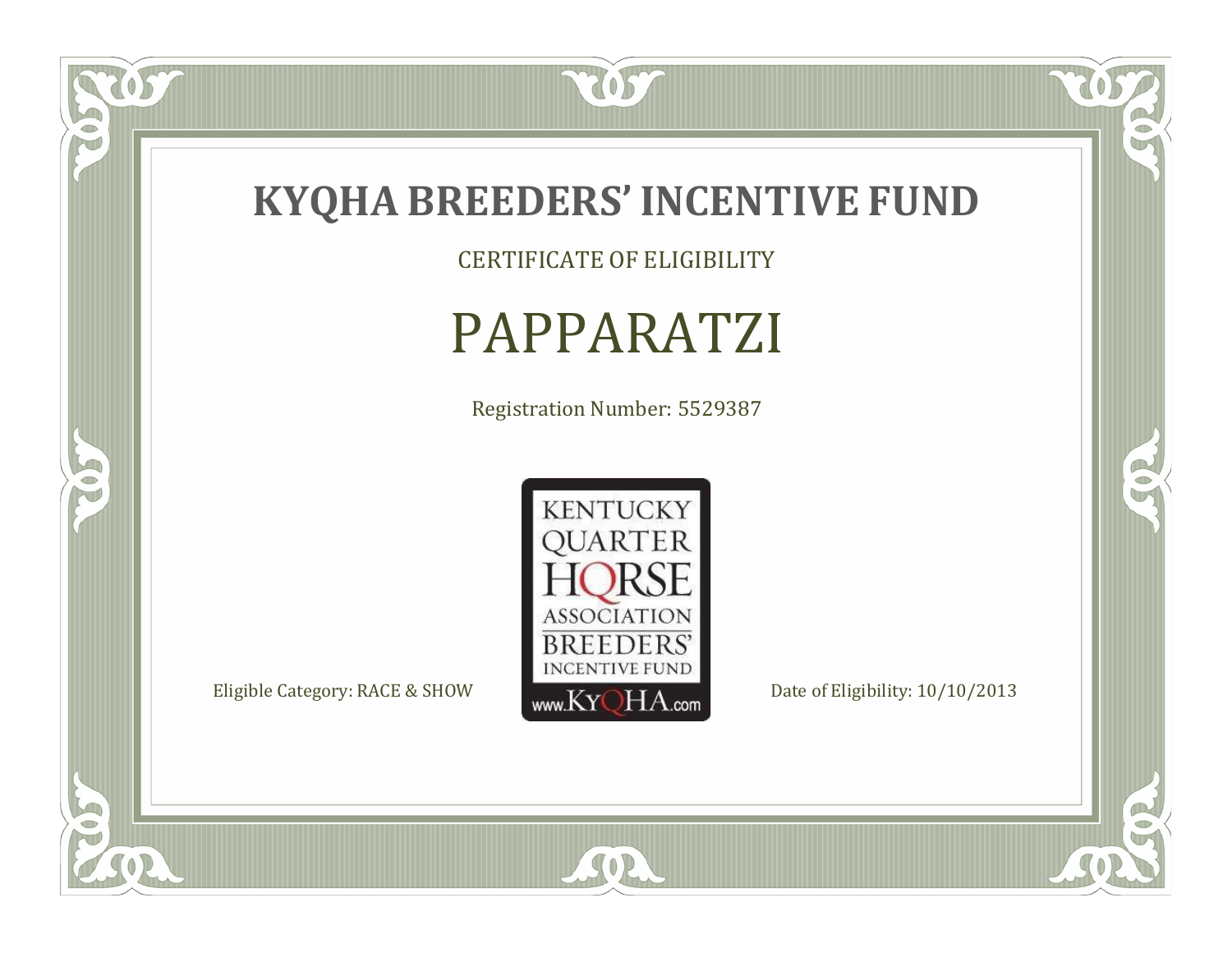

### CERTIFICATE OF ELIGIBILITY

# PAYS MORE TO WIN

Registration Number: X0702912



 $SO2$ 

CO.

 $\rightarrow$ 

 $\Box$ N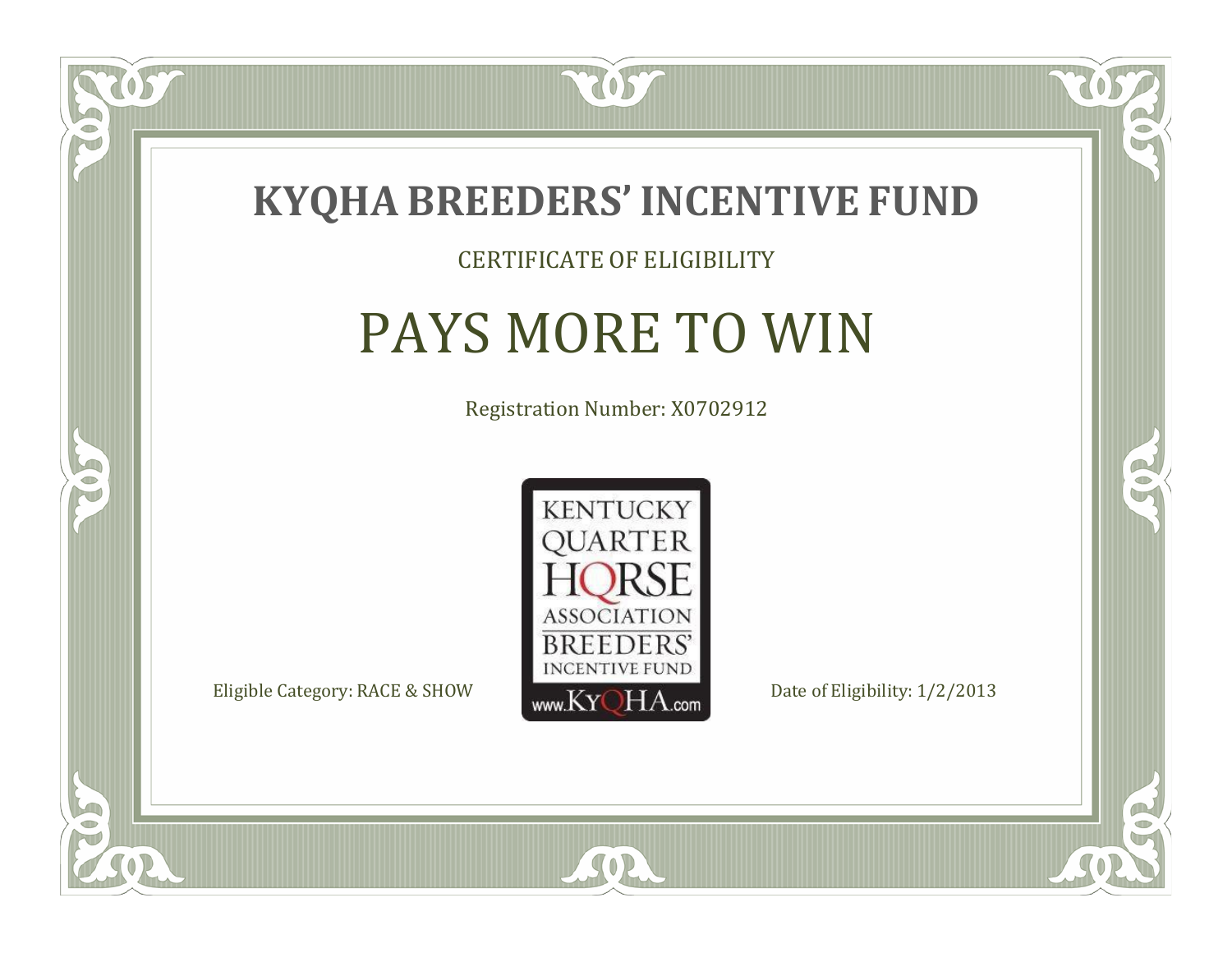

### CERTIFICATE OF ELIGIBILITY

## PEPPERMINT GOODIE

Registration Number: 5022096



SOR

RO

B

 $\Box$ N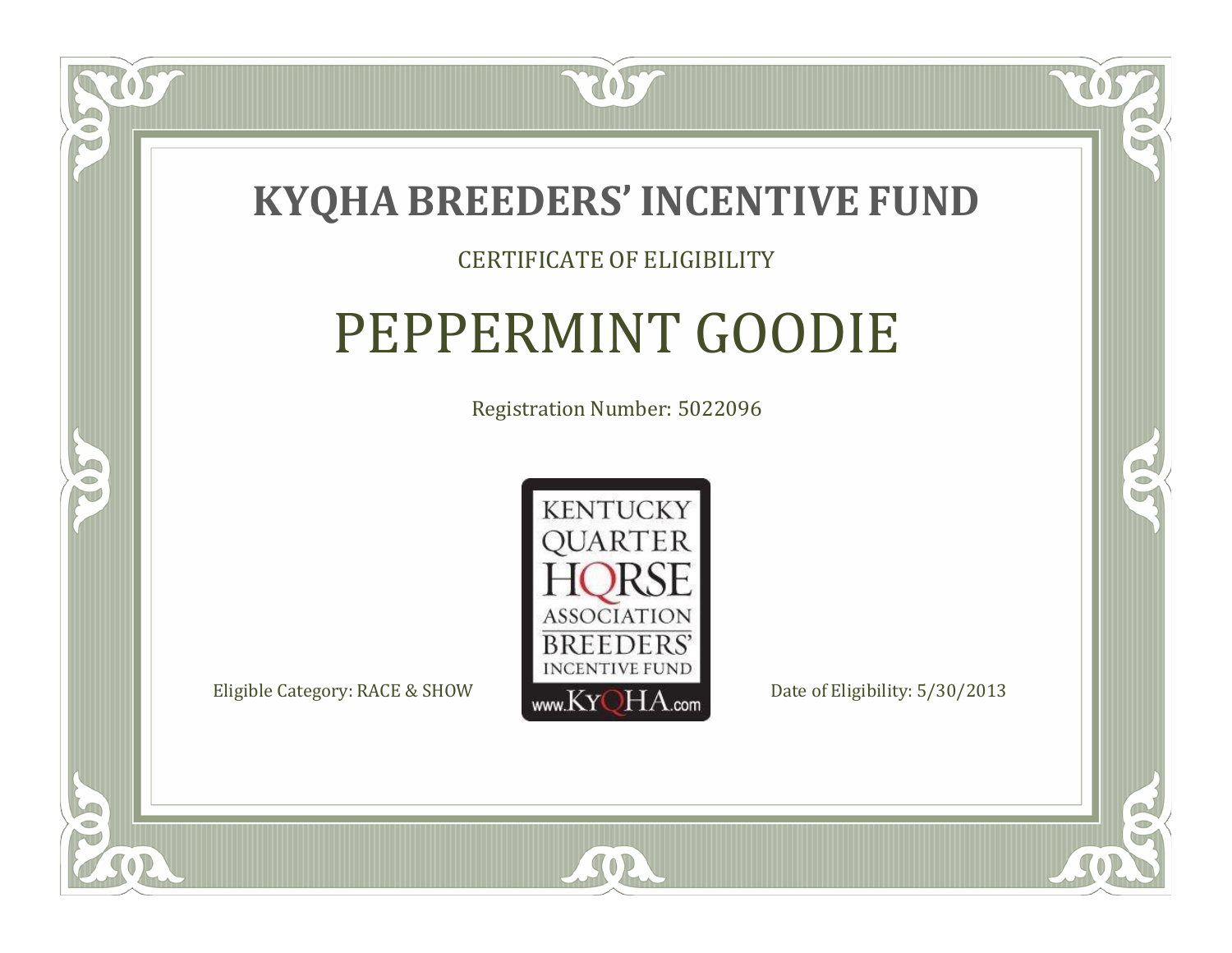

### CERTIFICATE OF ELIGIBILITY

### PLAYBOYS MISSY MAE

Registration Number: 5235634



CO.

 $\rightarrow$ 

 $\blacksquare$ N

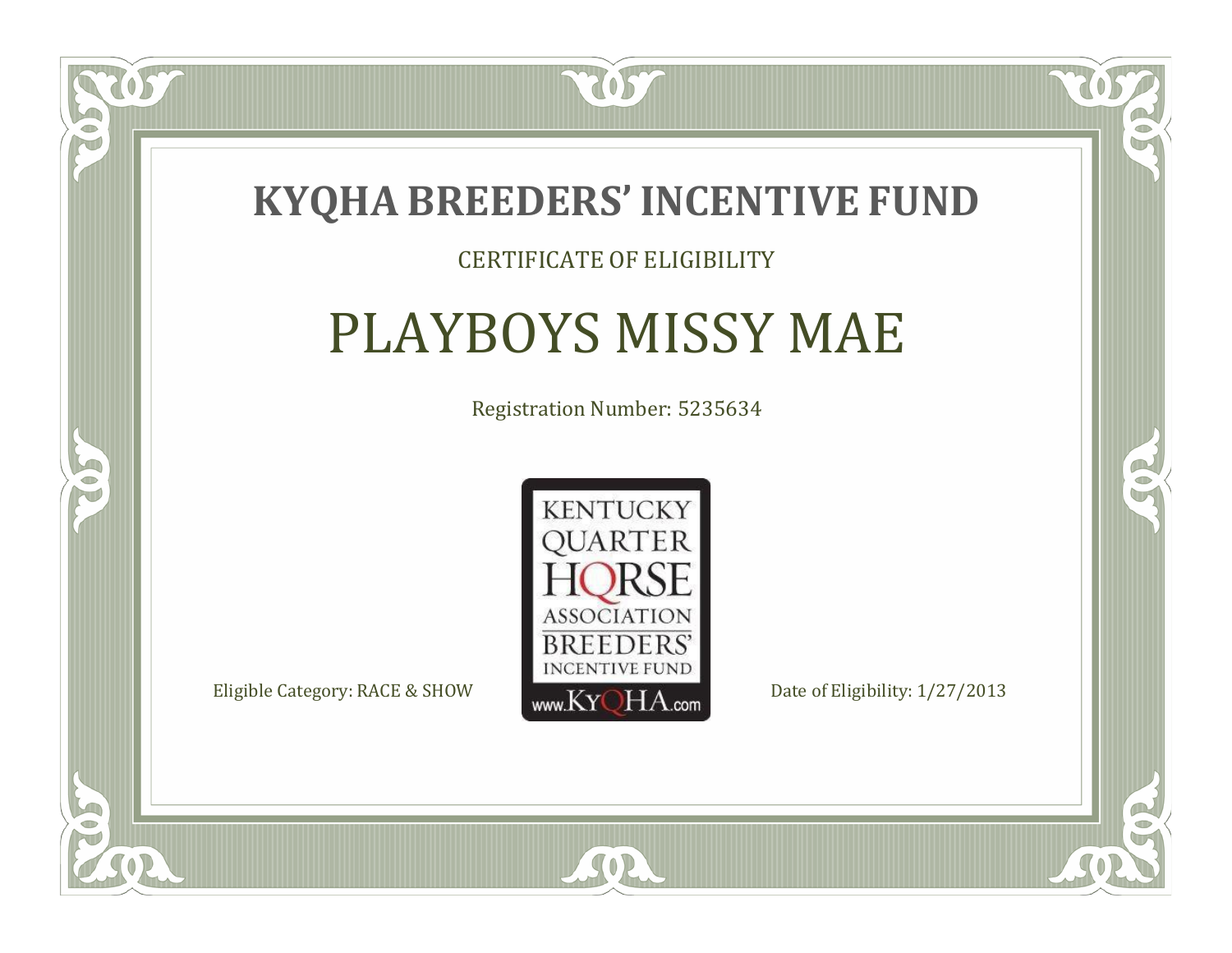

### CERTIFICATE OF ELIGIBILITY

# PLAYGIRLS DOMINATE

Registration Number: 5538751



SOR

CO.

 $\rightarrow$ 

 $\Box$ N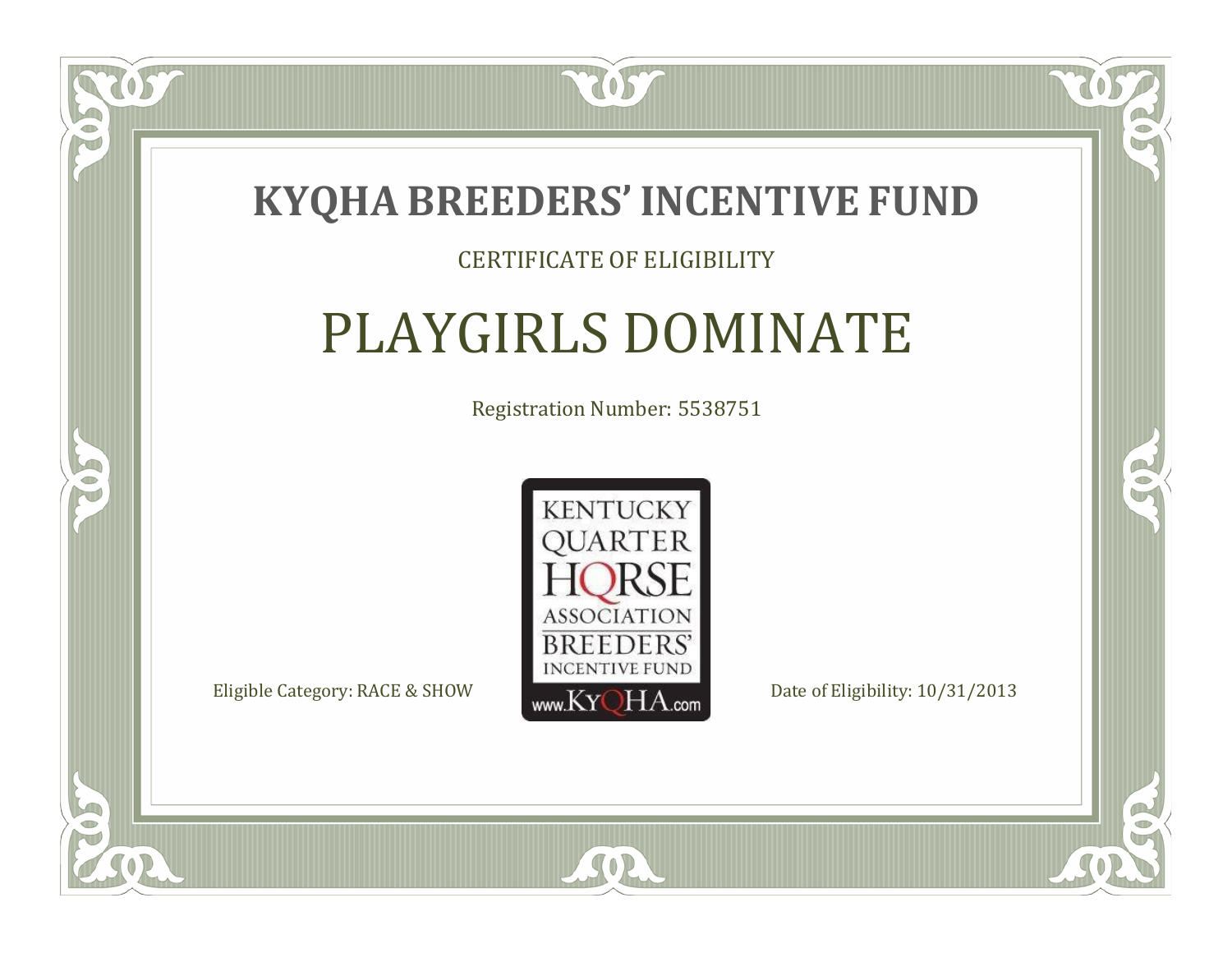

CERTIFICATE OF ELIGIBILITY

# POKEYS LEAVIN

Registration Number: 5110424



SOR

 $\mathbb{R}$ 

 $\rightarrow$ 

OST

 $\bullet$ NU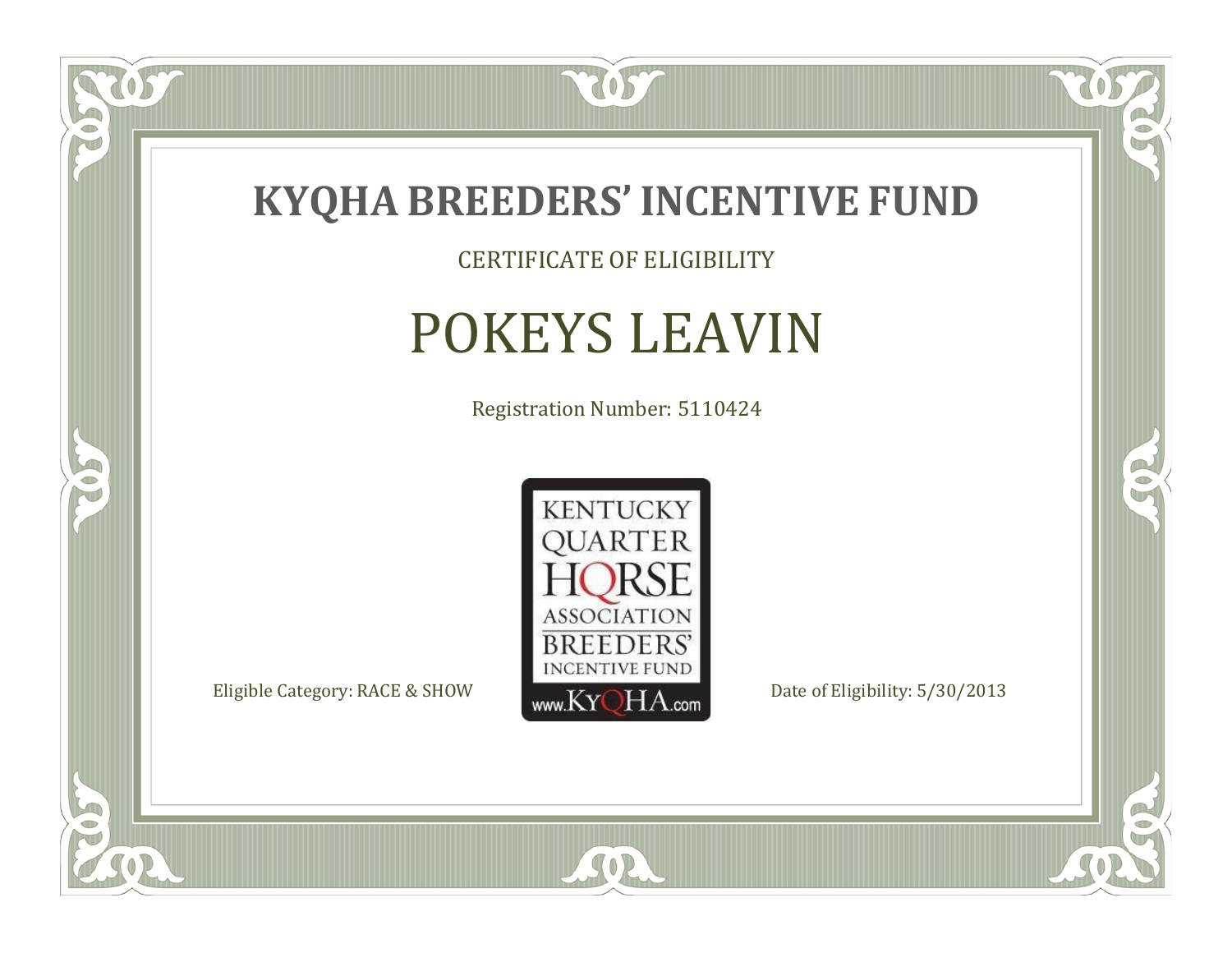

#### CERTIFICATE OF ELIGIBILITY

# POPS RAMBLIN ROSY

Registration Number: 5481435



SOR

CO.

B

 $\blacksquare$ N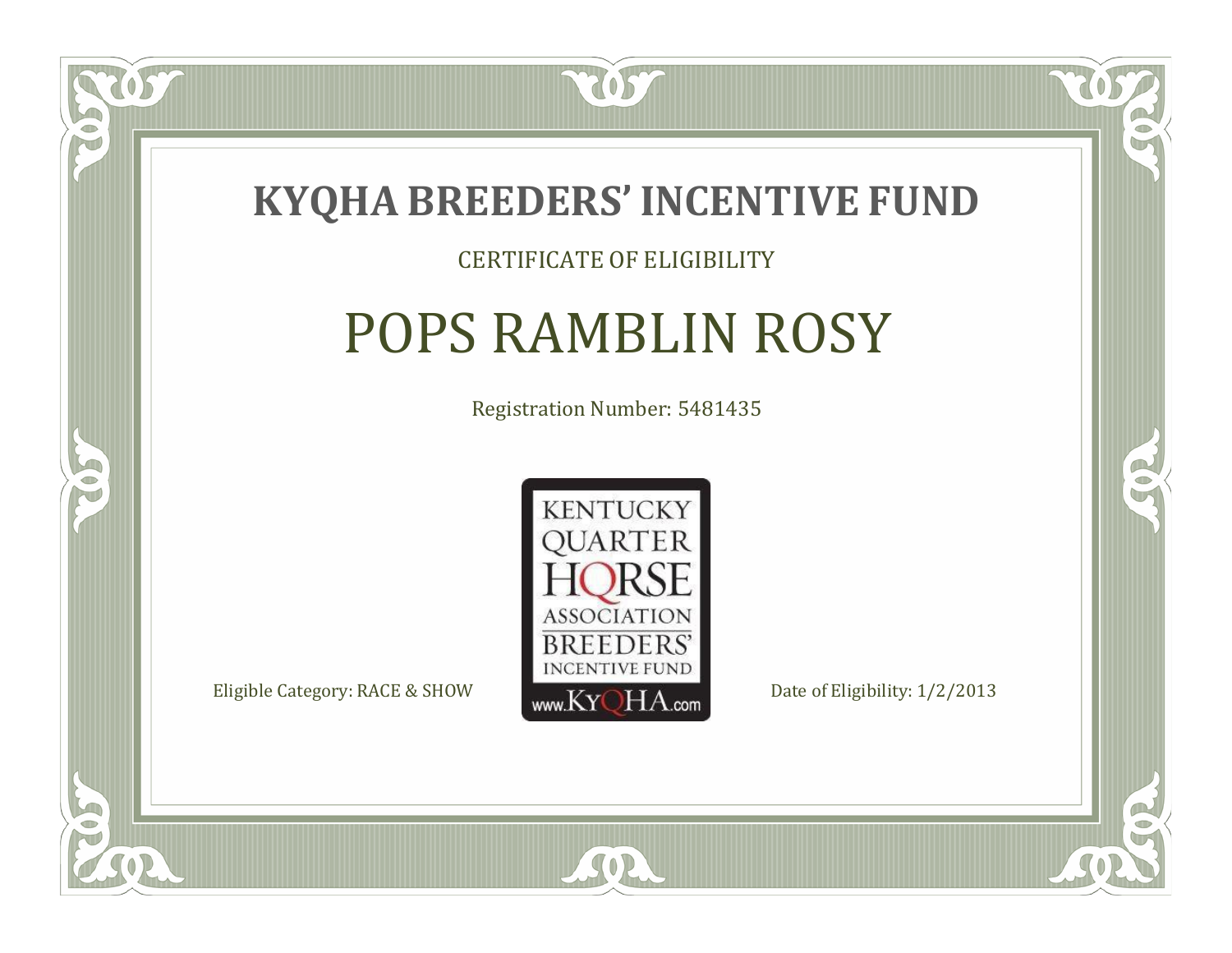

 $\overline{OS}$ 

 $\bullet$ N

5

CERTIFICATE OF ELIGIBILITY

# POPSARAZZI

Registration Number: 5540953



SOR

 $\mathbb{R}$ 

 $\mathbb{R}^2$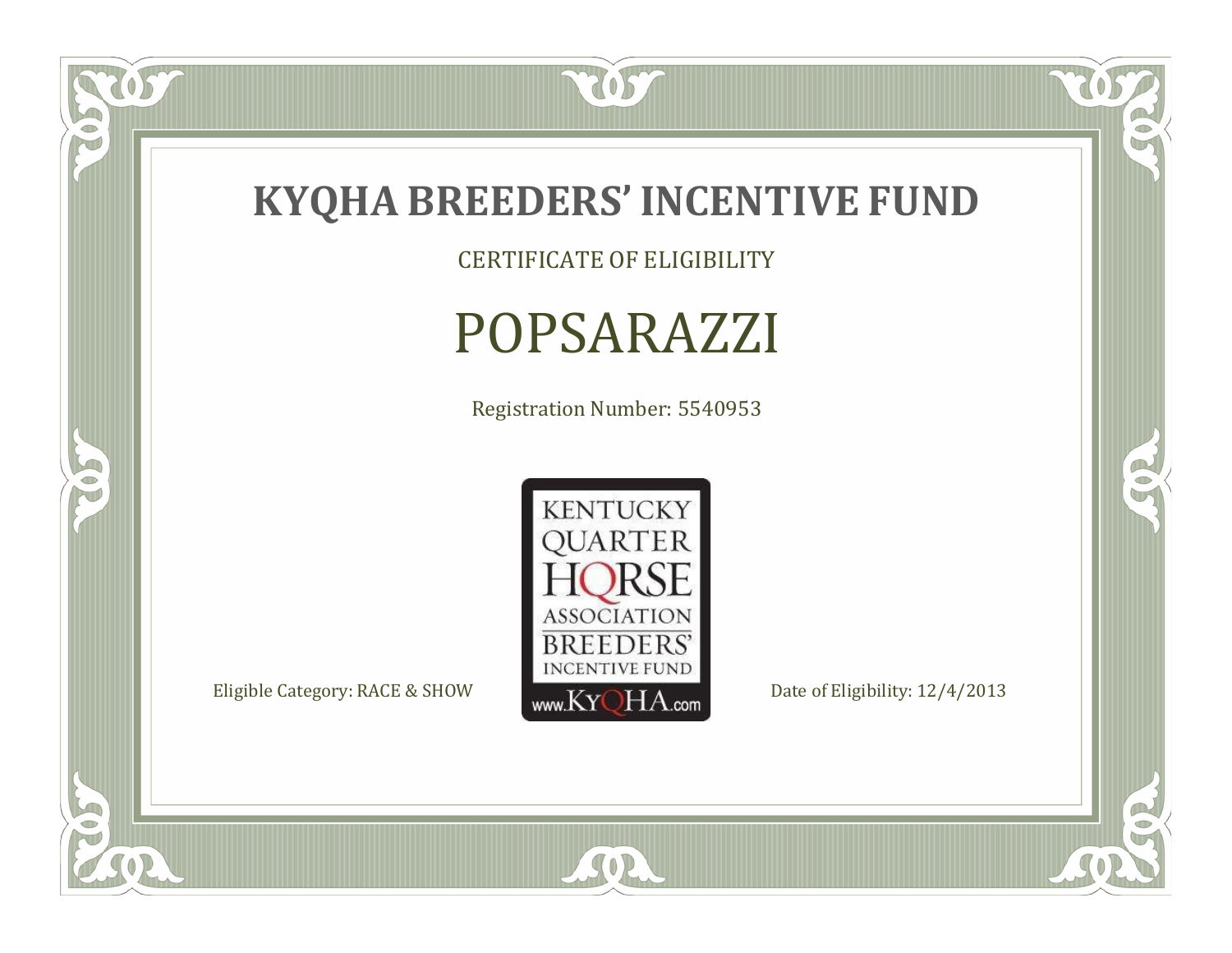

#### CERTIFICATE OF ELIGIBILITY

## POSITIVELY CERTAIN

Registration Number: 5513095



 $SO2$ 

CO.

 $\rightarrow$ 

 $\Box$ N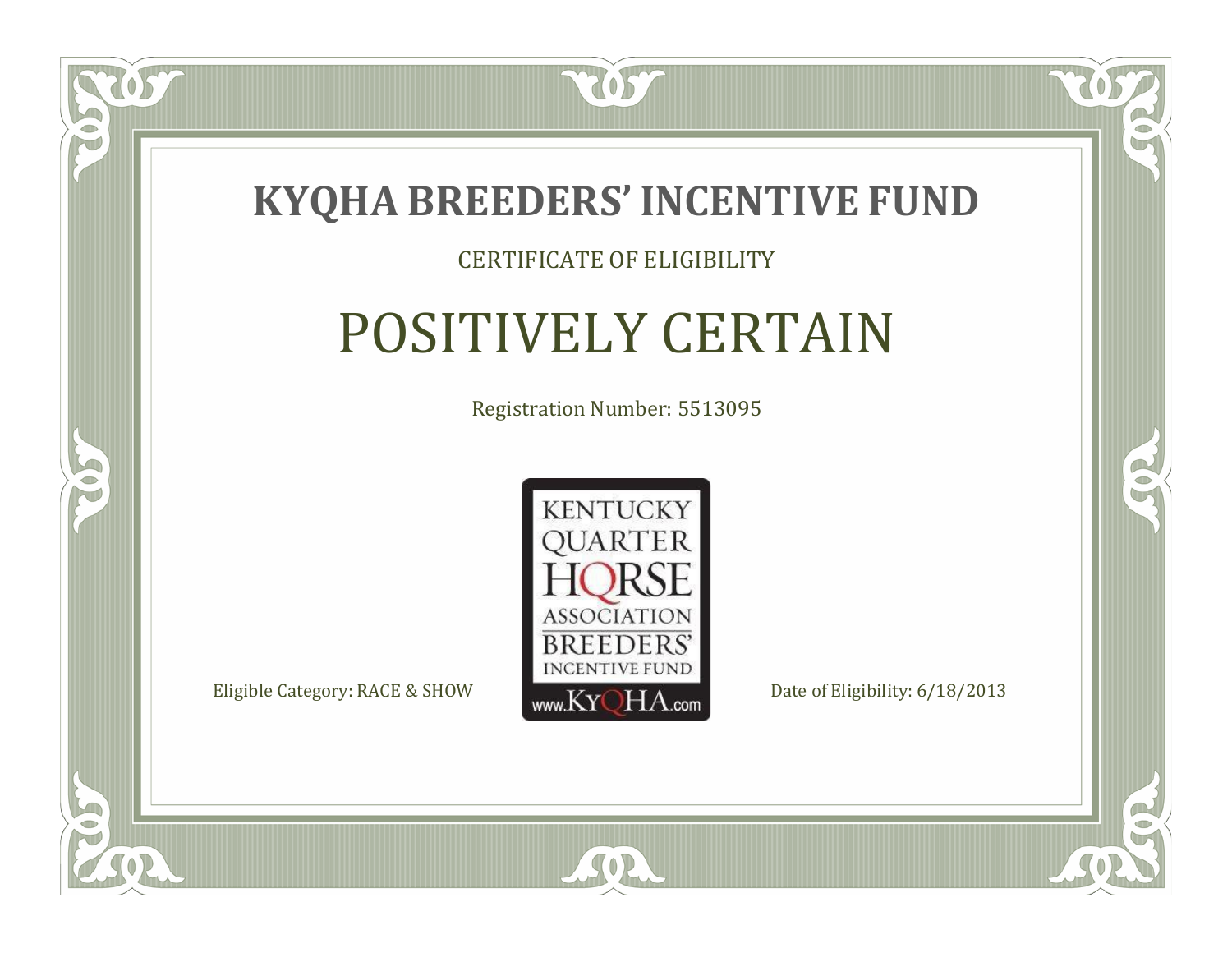

#### CERTIFICATE OF ELIGIBILITY

# PURSUIT OF LOOT

Registration Number: 5529107



SOR

CO.

 $\rightarrow$ 

US

 $\Box$ NU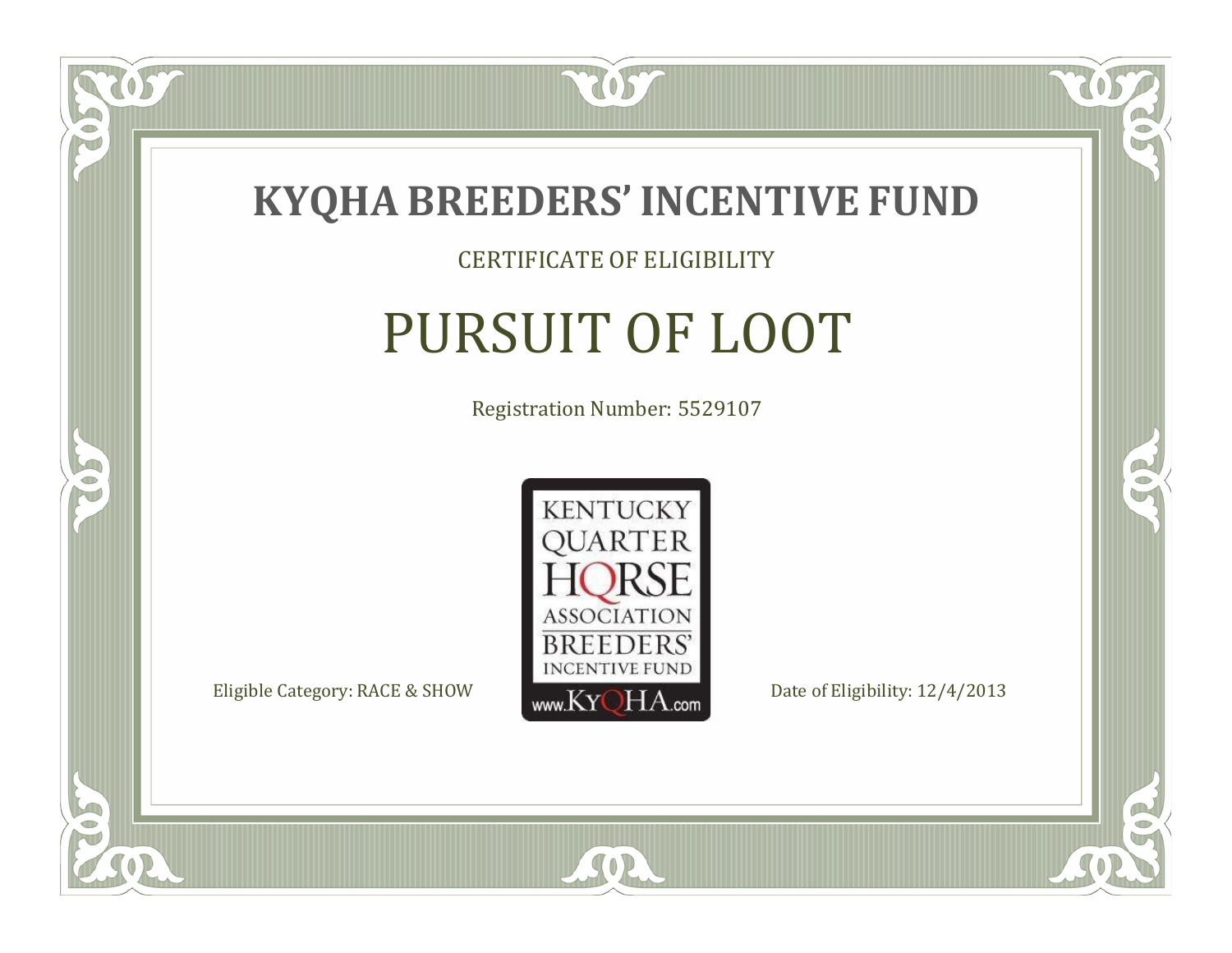

#### CERTIFICATE OF ELIGIBILITY

# RAGTIME COUNTRY

Registration Number: 5095579



CO.

 $\rightarrow$ 

 $\Box$ N

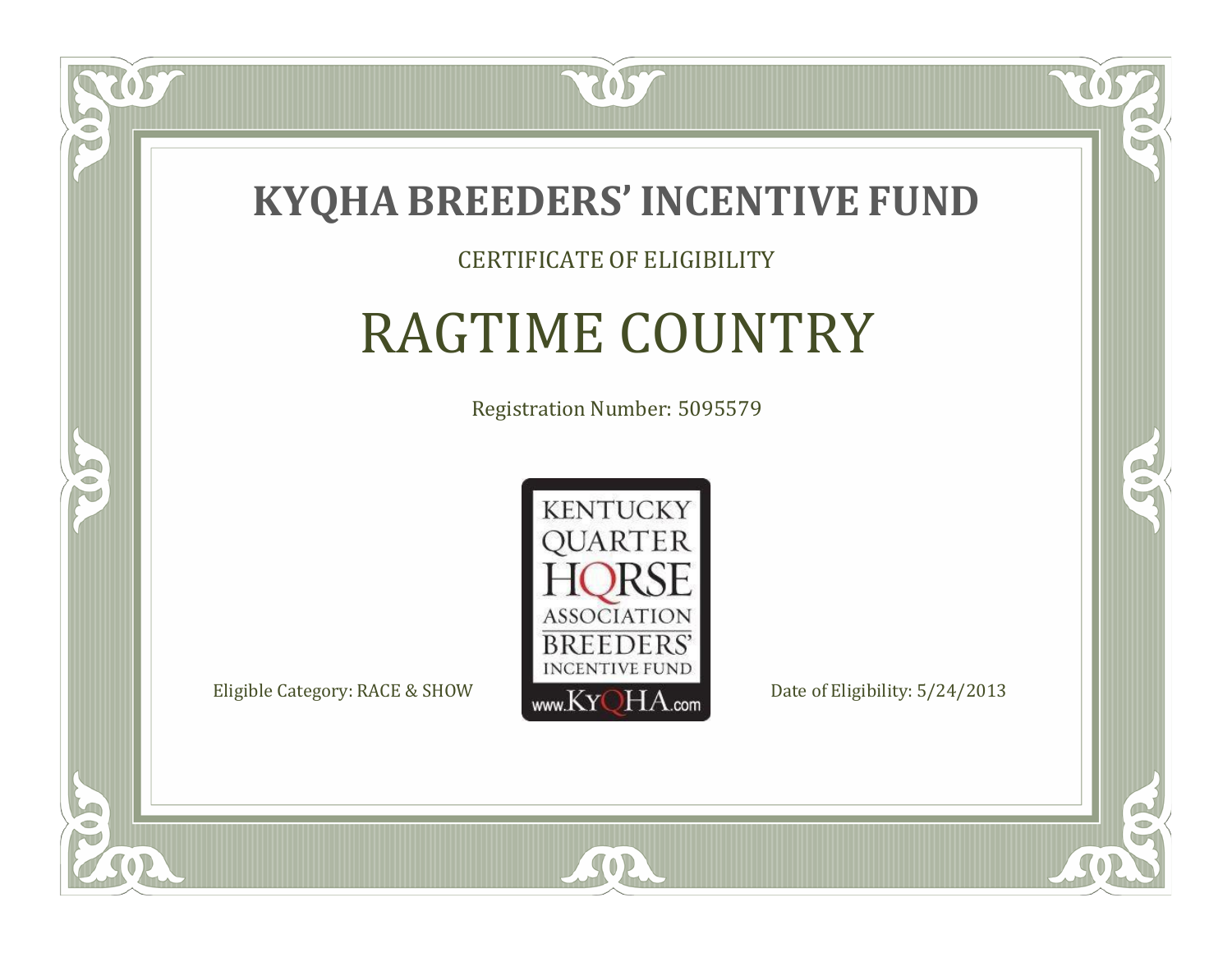

CERTIFICATE OF ELIGIBILITY

# RAZOR TUF

Registration Number: 5537853



SOR

 $\mathbb{R}$ 

 $\mathbb{R}^2$ 

 $\overline{OS}$ 

 $\bullet$ N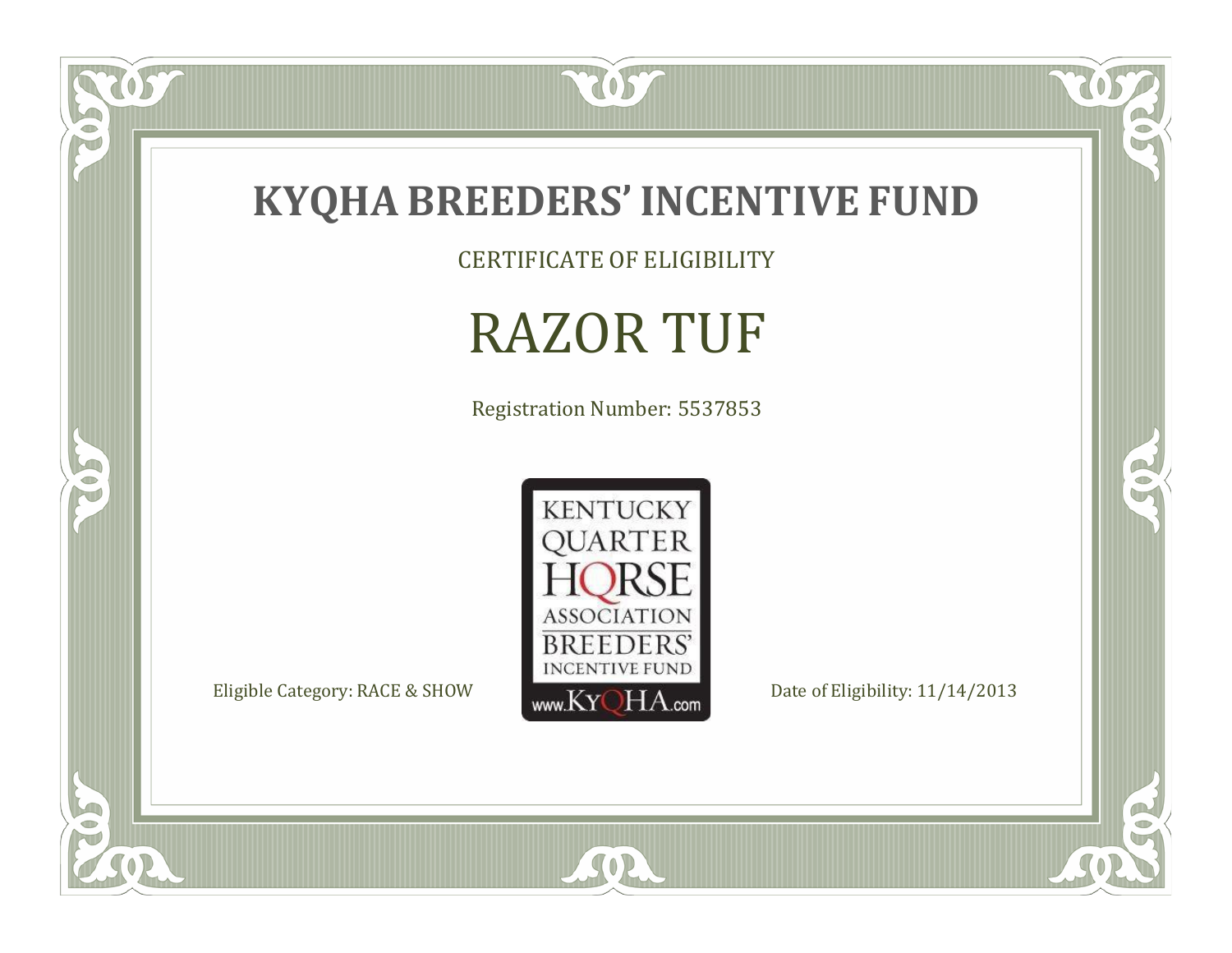

CERTIFICATE OF ELIGIBILITY

# RED 57

Registration Number: 5480094



SOR

OST

FO

5

 $\mathbb{R}$ 

 $\mathbb{R}^2$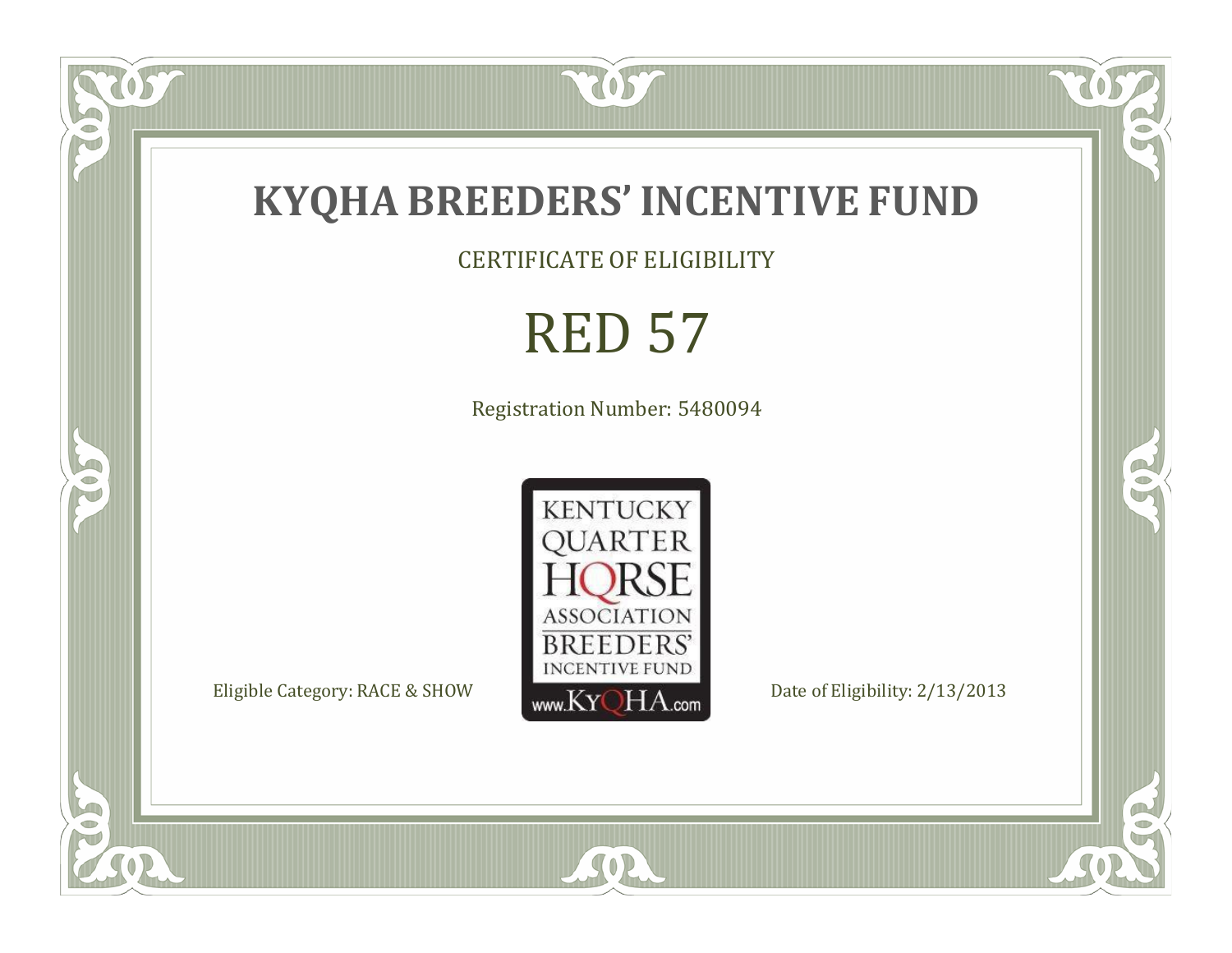

tos

 $\bullet$ N

5

CERTIFICATE OF ELIGIBILITY

# REDNECK RIO

Registration Number: 5542694



SOR

 $\mathbb{R}$ 

 $\mathbb{R}^2$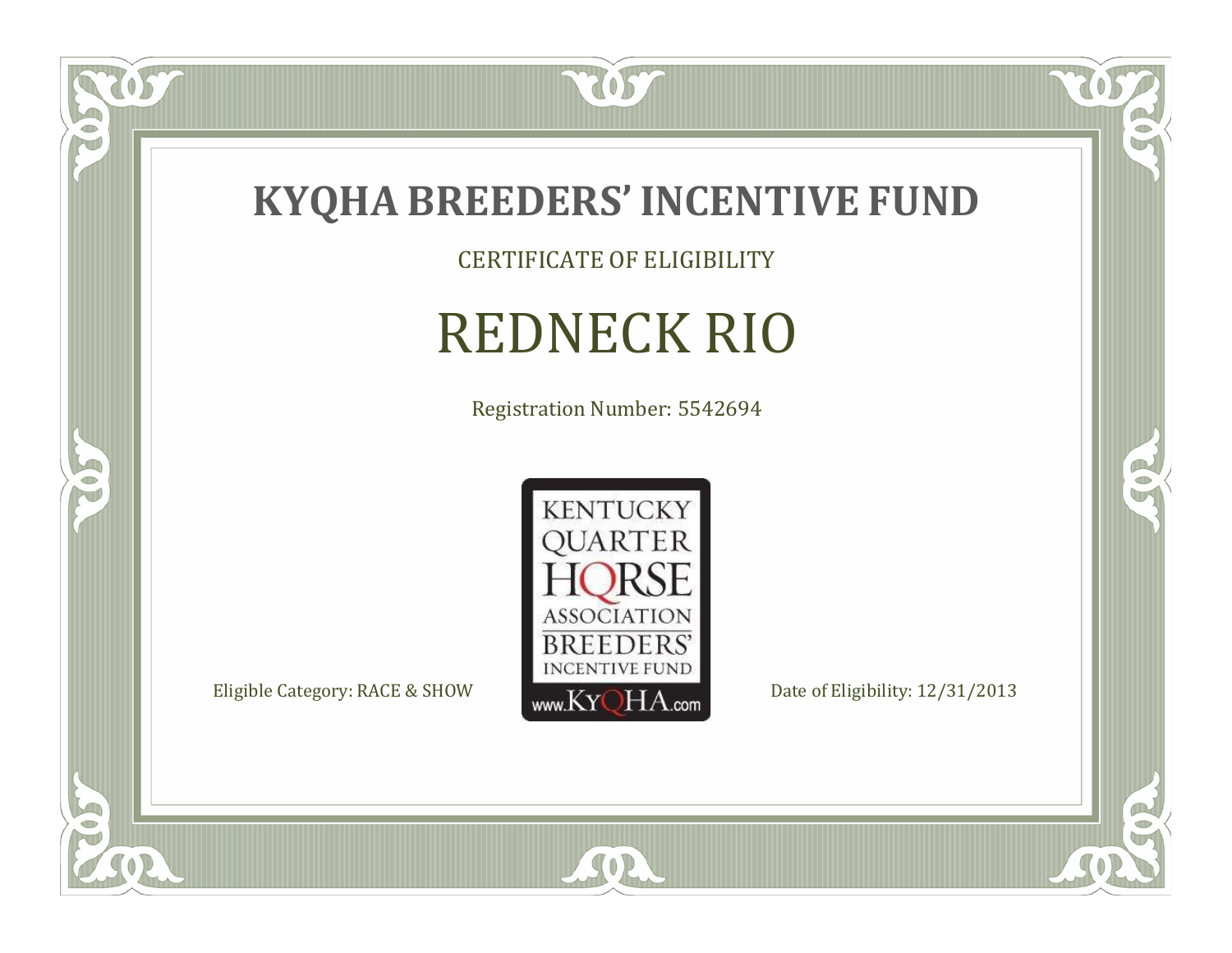### **KYQHA BREEDERS'INCENTIVE FUND**

7057

#### CERTIFICATE OF ELIGIBILITY

# REDNECKS LIGHTIN GAL

Registration Number: 5488230



SOR

CO.

 $\rightarrow$ 

 $\blacksquare$ N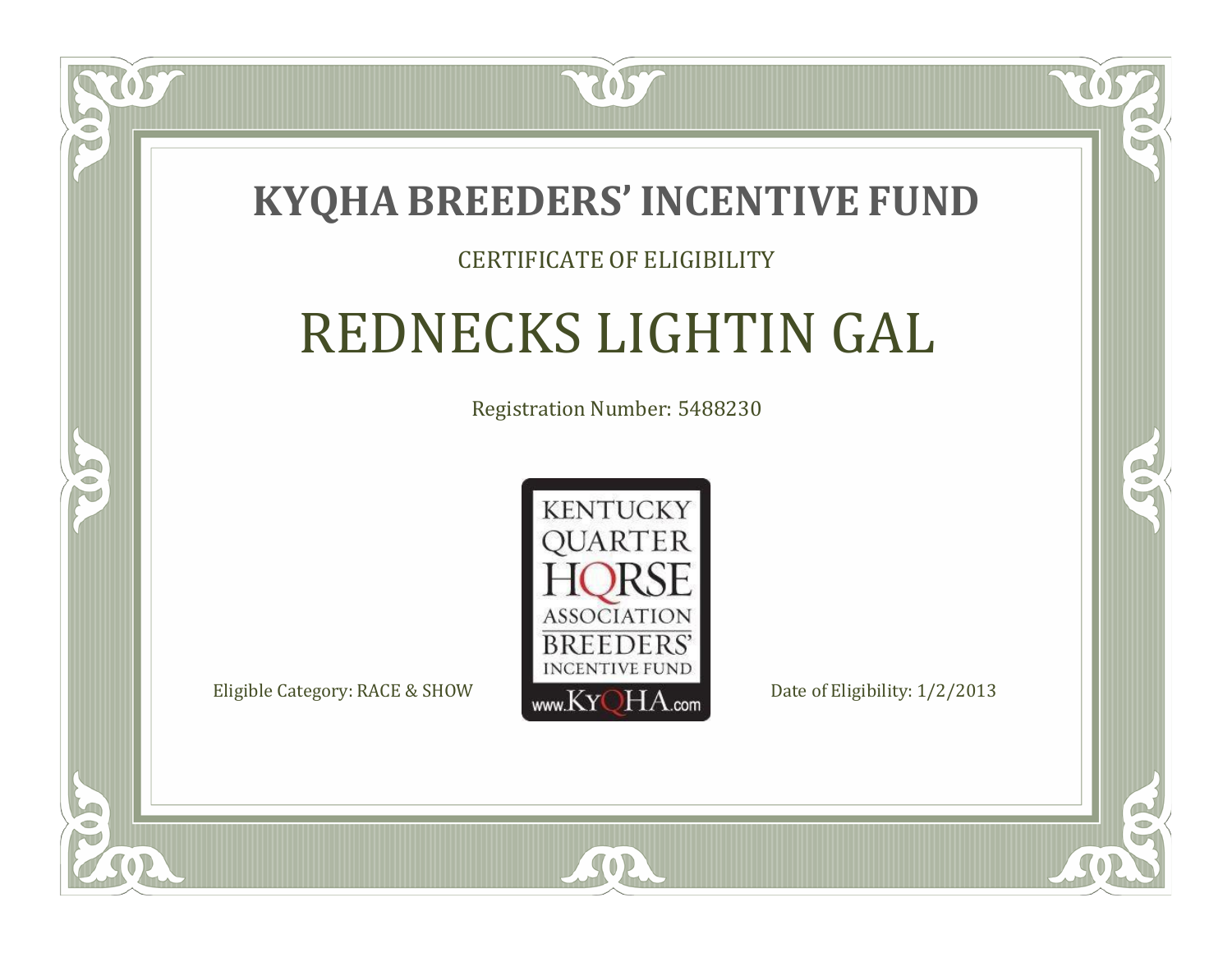

#### CERTIFICATE OF ELIGIBILITY

## RENES JET WRANGLER

Registration Number: 4552670



 $SO<sub>2</sub>$ 

RO

CO.

 $\Box$ N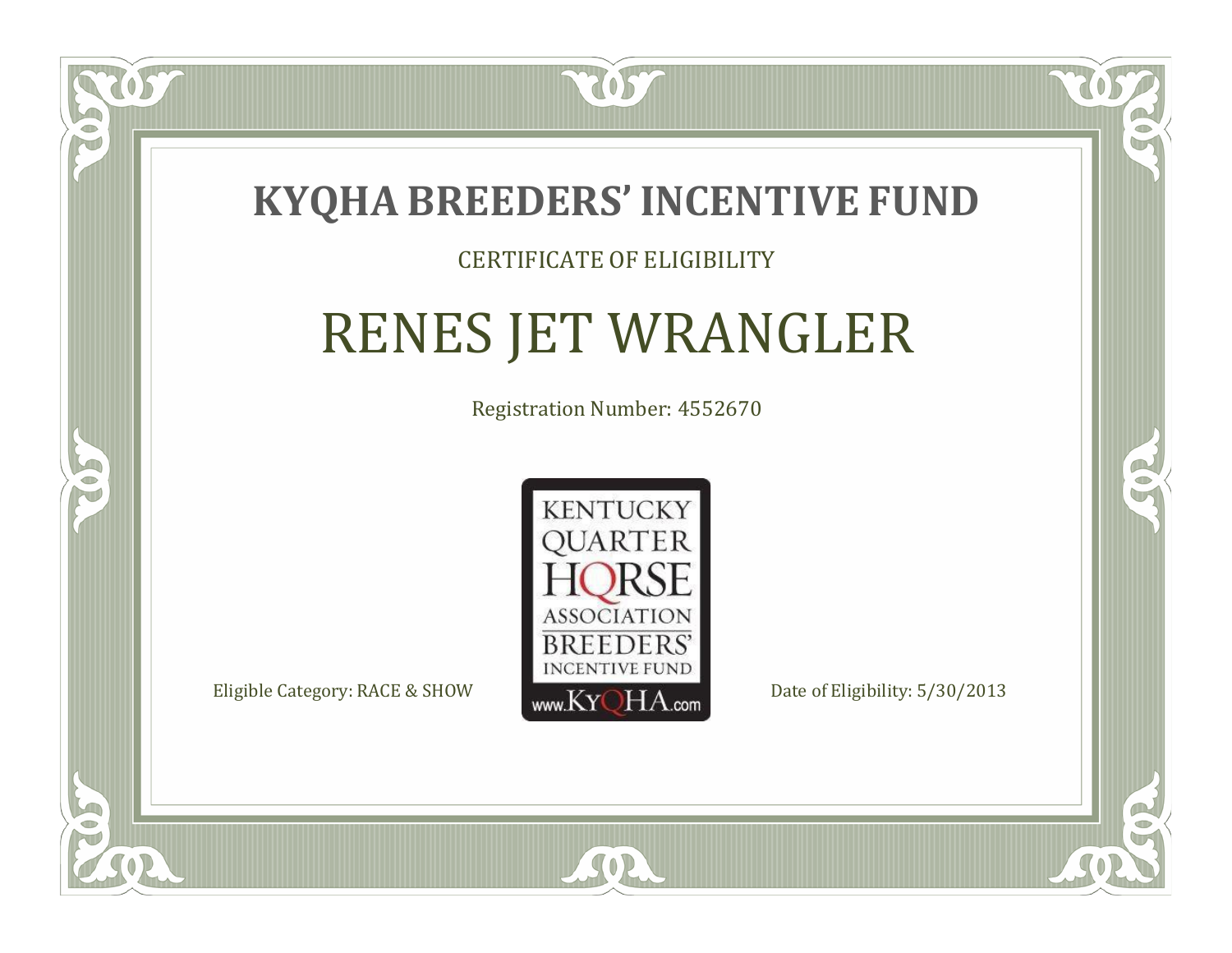

#### CERTIFICATE OF ELIGIBILITY

## ROCKIN AND WRAPPIN

Registration Number: 5480578



SOR

CO.

 $\rightarrow$ 

 $\blacksquare$ N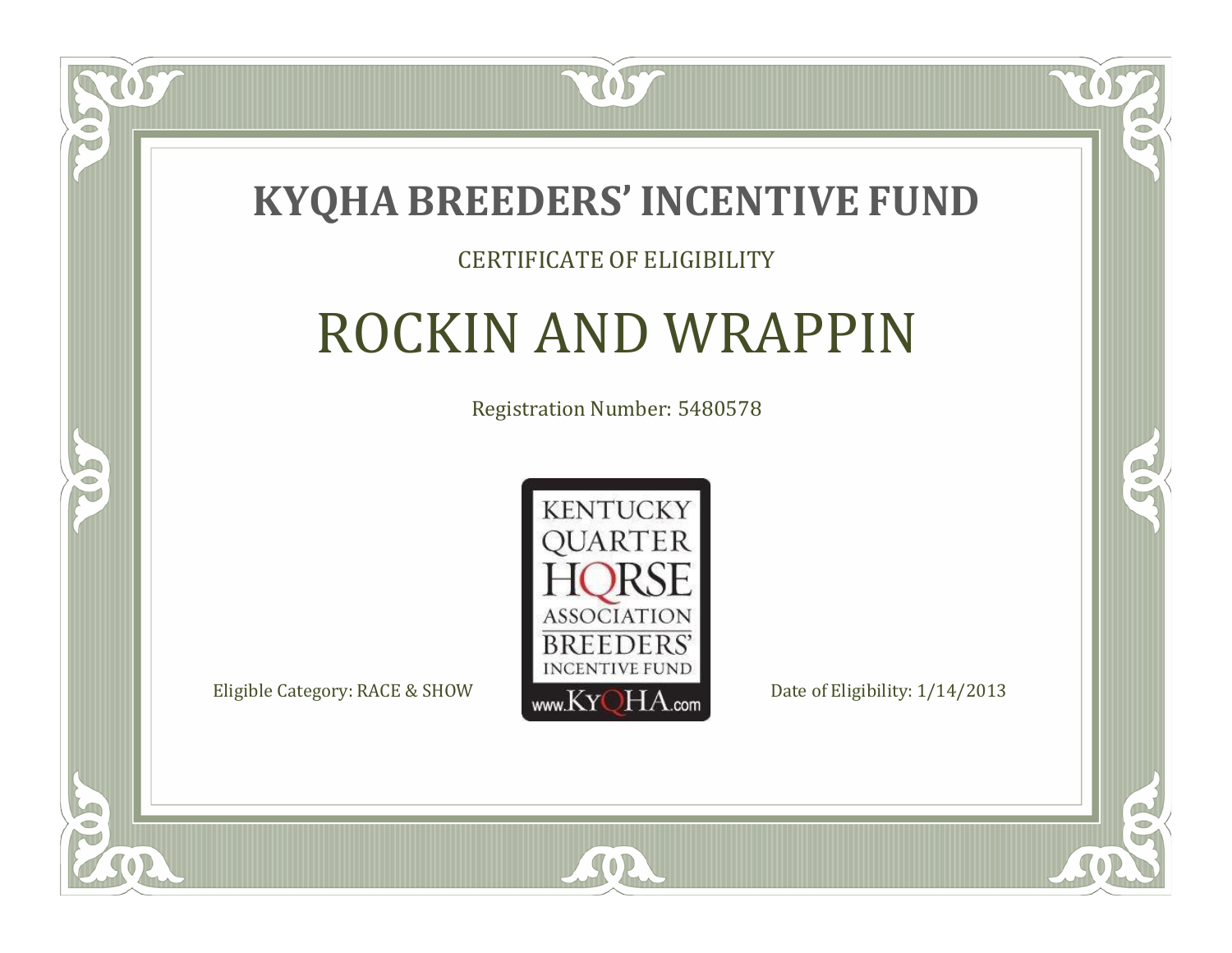

CERTIFICATE OF ELIGIBILITY

# ROCKIN RONAS

Registration Number: 5386901



SOR

 $\mathbb{R}$ 

 $\rightarrow$ 

057

 $\bullet$ NU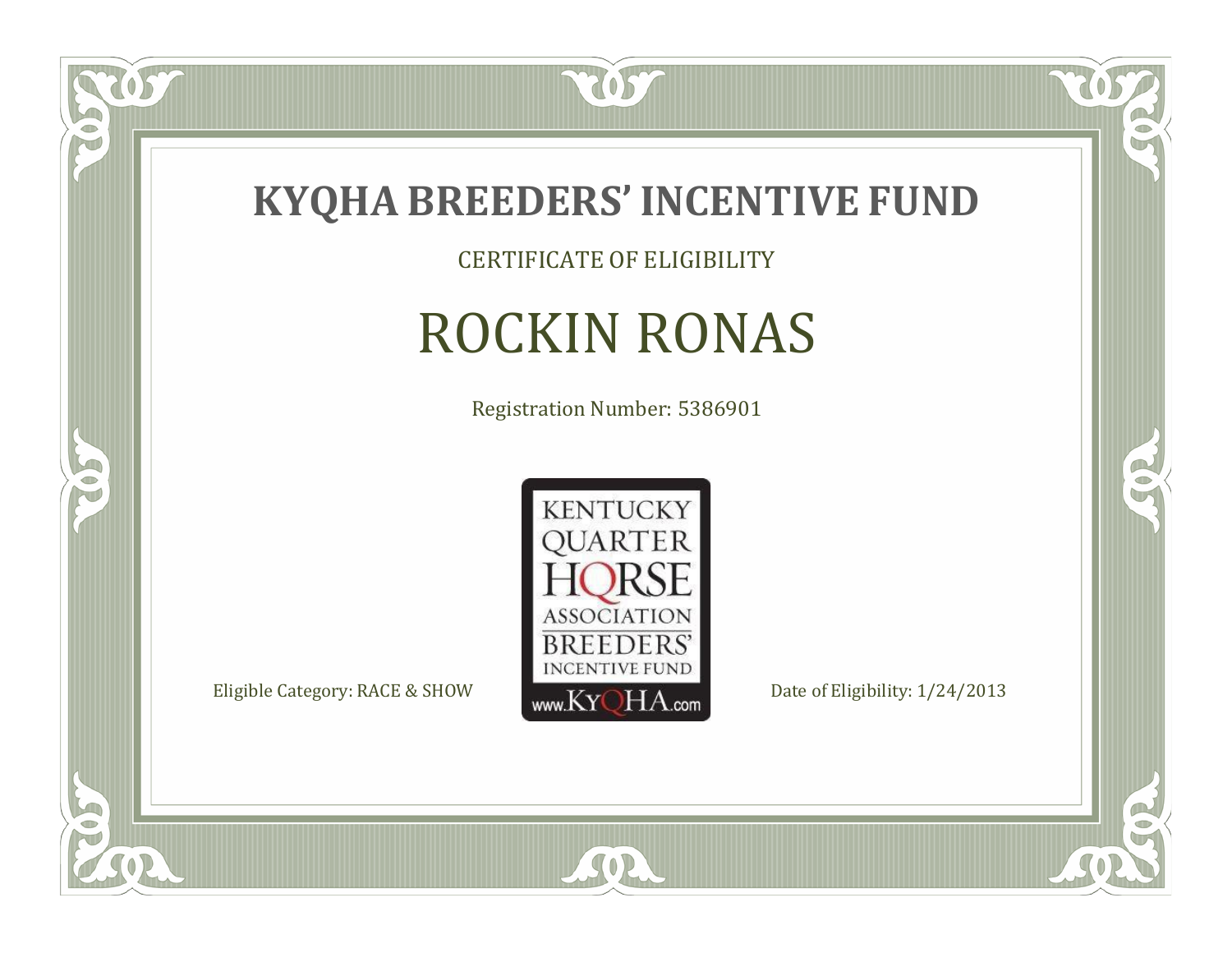

CERTIFICATE OF ELIGIBILITY

# RONAS DUN IT

Registration Number: 5475597



SOR

 $\mathbb{R}$ 

CO.

 $\overline{OS}$ 

 $\bullet$ N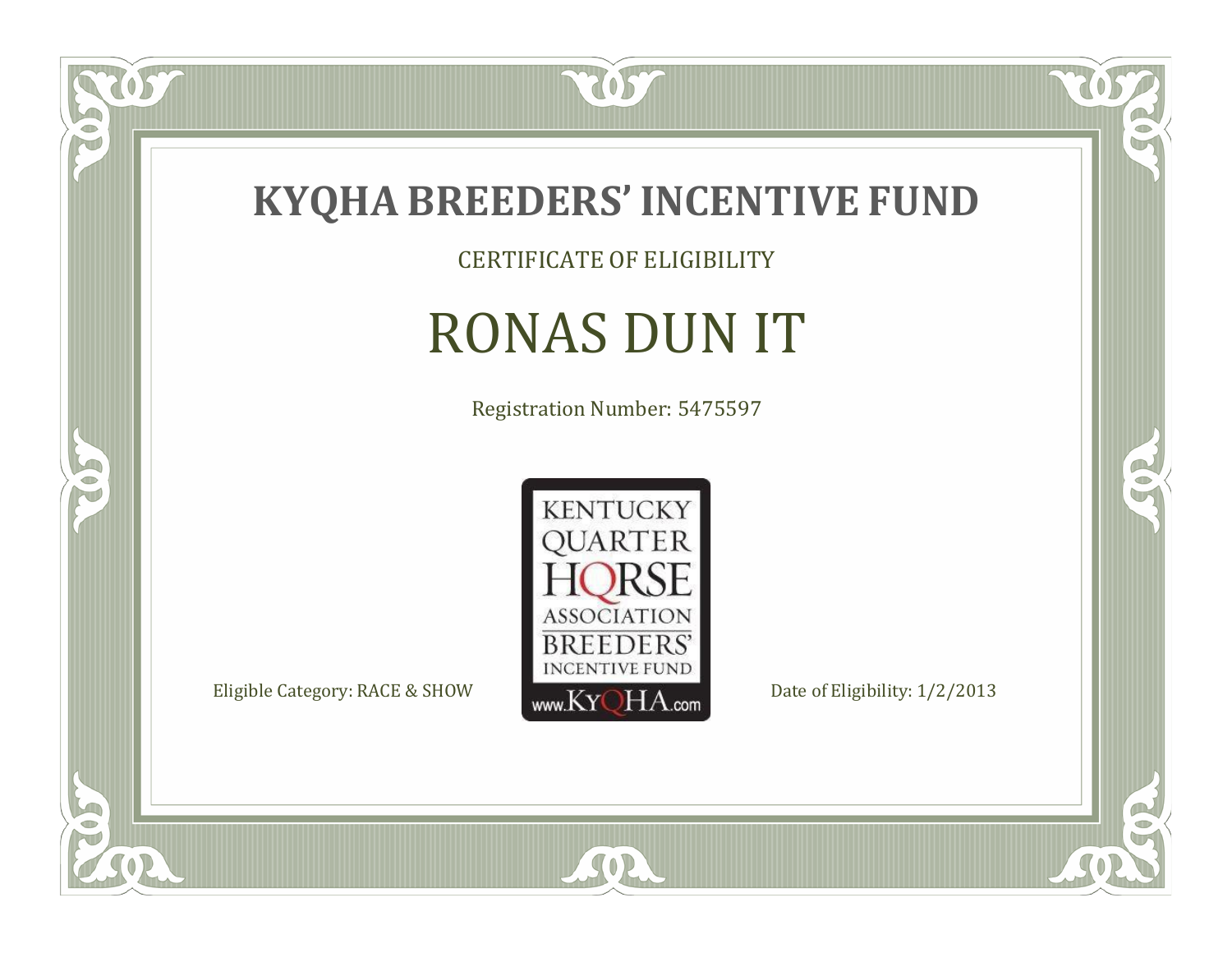

#### CERTIFICATE OF ELIGIBILITY

# ROSES FOR RAGTIME

Registration Number: 5104817



SOR

RO

CO.

 $\Box$ N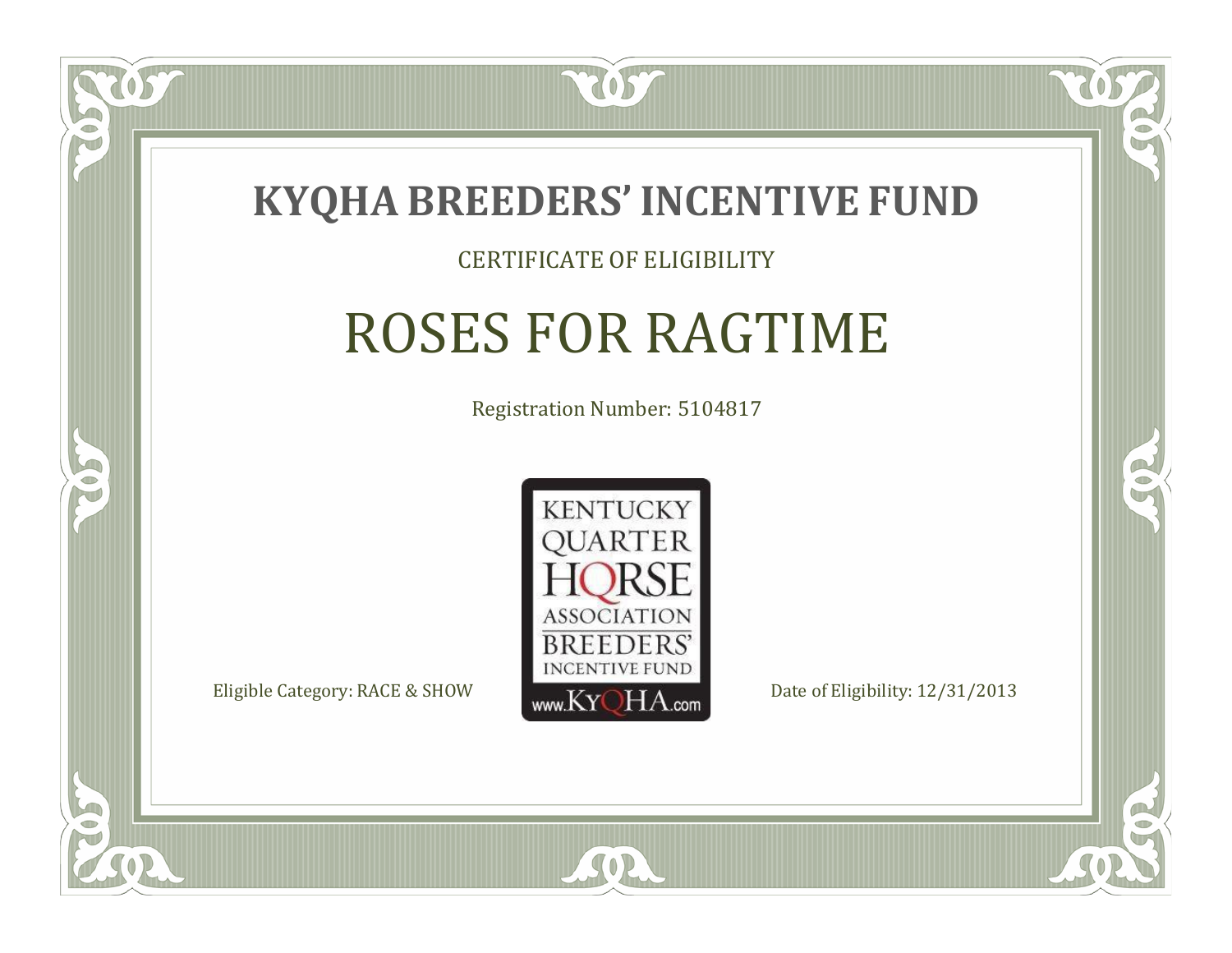

#### CERTIFICATE OF ELIGIBILITY

### RUBY RED CHARDONNAY

Registration Number: 5475566



SOR

CO.

 $\rightarrow$ 

 $\blacksquare$ N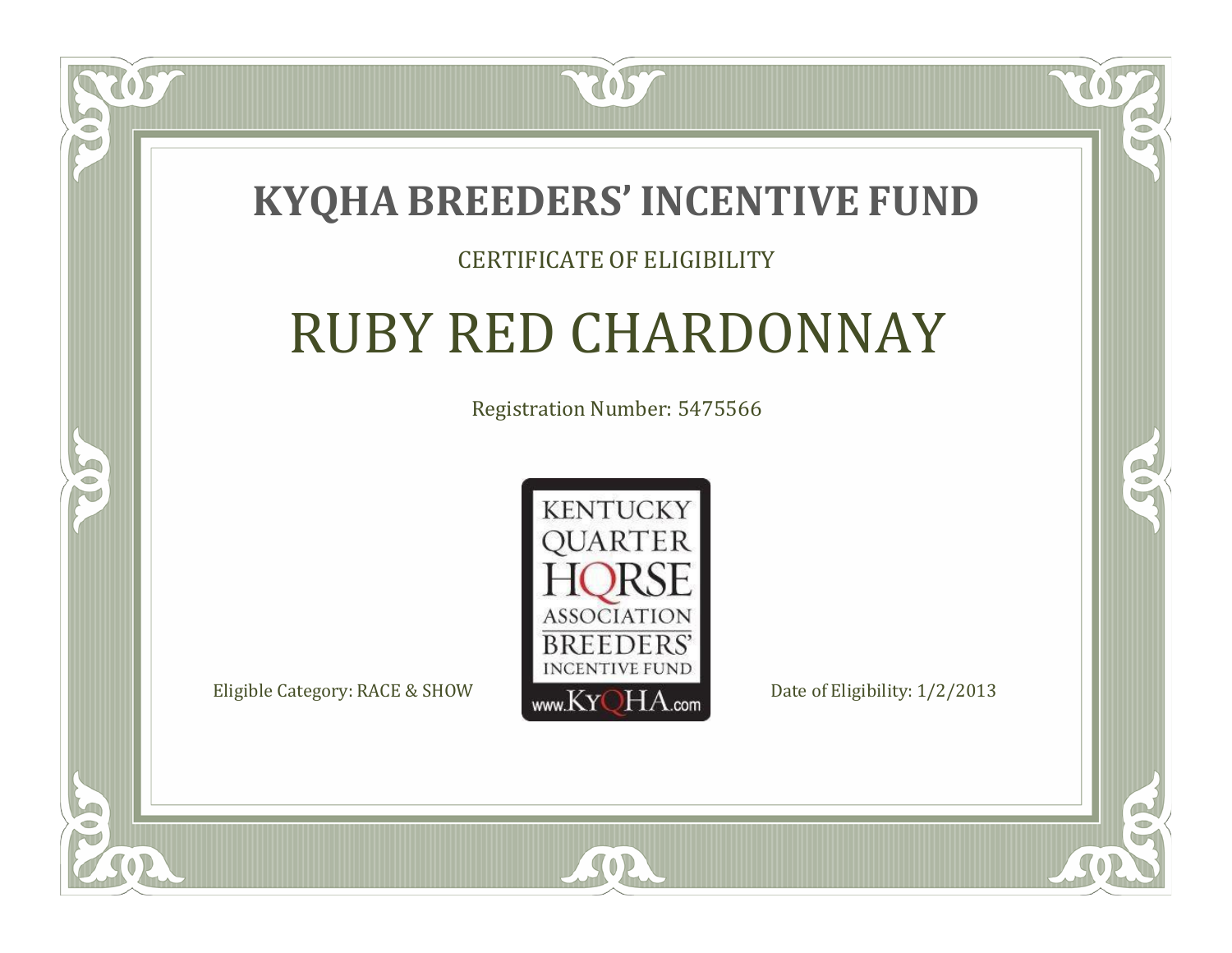

#### CERTIFICATE OF ELIGIBILITY

# SHAWNE JETS BAYOU

Registration Number: 4859078



 $SO<sub>2</sub>$ 

 $\Box$ N

S

RO

CO.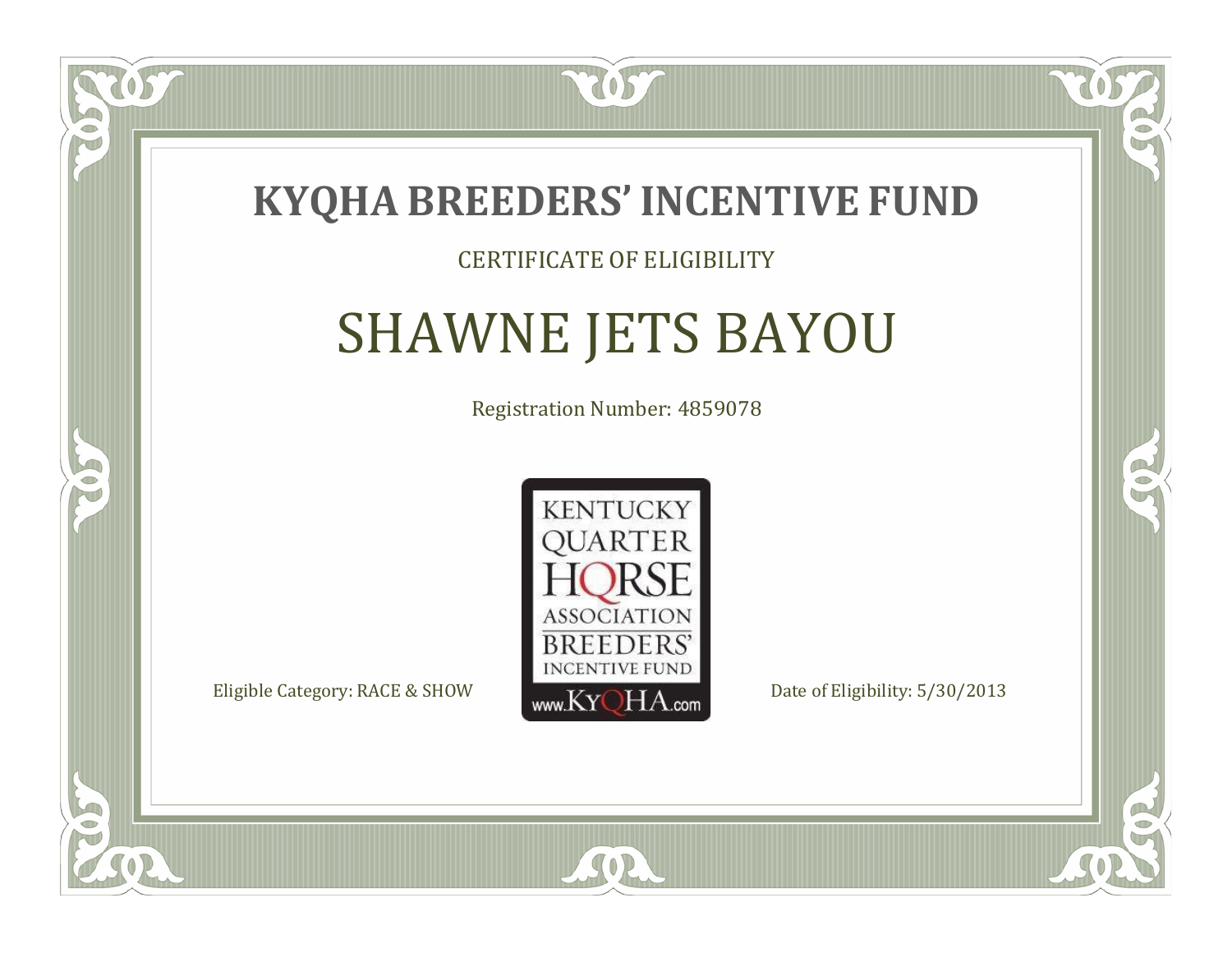

#### CERTIFICATE OF ELIGIBILITY

## SHE DRESSES TO WIN

Registration Number: 5493235



SOR

CO.

B

 $\blacksquare$ N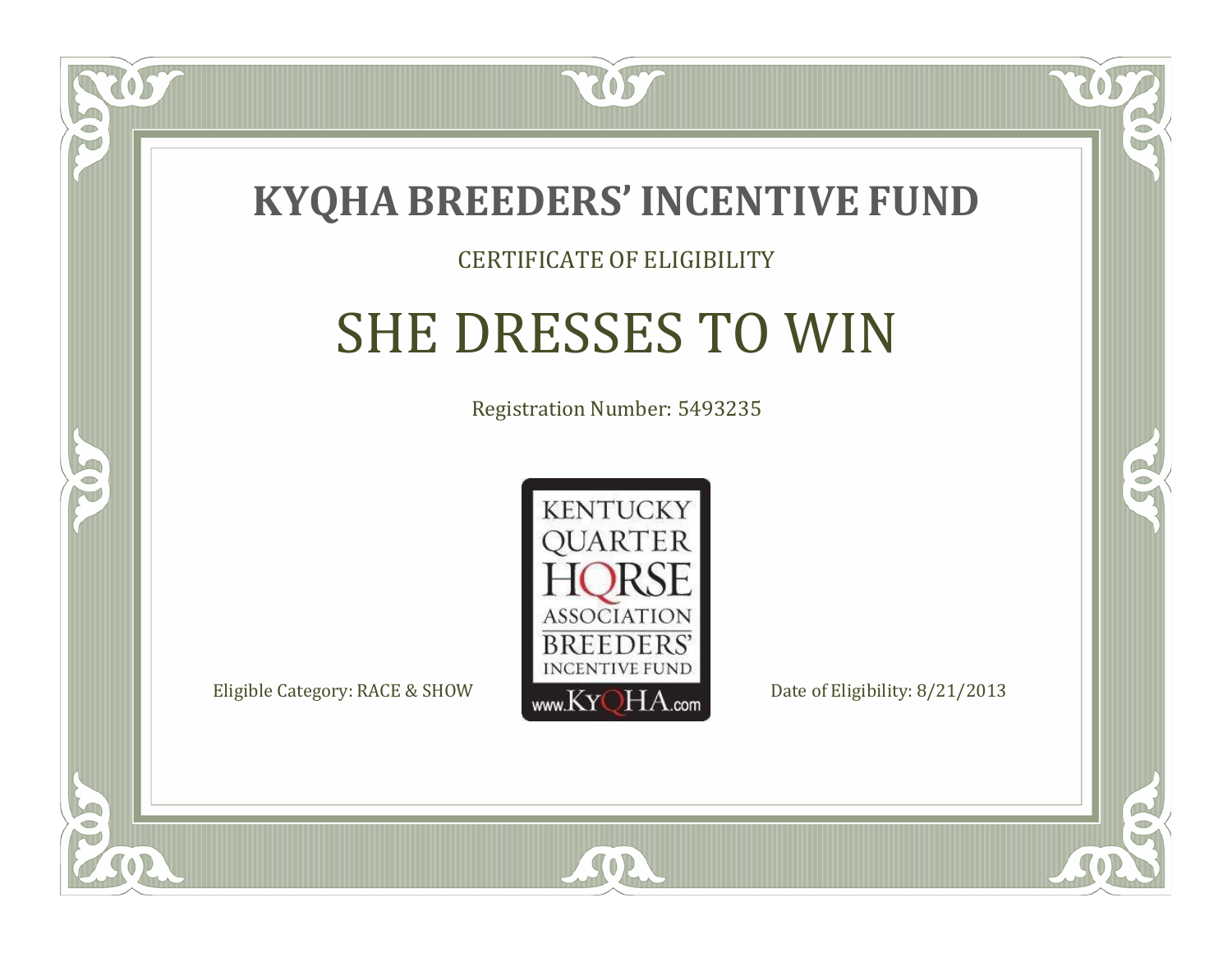

CERTIFICATE OF ELIGIBILITY

## SHEZ SO FINE

Registration Number: 5142879



SOR

CO.

 $\rightarrow$ 

057

 $\bullet$ N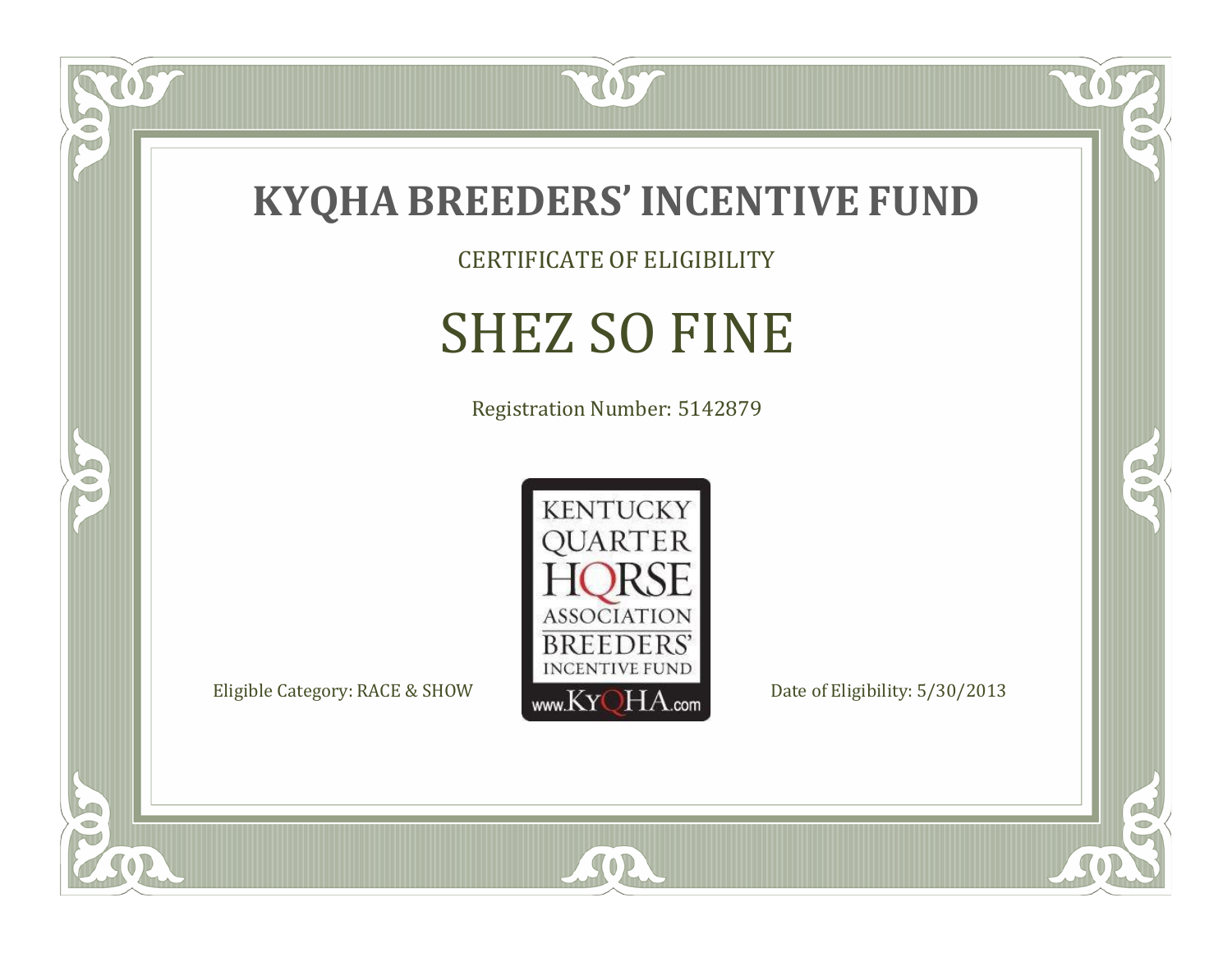

CERTIFICATE OF ELIGIBILITY

## SHEZA RONAS

Registration Number: 5242405



SOR

 $\mathbb{R}$ 

 $\mathbb{R}^2$ 

057

 $\bullet$ N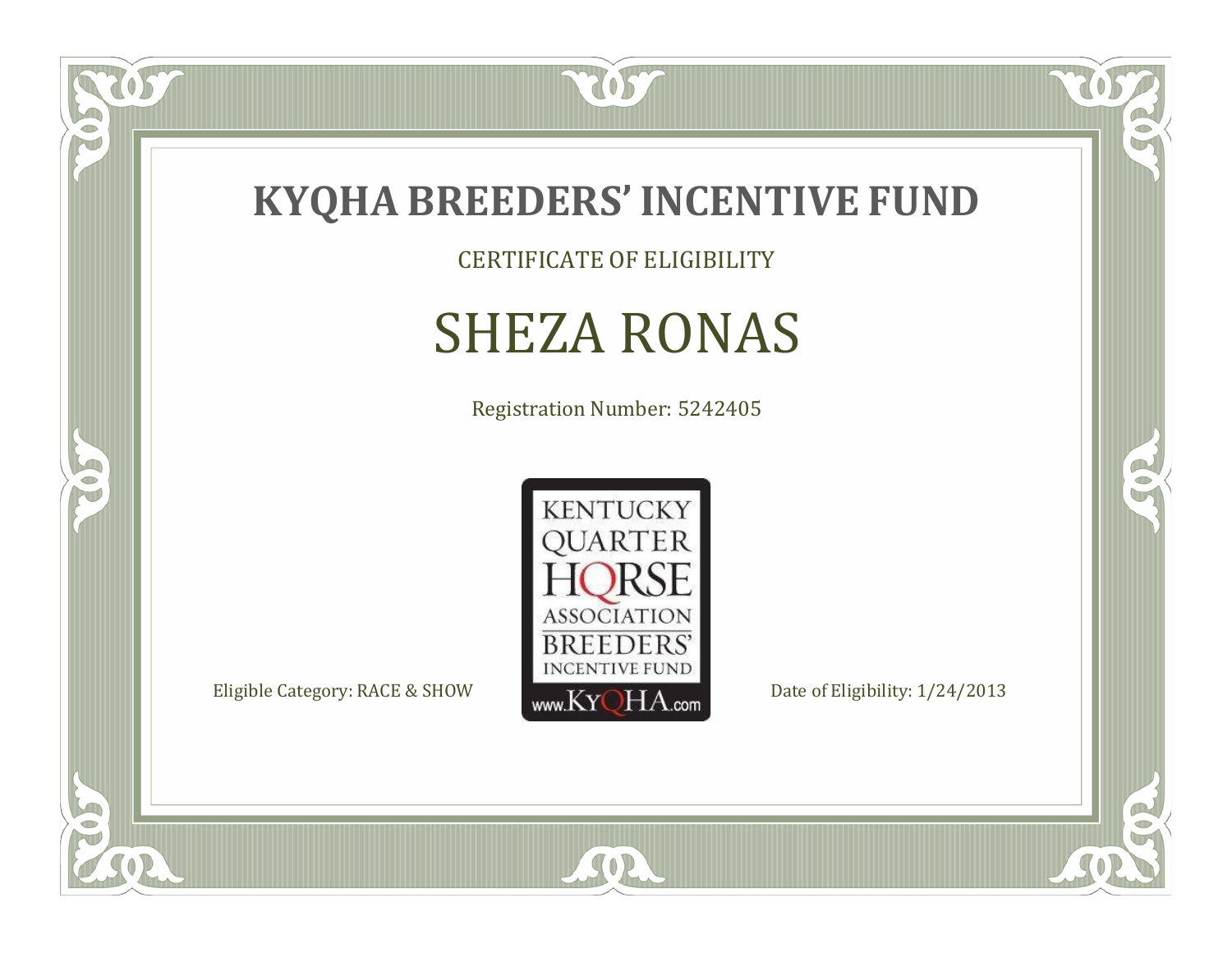

CERTIFICATE OF ELIGIBILITY

# SHINNIN THE JAG

Registration Number: 5356308



 $SO<sub>2</sub>$ 

RO

CO.

 $\Box$ N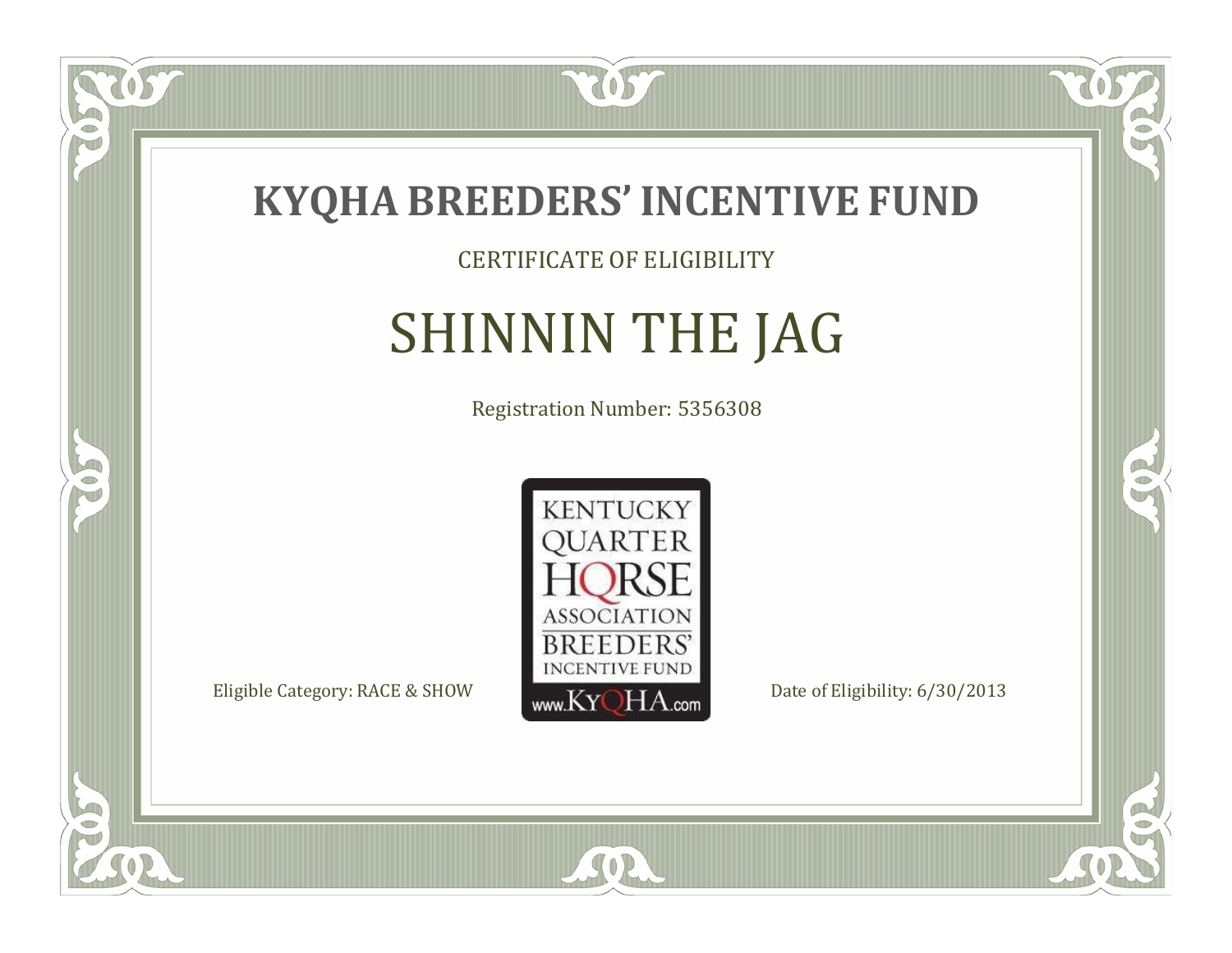

#### CERTIFICATE OF ELIGIBILITY

### SKIPA AROUND THREE

Registration Number: 5479014



SOR

CO.

B

 $\blacksquare$ N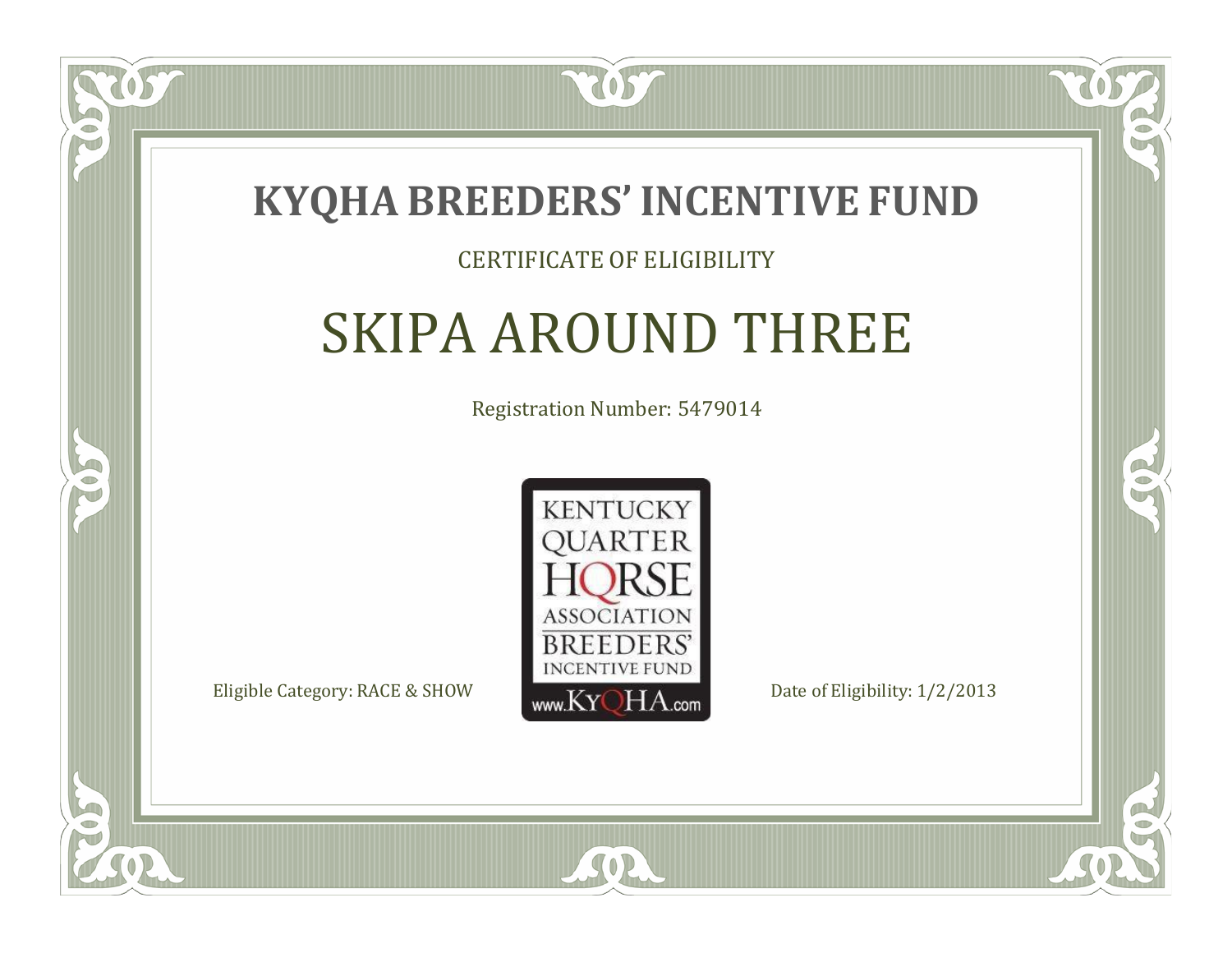

#### CERTIFICATE OF ELIGIBILITY

### SLEEPIN N MY IRONS

Registration Number: X0703126



 $SO2$ 

RO

B

 $\blacksquare$ N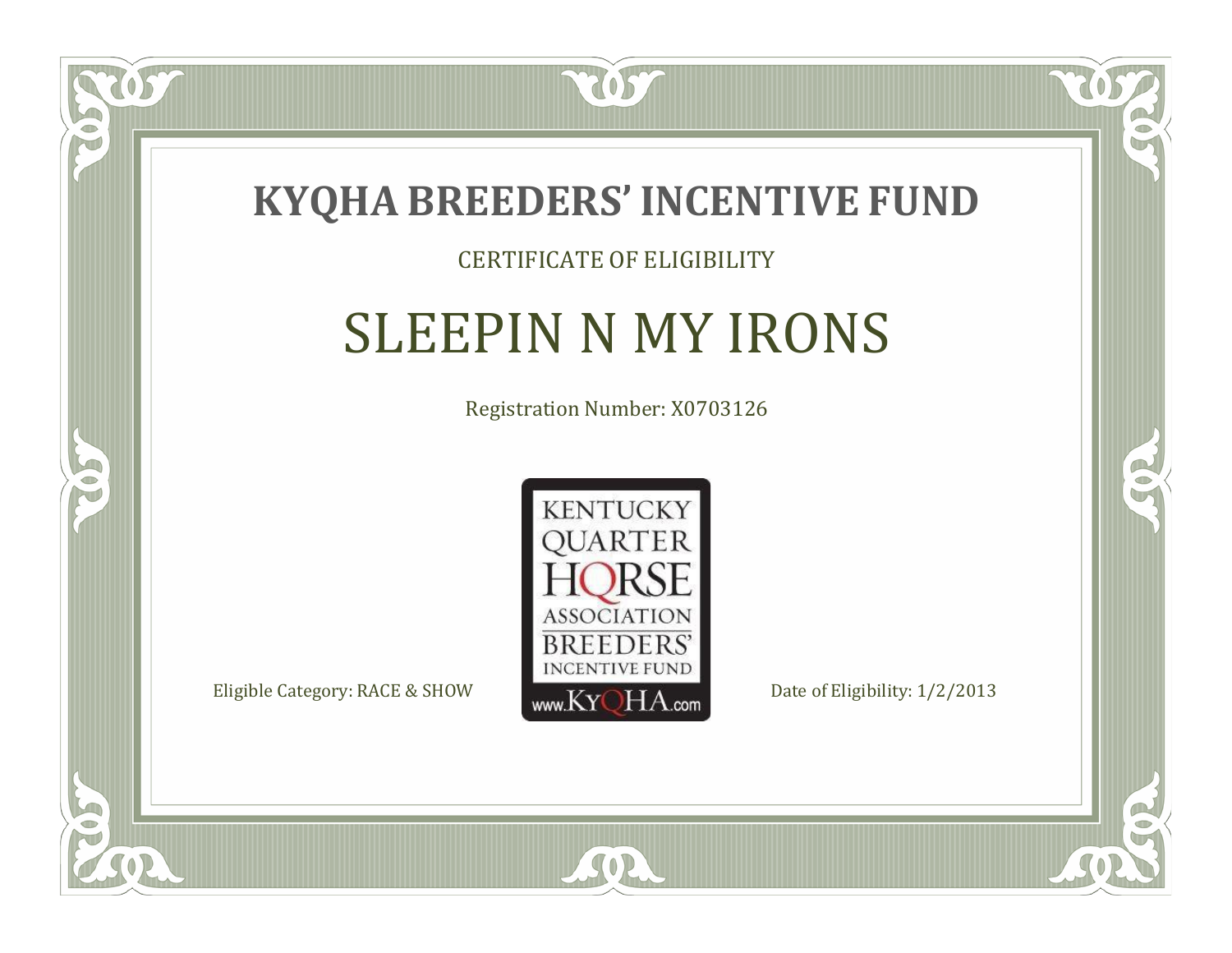

#### CERTIFICATE OF ELIGIBILITY

### SLUSHY MARGARITA

Registration Number: 5525616



SOR

CO.

B

 $\Box$ N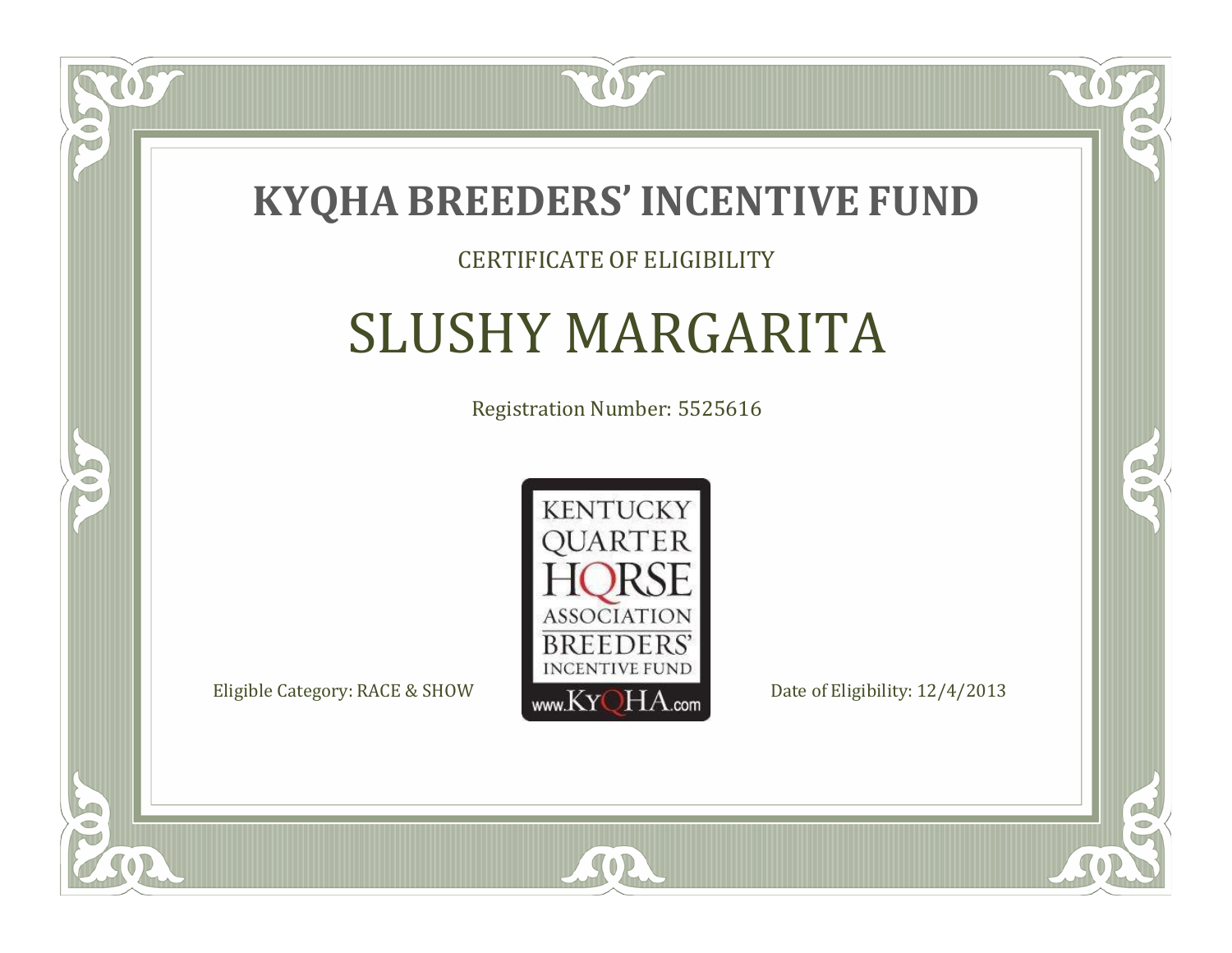

#### CERTIFICATE OF ELIGIBILITY

# SMART BOON TALBOTT

Registration Number: 5495902



CO.

B

 $\Box$ N

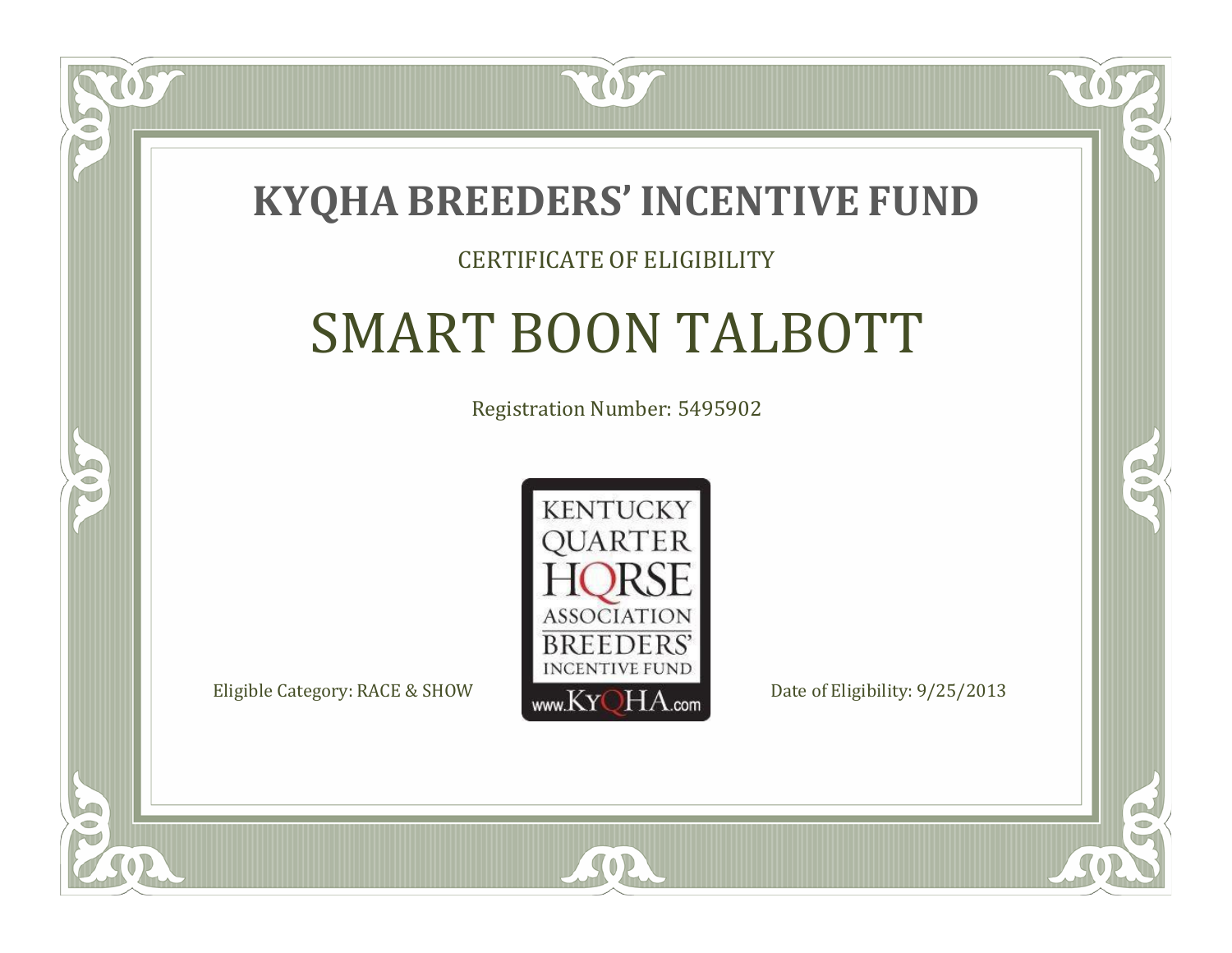

#### CERTIFICATE OF ELIGIBILITY

### SMART LIL SANCIE

Registration Number: 5525309



SOR

RO

 $\rightarrow$ 

 $\Box$ N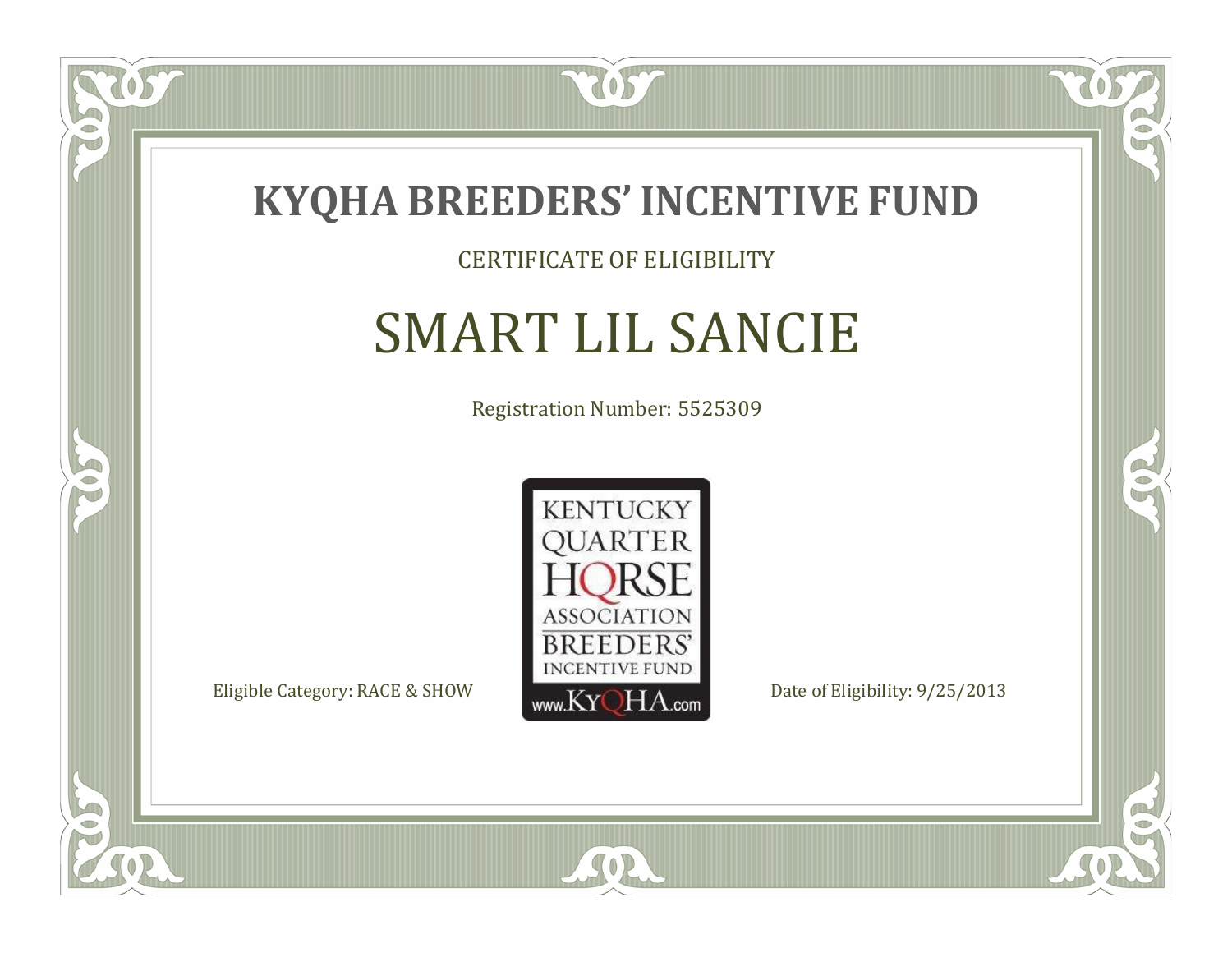### **KYQHA BREEDERS'INCENTIVE FUND**

7057

#### CERTIFICATE OF ELIGIBILITY

### SMASH MY HOLLYWOOD

Registration Number: 5278314



SOR

CO.

 $\rightarrow$ 

 $\blacksquare$ N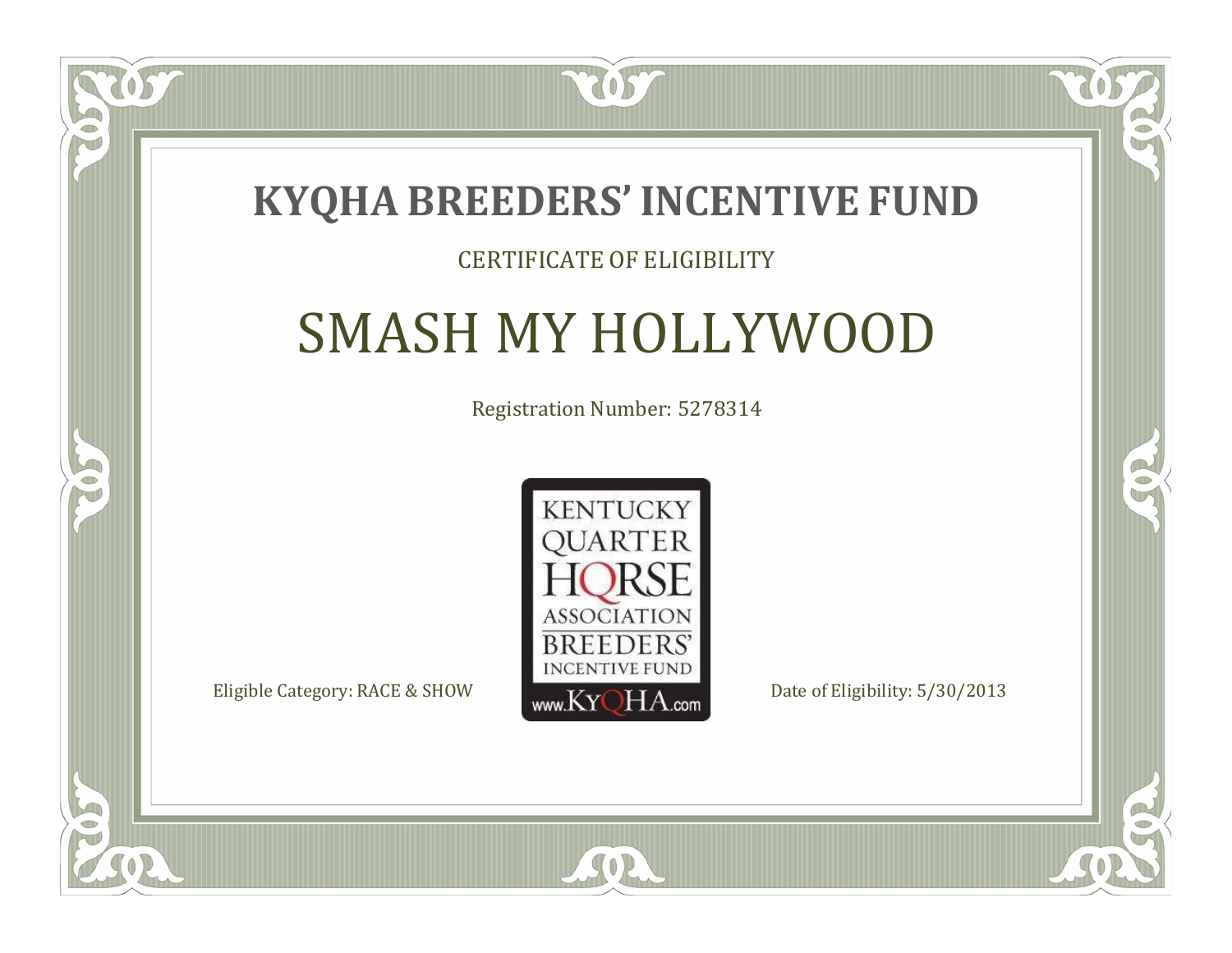### **KYQHA BREEDERS'INCENTIVE FUND**

7057

#### CERTIFICATE OF ELIGIBILITY

### SPEEDBETWEEN MYKNEES

Registration Number: 5512183



 $SO2$ 

CO.

 $\rightarrow$ 

 $\blacksquare$ N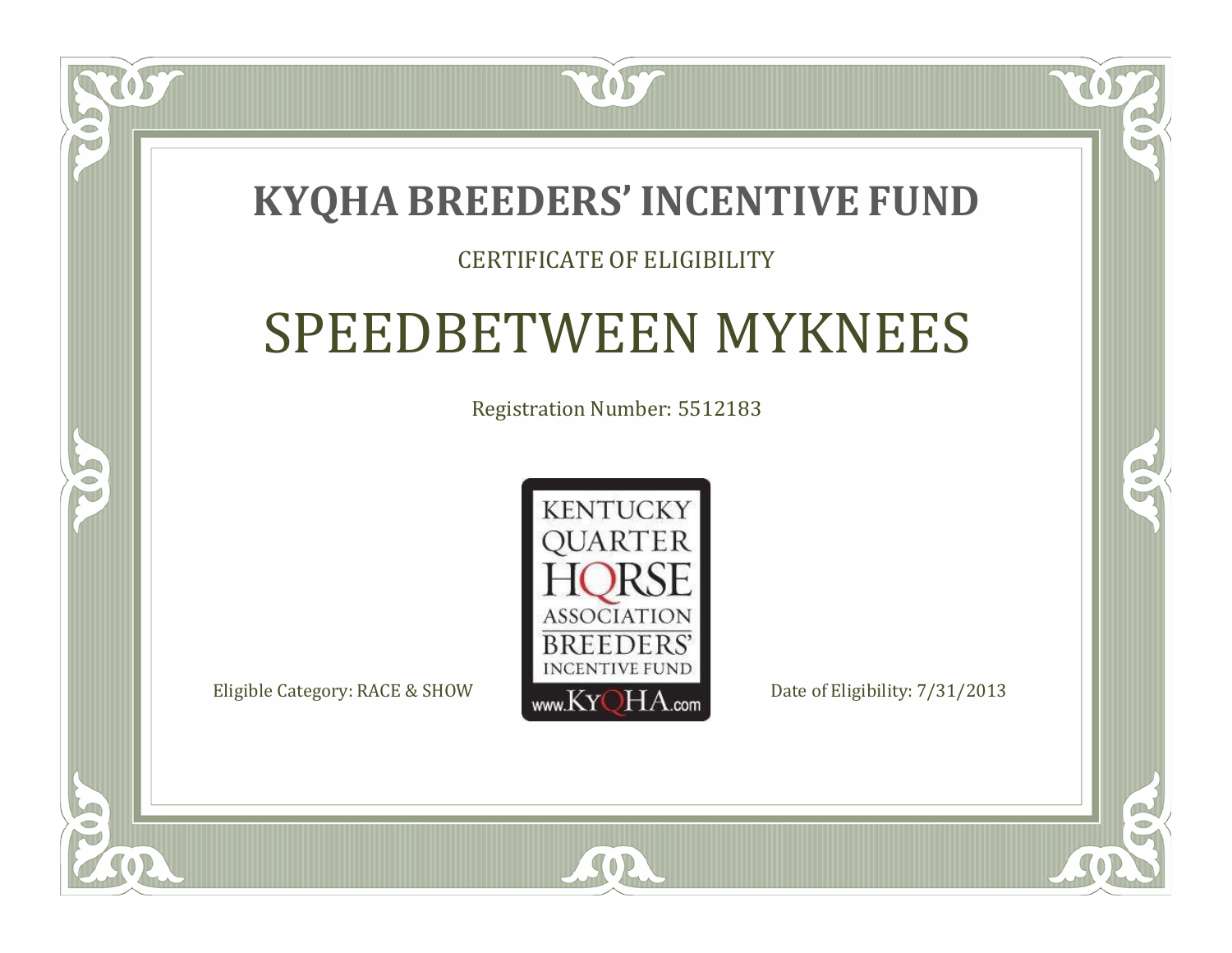

#### CERTIFICATE OF ELIGIBILITY

## STOP BY A SMART CHIC

Registration Number: 4934273



SOR

CO.

CO.

 $\Box$ N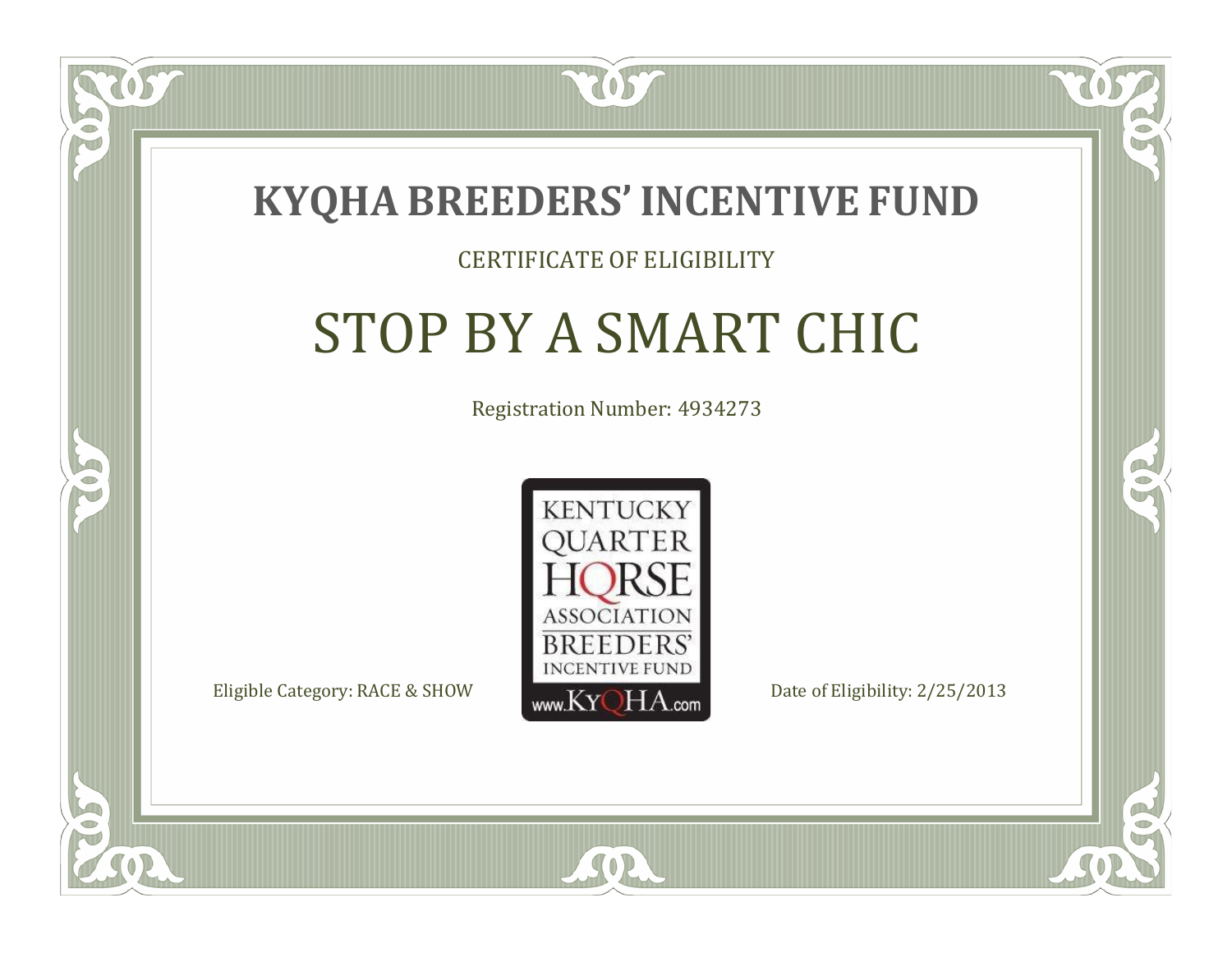

#### CERTIFICATE OF ELIGIBILITY

# STREAKIN IN THE CITY

Registration Number: 5744235



SOR

CO.

 $\rightarrow$ 

 $\Box$ N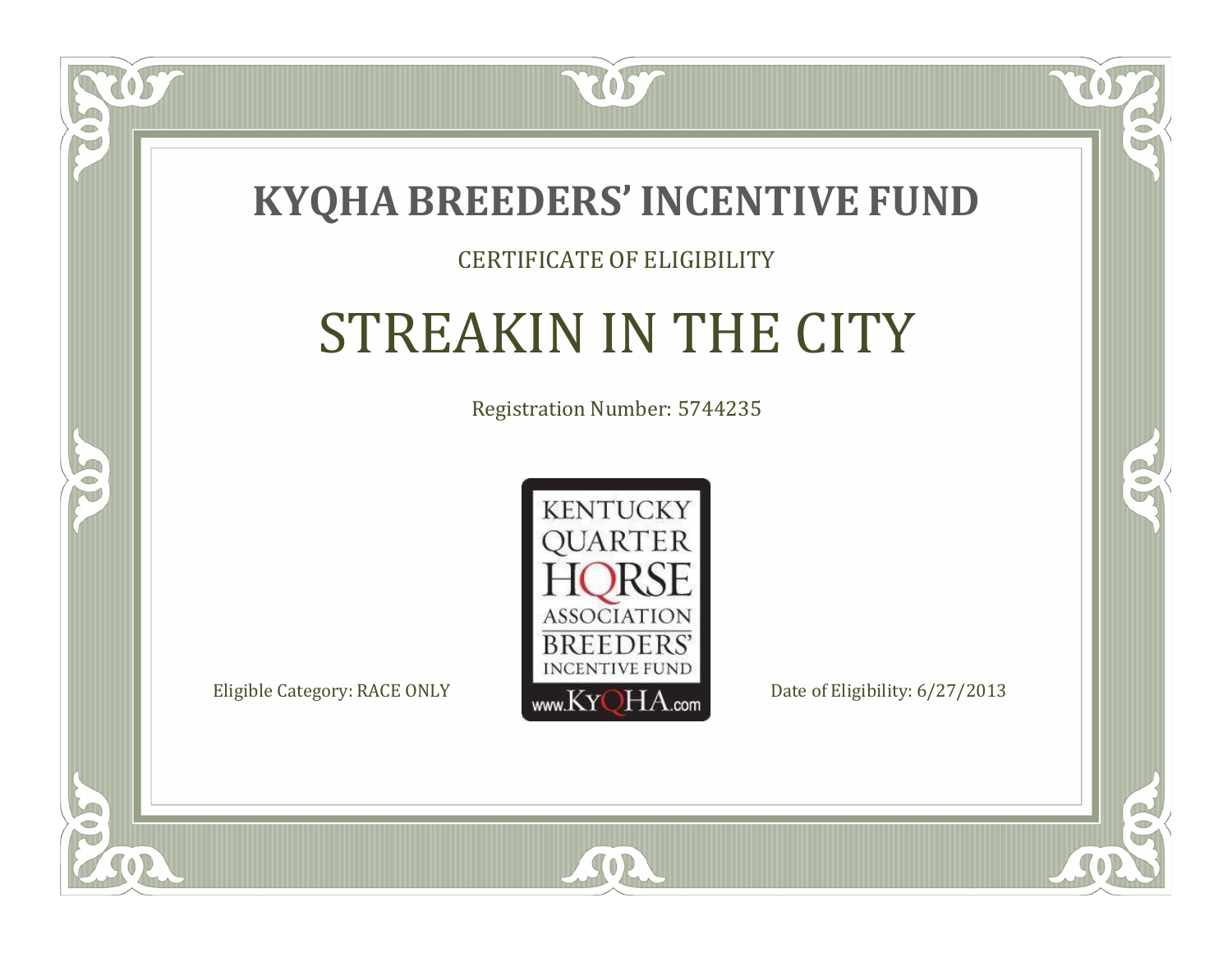

#### CERTIFICATE OF ELIGIBILITY

## STREAKIN THRU DIXIE

Registration Number: X0707166



SOR

CO.

 $\rightarrow$ 

 $\blacksquare$ N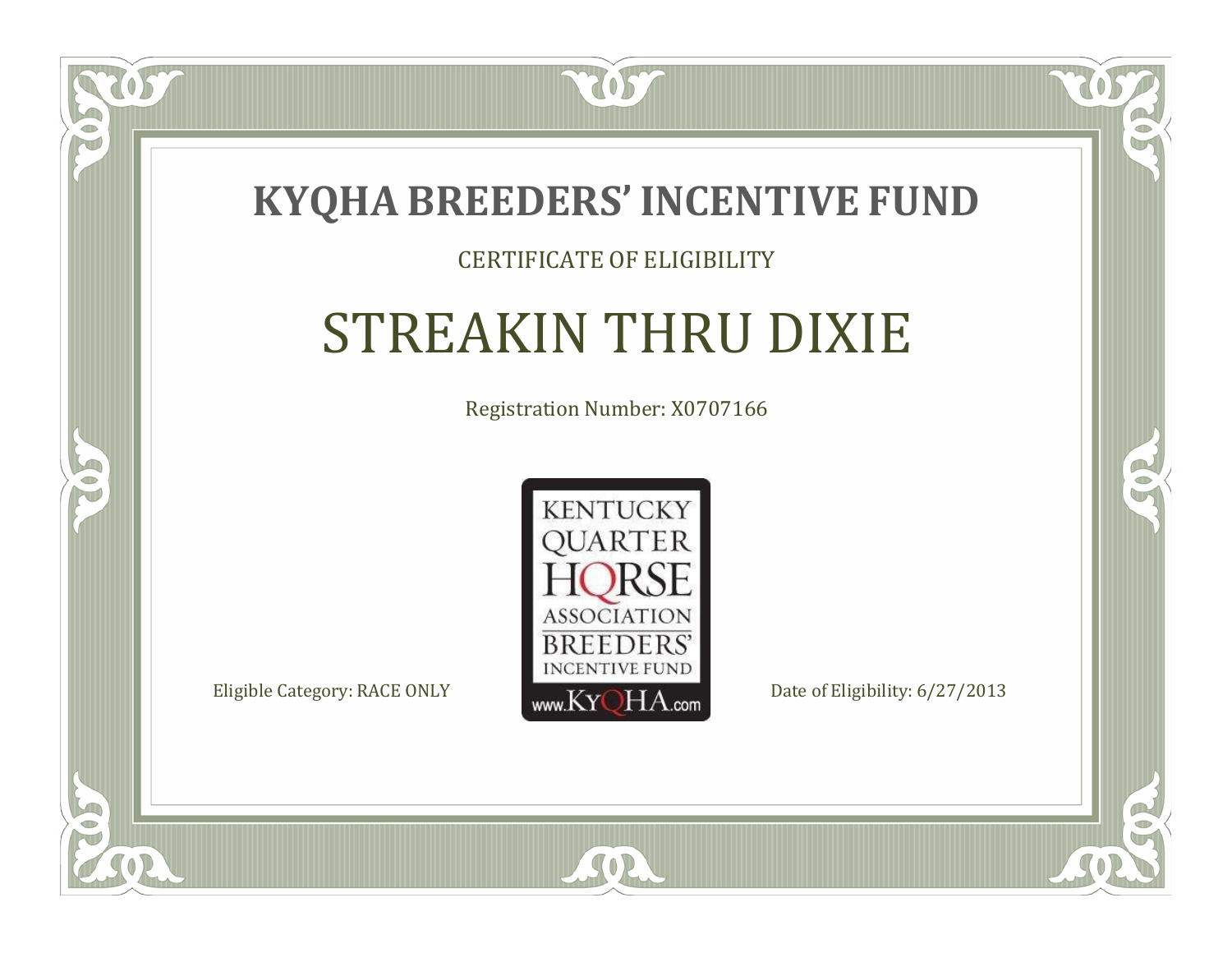

#### CERTIFICATE OF ELIGIBILITY

### SUCHA FINE RIDE

Registration Number: X0707572



SOR

CO.

 $\rightarrow$ 

 $\Box$ NU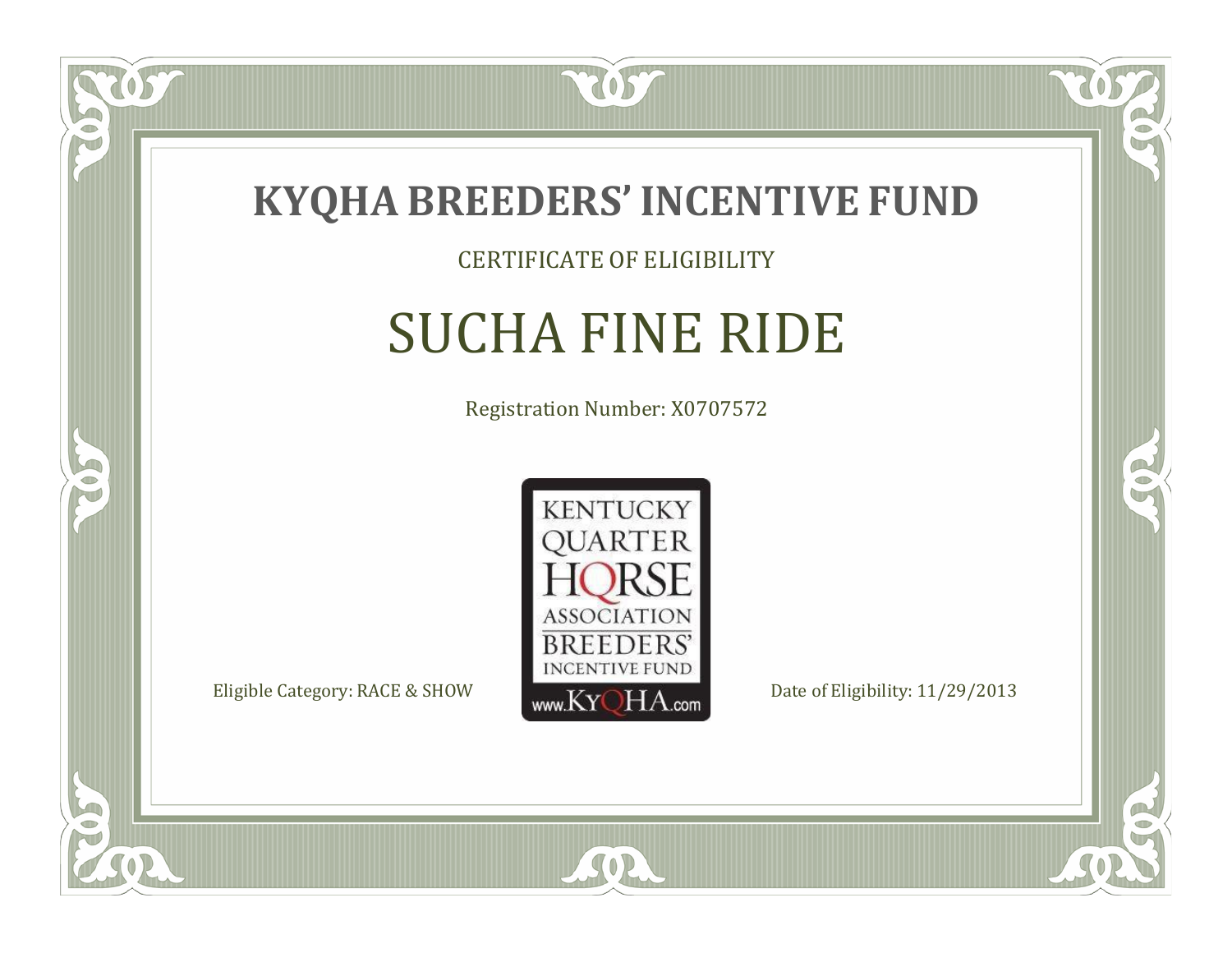

#### CERTIFICATE OF ELIGIBILITY

### SUPER FRENCH KISS

Registration Number: 5529108



SOR

CO.

 $\rightarrow$ 

 $\Box$ N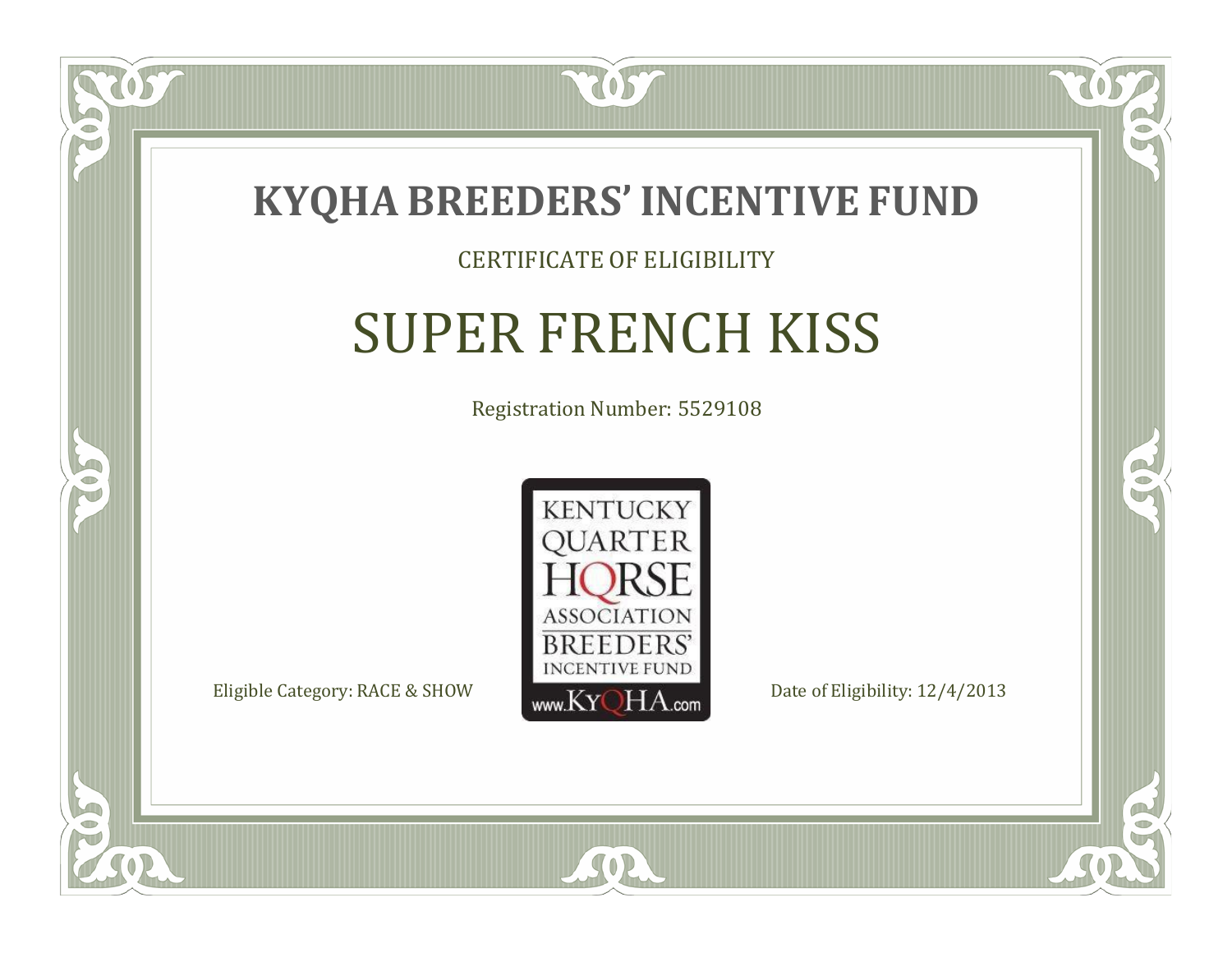

#### CERTIFICATE OF ELIGIBILITY

# SURVIVORS CONCLUSION

Registration Number: 5455232



SOR

CO.

 $\rightarrow$ 

 $\Box$ N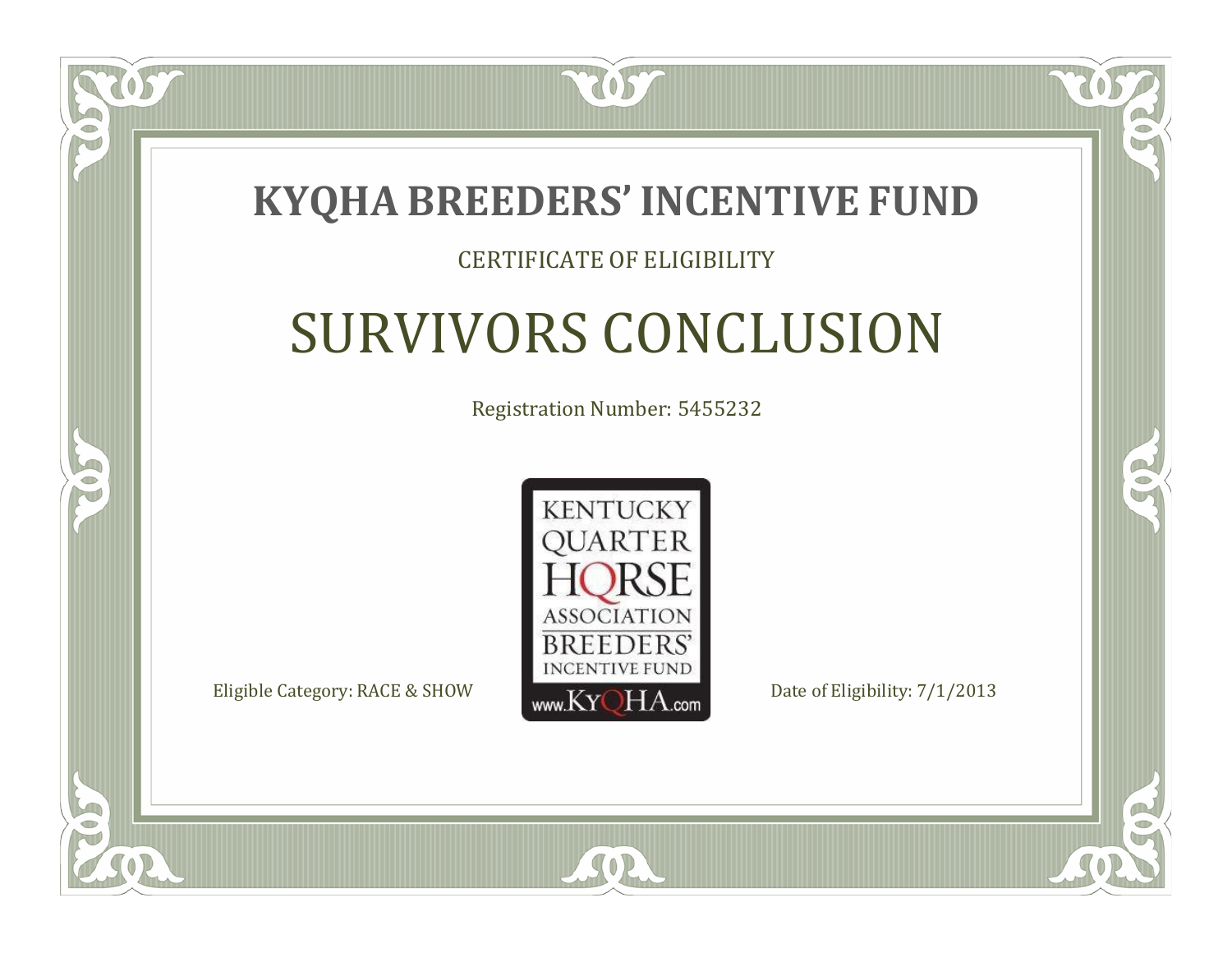

CERTIFICATE OF ELIGIBILITY

### SWEAR IM RARE

Registration Number: X0708215



SOR

CO.

 $\rightarrow$ 

057

 $\bullet$ NU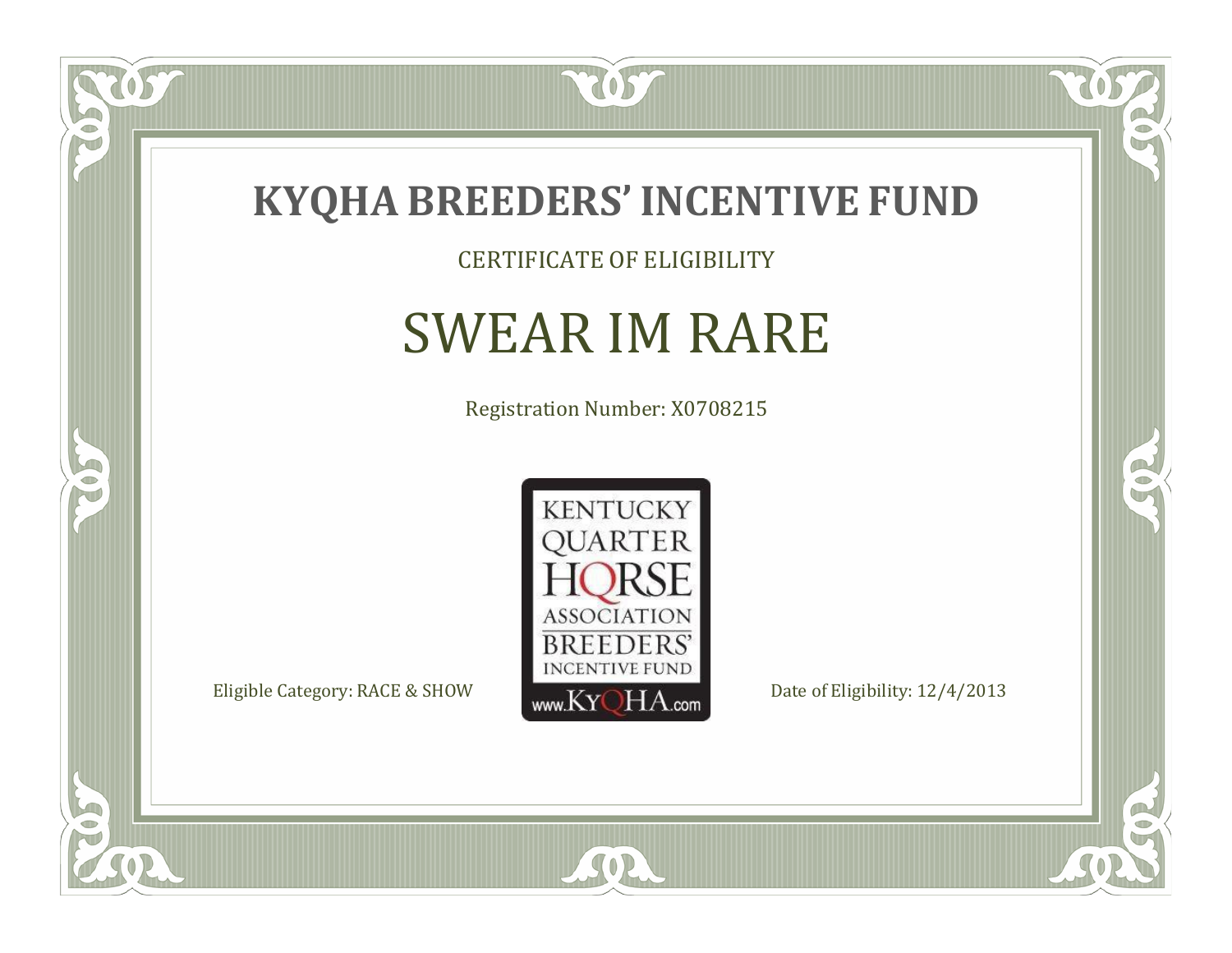

#### CERTIFICATE OF ELIGIBILITY

# SWEET SKIPIN BADGER

Registration Number: 5541656



RO

CO.

 $\blacksquare$ N

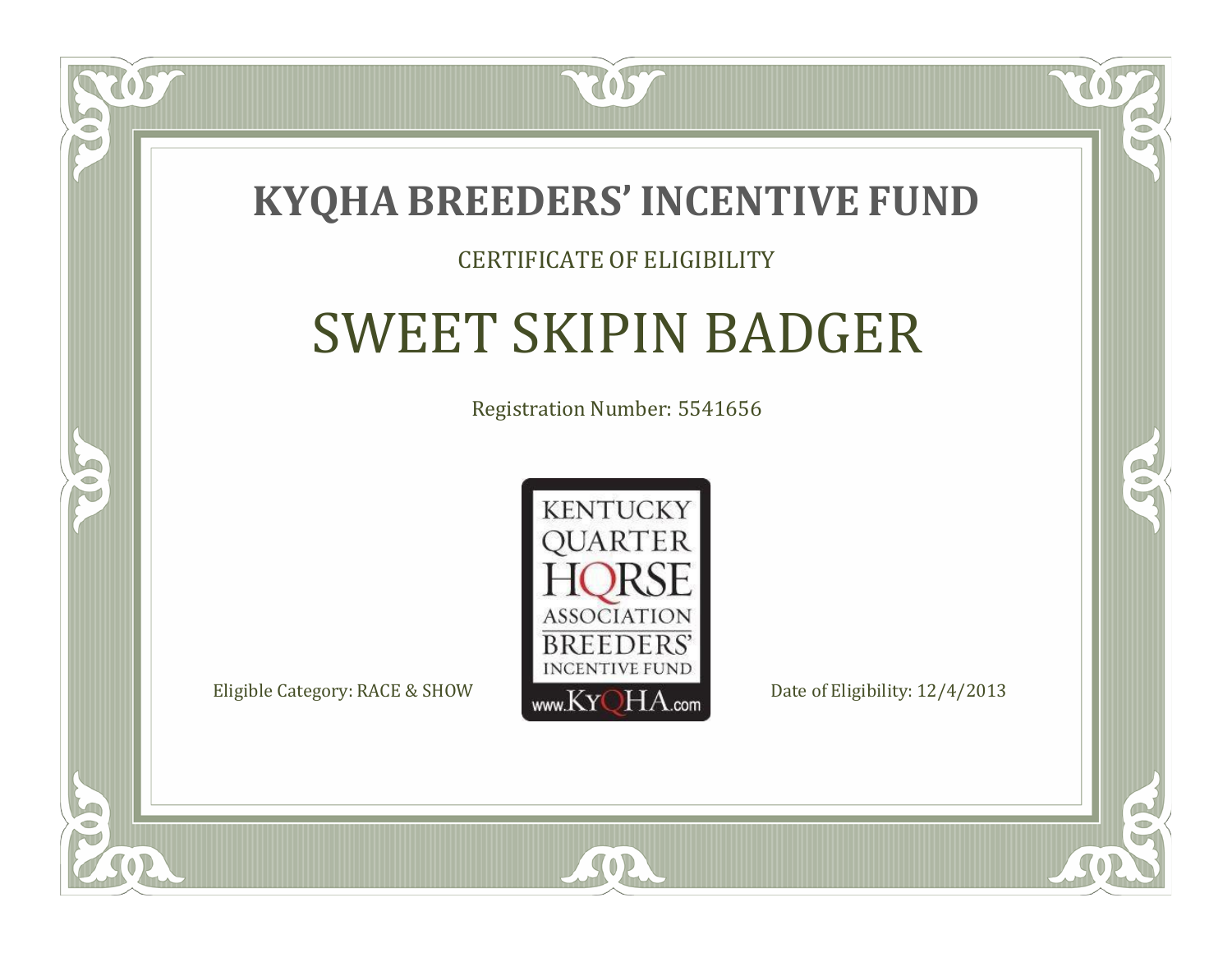

#### CERTIFICATE OF ELIGIBILITY

### TC DOCS PLAYIN OHCAY

Registration Number: 5522857



SOR

RO

P.

 $\Box$ N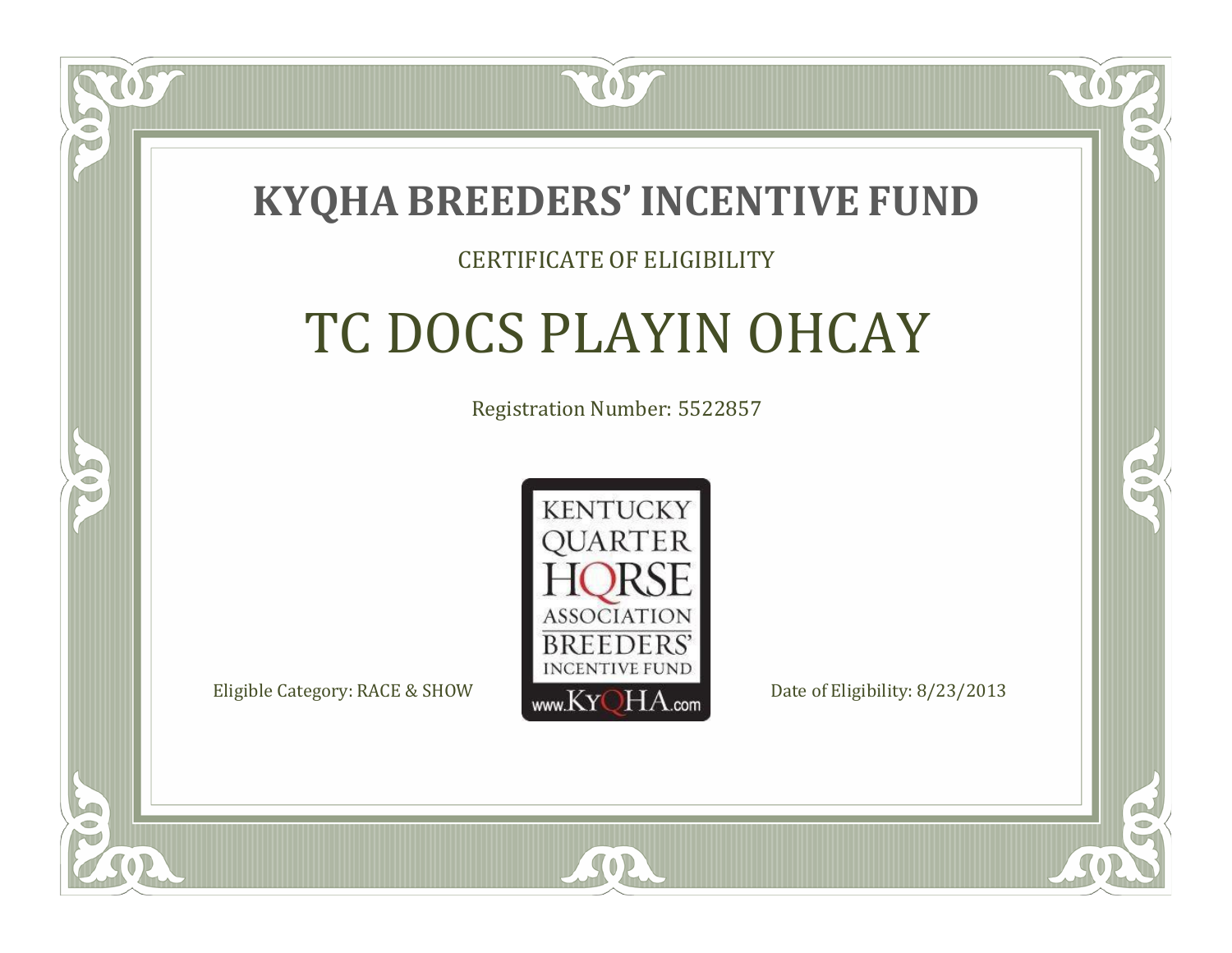

#### CERTIFICATE OF ELIGIBILITY

### TC UB PLAYIN IN GOLD

Registration Number: 5523175



SOR

CO.

B

 $\blacksquare$ N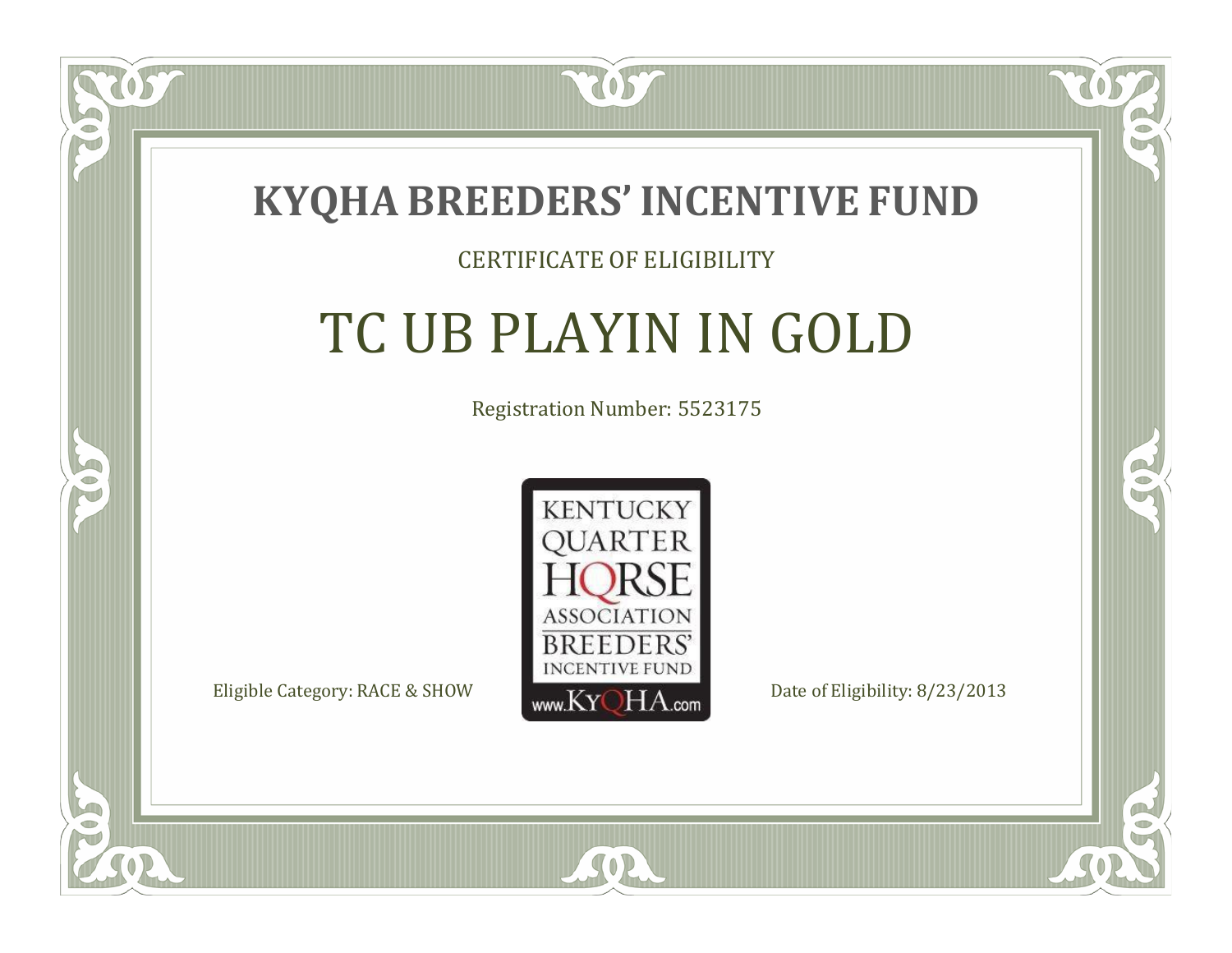

CERTIFICATE OF ELIGIBILITY

## TES BOBBI DOC

Registration Number: X0709188



SOR

CO.

 $\rightarrow$ 

US

 $\bullet$ NU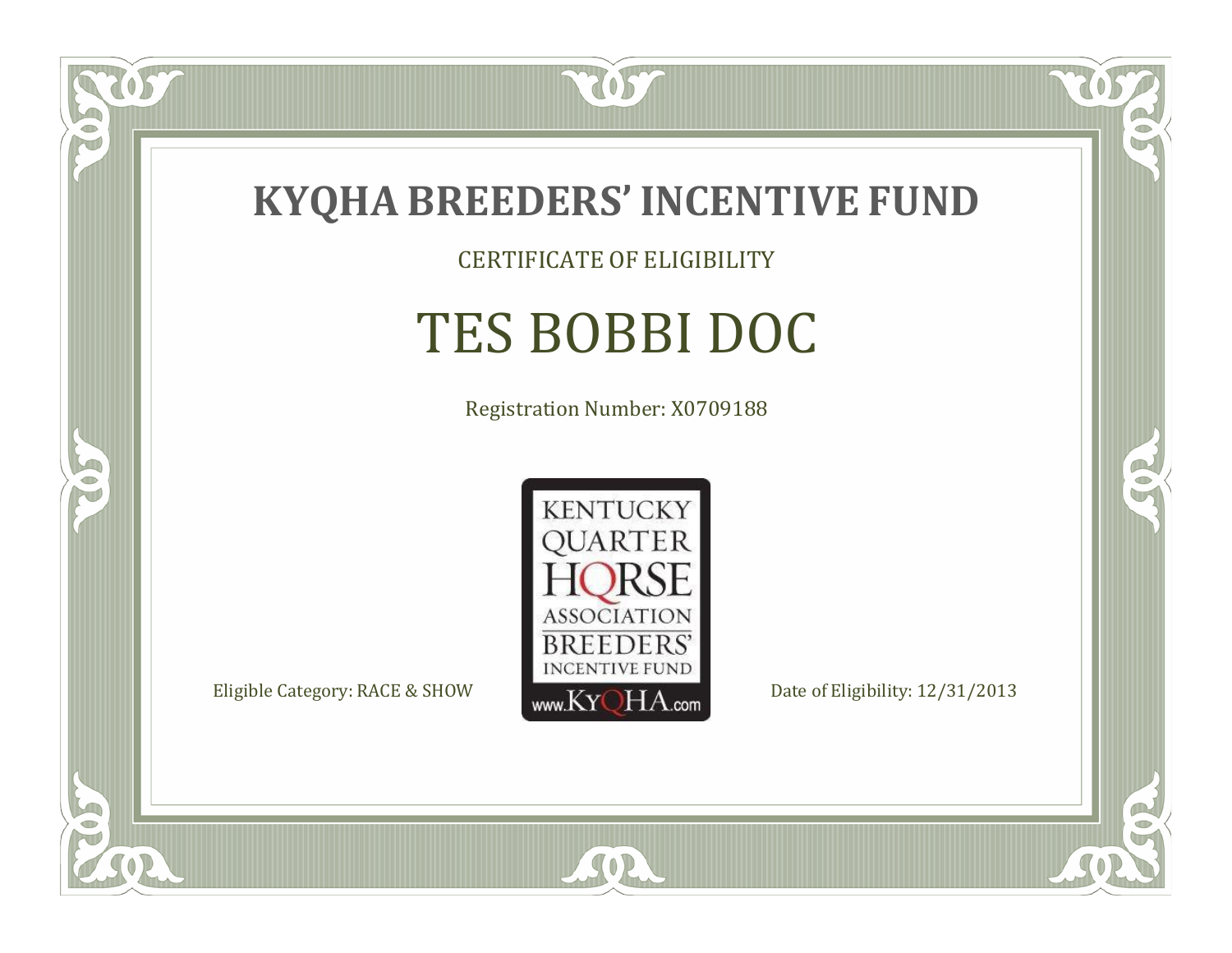

#### CERTIFICATE OF ELIGIBILITY

## TES DOCS REAL BADBOY

Registration Number: 5476899



SOR

RO

P.

 $\Box$ N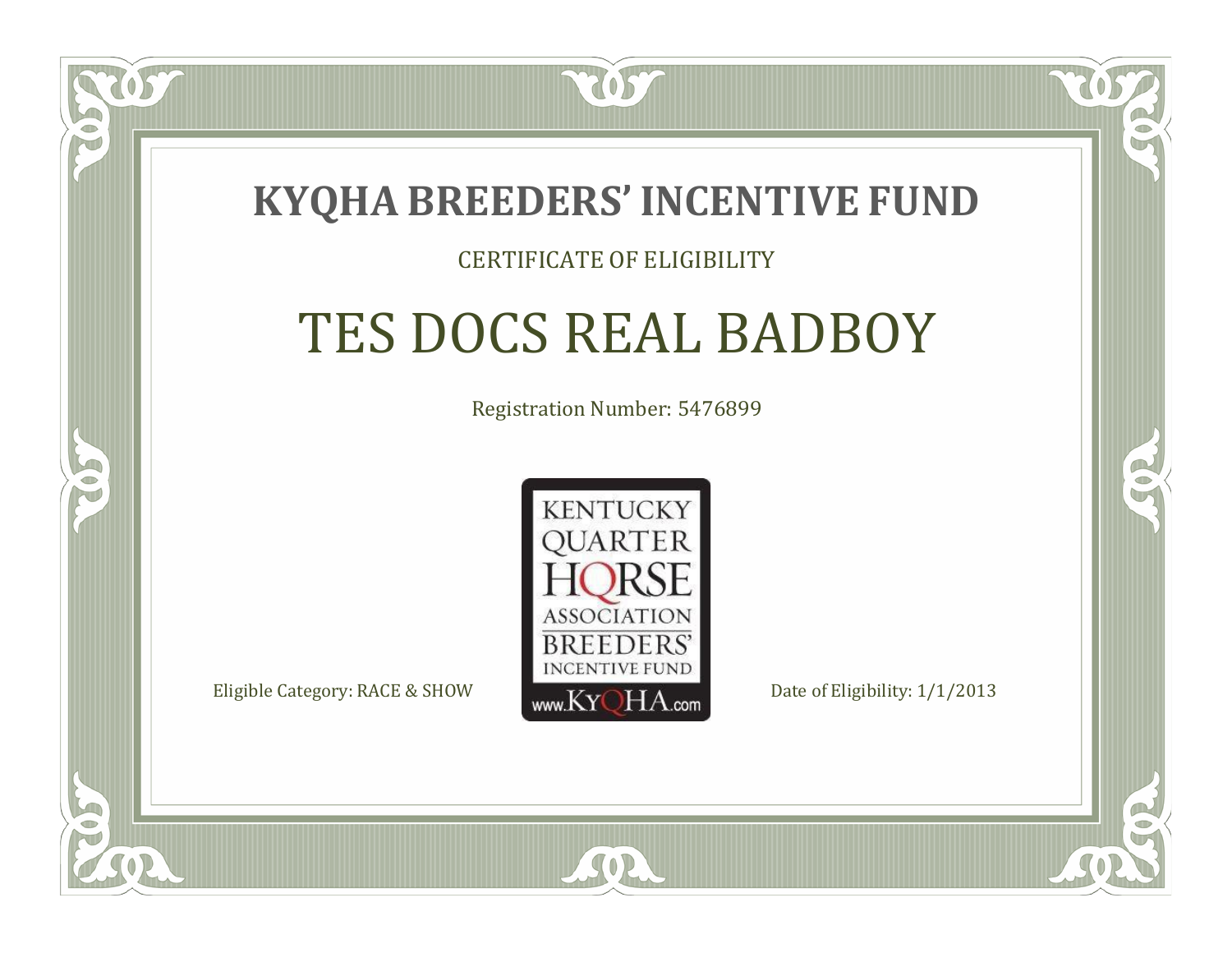

### CERTIFICATE OF ELIGIBILITY

# TES REDNECK DIAMOND

Registration Number: X0704236



SOR

RO

B)

 $\Box$ T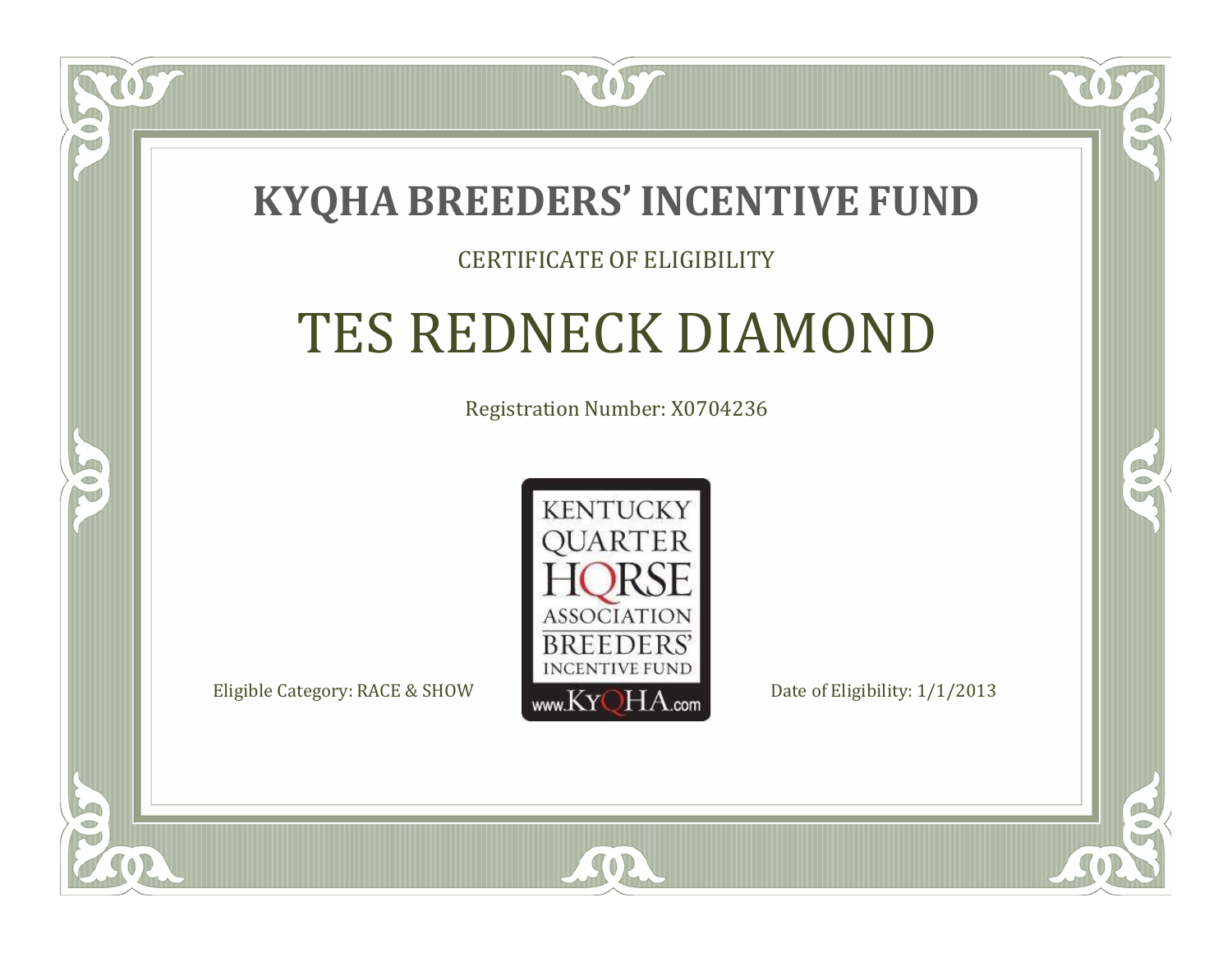

#### CERTIFICATE OF ELIGIBILITY

# TES REDNECK ROMEO

Registration Number: 5534068



SOR

RO

B)

 $\Box$ N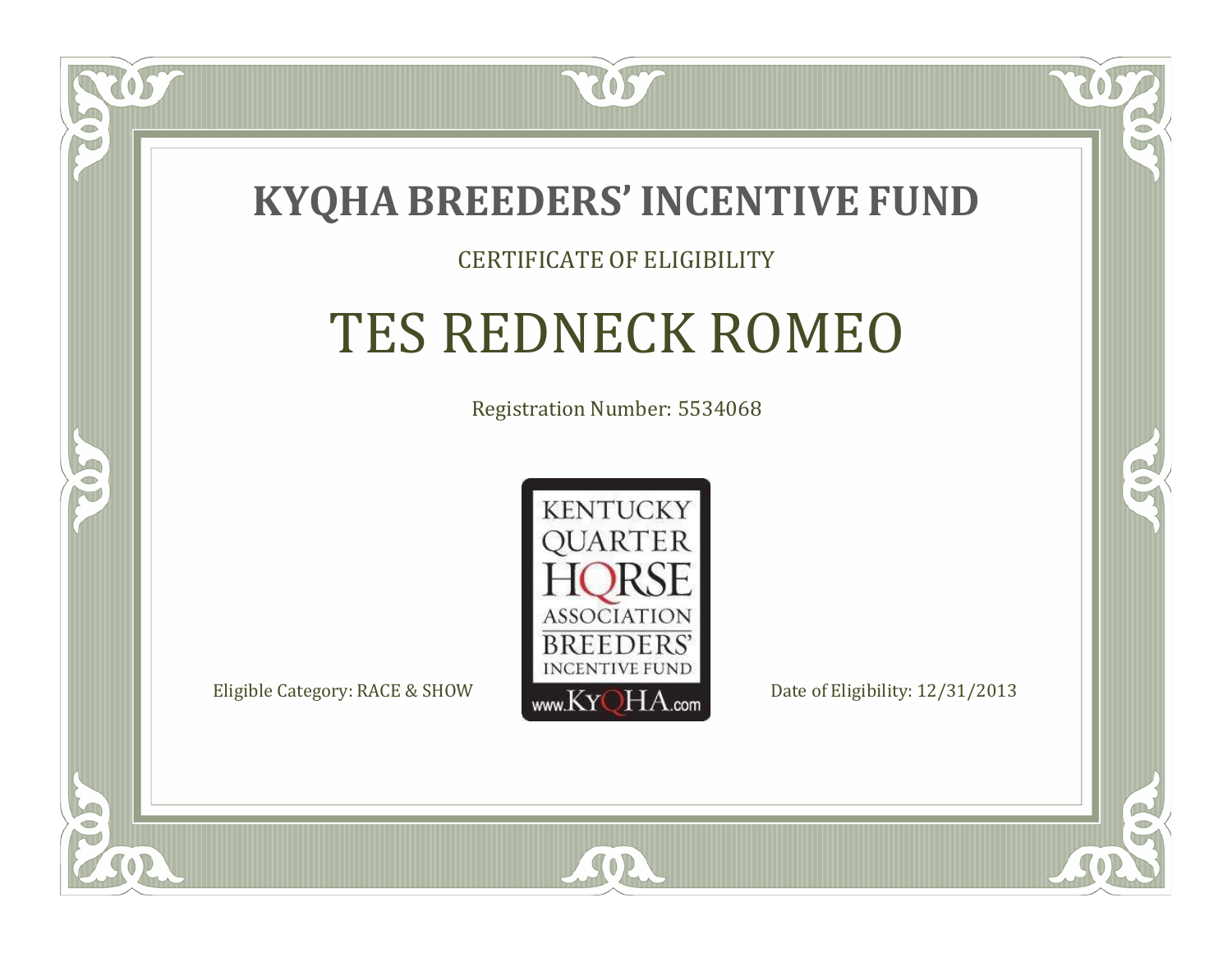### **KYQHA BREEDERS'INCENTIVE FUND**

2057

### CERTIFICATE OF ELIGIBILITY

# TES REDNECK TWISTER

Registration Number: 5476898



SOR

CO.

 $\rightarrow$ 

 $\Box$ N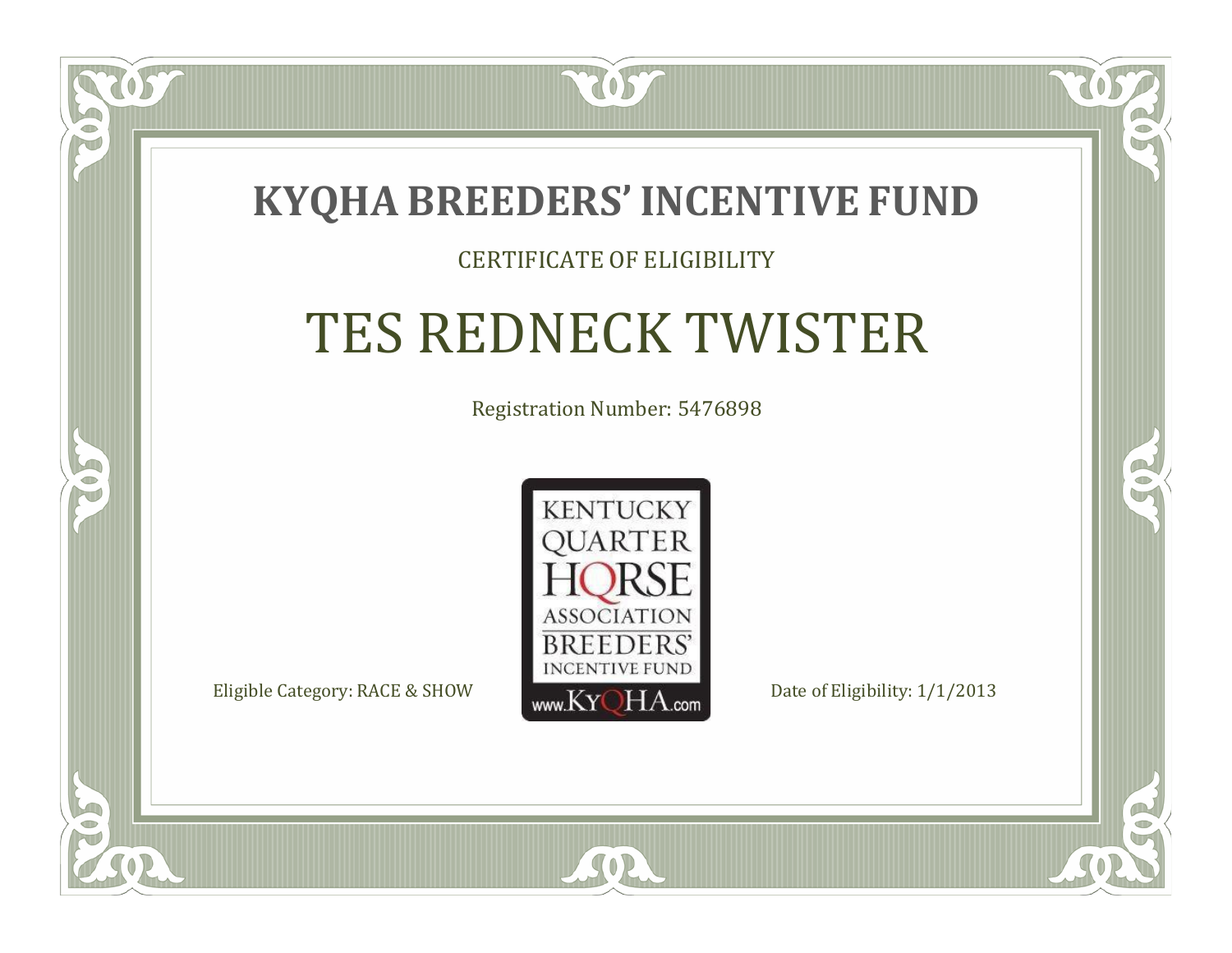

#### CERTIFICATE OF ELIGIBILITY

# THE GOOD STORM

Registration Number: 5430053



SOR

RO

B)

 $\Box$ NU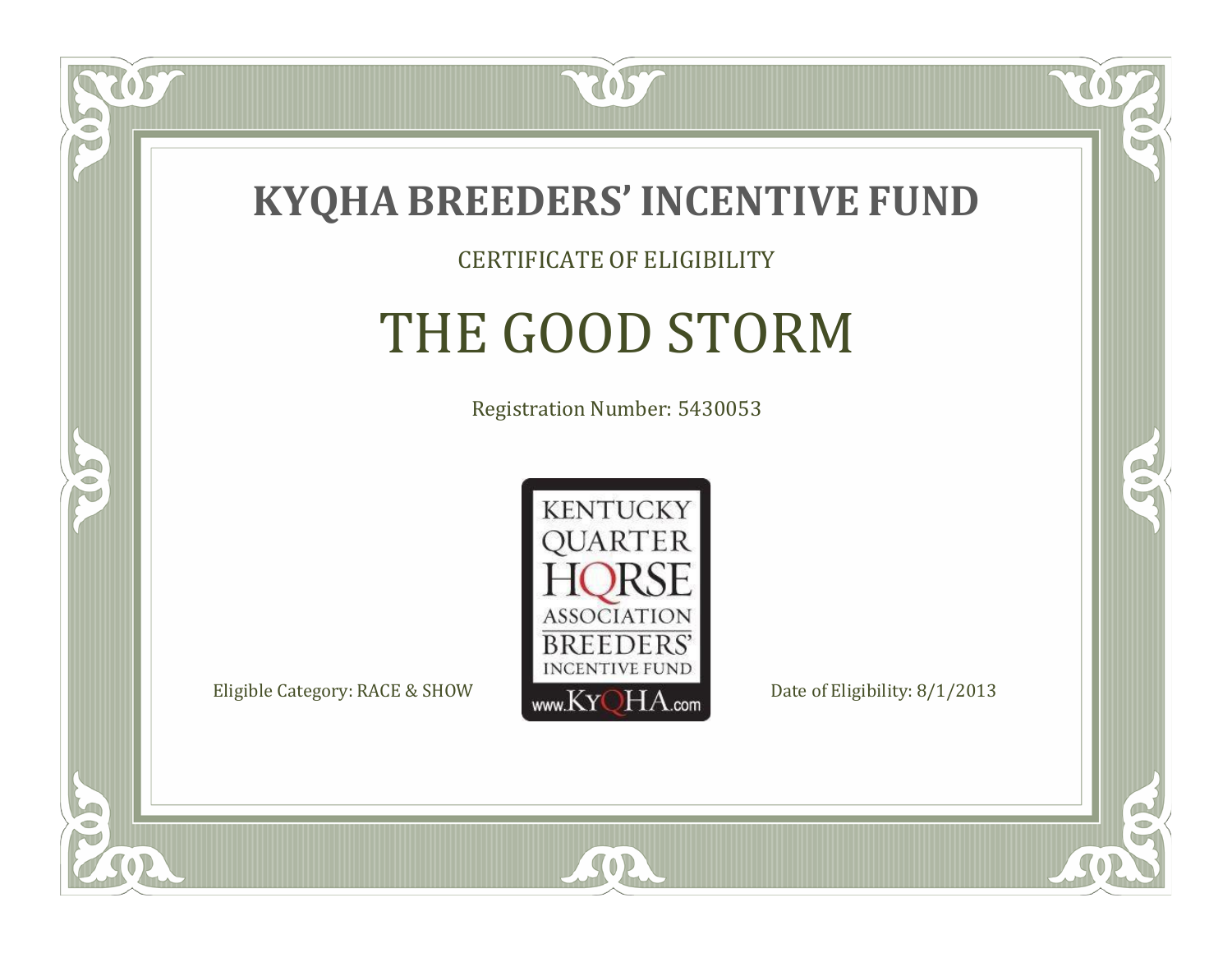

CERTIFICATE OF ELIGIBILITY

# THE TOY TIGER

Registration Number: 5461146



SOR

CO.

 $\rightarrow$ 

US

 $\bullet$ NU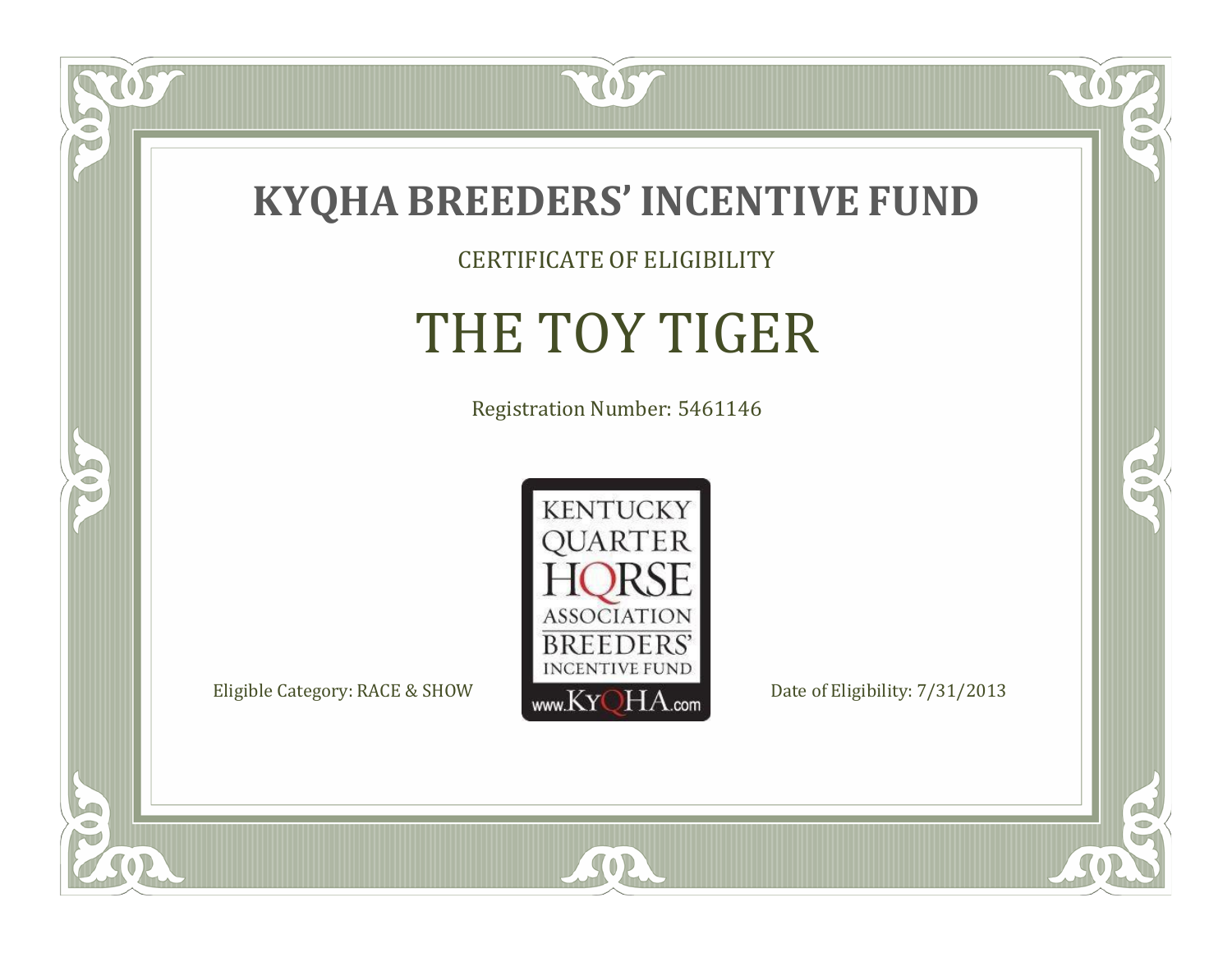

### CERTIFICATE OF ELIGIBILITY

# THE ULTIMATE MOTIVE

Registration Number: X0709081



SOR

CO.

 $\rightarrow$ 

 $\blacksquare$ N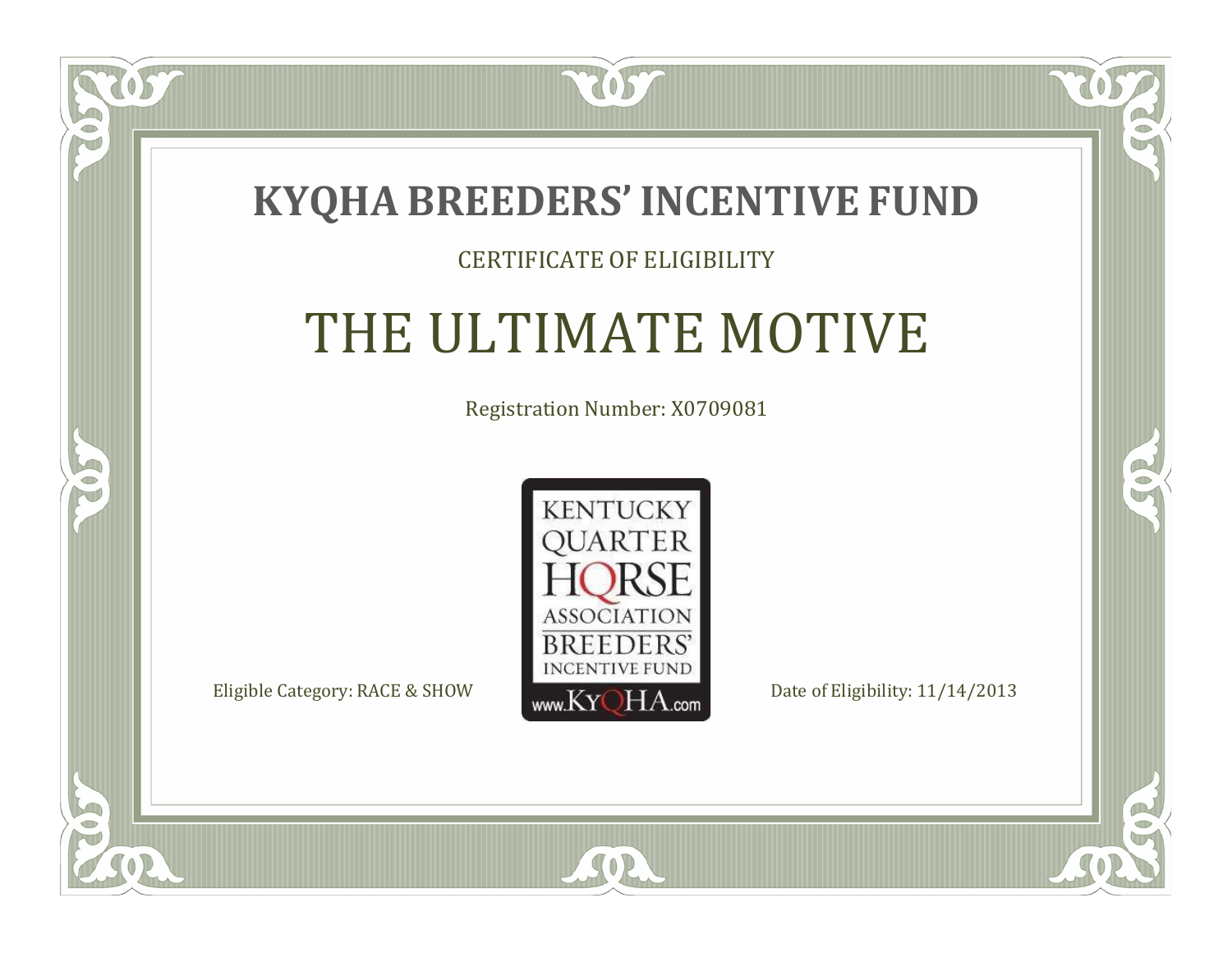

 $\Box$ N

5

### CERTIFICATE OF ELIGIBILITY

# THE ULTIMATE QUEST

Registration Number: X0703291



 $SO<sub>2</sub>$ 

RO

B.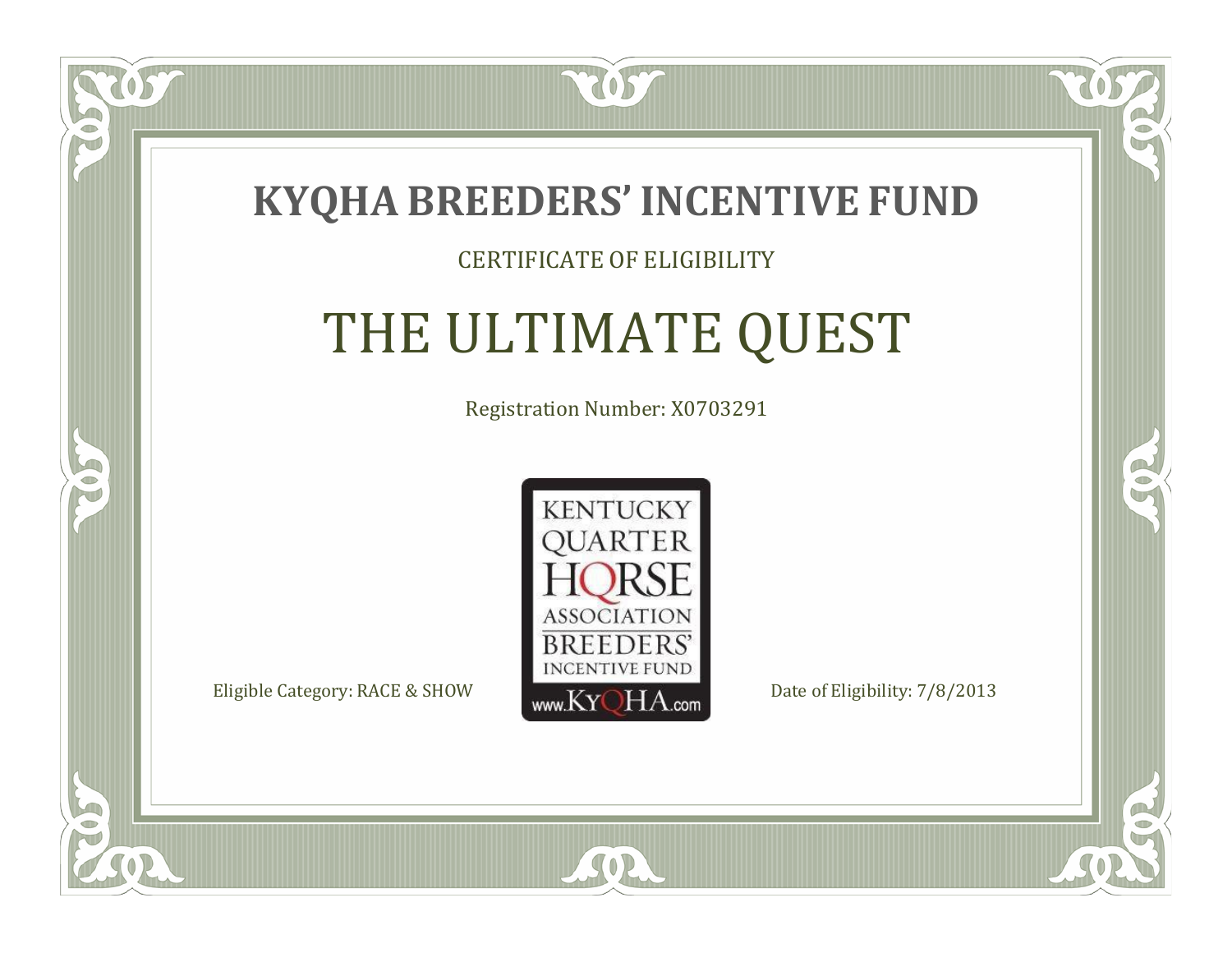

### CERTIFICATE OF ELIGIBILITY

# THESE IRONS R INVITD

Registration Number: X0704991



SOR

CO.

 $\rightarrow$ 

 $\Box$ N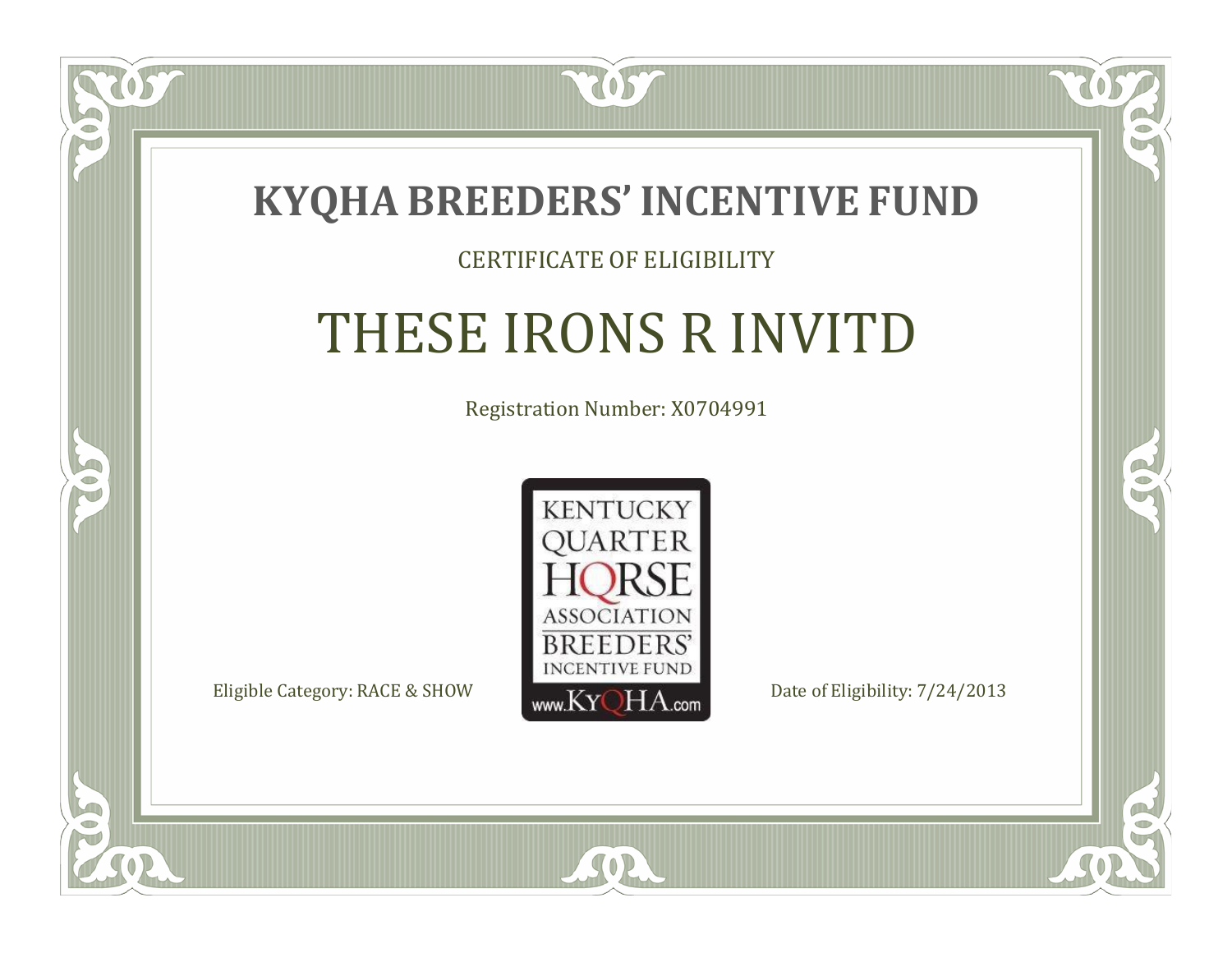

### CERTIFICATE OF ELIGIBILITY

# THIS KIDS TWO COOL

Registration Number: 5538752



SOR

RO

P.

 $\blacksquare$ N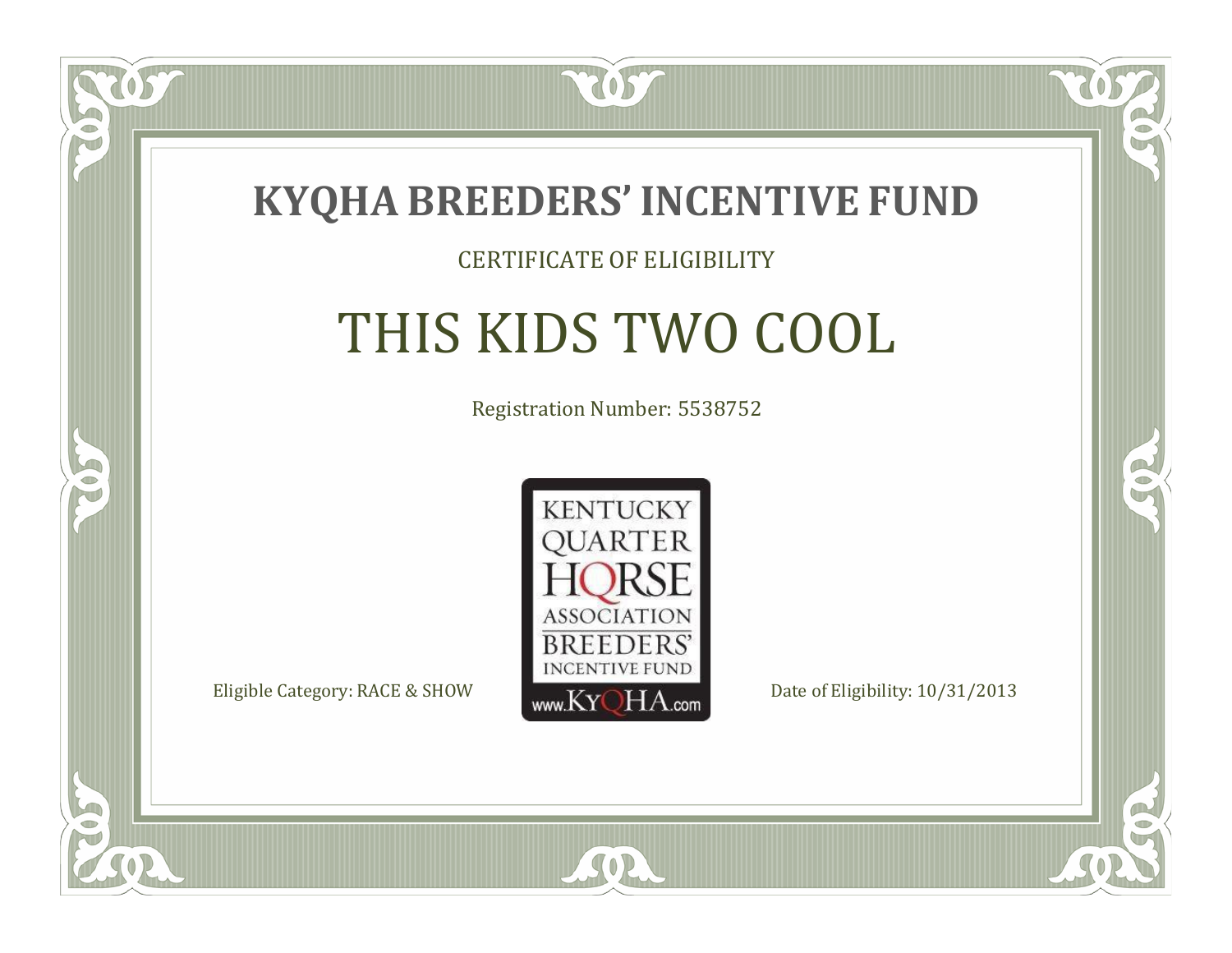

CERTIFICATE OF ELIGIBILITY

# TIMES ARE TUF

Registration Number: 5473247



SOR

 $\mathbb{R}$ 

 $\rightarrow$ 

057

 $\bullet$ NU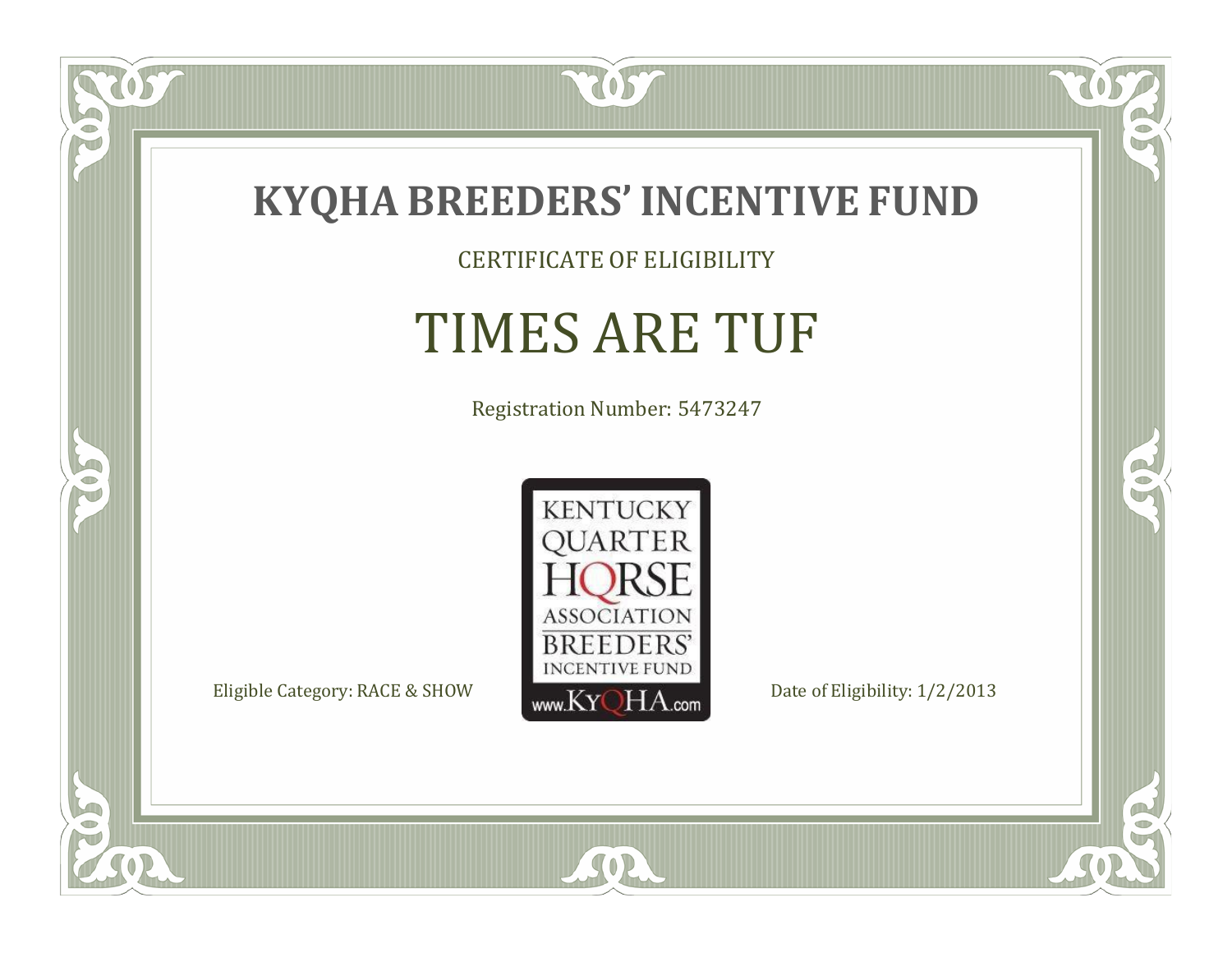

### CERTIFICATE OF ELIGIBILITY

# TO HOT TO WRAP

Registration Number: 5529099



SOR

CO.

 $\rightarrow$ 

US

 $\Box$ NU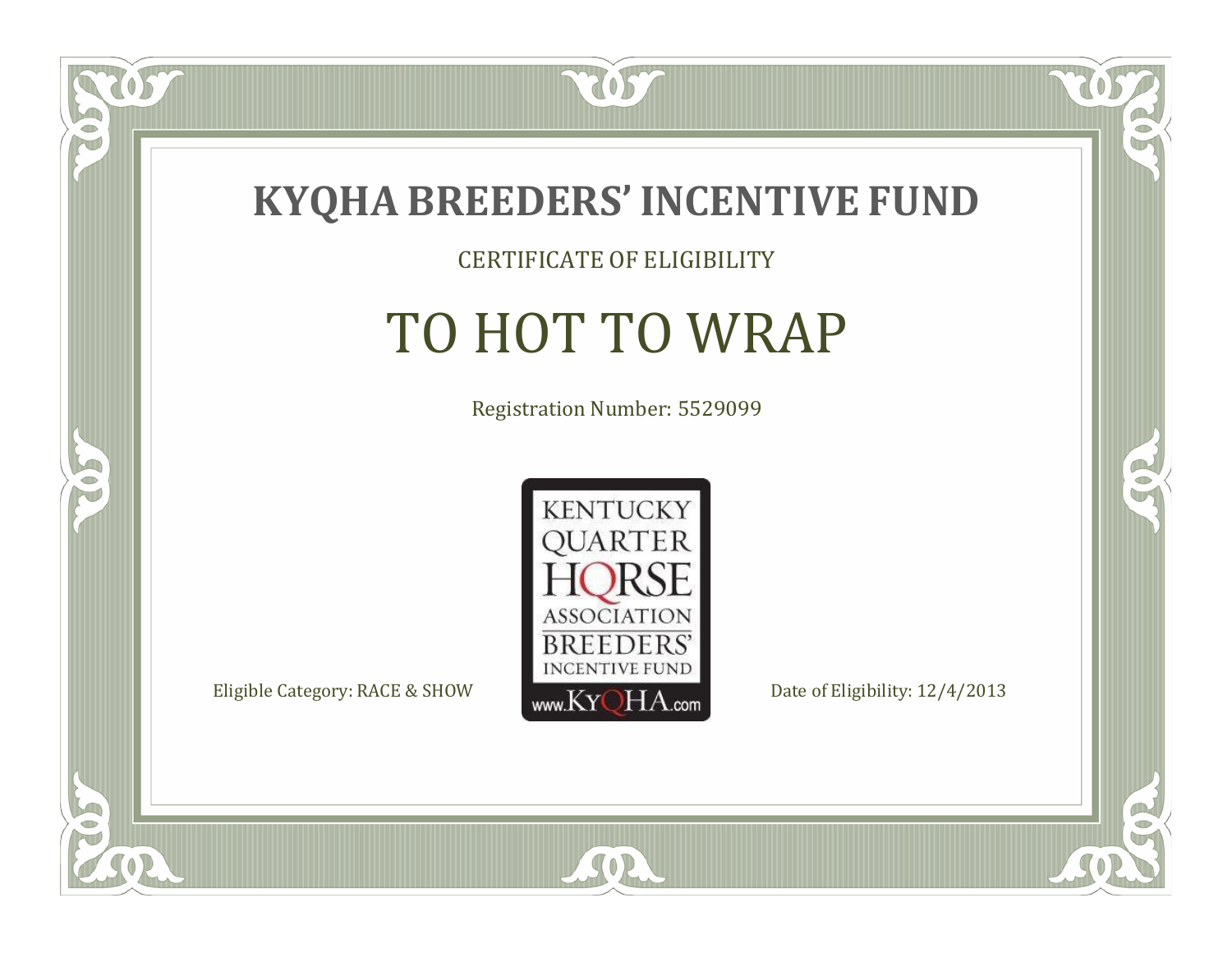

#### CERTIFICATE OF ELIGIBILITY

# TOUGH TO BE FAMOUS

Registration Number: 5525834



SOR

RO

P.

 $\Box$ N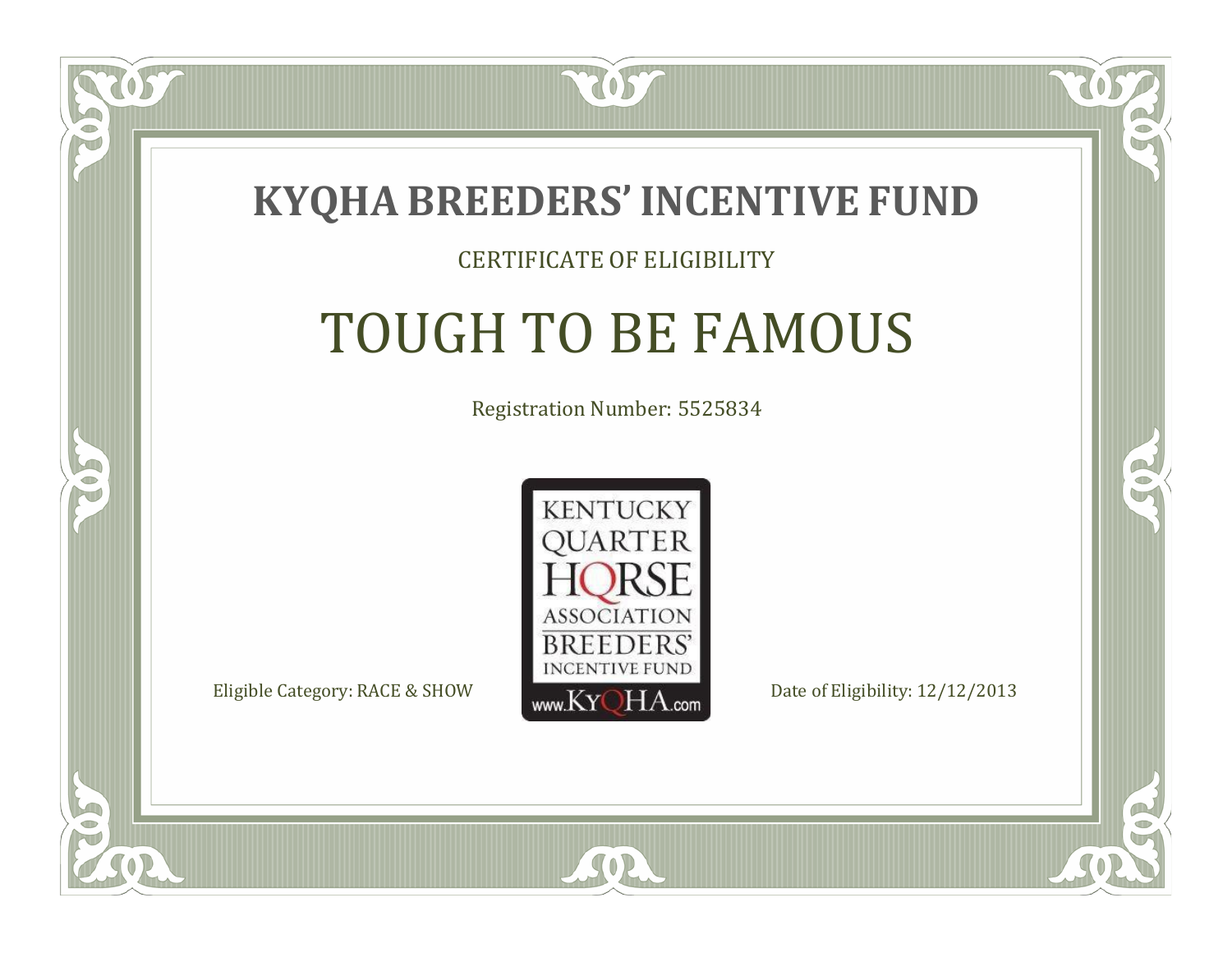

CERTIFICATE OF ELIGIBILITY

### TUF BN ME

Registration Number: X0709429



SOR

 $\mathbb{R}$ 

 $\mathbb{R}^2$ 

US.

P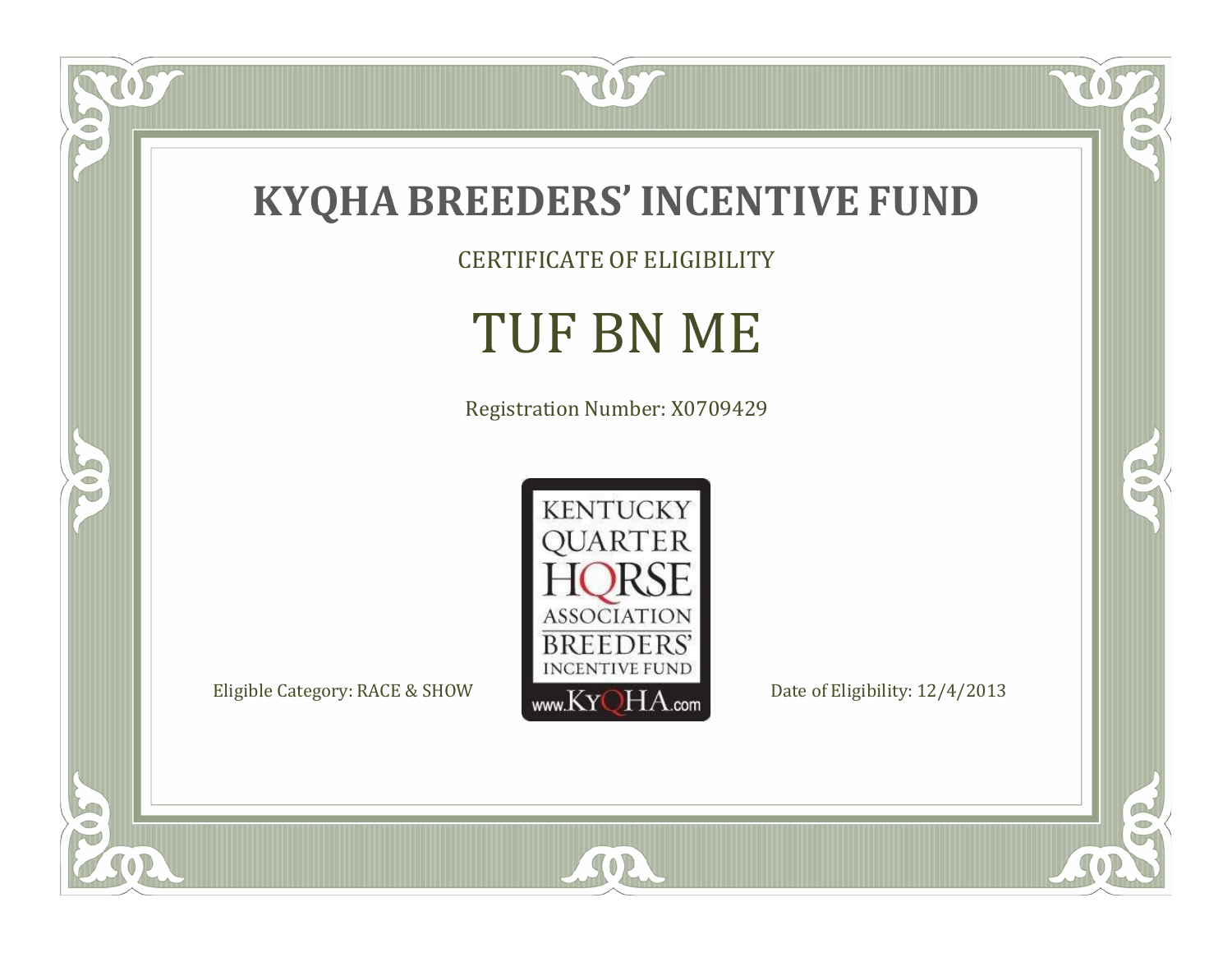

CERTIFICATE OF ELIGIBILITY

# TUF JOURNEY

Registration Number: X0708809



SOR

CO.

CO.

 $\overline{OS}$ 

 $\bullet$ NU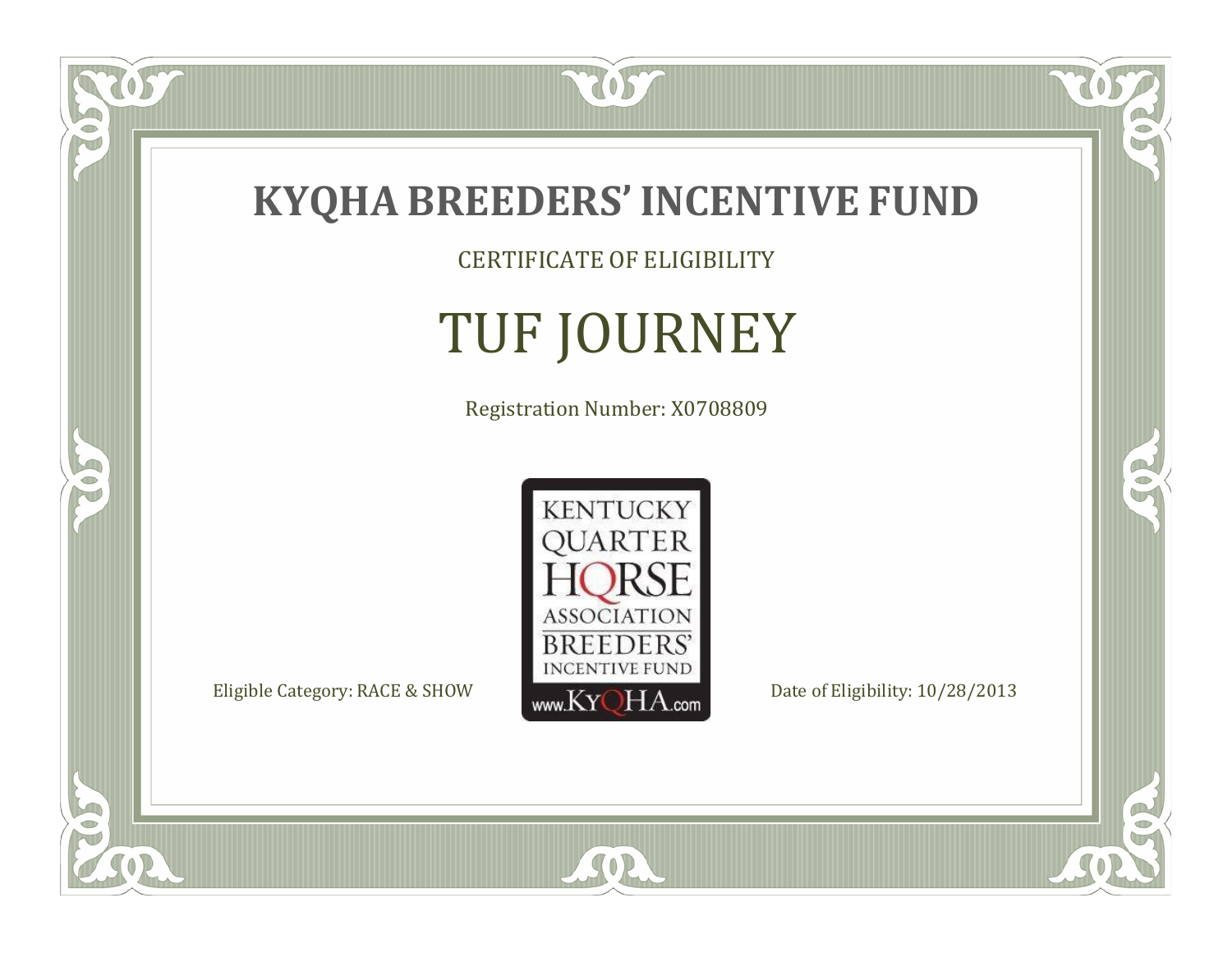

CERTIFICATE OF ELIGIBILITY

# TUF LASS SHEIK

Registration Number: 5512877



SOR

CO.

 $\rightarrow$ 

 $\delta S$ 

 $\bullet$ NU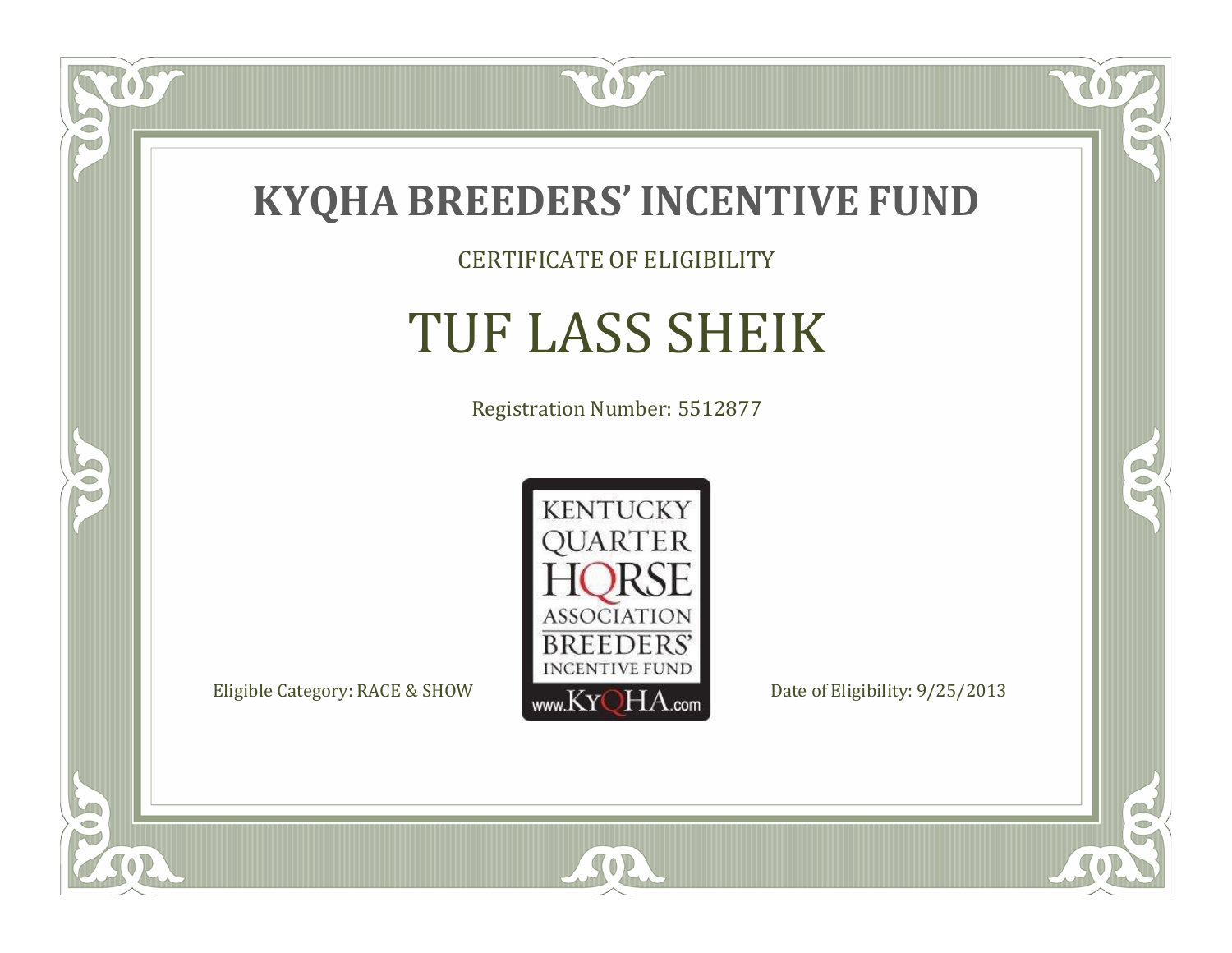

CERTIFICATE OF ELIGIBILITY

# U B FAMOUS

Registration Number: 5546773



SOR

 $\mathbb{R}$ 

 $\mathbb{R}^2$ 

US

 $\bullet$ N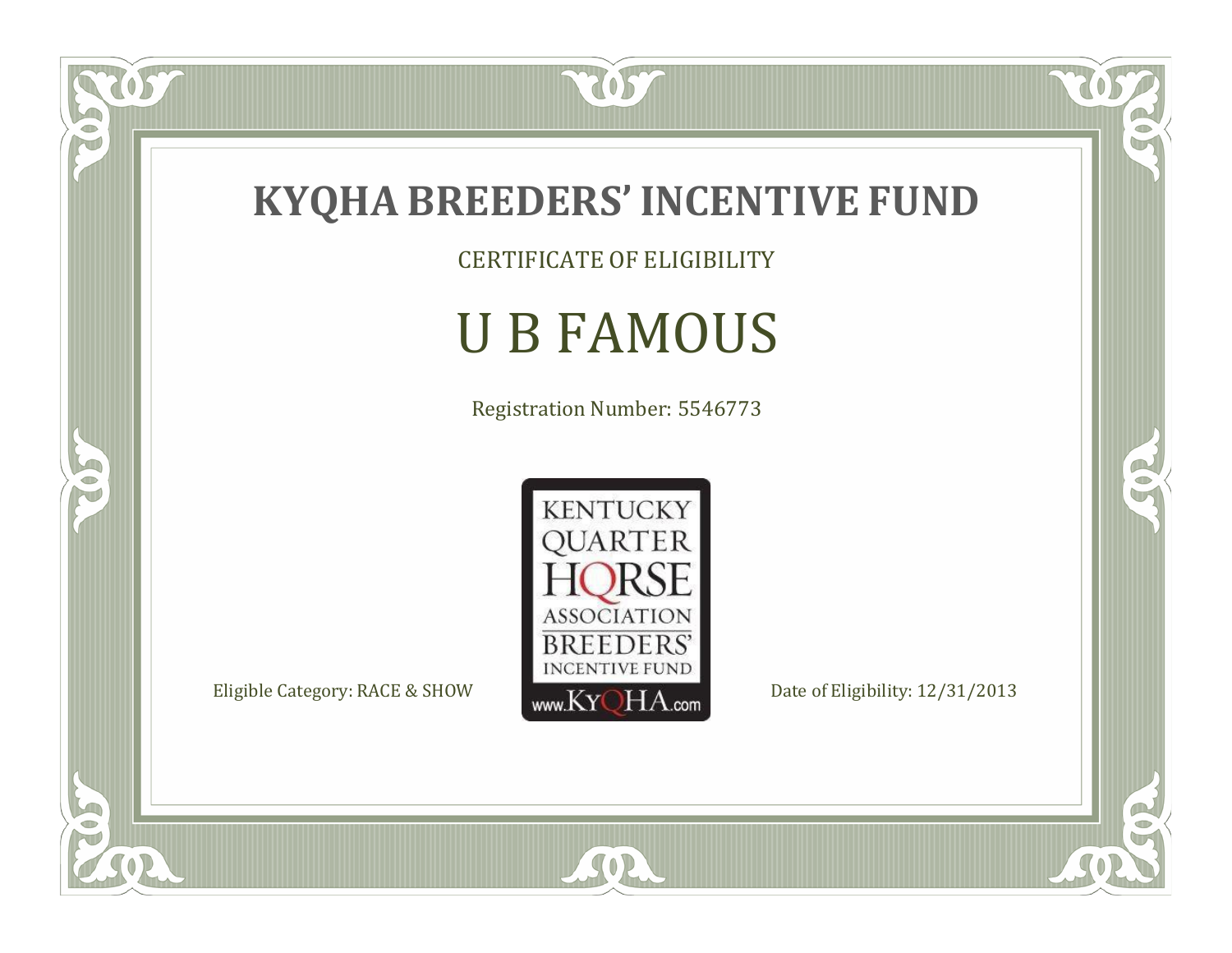

### CERTIFICATE OF ELIGIBILITY

# ULTIMATE GOODS

Registration Number: 5541094



SOR

CO.

B

 $\delta S$ 

 $\Box$ NU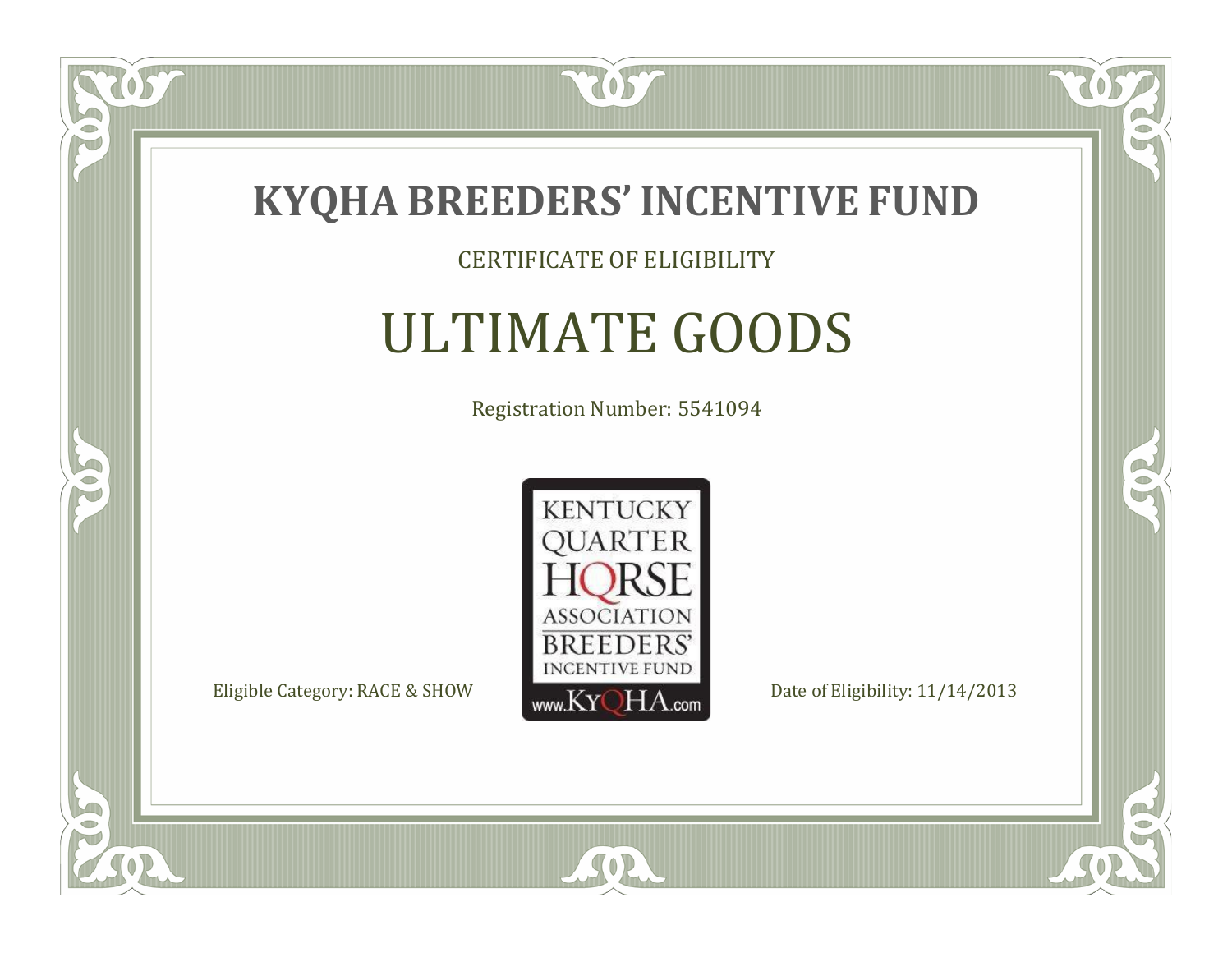

### CERTIFICATE OF ELIGIBILITY

## ULTIMATE LEVERAGE

Registration Number: 5533947



 $SO2$ 

CO.

 $\rightarrow$ 

 $\Box$ NU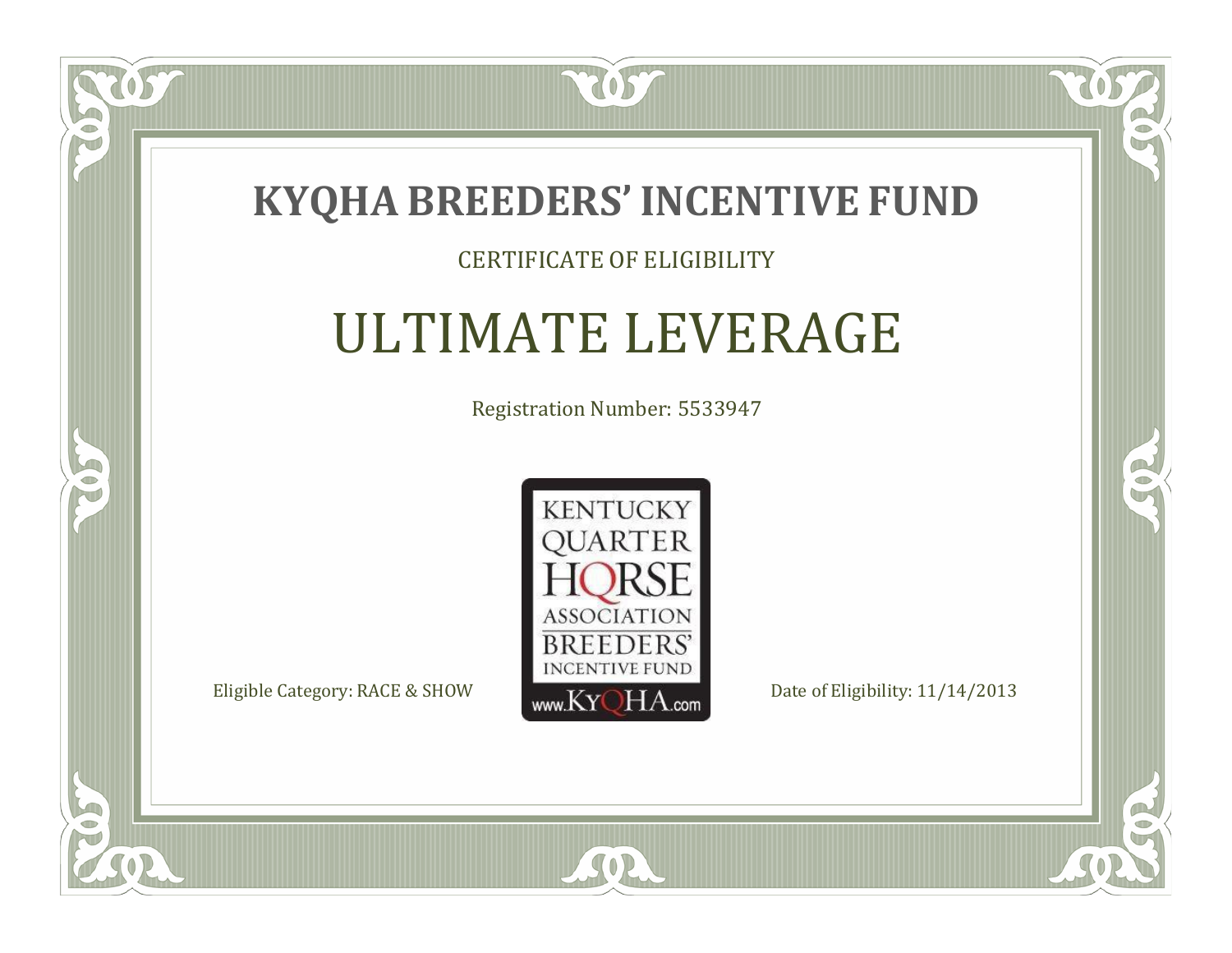

### CERTIFICATE OF ELIGIBILITY

## ULTIMATELY MY TIME

Registration Number: 5535485



 $SO2$ 

 $\mathbb{R}$ 

R

 $\delta S$ 

 $\bullet$ NU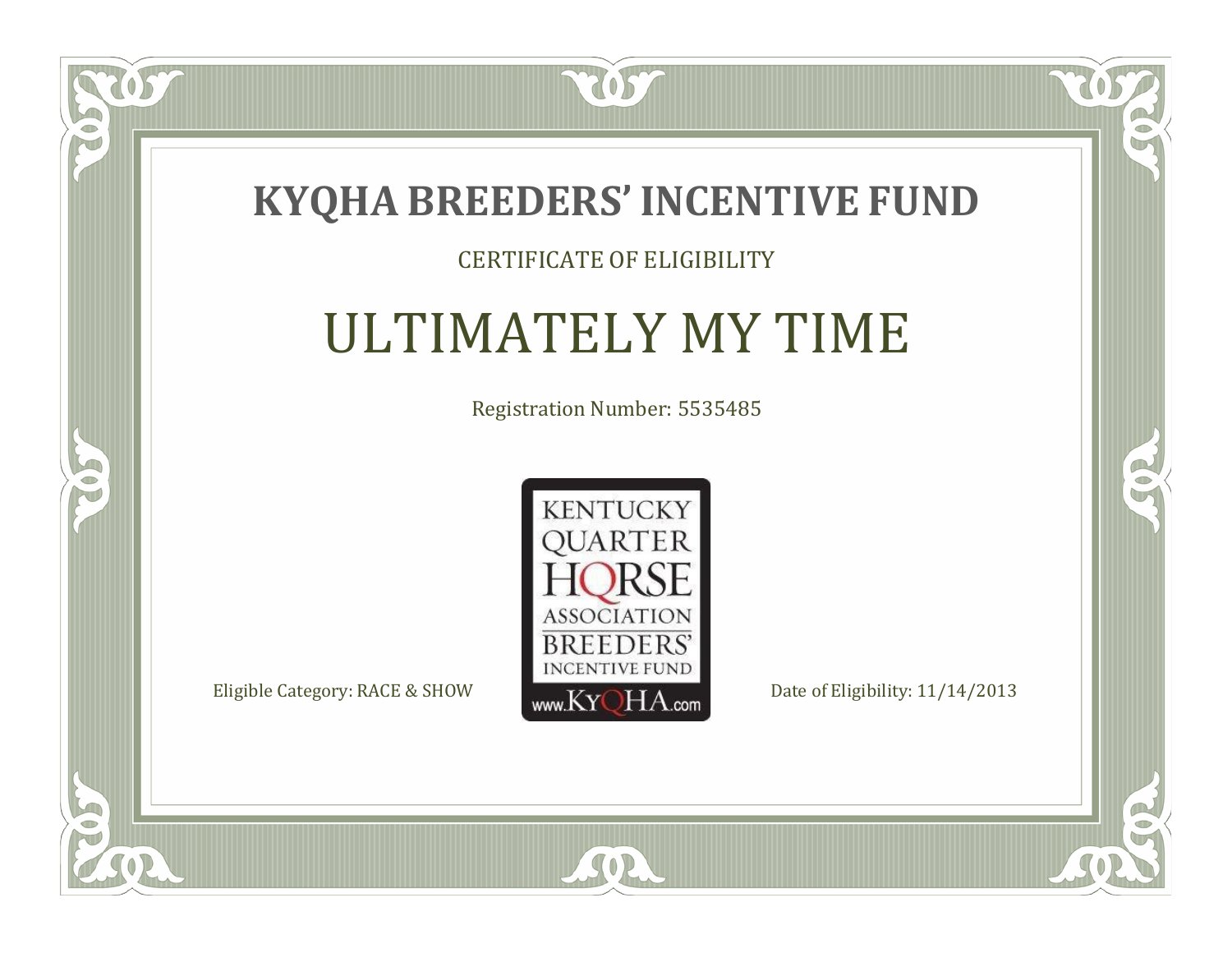

### CERTIFICATE OF ELIGIBILITY

# ULTIMATEPERSUASION

Registration Number: 5463894



SOR

CO.

 $\rightarrow$ 

US

 $\Box$ NU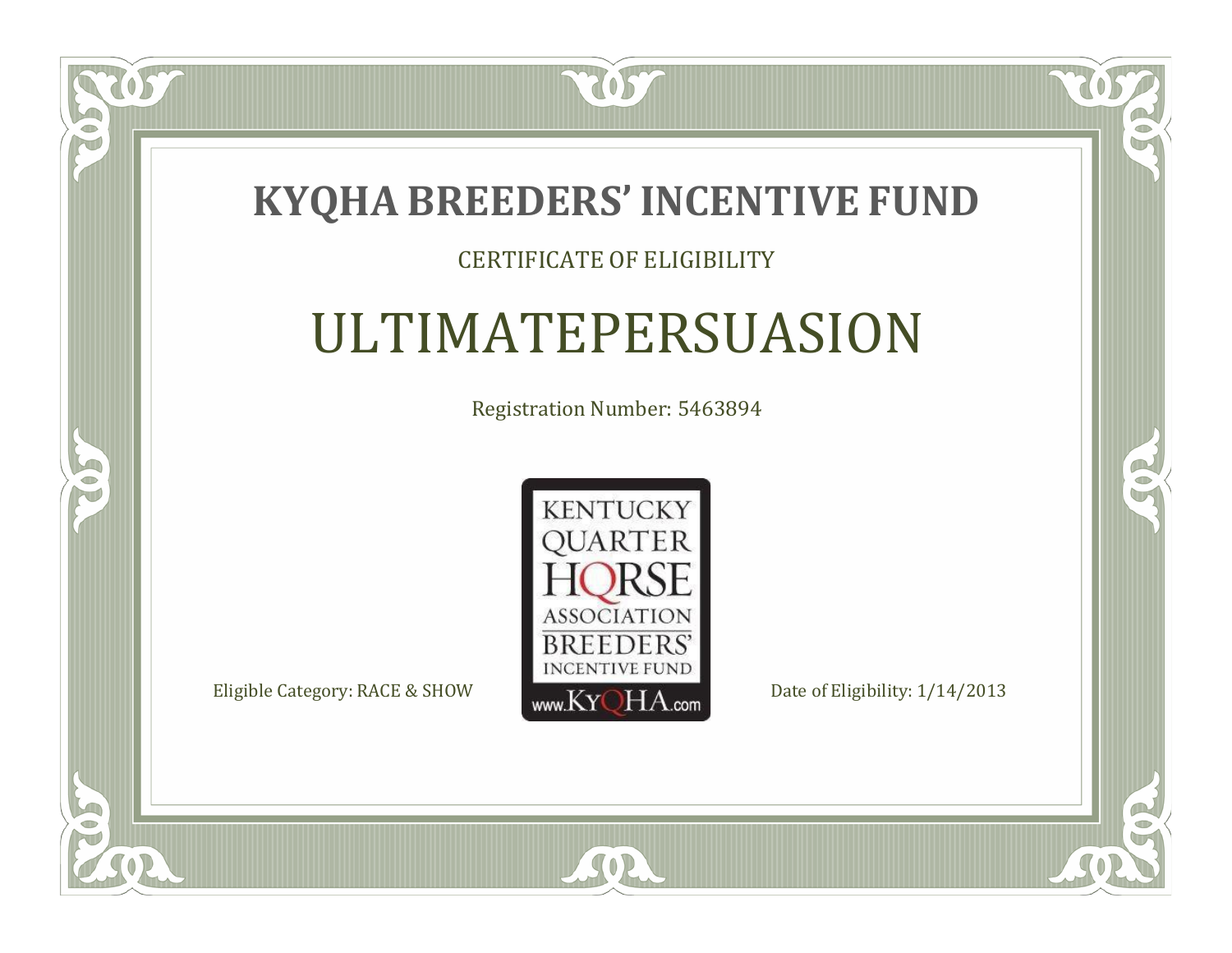

### CERTIFICATE OF ELIGIBILITY

# UNDOUBTEDLY GOOD

Registration Number: 5460471



SOR

CO.

 $\rightarrow$ 

US

 $\Box$ NU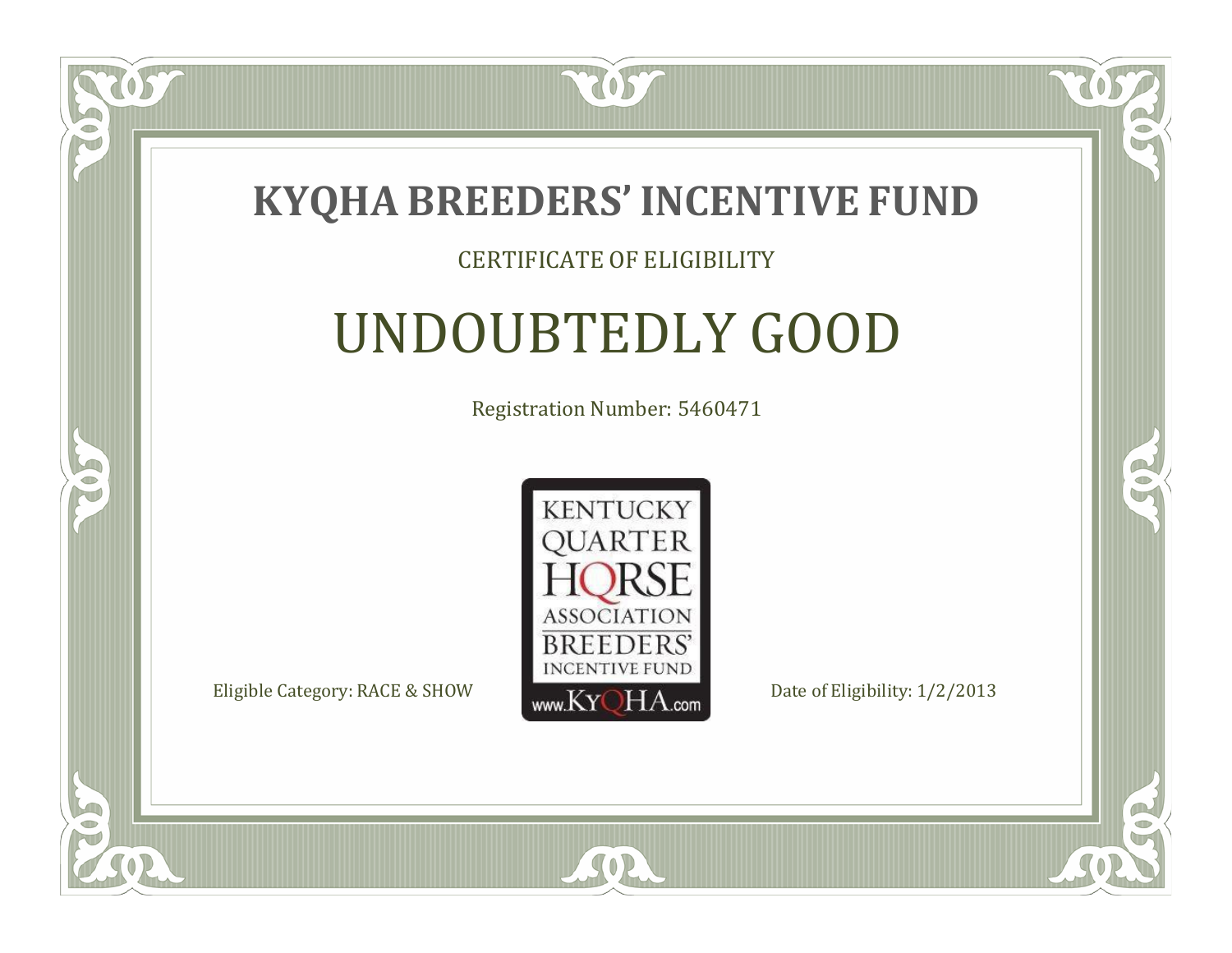

CERTIFICATE OF ELIGIBILITY

# WEAVING WE GO

Registration Number: X0710071



SOR

CO.

 $\rightarrow$ 

 $\delta S$ 

 $\Box$ NU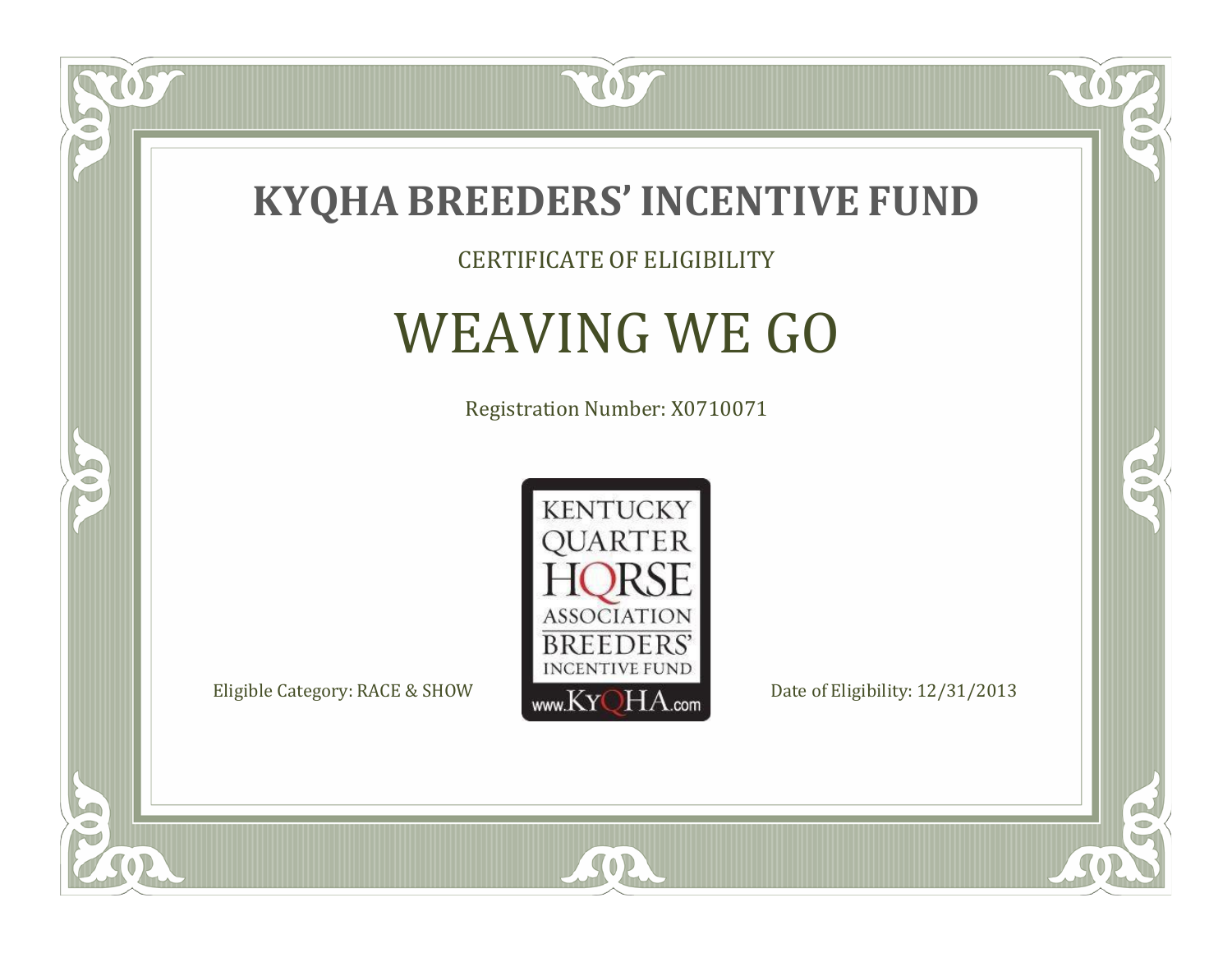

#### CERTIFICATE OF ELIGIBILITY

# WF SHEZ TO COOL

Registration Number: 5521775



SOR

CO.

B

 $\delta S$ 

 $\Box$ NU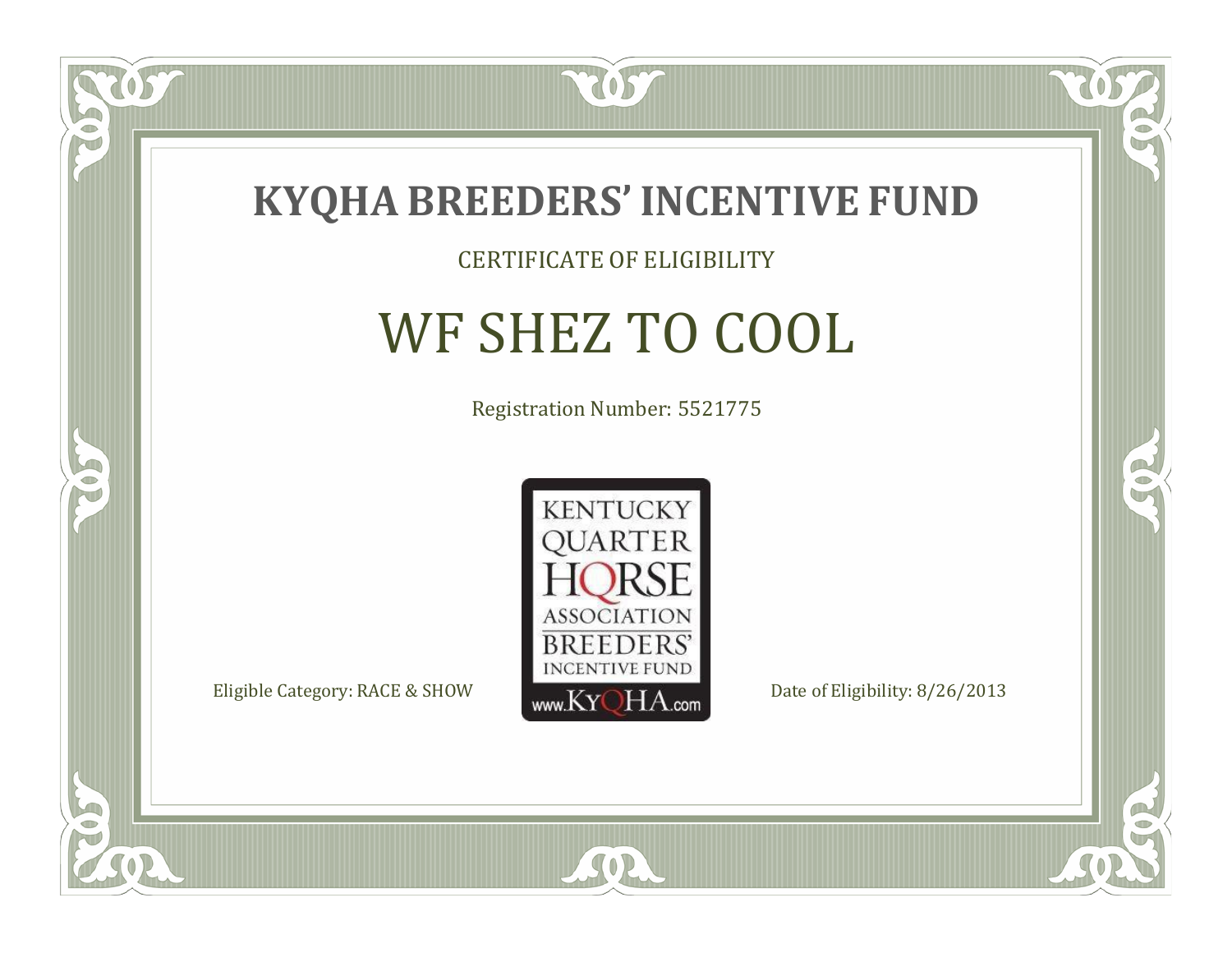

### CERTIFICATE OF ELIGIBILITY

## WHEEL REDNECK THAT

Registration Number: 5470270



 $SO2$ 

CO.

 $\rightarrow$ 

 $\blacksquare$ N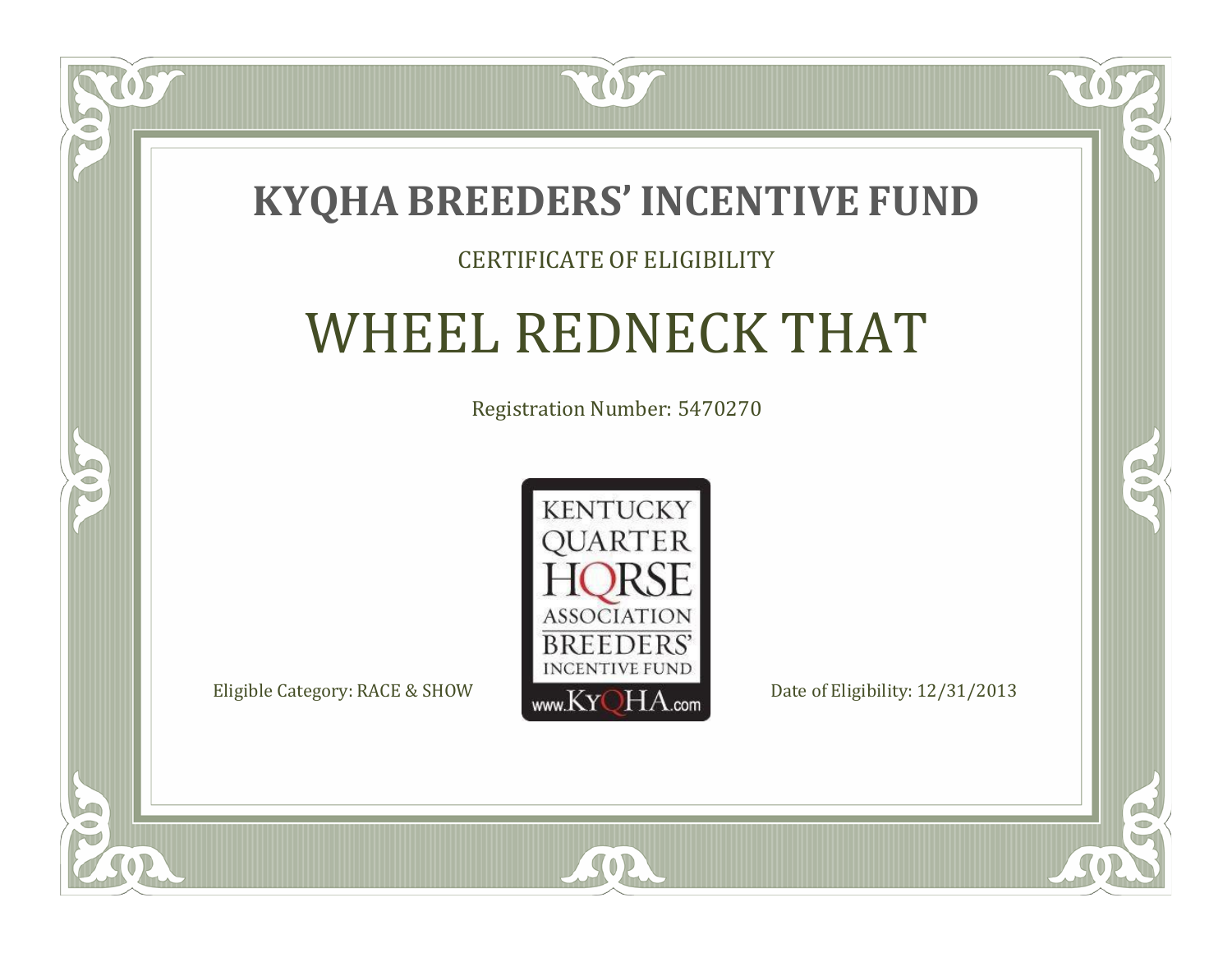### **KYQHA BREEDERS'INCENTIVE FUND**

7057

### CERTIFICATE OF ELIGIBILITY

# WORTH HERWAIT INGOLD

Registration Number: 5460221



 $SO2$ 

 $\mathbb{R}$ 

 $\rightarrow$ 

 $\blacksquare$ N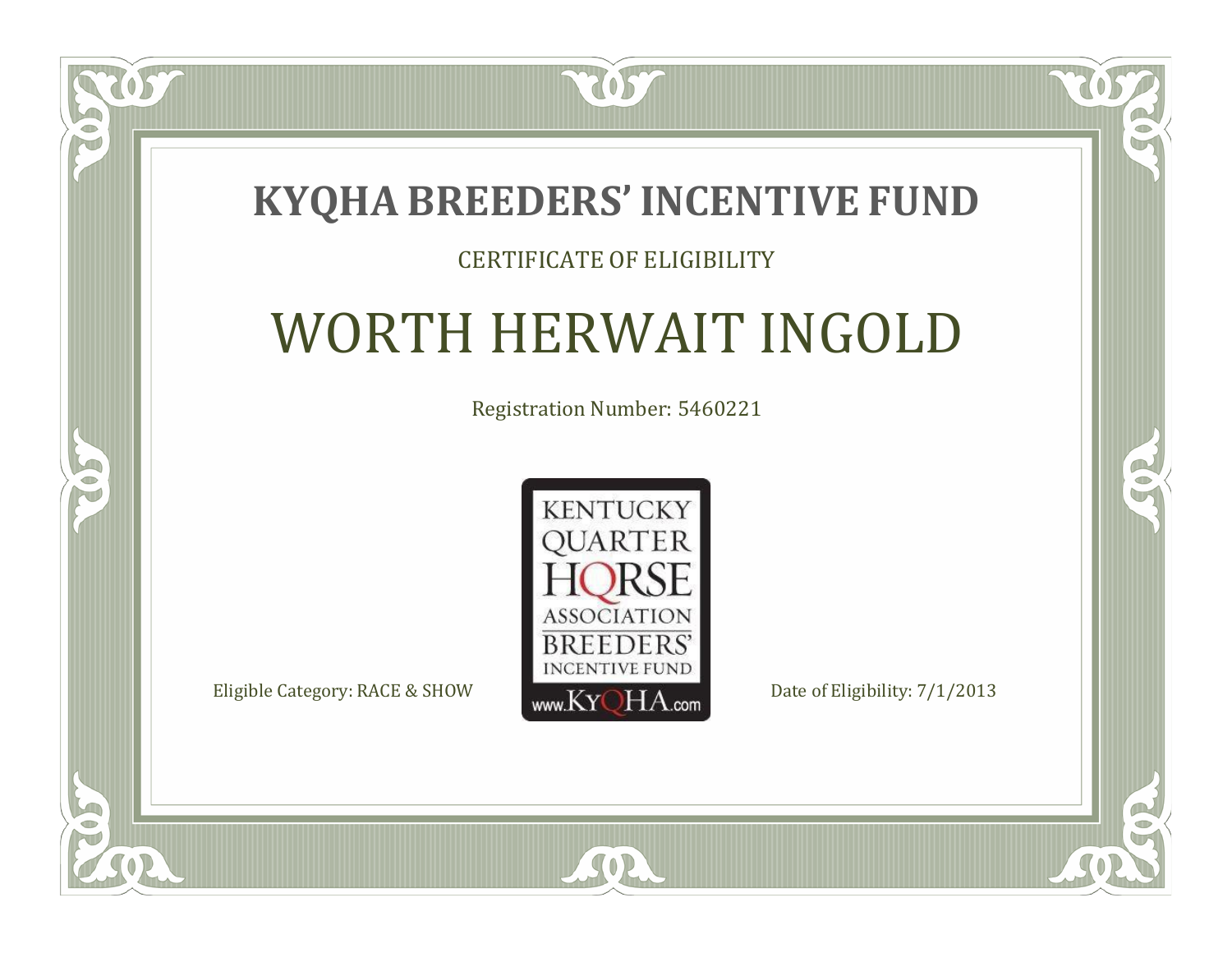

### CERTIFICATE OF ELIGIBILITY

# WRAP UP THE MONEY

Registration Number: 5475238



SOR

 $\mathbb{R}$ 

 $\rightarrow$ 

US

 $\Box$ NU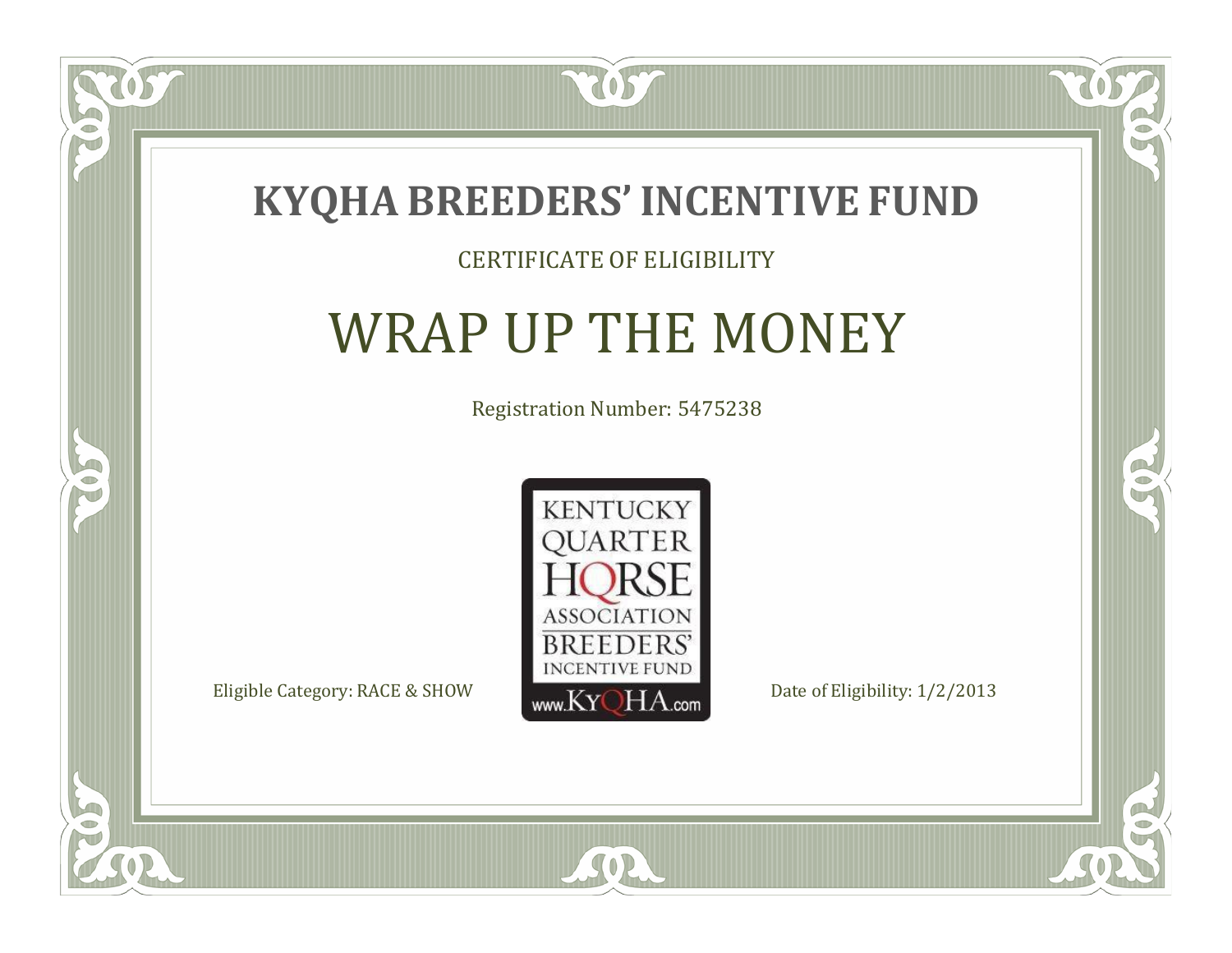

CERTIFICATE OF ELIGIBILITY

# WRAPPER CHICK

Registration Number: 5515362



SOR

 $\mathbb{R}$ 

 $\rightarrow$ 

057

 $\bullet$ NU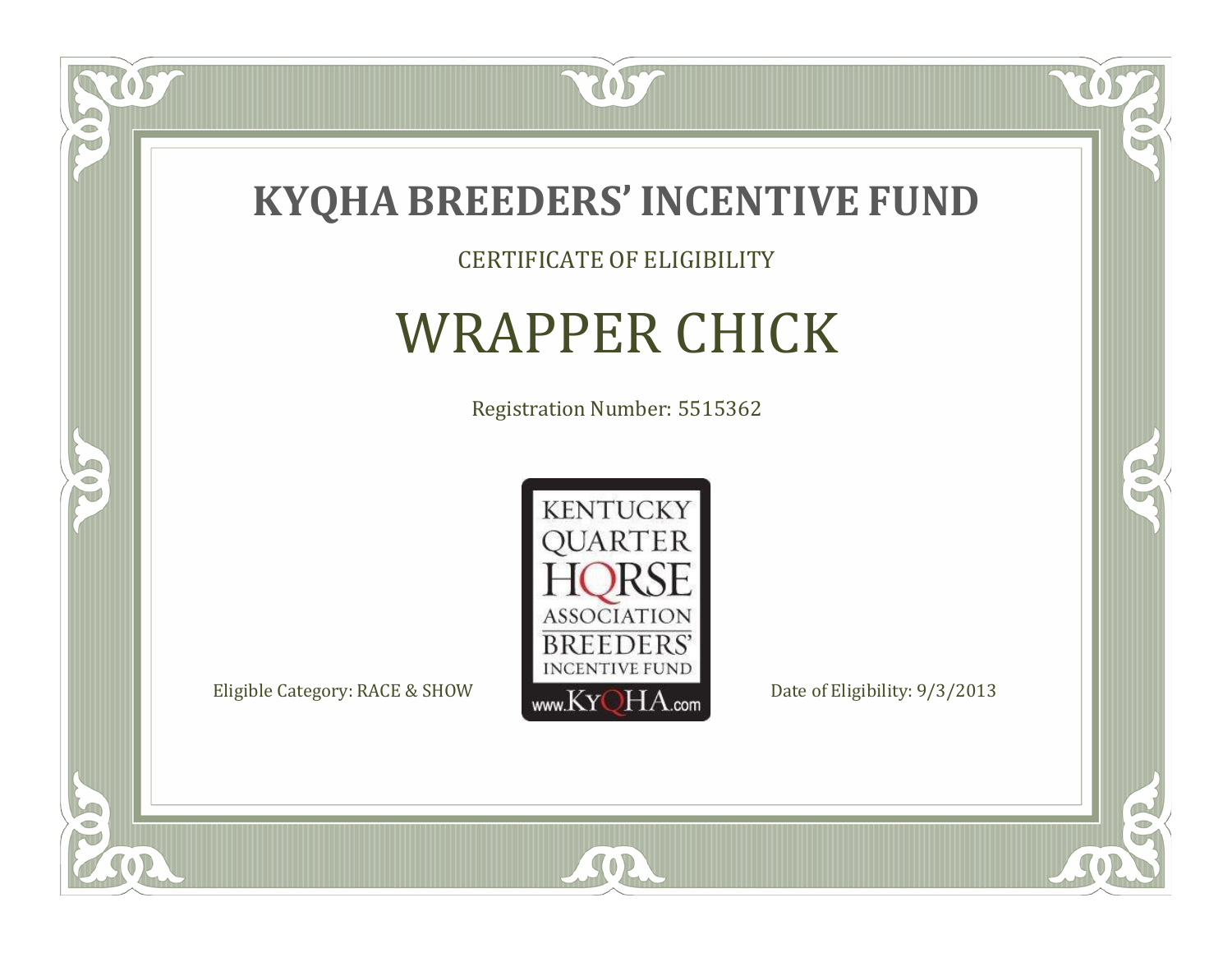

#### CERTIFICATE OF ELIGIBILITY

# WRAPPIN ON IMPULSE

Registration Number: 5475318



SOR

 $\mathbb{R}$ 

 $\rightarrow$ 

US

 $\Box$ NU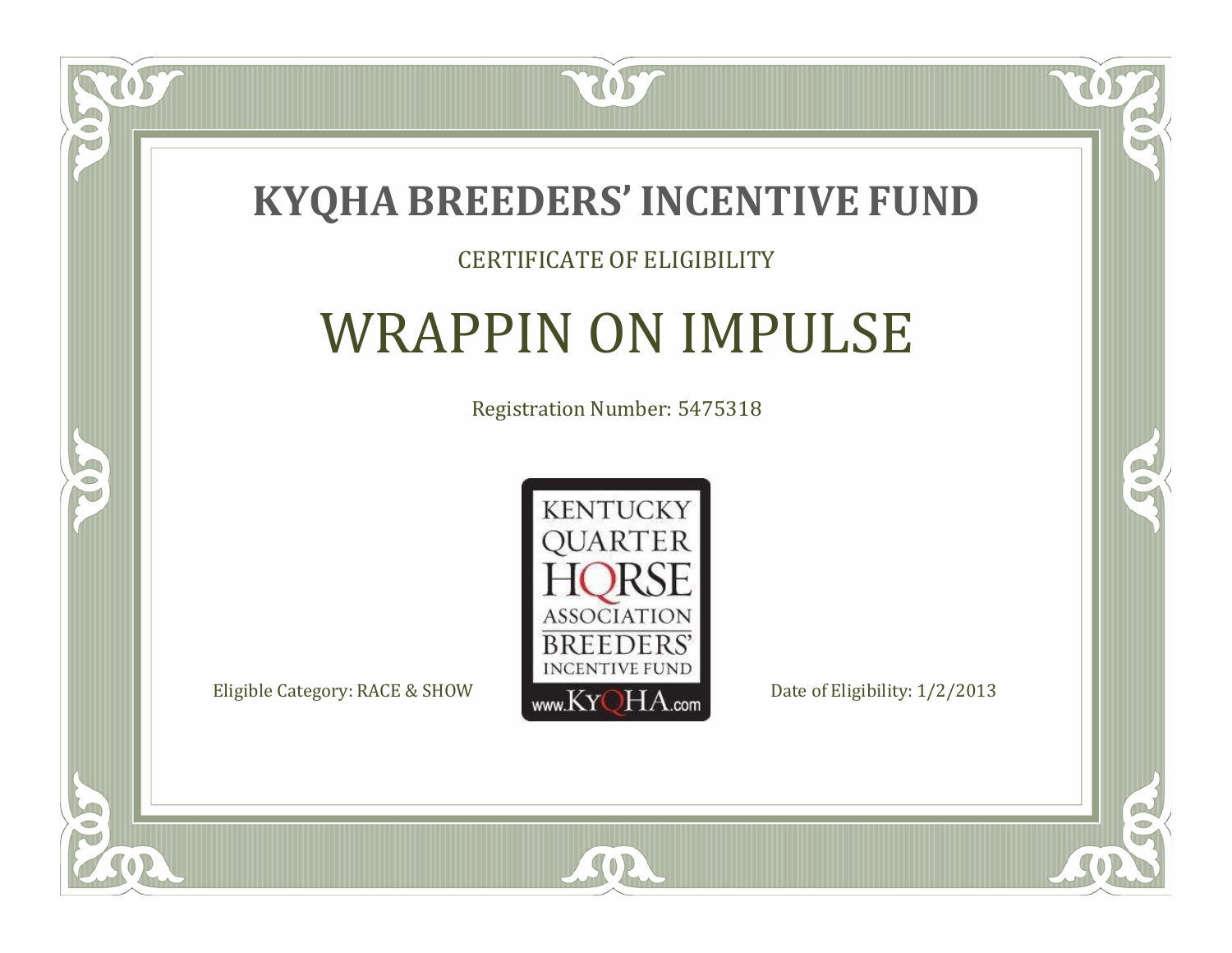### **KYQHA BREEDERS'INCENTIVE FUND**

7057

### CERTIFICATE OF ELIGIBILITY

# WRAPPIN WITH RHYTHM

Registration Number: X0708945



SOR

 $\mathbb{R}$ 

R

US

 $\bullet$ NU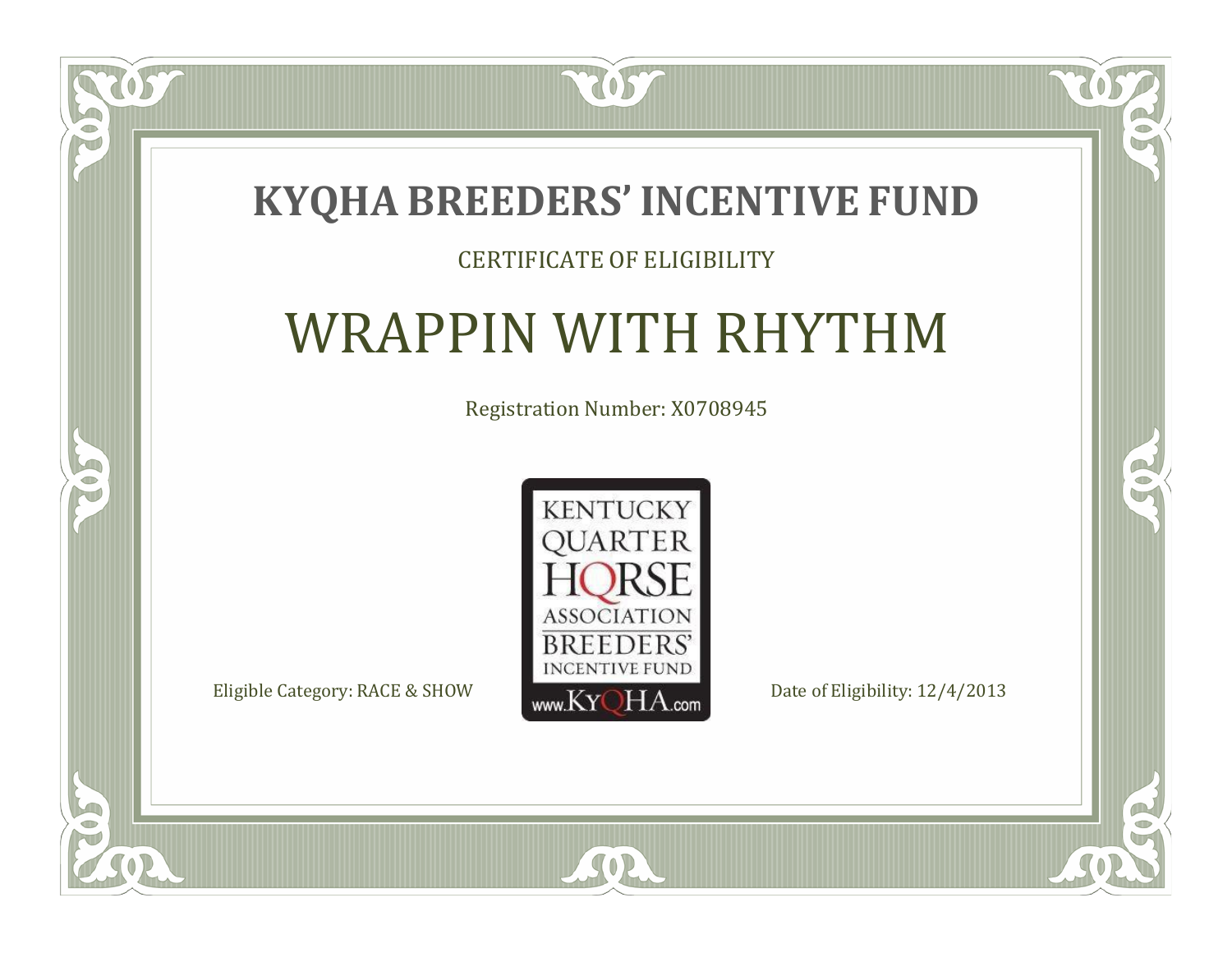

#### CERTIFICATE OF ELIGIBILITY

# WRENCHY RONAS

Registration Number: 5413119



SOR

 $\mathbb{R}$ 

 $\rightarrow$ 

US

 $\bullet$ NU